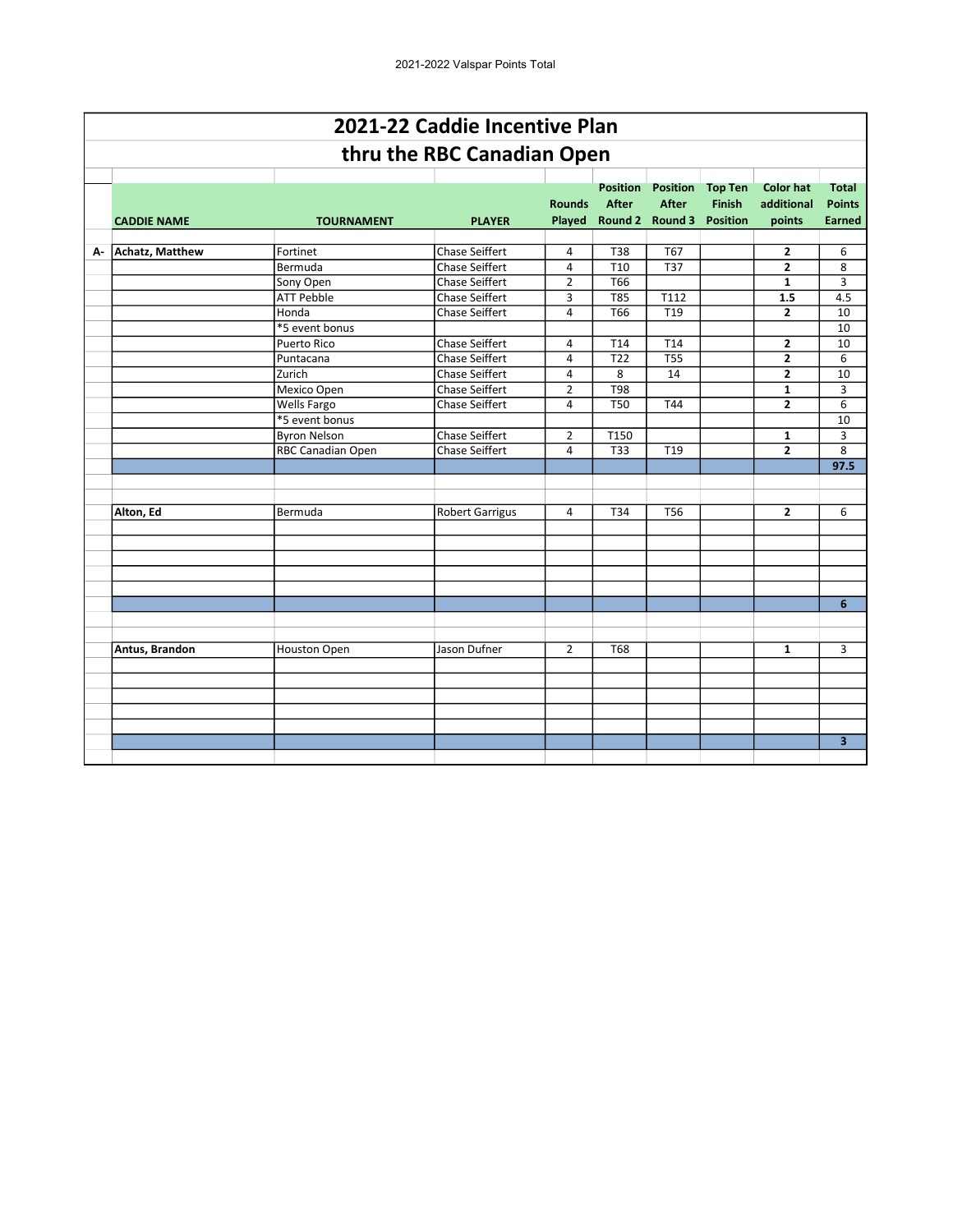| Antus, Chad         | Fortinet                 | Peter Malnati          | 4                       | T10              | T39              |                | 2              | 8              |
|---------------------|--------------------------|------------------------|-------------------------|------------------|------------------|----------------|----------------|----------------|
|                     | Sanderson                | Peter Malnati          | 4                       | T <sub>27</sub>  | <b>T51</b>       |                | 2              | 6              |
|                     | Shriners                 | Peter Malnati          | $\overline{2}$          | T114             |                  |                | $\mathbf{1}$   | 3              |
|                     | ZOZO                     | Peter Malnati          | 4                       | T58              | T59              |                | $\mathbf{2}$   | 6              |
|                     | Bermuda                  | Peter Malnati          | 4                       | T <sub>6</sub>   | T <sub>6</sub>   | <b>T7</b>      | 2              | 15             |
|                     | *5 event bonus*          |                        |                         |                  |                  |                |                | 10             |
|                     | Mayakoba                 | Peter Malnati          | $\overline{2}$          | T121             |                  |                | $\mathbf{1}$   | 3              |
|                     | Houston Open             | Peter Malnati          | $\overline{2}$          | <b>T68</b>       |                  |                | $\mathbf{1}$   | 3              |
|                     | <b>RSM</b>               | Peter Malnati          | $\overline{4}$          | T52              | T44              |                | $\overline{2}$ | 6              |
|                     | Sony Open                | Peter Malnati          | $\overline{2}$          | T124             |                  |                | $\mathbf{1}$   | 3              |
|                     | <b>American Express</b>  | Peter Malnati          | 3                       | T70              |                  |                | 1.5            | 4.5            |
|                     | *5 event bonus*          |                        |                         |                  |                  |                |                | 10             |
|                     | Farmers Insurance        | Peter Malnati          | 4                       |                  | T13              |                | $\mathbf{2}$   | 10             |
|                     |                          |                        |                         | 5                |                  |                |                |                |
|                     | <b>ATT Pebble</b>        | Peter Malnati          | $\overline{\mathbf{4}}$ | $\overline{138}$ | $\overline{721}$ |                | $\mathbf{2}$   | 6              |
|                     | <b>WM Phoenix</b>        | Peter Malnati          | 4                       | <b>T55</b>       | 66               |                | $\mathbf{2}$   | 6              |
|                     | Genesis                  | Peter Malnati          | $\overline{a}$          | T14              | T <sub>18</sub>  |                | $\mathbf{2}$   | 10             |
|                     | Arnold Palmer            | Peter Malnati          | $\overline{2}$          | T86              |                  |                | $\mathbf{1}$   | 3              |
|                     | *5 event bonus*          |                        |                         |                  |                  |                |                | 10             |
|                     | PLAYERS                  | Peter Malnati          | 4                       | T59              | <b>T54</b>       |                | 2              | 6              |
|                     | Valspar                  | Peter Malnati          | $\overline{2}$          | T127             |                  |                | $\mathbf{1}$   | 3              |
|                     | Valero                   | Peter Malnati          | $\overline{a}$          | T47              | <b>T30</b>       |                | $\mathbf{2}$   | 6              |
|                     | <b>RBC Heritage</b>      | Peter Malnati          | 4                       | <b>T56</b>       | T22              |                | $\mathbf{2}$   | 6              |
|                     | Mexico Open              | Peter Malnati          | $\overline{4}$          | T <sub>18</sub>  | <b>T35</b>       |                | $\mathbf{2}$   | 8              |
|                     | *5 event bonus*          |                        |                         |                  |                  |                |                | 10             |
|                     | Wells Fargo              | Peter Malnati          | 4                       | <b>T50</b>       | $\overline{2}$   |                | $\mathbf{2}$   | 6              |
|                     | <b>Byron Nelson</b>      | Peter Malnati          | $\overline{a}$          | T <sub>15</sub>  | T <sub>12</sub>  | T <sub>9</sub> | $\overline{2}$ | 15             |
|                     | Charles Schwab           | Peter Malnati          | $\overline{2}$          | T82              |                  |                | 1              | 3              |
|                     | Memorial                 | Peter Malnati          | $\overline{2}$          | <b>T95</b>       |                  |                | $\mathbf{1}$   | 3              |
|                     | RBC Canadian Open        | Peter Malnati          | $\overline{2}$          | T131             |                  |                | $\mathbf{1}$   | 3              |
|                     | *5 event bonus*          |                        |                         |                  |                  |                |                | 10             |
|                     |                          |                        |                         |                  |                  |                |                | 201.5          |
|                     |                          |                        |                         |                  |                  |                |                |                |
|                     |                          |                        |                         |                  |                  |                |                |                |
|                     |                          |                        |                         |                  |                  |                |                |                |
|                     |                          |                        |                         |                  |                  |                |                |                |
| Aton, Derrell       | Fortinet                 | <b>Brett Drewitt</b>   | $\overline{2}$          | T120             |                  |                | 1              | 3              |
|                     | <b>RSM</b>               | <b>Brett Drewitt</b>   | $\overline{2}$          | T141             |                  |                | 1              | 3              |
|                     | Honda                    | Chris Stroud           | $\overline{2}$          | <b>T95</b>       |                  |                | $\mathbf{1}$   | 3              |
|                     | Puerto Rico              | <b>Brett Stegmaier</b> | $\overline{2}$          | T71              |                  |                | 1              | 3              |
|                     |                          |                        |                         |                  |                  |                |                |                |
|                     |                          |                        |                         |                  |                  |                |                |                |
|                     |                          |                        |                         |                  |                  |                |                |                |
|                     |                          |                        |                         |                  |                  |                |                | 12             |
|                     |                          |                        |                         |                  |                  |                |                |                |
|                     |                          |                        |                         |                  |                  |                |                |                |
| <b>Atsedes, Tim</b> | Sanderson                | Joshua Creel           | 2                       | T86              |                  |                | 1              | 3              |
|                     | RSM                      | Joshua Creel           | $\pmb{4}$               | $\overline{T52}$ | T26              |                | $\overline{2}$ | $\overline{6}$ |
|                     |                          | Joshua Creel           | $\mathbf{1}$            | W/D              |                  |                | 0.5            | 1.5            |
|                     | Sony Open                |                        |                         | T119             |                  |                | 1.5            | 4.5            |
|                     | <b>American Express</b>  | Joshua Creel           | 3                       |                  |                  |                |                |                |
|                     | Farmers Insurance        | Joshua Creel           | $\overline{2}$          | 154              |                  |                | $\mathbf{1}$   | 3              |
|                     | *5 event bonus*          |                        |                         |                  |                  |                |                | 10             |
|                     | <b>ATT Pebble</b>        | Joshua Creel           | 3                       | T95              | T135             |                | 1.5            | 4.5            |
|                     | Honda                    | Joshua Creel           | 4                       | T41              | <b>T53</b>       |                | $\mathbf{2}$   | 6              |
|                     | Puerto Rico              | Joshua Creel           | $\overline{2}$          | T90              |                  |                | $\mathbf{1}$   | 3              |
|                     | Puntacana                | Joshua Creel           | $\overline{2}$          | T66              |                  |                | $\mathbf{1}$   | 3              |
|                     | Zurich                   | Joshua Creel           | $\overline{2}$          | 46               |                  |                | $\mathbf{1}$   | 3              |
|                     | *5 event bonus*          |                        |                         |                  |                  |                |                | 10             |
|                     | Mexico Open              | Joshua Creel           | 4                       | T37              | 73               |                | $\mathbf{2}$   | 6              |
|                     | Wells Fargo              | Joshua Creel           | $\overline{2}$          | T116             |                  |                | $\mathbf{1}$   | 3              |
|                     | <b>Byron Nelson</b>      | Joshua Creel           | $\overline{2}$          | T140             |                  |                | 1              | 3              |
|                     | <b>RBC Canadian Open</b> | Joshua Creel           | $\overline{2}$          | <b>T81</b>       |                  |                | $\mathbf{1}$   | 3              |
|                     |                          |                        |                         |                  |                  |                |                | 72.5           |
|                     |                          |                        |                         |                  |                  |                |                |                |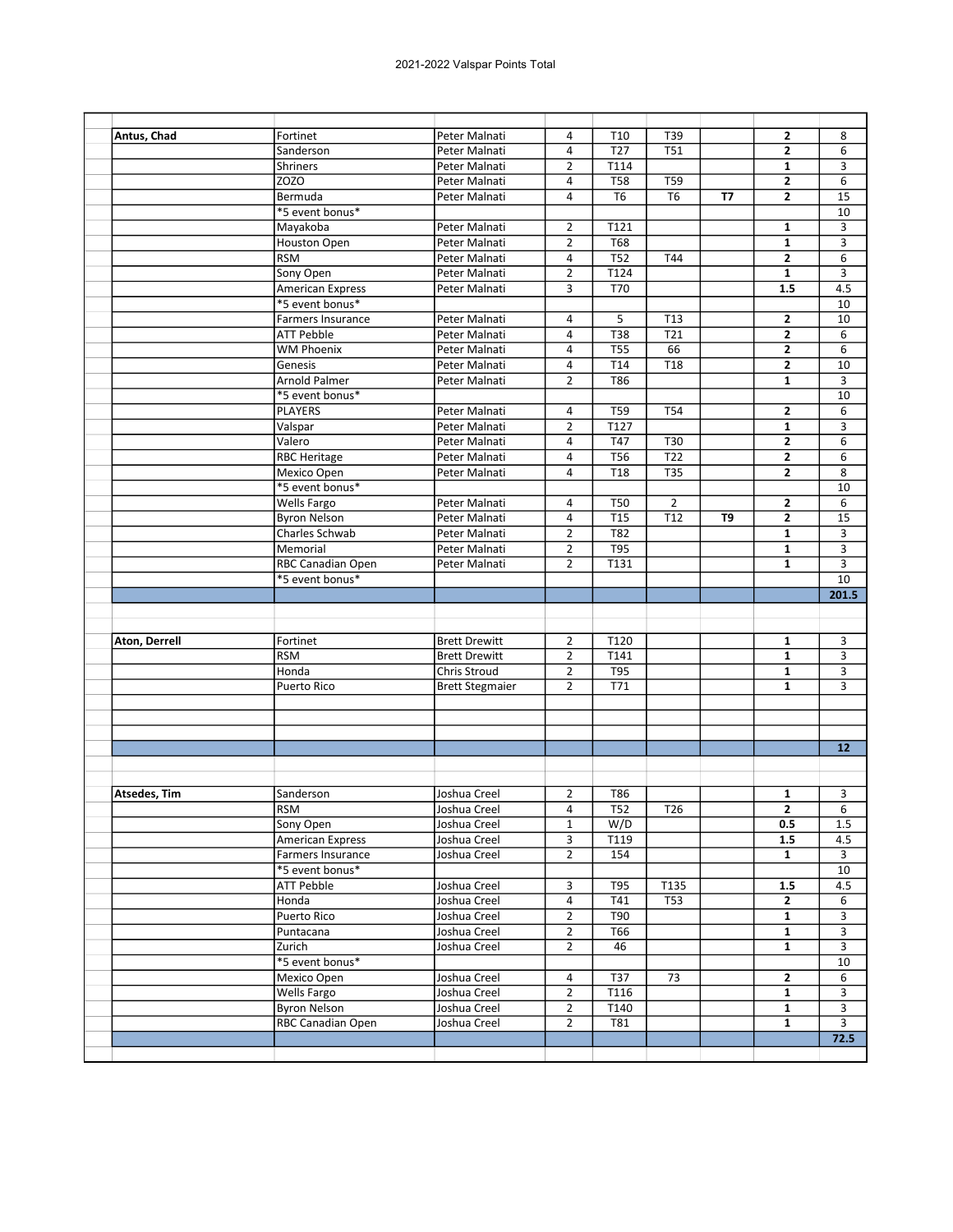| <b>B</b> | <b>Baker, Malcolm</b> | Fortinet                | <b>Talor Gooch</b>     | $\overline{4}$          | T24              | 8                | <b>T4</b>      | 2                       | 13             |
|----------|-----------------------|-------------------------|------------------------|-------------------------|------------------|------------------|----------------|-------------------------|----------------|
|          |                       | <b>Shriners</b>         | <b>Talor Gooch</b>     | $\overline{4}$          | T <sub>6</sub>   | T <sub>15</sub>  |                | $\overline{2}$          | 10             |
|          |                       | CJ Cup                  | <b>Talor Gooch</b>     | $\overline{4}$          | T19              | T36              | T <sub>5</sub> | $\overline{2}$          | 13             |
|          |                       | Mayakoba                | <b>Talor Gooch</b>     | $\overline{4}$          | $\overline{TS}$  | $\overline{2}$   |                | $\overline{2}$          | 10             |
|          |                       | Houston Open            | <b>Talor Gooch</b>     | $\overline{4}$          | <b>T25</b>       | T60              |                | $\overline{2}$          | 6              |
|          |                       | *5 event bonus          |                        |                         |                  |                  |                |                         | 10             |
|          |                       | <b>RSM</b>              | <b>Talor Gooch</b>     | $\overline{4}$          | $\mathbf{1}$     | $\mathbf{1}$     | Win            | $\overline{2}$          | 20             |
|          |                       |                         |                        |                         |                  |                  |                |                         | 82             |
|          |                       |                         |                        |                         |                  |                  |                |                         |                |
|          |                       |                         |                        |                         |                  |                  |                |                         |                |
|          | <b>Baker, James</b>   | Sanderson               | Matthias Schwab        | $\overline{2}$          | T69              |                  |                | $\mathbf{1}$            | 3              |
|          |                       | Bermuda                 | Matthias Schwab        | $\overline{4}$          | T <sub>17</sub>  | T43              |                | $\overline{2}$          | 8              |
|          |                       | <b>Houston Open</b>     | Matthias Schwab        | $\overline{4}$          | <b>T50</b>       | $\overline{122}$ |                | $\mathbf{2}$            | 6              |
|          |                       | <b>RSM</b>              | Matthias Schwab        | $\overline{4}$          | $\overline{115}$ | $\overline{144}$ |                | 2                       | 8              |
|          |                       | <b>ATT Pebble</b>       | Matthias Schwab        | $\overline{4}$          | <b>T50</b>       | T41              | T49            | $\overline{2}$          | 8              |
|          |                       | *5 event bonus          |                        |                         |                  |                  |                |                         | 10             |
|          |                       | Honda                   | Matthias Schwab        | $\overline{4}$          | T <sub>22</sub>  | T <sub>13</sub>  | <b>T7</b>      | $\overline{2}$          | 13             |
|          |                       | <b>Puerto Rico</b>      | Matthias Schwab        | $\overline{4}$          | T <sub>6</sub>   | T <sub>14</sub>  | T7             | $\overline{2}$          | 15             |
|          |                       | Valspar                 | Matthias Schwab        | $\overline{2}$          | T102             |                  |                | 1                       | 3              |
|          |                       | Puntacana               | Matthias Schwab        | $\overline{a}$          | <b>T38</b>       | T30              |                | 2                       | 6              |
|          |                       | Valero                  | Matthias Schwab        | $\overline{4}$          | T <sub>27</sub>  | T <sub>21</sub>  | T <sub>8</sub> | $\overline{2}$          | 11             |
|          |                       | *5 event bonus          |                        |                         |                  |                  |                |                         | 10             |
|          |                       | <b>RBC Heritage</b>     | Matthias Schwab        | $\overline{4}$          | 43               | T63              |                | 2                       | 6              |
|          |                       | Zurich                  | Matthias Schwab        | $\overline{4}$          | 29               | 35               |                | $\overline{2}$          | 6              |
|          |                       | <b>Wells Fargo</b>      | Matthias Schwab        | $\overline{2}$          | $\overline{779}$ |                  |                | $\mathbf{1}$            | 3              |
|          |                       | <b>Byron Nelson</b>     | Matthias Schwab        | $\overline{\mathbf{4}}$ | $\overline{120}$ | $\overline{161}$ |                | $\overline{2}$          | $\overline{8}$ |
|          |                       | Charles Schwab          | Matthias Schwab        | $\overline{4}$          | <b>T51</b>       | T42              |                | $\overline{2}$          | 6              |
|          |                       | *5 event bonus          |                        |                         |                  |                  |                |                         | 10             |
|          |                       | RBC Canadian Open       | Matthias Schwab        | $\overline{2}$          | T108             |                  |                | $\mathbf{1}$            | $\overline{3}$ |
|          |                       |                         |                        |                         |                  |                  |                |                         | 143            |
|          |                       |                         |                        |                         |                  |                  |                |                         |                |
|          |                       |                         |                        |                         |                  |                  |                |                         |                |
|          |                       |                         |                        |                         |                  |                  |                |                         |                |
|          | Beasley, Bryan        | Fortinet                | Scott Gutschewski      | $\overline{4}$          | T24              | <b>T57</b>       |                | $\mathbf{2}$            | 6              |
|          |                       | Sanderson               | Scott Gutschewski      | $\overline{2}$          | T69              |                  |                | $\mathbf{1}$            | 3              |
|          |                       |                         |                        |                         |                  |                  |                |                         |                |
|          |                       |                         |                        |                         |                  |                  |                |                         |                |
|          |                       |                         |                        |                         |                  |                  |                |                         |                |
|          |                       |                         |                        |                         |                  |                  |                |                         |                |
|          |                       |                         |                        |                         |                  |                  |                |                         |                |
|          |                       |                         |                        |                         |                  |                  |                |                         | $\overline{9}$ |
|          |                       |                         |                        |                         |                  |                  |                |                         |                |
|          |                       |                         |                        |                         |                  |                  |                |                         |                |
|          | Benjamin, Benji       | Fortinet                | <b>Bronson Burgoon</b> | $\overline{4}$          | T <sub>4</sub>   | T <sub>26</sub>  |                |                         | 6              |
|          |                       | Houston Open            | <b>Bronson Burgoon</b> | $\overline{4}$          | <b>T50</b>       | <b>T50</b>       |                | $\mathbf{2}$            | 6              |
|          |                       | <b>RSM</b>              | <b>Bronson Burgoon</b> | $\overline{2}$          | T72              |                  |                | $\mathbf{1}$            | 3              |
|          |                       | <b>American Express</b> | <b>Bronson Burgoon</b> | $\overline{a}$          | $\overline{132}$ | $\overline{T59}$ |                | $\overline{2}$          | 6              |
|          |                       | Farmers Insurance       | <b>Bronson Burgoon</b> | 4                       | <b>T50</b>       | T67              |                | $\overline{\mathbf{c}}$ | 6              |
|          |                       | *5 event bonus*         |                        |                         |                  |                  |                |                         | 10             |
|          |                       | <b>ATT Pebble</b>       | <b>Bronson Burgoon</b> | 3                       | T110             | T104             |                | 1.5                     | 4.5            |
|          |                       |                         |                        |                         |                  |                  |                |                         | 41.5           |
|          |                       |                         |                        |                         |                  |                  |                |                         |                |
|          |                       |                         |                        |                         |                  |                  |                |                         |                |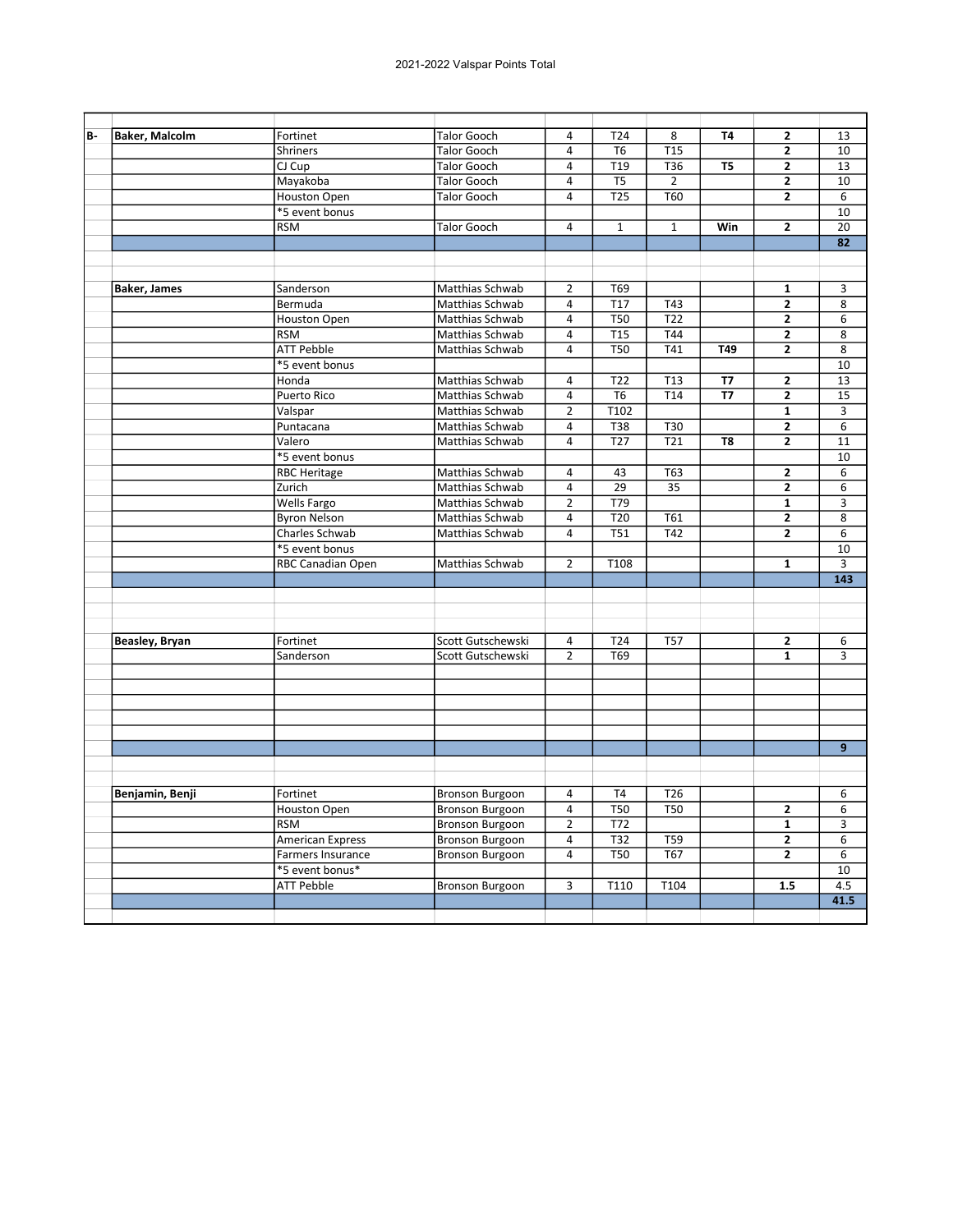| Bennett, Lance          | Fortinet                 | Davis Riley          | $\overline{2}$ | T71              |                   |                | 1                       | 3                |
|-------------------------|--------------------------|----------------------|----------------|------------------|-------------------|----------------|-------------------------|------------------|
|                         | Sanderson                | Davis Riley          | $\overline{2}$ | T69              |                   |                | 1                       | 3                |
|                         | Shriners                 | Davis Riley          | 4              | <b>T57</b>       | T31               |                | $\overline{2}$          | 6                |
|                         | Mayakoba                 | Davis Riley          | $\overline{2}$ | T71              |                   |                | 1                       | 3                |
|                         | Houston Open             | Davis Riley          | $\overline{4}$ | T40              | T <sub>22</sub>   |                | $\overline{2}$          | 6                |
|                         | *5 event bonus           |                      |                |                  |                   |                |                         | 10               |
|                         | <b>RSM</b>               | Davis Riley          | $\overline{2}$ | T90              |                   |                | 1                       | 3                |
|                         | <b>American Express</b>  | Davis Riley          | 4              | T24              | T <sub>15</sub>   |                | $\overline{2}$          | 8                |
|                         | Farmers Insurance        | Davis Riley          | $\overline{2}$ | T133             |                   |                | $\mathbf{1}$            | 3                |
|                         | <b>ATT Pebble</b>        | Davis Riley          | 4              | T47              | T21               | T49            |                         | 4                |
|                         | Honda                    | Davis Riley          | 4              | <b>T53</b>       | T42               |                | 2                       | 6                |
|                         | *5 event bonus           |                      |                |                  |                   |                |                         | 10               |
|                         | Arnold Palmer            | Davis Riley          | $\overline{2}$ | T97              |                   |                |                         | $\overline{2}$   |
|                         |                          | Davis Riley          | 4              | 6                | $\mathbf{1}$      | $\mathbf{2}$   | $\mathbf{2}$            | 13               |
|                         | Valspar                  |                      |                |                  |                   |                |                         |                  |
|                         | Valero                   | Davis Riley          | 4              | <b>T22</b>       | <b>T63</b>        |                |                         | $\overline{4}$   |
|                         | <b>RBC Heritage</b>      | Davis Riley          | $\overline{2}$ | T128             |                   |                |                         | $\overline{2}$   |
|                         | Zurich                   | Davis Riley          | 4              | 22               | 19                | 4              |                         | 13               |
|                         | *5 event bonus           |                      |                |                  |                   |                |                         | 10               |
|                         | Mexico Open              | Davis Riley          | 4              | T <sub>9</sub>   | T42               | T <sub>5</sub> |                         | 13               |
|                         |                          |                      |                |                  |                   |                |                         | $\overline{122}$ |
|                         |                          |                      |                |                  |                   |                |                         |                  |
|                         |                          |                      |                |                  |                   |                |                         |                  |
| <b>Brittain, Boston</b> | Sanderson                | <b>Kelly Kraft</b>   | $\overline{2}$ | 141              |                   |                | $\mathbf{1}$            | 3                |
|                         | Shriners                 | Kelly Kraft          | $\mathbf{1}$   | W/D              |                   |                | 0.5                     | 1.5              |
|                         | Mayakoba                 | Kelly Kraft          | $\mathbf{1}$   |                  |                   |                | 0.5                     | 1.5              |
|                         | Houston Open             | Kelly Kraft          | 4              | T7               | T14               |                | $\mathbf{2}$            | 10               |
|                         | <b>RSM</b>               | Kelly Kraft          | $\overline{2}$ | T108             |                   |                | 1                       | 3                |
|                         | *5 event bonus           |                      |                |                  |                   |                |                         | 10               |
|                         |                          | Kelly Kraft          | 3              | T82              |                   |                | 1.5                     | 4.5              |
|                         |                          |                      |                |                  |                   |                |                         |                  |
|                         | American Express         |                      |                |                  |                   |                |                         |                  |
|                         | Valspar                  | <b>Kelly Kraft</b>   | $\overline{2}$ | T83              |                   |                | $\mathbf{1}$            | 3                |
|                         | Puntacana                | Kelly Kraft          | $\overline{2}$ | T75              |                   |                |                         | $\overline{2}$   |
|                         |                          |                      |                |                  |                   |                |                         |                  |
|                         |                          |                      |                |                  |                   |                |                         |                  |
|                         |                          |                      |                |                  |                   |                |                         |                  |
| Boshoven, Ryan          | Sony Open                | Callum Tarren        | 4              | T <sub>57</sub>  | T71               |                | 2                       | 6                |
|                         | <b>American Express</b>  | Callum Tarren        | 3              | <b>T57</b>       | T71               |                | 1.5                     | 4.5              |
|                         | <b>Farmers Insurance</b> | Callum Tarren        | $\overline{2}$ | T133             |                   |                | $\mathbf{1}$            | 3                |
|                         | <b>ATT Pebble</b>        | Callum Tarren        | 3              | T138             | $\overline{T127}$ |                | 1.5                     | 4.5              |
|                         | Honda                    | Callum Tarren        | 4              | T41              | T63               |                | $\overline{2}$          | 6                |
|                         | *5 event bonus           |                      |                |                  |                   |                |                         | 10               |
|                         | <b>Puerto Rico</b>       | <b>Callum Tarren</b> | 4              | 5                | T71               | T <sub>5</sub> | $\mathbf{2}$            | 15               |
|                         | Valspar                  | Callum Tarren        | $\overline{2}$ | T94              |                   |                | $\mathbf{1}$            | 3                |
|                         |                          | Callum Tarren        | 2              | T94              |                   |                | 1                       | 3                |
|                         | Puntacana                |                      |                |                  |                   |                |                         |                  |
|                         | Zurich                   | Callum Tarren        | 4              | 29               | 19                |                | $\mathbf{2}$            | 8                |
|                         | Mexico Open              | Callum Tarren        | 4              | $\overline{T58}$ | T66               |                | $\overline{\mathbf{2}}$ | 6 <sup>2</sup>   |
|                         | *5 event bonus           |                      |                |                  |                   |                |                         | 10               |
|                         | Wells Fargo              | Callum Tarren        | 4              | T29              | T60               |                | $\mathbf{2}$            | 6                |
|                         | <b>Byron Nelson</b>      | Callum Tarren        | $\overline{a}$ | T61              | <b>T53</b>        |                | $\mathbf{2}$            | 6                |
|                         | RBC Canadian Open        | Callum Tarren        | $\overline{2}$ | T108             |                   |                | 1                       | 3                |
|                         |                          |                      |                |                  |                   |                |                         | 94               |
|                         |                          |                      |                |                  |                   |                |                         |                  |
|                         |                          |                      |                |                  |                   |                |                         |                  |
| <b>Bozek, Martin</b>    | Farmers Insurance        | Dawie van der Walt   | $\overline{2}$ | T133             |                   |                | 1                       | 3                |
|                         | ATT Pebble               | Dawie van der Walt   | 3              | T133             | T140              |                | 1.5                     | 4.5              |
|                         | Honda                    | Dawie van der Walt   | $\overline{2}$ | T74              |                   |                | $\mathbf{1}$            | 3                |
|                         | Puntacana                | Dawie van der Walt   | $\overline{2}$ | T75              |                   |                | $\mathbf{1}$            | 3                |
|                         | Valero                   |                      | $\overline{2}$ | T73              |                   |                | $\mathbf{1}$            | 3                |
|                         |                          | Dawie van der Walt   |                |                  |                   |                |                         |                  |
|                         | *5 event bonus           |                      |                |                  |                   |                |                         | 10               |
|                         | Zurich                   | Dawie van der Walt   | $\overline{2}$ | 79               |                   |                | $\mathbf{1}$            | 3                |
|                         | Mexico Open              | Dawie van der Walt   | $\overline{2}$ | T126             |                   |                | 1                       | 38.5<br>3        |
|                         |                          |                      |                |                  |                   |                |                         | $32.5$           |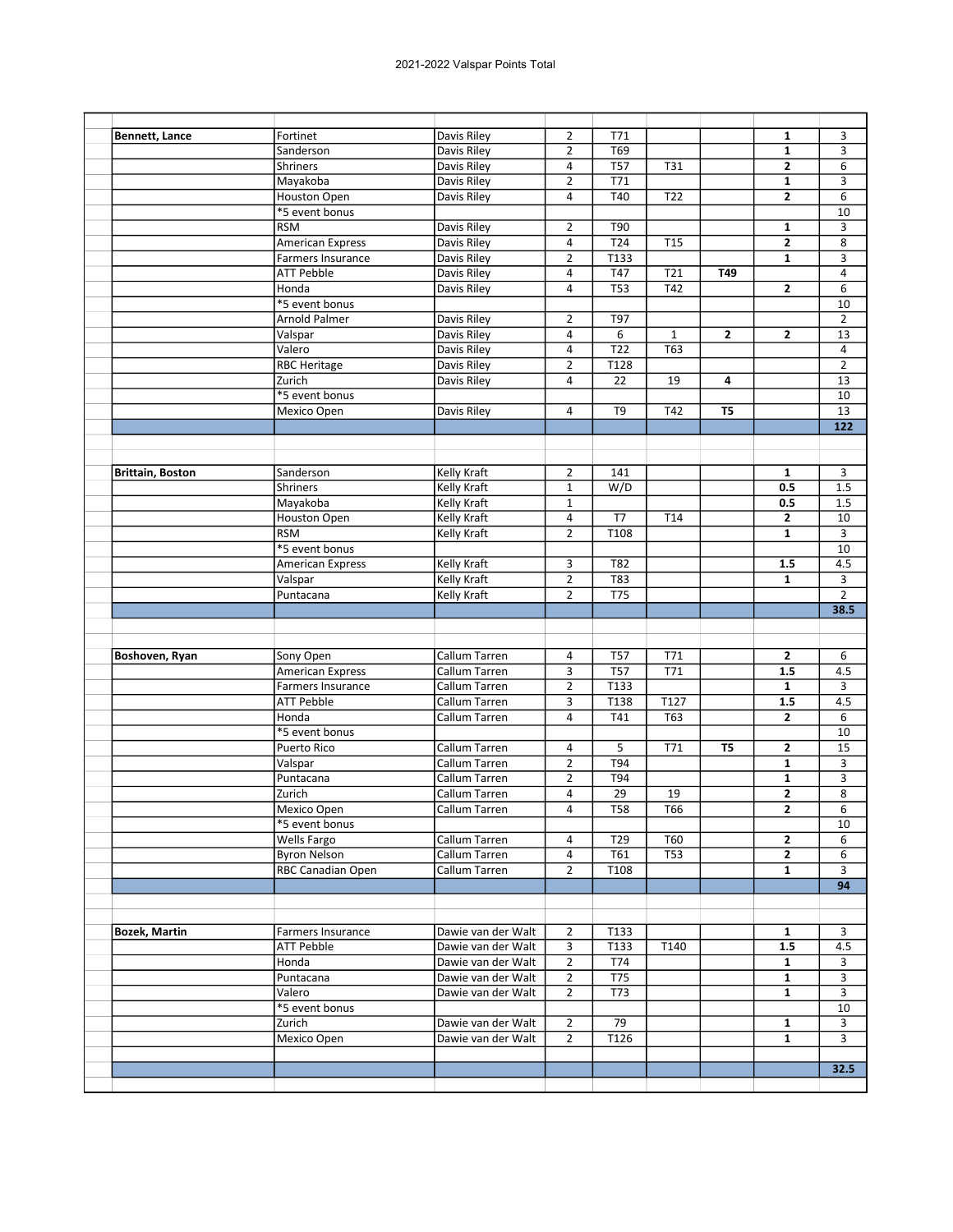| Brennan, Michael          | <b>American Express</b>  | <b>Matthew NeSmith</b> | 3              | <b>T57</b>       | T81             |   | 1.5                     | 4.5                     |
|---------------------------|--------------------------|------------------------|----------------|------------------|-----------------|---|-------------------------|-------------------------|
|                           | <b>Farmers Insurance</b> | <b>Matthew NeSmith</b> | 4              | <b>T35</b>       | T <sub>27</sub> |   |                         | $\overline{4}$          |
|                           | <b>ATT Pebble</b>        | <b>Matthew NeSmith</b> | 4              | T25              | <b>T65</b>      |   |                         | $\overline{4}$          |
|                           | <b>WM Phoenix</b>        | Matthew NeSmith        | $\overline{2}$ | T100             |                 |   |                         | $\overline{2}$          |
|                           | Genesis                  | <b>Matthew NeSmith</b> | 4              | T60              | T60             |   | $\mathbf{2}$            | 6                       |
|                           | *5 event bonus           |                        |                |                  |                 |   |                         | 10                      |
|                           | Honda                    | Matthew NeSmith        | 4              | <b>T53</b>       | <b>T35</b>      |   | $\mathbf{2}$            | 6                       |
|                           | <b>PLAYERS</b>           | <b>Matthew NeSmith</b> | $\overline{2}$ | T126             |                 |   | $\mathbf{1}$            | 3                       |
|                           | Valspar                  | <b>Matthew NeSmith</b> | $\overline{a}$ | $\mathbf{1}$     | $\overline{2}$  | 3 | $\overline{2}$          | $\overline{15}$         |
|                           | Valero                   | <b>Matthew NeSmith</b> | $\overline{2}$ | T106             |                 |   |                         | $\overline{2}$          |
|                           | <b>RBC Heritage</b>      | Matthew NeSmith        | 4              | T14              | T22             |   | $\overline{2}$          | 8                       |
|                           | *5 event bonus           |                        |                |                  |                 |   |                         | 10                      |
|                           | Zurich                   | <b>Matthew NeSmith</b> | 4              | 8                | 9               | 4 | 2                       | 15                      |
|                           | <b>Wells Fargo</b>       | Matthew NeSmith        | 4              | $\overline{729}$ | T44             |   | $\overline{\mathbf{c}}$ | 6                       |
|                           | <b>Byron Nelson</b>      | Matthew NeSmith        | 4              | T61              | T42             |   | $\mathbf{2}$            | 6                       |
|                           | Charles Schwab           | <b>Matthew NeSmith</b> | 4              | <b>T51</b>       | <b>T58</b>      |   | $\mathbf{2}$            | 6                       |
|                           | Memorial                 | <b>Matthew NeSmith</b> | 4              | T <sub>17</sub>  | T <sub>12</sub> |   | $\overline{2}$          | 10                      |
|                           |                          |                        |                |                  |                 |   |                         | 117.5                   |
|                           |                          |                        |                |                  |                 |   |                         |                         |
|                           |                          |                        |                |                  |                 |   |                         |                         |
| <b>Brittain, Boston</b>   | <b>ATT Pebble</b>        | <b>Kelly Kraft</b>     | 4              | T <sub>8</sub>   | T21             |   | 2                       | 8                       |
|                           | <b>WM Phoenix</b>        | <b>Kelly Kraft</b>     | $\overline{2}$ | T89              |                 |   | $\mathbf{1}$            | 3                       |
|                           | Honda                    | Kelly Kraft            | $\overline{2}$ | T115             |                 |   | $\mathbf{1}$            | 3                       |
|                           | Puerto Rico              | Kelly Kraft            | 4              | T42              | <b>T47</b>      |   | $\mathbf{2}$            | 6                       |
|                           | Valero                   | Kelly Kraft            | $\overline{2}$ | T126             |                 |   |                         | $\overline{2}$          |
|                           | *5 event bonus           |                        |                |                  |                 |   |                         | 10                      |
|                           | Zurich                   | <b>Kelly Kraft</b>     | $\overline{2}$ | 66               |                 |   |                         | $\overline{2}$          |
|                           | Mexico Open              | <b>Kelly Kraft</b>     | 4              | T25              | <b>T30</b>      |   |                         | 4                       |
|                           | <b>Wells Fargo</b>       | <b>Kelly Kraft</b>     | 4              | <b>T50</b>       | T44             |   |                         | $\overline{4}$          |
|                           | <b>Byron Nelson</b>      | <b>Kelly Kraft</b>     | $\overline{2}$ | T120             |                 |   |                         | $\overline{2}$          |
|                           | RBC Canadian Open        | Kelly Kraft            | 4              | T21              | <b>T35</b>      |   | $\mathbf{2}$            | 6                       |
|                           | *5 event bonus           |                        |                |                  |                 |   |                         | 10                      |
|                           |                          |                        |                |                  |                 |   |                         | 60                      |
|                           |                          |                        |                |                  |                 |   |                         |                         |
| <b>Brodersen, Tom</b>     | Puerto Rico              | Jason Bohn             | $\overline{2}$ | T71              |                 |   | $\mathbf{1}$            | 3                       |
|                           |                          |                        |                |                  |                 |   |                         |                         |
|                           |                          |                        |                |                  |                 |   |                         |                         |
|                           |                          |                        |                |                  |                 |   |                         |                         |
|                           |                          |                        |                |                  |                 |   |                         |                         |
|                           |                          |                        |                |                  |                 |   |                         |                         |
|                           |                          |                        |                |                  |                 |   |                         |                         |
|                           |                          |                        |                |                  |                 |   |                         | 3 <sup>2</sup>          |
|                           |                          |                        |                |                  |                 |   |                         |                         |
|                           |                          |                        |                |                  |                 |   |                         |                         |
| <b>Brown, Christopher</b> | Puerto Rico              | <b>Austin Connelly</b> | $\overline{2}$ | T107             |                 |   | $\overline{\mathbf{1}}$ | 3                       |
|                           |                          |                        |                |                  |                 |   |                         |                         |
|                           |                          |                        |                |                  |                 |   |                         |                         |
|                           |                          |                        |                |                  |                 |   |                         |                         |
|                           |                          |                        |                |                  |                 |   |                         |                         |
|                           |                          |                        |                |                  |                 |   |                         |                         |
|                           |                          |                        |                |                  |                 |   |                         |                         |
|                           |                          |                        |                |                  |                 |   |                         | $\overline{\mathbf{3}}$ |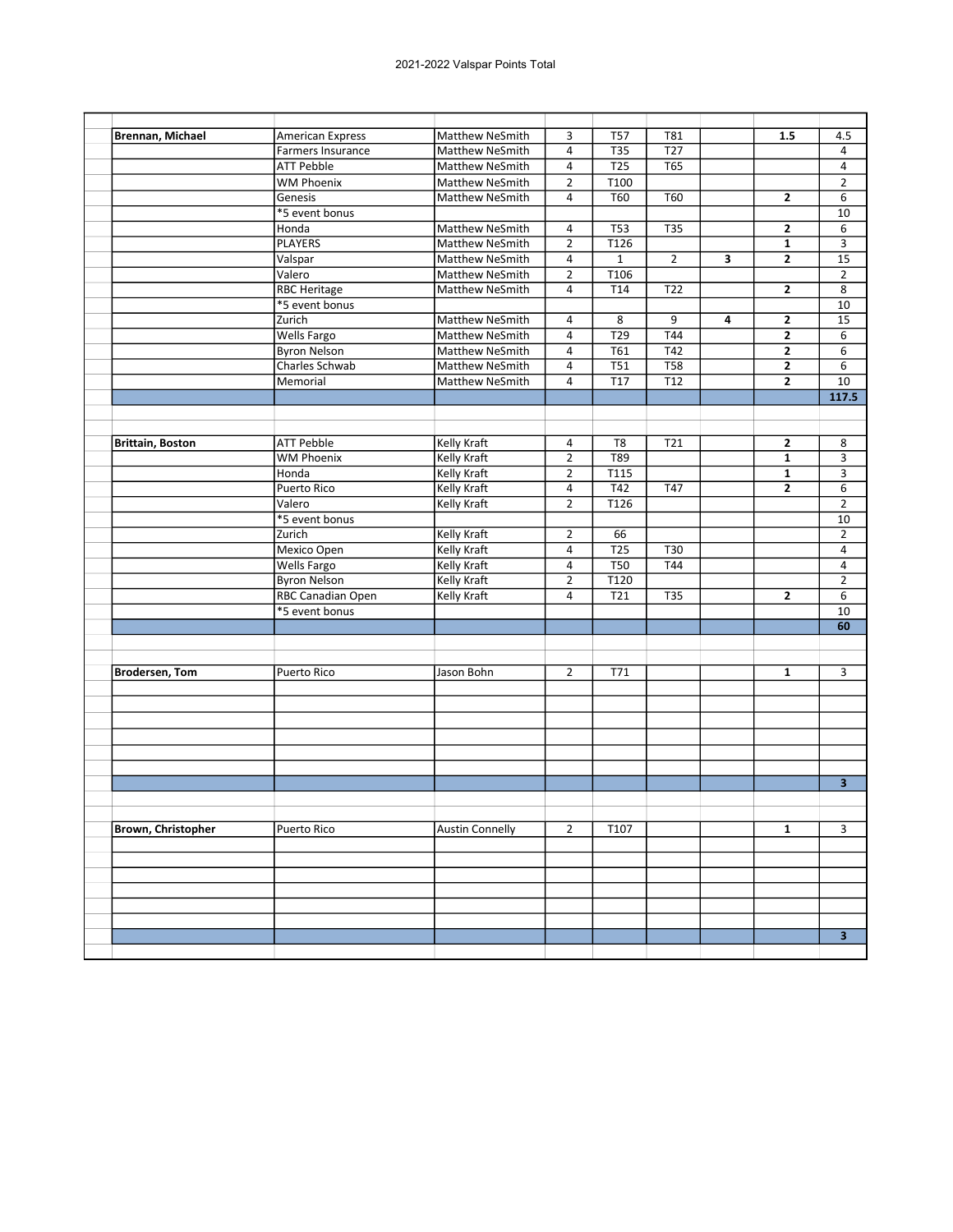|    |                    |                          | 2021-22 Caddie Incentive Plan |                |                                 |                                                                    |                                 |                                          |                                         |
|----|--------------------|--------------------------|-------------------------------|----------------|---------------------------------|--------------------------------------------------------------------|---------------------------------|------------------------------------------|-----------------------------------------|
|    |                    |                          | thru the RBC Canadian Open    |                |                                 |                                                                    |                                 |                                          |                                         |
|    | <b>CADDIE NAME</b> | <b>TOURNAMENT</b>        | <b>PLAYER</b>                 | <b>Rounds</b>  | <b>Position</b><br><b>After</b> | <b>Position</b><br><b>After</b><br>Played Round 2 Round 3 Position | <b>Top Ten</b><br><b>Finish</b> | <b>Color hat</b><br>additional<br>points | Total<br><b>Points</b><br><b>Earned</b> |
| c- | Callas, Chris      | Fortinet                 | <b>Brice Garnett</b>          | $\overline{2}$ | T114                            |                                                                    |                                 | 1                                        | 3                                       |
|    |                    | Sanderson                | <b>Brice Garnett</b>          | 4              | <b>T55</b>                      | <b>T57</b>                                                         |                                 | $\overline{2}$                           | 6                                       |
|    |                    | <b>Shriners</b>          | <b>Brice Garnett</b>          | $\overline{2}$ | T74                             |                                                                    |                                 | $\mathbf{1}$                             | 3                                       |
|    |                    | Mayakoba                 | <b>Brice Garnett</b>          | $\overline{2}$ | <b>T84</b>                      |                                                                    |                                 | $\mathbf{1}$                             | 3                                       |
|    |                    | <b>Houston Open</b>      | <b>Brice Garnett</b>          | 4              | <b>T25</b>                      | T67                                                                |                                 | $\overline{2}$                           | 6                                       |
|    |                    | *5 event bonus           |                               |                |                                 |                                                                    |                                 |                                          | 10                                      |
|    |                    | <b>RSM</b>               | <b>Brice Garnett</b>          | $\overline{2}$ | T72                             |                                                                    |                                 | 1                                        | 3                                       |
|    |                    | <b>American Express</b>  | <b>Brice Garnett</b>          | 3              | <b>T70</b>                      |                                                                    |                                 | 1.5                                      | 4.5                                     |
|    |                    | Farmers Insurance        | <b>Brice Garnett</b>          | 2              | <b>T95</b>                      |                                                                    |                                 | 1                                        | 3                                       |
|    |                    | <b>ATT Pebble</b>        | <b>Brice Garnett</b>          | 3              | T69                             | T104                                                               |                                 | 1.5                                      | 4.5                                     |
|    |                    | <b>WM Phoenix</b>        | <b>Brice Garnett</b>          | 4              | T34                             | T56                                                                |                                 | $\mathbf{2}$                             | 6                                       |
|    |                    | *5 event bonus           |                               |                |                                 |                                                                    |                                 |                                          | 10                                      |
|    |                    | Honda                    | <b>Brice Garnett</b>          | $\overline{2}$ | T74                             |                                                                    |                                 | $\mathbf{1}$                             | 3                                       |
|    |                    | Puerto Rico              | <b>Brice Garnett</b>          | 4              | T <sub>18</sub>                 | T11                                                                | <b>T7</b>                       | $\overline{2}$                           | 15                                      |
|    |                    | <b>PLAYERS</b>           | <b>Brice Garnett</b>          | 4              | <b>T35</b>                      | T54                                                                |                                 | $\mathbf{2}$                             | 6                                       |
|    |                    | Valspar                  | <b>Brice Garnett</b>          | 4              | <b>T38</b>                      | T21                                                                |                                 | $\overline{2}$                           | 6                                       |
|    |                    | Puntacana                | <b>Brice Garnett</b>          | 4              | <b>T32</b>                      | <b>T58</b>                                                         |                                 | $\overline{2}$                           | 6                                       |
|    |                    | *5 event bonus           |                               |                |                                 |                                                                    |                                 |                                          | 10                                      |
|    |                    | Valero                   | <b>Brice Garnett</b>          | $\overline{2}$ | T73                             |                                                                    |                                 | 1                                        | 3                                       |
|    |                    | <b>RBC Heritage</b>      | <b>Brice Garnett</b>          | $\overline{2}$ | T104                            |                                                                    |                                 | 1                                        | 3                                       |
|    |                    | Zurich                   | <b>Brice Garnett</b>          | $\overline{2}$ | 46                              |                                                                    |                                 | $\mathbf{1}$                             | 3                                       |
|    |                    | Mexico Open              | <b>Brice Garnett</b>          | 4              | <b>T25</b>                      | T45                                                                |                                 | $\overline{2}$                           | 6                                       |
|    |                    | Wells Fargo              | <b>Brice Garnett</b>          | $\overline{2}$ | T116                            |                                                                    |                                 | 1                                        | 3                                       |
|    |                    | *5 event bonus           |                               |                |                                 |                                                                    |                                 |                                          | 10                                      |
|    |                    | <b>Byron Nelson</b>      | <b>Brice Garnett</b>          | 4              | T <sub>28</sub>                 | T42                                                                |                                 | $\mathbf{2}$                             | 6                                       |
|    |                    |                          |                               |                |                                 |                                                                    |                                 |                                          | 142                                     |
|    |                    |                          |                               |                |                                 |                                                                    |                                 |                                          |                                         |
|    | Campra, Jose       | <b>Shriners</b>          | Sebastian Munoz               | $\overline{2}$ | T135                            |                                                                    |                                 | 1                                        | 3                                       |
|    |                    | CJ Cup                   | Sebastian Munoz               | 4              | T <sub>28</sub>                 | T46                                                                |                                 | $\overline{2}$                           | 6                                       |
|    |                    | <b>ZOZO</b>              | Sebastian Munoz               | $\overline{a}$ | T7                              | T <sub>3</sub>                                                     | <b>T4</b>                       |                                          | 13                                      |
|    |                    | Houston Open             | Sebastian Munoz               | $\overline{2}$ | T82                             |                                                                    |                                 | $\mathbf{1}$                             | 3                                       |
|    |                    | <b>RSM</b>               | Sebastian Munoz               | 4              | T <sub>2</sub>                  | T <sub>2</sub>                                                     | 3                               | $\overline{2}$                           | 15                                      |
|    |                    | *5 event bonus           |                               |                |                                 |                                                                    |                                 |                                          | 10                                      |
|    |                    | American Express         | Sebastian Munoz               | 3              | T147                            |                                                                    |                                 | 1.5                                      | 4.5                                     |
|    |                    | <b>Farmers Insurance</b> | Sebastian Munoz               | 4              | <b>T35</b>                      | T33                                                                |                                 | $\mathbf{2}$                             | 6                                       |
|    |                    | Genesis                  | Sebastian Munoz               | 4              | T <sub>10</sub>                 | T12                                                                |                                 | $\mathbf{z}$                             | 10                                      |
|    |                    | Arnold Palmer            | Sebastian Munoz               | 4              | <b>T51</b>                      | T26                                                                |                                 | $\mathbf{2}$                             | 6                                       |
|    |                    | <b>PLAYERS</b>           | Sebastian Munoz               | 4              | <b>T35</b>                      | T <sub>2</sub>                                                     |                                 | $\mathbf{2}$                             | 8                                       |
|    |                    | *5 event bonus           |                               |                |                                 |                                                                    |                                 |                                          | 10                                      |
|    |                    | <b>WGC Match Play</b>    | Sebastian Munoz               | 3              |                                 |                                                                    |                                 | 1                                        | 4                                       |
|    |                    | Mexico Open              | Sebastian Munoz               | 4              | T <sub>15</sub>                 | T24                                                                |                                 | 2                                        | 8                                       |
|    |                    | <b>Byron Nelson</b>      | Sebastian Munoz               | 4              | T1                              | T12                                                                | T3                              | $\mathbf{2}$                             | 15                                      |
|    |                    | PGA Championship         | Sebastian Munoz               | 4              | T64                             | T36                                                                |                                 | $\mathbf{z}$                             | 6                                       |
|    |                    | Charles Schwab           | Sebastian Munoz               | 4              | <b>T51</b>                      | T42                                                                |                                 | $\mathbf{z}$                             | 6                                       |
|    |                    | *5 event bonus           |                               |                |                                 |                                                                    |                                 |                                          | 10                                      |
|    |                    | RBC Canadian Open        | Sebastian Munoz               | 4              | <b>T33</b>                      | T9                                                                 |                                 | $\mathbf{2}$                             | 8                                       |
|    |                    |                          |                               |                |                                 |                                                                    |                                 |                                          | 151.5                                   |
|    |                    |                          |                               |                |                                 |                                                                    |                                 |                                          |                                         |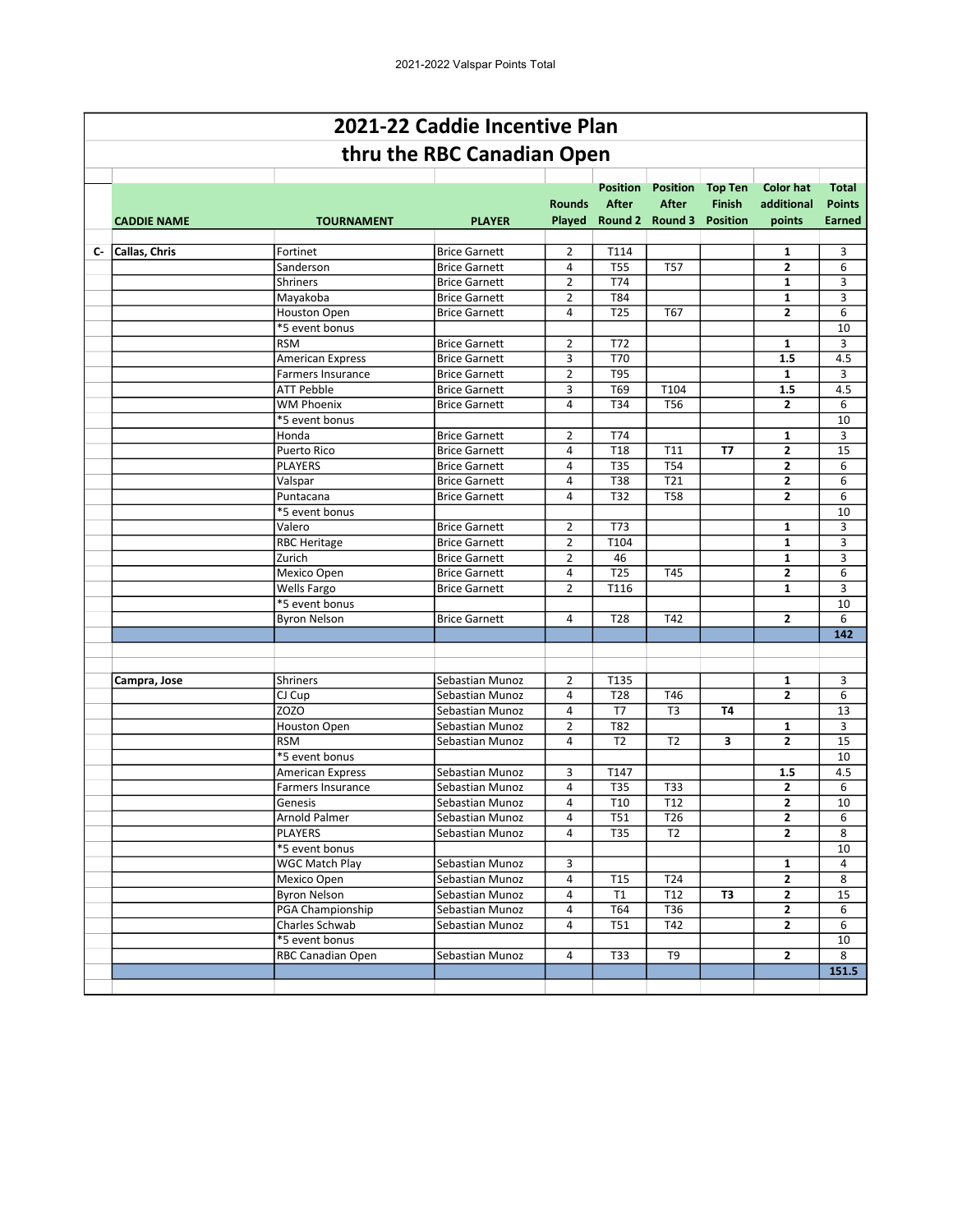| Carens, Mark     | Fortinet                | Danny Willett       | $\overline{2}$ |                  |                  |                | $\mathbf{1}$            | 3                       |
|------------------|-------------------------|---------------------|----------------|------------------|------------------|----------------|-------------------------|-------------------------|
|                  | Sanderson               | JJ Spaun            | $\overline{4}$ | T41              | 68               |                | $\overline{2}$          | 6                       |
|                  | <b>Shriners</b>         | JJ Spaun            | 4              | T30              | T31              |                |                         | 4                       |
|                  | <b>ZOZO</b>             | <b>Adam Schenk</b>  | $\overline{4}$ | T <sub>20</sub>  | T9               |                |                         | 8                       |
|                  | Bermuda                 | JJ Spaun            | $\overline{4}$ | T <sub>26</sub>  | T <sub>17</sub>  | <b>T7</b>      |                         | 11                      |
|                  | *5 event bonus*         |                     |                |                  |                  |                |                         | 10                      |
|                  | Mayakoba                | JJ Spaun            | 4              | T <sub>5</sub>   | T <sub>5</sub>   |                | $\overline{\mathbf{c}}$ | 10                      |
|                  | Houston Open            | JJ Spaun            | 4              | T20              | T40              |                |                         | 6                       |
|                  | <b>RSM</b>              | JJ Spaun            | $\overline{4}$ | $\overline{115}$ | $\overline{716}$ |                | $\overline{2}$          | $\overline{10}$         |
|                  |                         |                     |                |                  |                  |                |                         | 68                      |
|                  |                         |                     |                |                  |                  |                |                         |                         |
|                  |                         |                     |                |                  |                  |                |                         |                         |
| Carrick, Michael | Valspar                 | Mark Hensby         | $\overline{2}$ | T111             |                  |                | $\mathbf{1}$            | 3                       |
|                  |                         |                     |                |                  |                  |                |                         |                         |
|                  |                         |                     |                |                  |                  |                |                         |                         |
|                  |                         |                     |                |                  |                  |                |                         |                         |
|                  |                         |                     |                |                  |                  |                |                         |                         |
|                  |                         |                     |                |                  |                  |                |                         |                         |
|                  |                         |                     |                |                  |                  |                |                         |                         |
|                  |                         |                     |                |                  |                  |                |                         |                         |
|                  |                         |                     |                |                  |                  |                |                         |                         |
|                  |                         |                     |                |                  |                  |                |                         | $\overline{\mathbf{3}}$ |
|                  |                         |                     |                |                  |                  |                |                         |                         |
|                  |                         |                     |                |                  |                  |                |                         |                         |
| Catlin, Steve    | Sanderson               | Robert Streb        | 2              | T121             |                  |                | 1                       | 3                       |
|                  | Shriners                | Robert Streb        | $\overline{4}$ | 16               | <b>T15</b>       |                | $\overline{2}$          | 10                      |
|                  | CJ Cup                  | <b>Robert Streb</b> | $\overline{4}$ | T <sub>8</sub>   | T <sub>3</sub>   | T <sub>9</sub> | 2                       | 15                      |
|                  | <b>ZOZO</b>             | Robert Streb        | $\overline{a}$ | 78               | <b>T66</b>       |                | 2                       | $6\overline{6}$         |
|                  | <b>Houston Open</b>     | Robert Streb        | $\overline{4}$ | $\overline{725}$ | T34              | <b>T7</b>      | $\overline{2}$          | 11                      |
|                  | *5 event bonus          |                     |                |                  |                  |                |                         | 10                      |
|                  | <b>RSM</b>              | Robert Streb        | $\overline{2}$ | T72              |                  |                | $\mathbf 1$             | 3                       |
|                  | Sony Open               | Robert Streb        | $\overline{2}$ | T103             |                  |                | $\mathbf{1}$            | 3                       |
|                  | <b>American Express</b> | <b>Robert Streb</b> | 3              | T82              |                  |                | 1.5                     | 4.5                     |
|                  | Farmers Insurance       | Robert Streb        | $\overline{4}$ | $\overline{T50}$ | $\overline{727}$ |                | $\overline{2}$          | $\overline{6}$          |
|                  | <b>WM Phoenix</b>       | Robert Streb        | $\overline{2}$ | T79              |                  |                | $\mathbf{1}$            | 3                       |
|                  | *5 event bonus          |                     |                |                  |                  |                |                         | 10                      |
|                  | Genesis                 | <b>Robert Streb</b> | $\overline{2}$ | T108             |                  |                | $\mathbf{1}$            | 3                       |
|                  | Honda                   | Robert Streb        | $\overline{4}$ | T41              | T72              |                | 2                       | 6                       |
|                  | <b>PLAYERS</b>          | Robert Streb        | $\overline{2}$ | T108             |                  |                | $\mathbf{1}$            | 3                       |
|                  | Valspar                 | Robert Streb        | $\overline{4}$ | T25              | T66              | <b>T7</b>      | 2                       | 13                      |
|                  | Valero                  | Robert Streb        | $\overline{2}$ | <b>T95</b>       |                  |                | $\overline{\mathbf{1}}$ | 3                       |
|                  | <b>RBC Heritage</b>     | Robert Streb        | $\overline{4}$ | $\overline{2}$   | T <sub>13</sub>  |                | $\overline{2}$          | 10                      |
|                  | *5 event bonus          |                     |                |                  |                  |                |                         | 10                      |
|                  | Zurich                  | Robert Streb        | $\overline{2}$ | 66               |                  |                | $\mathbf{1}$            | 3                       |
|                  | Mexico Open             | Robert Streb        | $\overline{2}$ | T119             |                  |                | $\overline{\mathbf{1}}$ | $\overline{3}$          |
|                  | <b>Byron Nelson</b>     | Robert Streb        | $\overline{2}$ | <b>T98</b>       |                  |                | 1                       | 3                       |
|                  | Charles Schwab          | Robert Streb        | $\overline{2}$ | <b>T98</b>       |                  |                | $\mathbf{1}$            | 3                       |
|                  | Memorial                | Robert Streb        | $\overline{2}$ | T71              |                  |                | $\mathbf{1}$            | $\mathsf 3$             |
|                  | *5 event bonus          |                     |                |                  |                  |                |                         | 10                      |
|                  | RBC Canadian Open       | <b>Robert Streb</b> | 4              | <b>T33</b>       | <b>T45</b>       |                | $\overline{2}$          | $\overline{6}$          |
|                  |                         |                     |                |                  |                  |                |                         | 147.5                   |
|                  |                         |                     |                |                  |                  |                |                         |                         |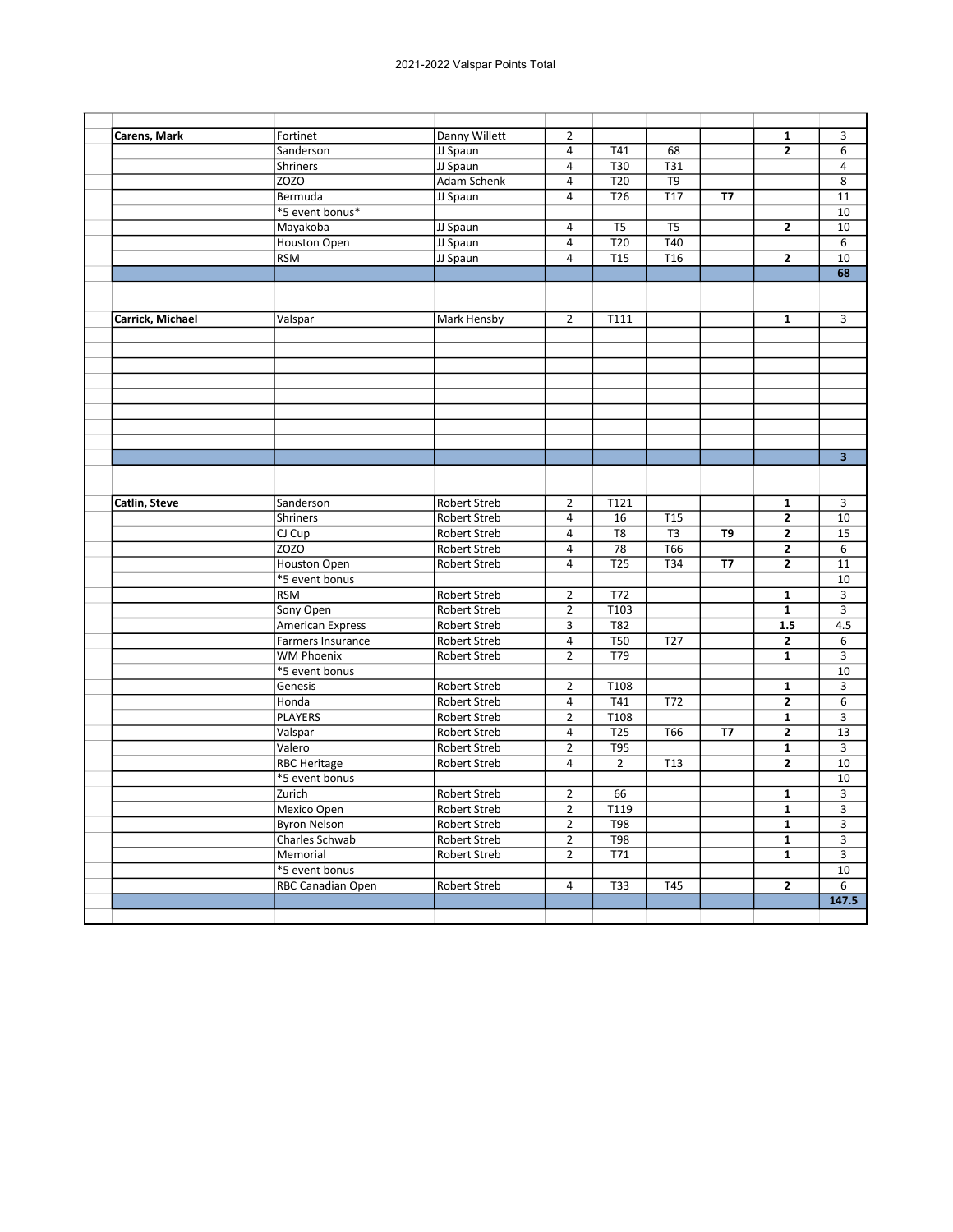| Chaney, Rex      | Fortinet                | Scott Brown          | $\overline{2}$ | <b>T88</b>        |                 | 1              | 3               |
|------------------|-------------------------|----------------------|----------------|-------------------|-----------------|----------------|-----------------|
|                  | Sanderson               | Andy Ogletree        | 4              | T <sub>13</sub>   | T66             | 2              | 8               |
|                  | <b>Houston Open</b>     | Sangmoon Bae         | $\overline{2}$ | <b>T68</b>        |                 | $\mathbf{1}$   | 3               |
|                  | Sony Open               | Kramer Hickok        | 4              | T48               | T <sub>18</sub> | $\mathbf{2}$   | 8               |
|                  | <b>American Express</b> | <b>Kramer Hickok</b> | 3              | $\overline{757}$  |                 | 1.5            | 4.5             |
|                  | <b>WM Phoenix</b>       | Kramer Hickok        | 4              | T <sub>23</sub>   | T44             | $\overline{2}$ |                 |
|                  | *5 event bonus          |                      |                |                   |                 |                |                 |
|                  | Genesis                 | Kramer Hickok        | $\overline{2}$ | T80               |                 | 1              |                 |
|                  | Valspar                 | Ryan Brehm           | 4              | T49               | $\overline{72}$ | $\overline{2}$ |                 |
|                  | Valero                  | Ryan Brehm           | $\overline{2}$ | T84               |                 | 1              |                 |
|                  | <b>RBC Heritage</b>     | Ryan Brehm           | $\overline{2}$ | T130              |                 | $\mathbf{1}$   |                 |
|                  | Zurich                  | Ryan Brehm           | 4              | 16                | $\overline{7}$  | $\overline{2}$ | 10              |
|                  | *5 event bonus          |                      |                |                   |                 |                | 10              |
|                  | <b>Byron Nelson</b>     | Ryan Brehm           | $\overline{2}$ | T98               |                 | $\mathbf{1}$   |                 |
|                  | PGA Championship        | Ryan Brehm           | $\overline{2}$ | T110              |                 | $\mathbf{1}$   |                 |
|                  | Charles Schwab          | Ryan Brehm           | $\overline{2}$ | T <sub>105</sub>  |                 | $\mathbf{1}$   |                 |
|                  | Memorial                | Ryan Brehm           | $\overline{2}$ | $\overline{T113}$ |                 | $\mathbf{1}$   |                 |
|                  |                         |                      |                |                   |                 |                | 79.5            |
|                  |                         |                      |                |                   |                 |                |                 |
|                  |                         |                      |                |                   |                 |                |                 |
| Clendenon, Casey | Sanderson               | <b>Brian Gay</b>     | $\overline{2}$ | T111              |                 | $\mathbf{1}$   |                 |
|                  | <b>Shriners</b>         | <b>Brian Gay</b>     | 4              | T42               | T63             |                |                 |
|                  | Bermuda                 | <b>Brian Gay</b>     | 4              | <b>T63</b>        | T <sub>22</sub> | $\mathbf{2}$   |                 |
|                  | Mayakoba                | <b>Brian Gay</b>     | $\overline{2}$ | T99               |                 | $\mathbf{1}$   |                 |
|                  | Houston Open            | <b>Brian Gay</b>     | $\overline{2}$ | T117              |                 | $\mathbf{1}$   |                 |
|                  | *5 event bonus          |                      |                |                   |                 |                |                 |
|                  | <b>RSM</b>              | <b>Brian Gay</b>     | 4              | T39               | <b>T35</b>      |                |                 |
|                  | Sony Open               | <b>Brian Gay</b>     | $\overline{2}$ | <b>T90</b>        |                 | $\mathbf{1}$   |                 |
|                  | <b>American Express</b> | <b>Brian Gay</b>     | 3              | <b>T91</b>        |                 | 1.5            | 4.5             |
|                  | <b>ATT Pebble</b>       | <b>Brian Gay</b>     | 3              | T95               | T135            | 1.5            | 4.5             |
|                  | <b>WM Phoenix</b>       | <b>Brian Gay</b>     | $\overline{2}$ | T100              |                 | $\mathbf{1}$   |                 |
|                  | *5 event bonus          |                      |                |                   |                 |                | 10              |
|                  | Honda                   | <b>Brian Gay</b>     | 4              | <b>T53</b>        | <b>T56</b>      | $\mathbf{2}$   |                 |
|                  | <b>PLAYERS</b>          | <b>Brian Gay</b>     | $\overline{2}$ | T138              |                 |                |                 |
|                  | Valspar                 | <b>Brian Gay</b>     | $\overline{2}$ | T102              |                 | $\mathbf{1}$   |                 |
|                  | <b>RBC Heritage</b>     | <b>Brian Gay</b>     | 4              | T <sub>56</sub>   | T48             | $\overline{2}$ |                 |
|                  |                         |                      |                |                   |                 |                |                 |
|                  |                         |                      |                |                   |                 |                | $\overline{75}$ |
|                  |                         |                      |                |                   |                 |                |                 |
| Cline, Laddie    | Fortinet                | James Hahn           | 2              | T71               |                 |                |                 |
|                  | <b>Shriners</b>         | James Hahn           | $\overline{2}$ | T74               |                 |                |                 |
|                  | Houston Open            | James Hahn           | $\overline{2}$ | <b>T68</b>        |                 |                |                 |
|                  | Wells Fargo             | Chesson Hadley       | $\overline{2}$ | T139              |                 | 1              |                 |
|                  |                         |                      |                |                   |                 |                |                 |
|                  |                         |                      |                |                   |                 |                |                 |
|                  |                         |                      |                |                   |                 |                |                 |
|                  |                         |                      |                |                   |                 |                |                 |
|                  |                         |                      |                |                   |                 |                |                 |
| Cole, Eddie      | Bermuda                 | Jordan Gumberg       | $\overline{2}$ | <b>T88</b>        |                 | 1              |                 |
|                  | Valspar                 | Andrew McCain        | $\overline{2}$ | T102              |                 | $\mathbf{1}$   |                 |
|                  |                         |                      |                |                   |                 |                |                 |
|                  |                         |                      |                |                   |                 |                |                 |
|                  |                         |                      |                |                   |                 |                |                 |
|                  |                         |                      |                |                   |                 |                |                 |
|                  |                         |                      |                |                   |                 |                |                 |
|                  |                         |                      |                |                   |                 |                |                 |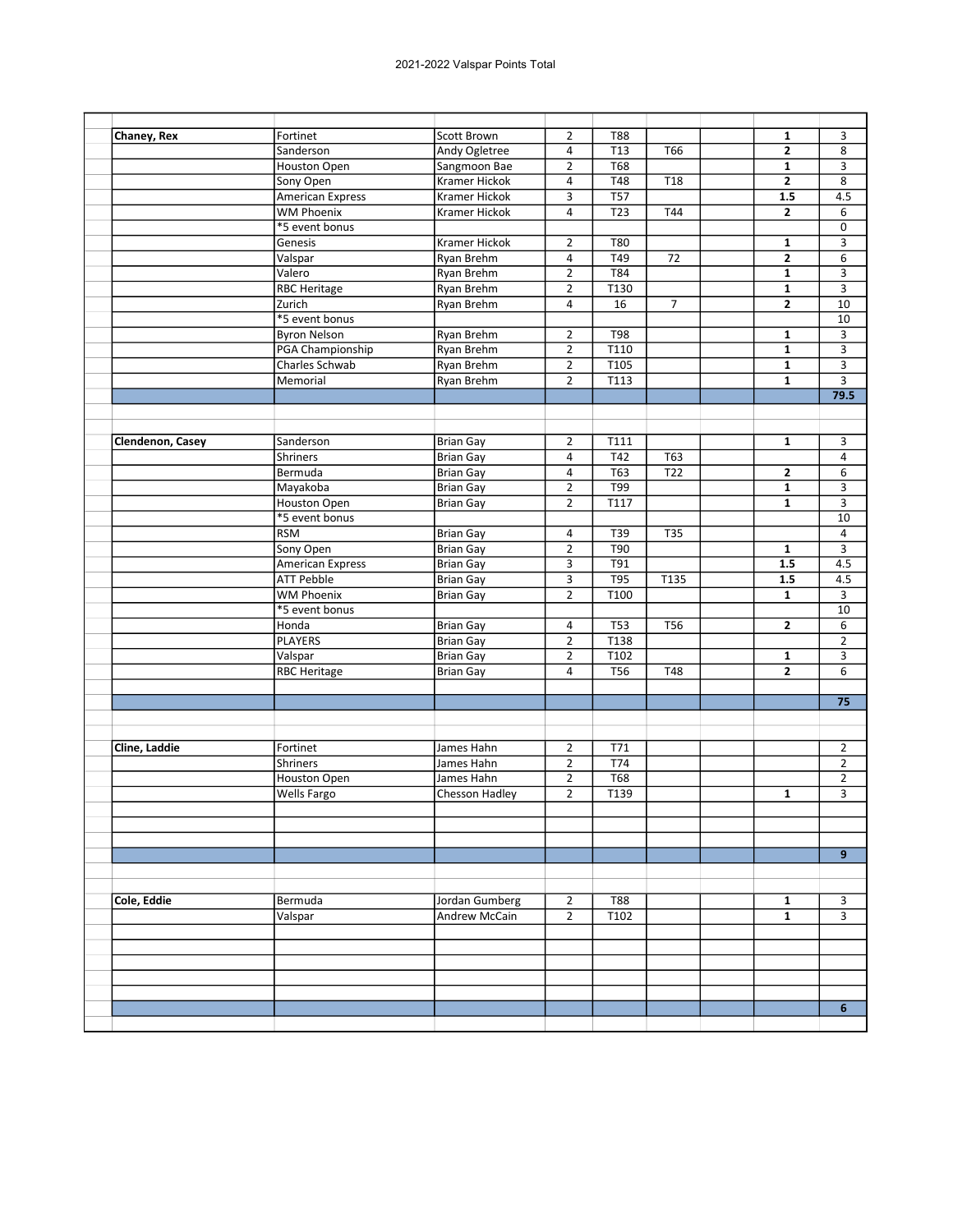| Cooke, David    | Fortinet                 | Chesson Hadley | $\overline{2}$          | T131                |                 |                 | 1              | 3                       |
|-----------------|--------------------------|----------------|-------------------------|---------------------|-----------------|-----------------|----------------|-------------------------|
|                 | <b>ZOZO</b>              | Chesson Hadley | 4                       | T72                 | <b>T74</b>      |                 | $\mathbf{2}$   | 6                       |
|                 | <b>Houston Open</b>      | Chesson Hadley | $\overline{2}$          | T113                |                 |                 | $\mathbf{1}$   | 3                       |
|                 | <b>RSM</b>               | Chesson Hadley | $\overline{2}$          | T72                 |                 |                 | 1              | 3                       |
|                 | Sony Open                | Chesson Hadley | $\overline{2}$          | T79                 |                 |                 | 1              | 3                       |
|                 | *5 event bonus           |                |                         |                     |                 |                 |                | 10                      |
|                 | <b>American Express</b>  | Chesson Hadley | 3                       | T106                |                 |                 | 1.5            | 4.5                     |
|                 | Farmers Insurance        |                |                         | T142                |                 |                 |                |                         |
|                 |                          | Chesson Hadley | $\overline{2}$          | T121                |                 |                 | 1<br>1.5       | 3                       |
|                 | <b>ATT Pebble</b>        | Chesson Hadley | $\overline{3}$          |                     | T99             |                 |                | 4.5                     |
|                 | <b>WM Phoenix</b>        | Chesson Hadley | $\overline{2}$          | 131                 |                 |                 | $\mathbf{1}$   | 3                       |
|                 | Genesis                  | Chesson Hadley | $\overline{2}$          | T108                |                 |                 | $\mathbf{1}$   | 3                       |
|                 |                          |                |                         |                     |                 |                 |                | 46                      |
|                 |                          |                |                         |                     |                 |                 |                |                         |
| Courts, Graeme  | Fortinet                 | Seung-Yul Noh  | $\overline{2}$          | T101                |                 |                 | 1              | 3                       |
|                 |                          |                |                         |                     |                 |                 |                |                         |
|                 |                          |                |                         |                     |                 |                 |                |                         |
|                 |                          |                |                         |                     |                 |                 |                |                         |
|                 |                          |                |                         |                     |                 |                 |                |                         |
|                 |                          |                |                         |                     |                 |                 |                | $\overline{\mathbf{3}}$ |
|                 |                          |                |                         |                     |                 |                 |                |                         |
| Cromie, Michael | Honda                    | Chris Kirk     |                         | 4 T2                | T <sub>2</sub>  | T7              | $\overline{2}$ | 15                      |
|                 | Arnold Palmer            | Chris Kirk     |                         | $4$ T <sub>39</sub> | T <sub>6</sub>  | $\overline{TS}$ | $\overline{2}$ | 13                      |
|                 | <b>PLAYERS</b>           | Chris Kirk     |                         | 2 T72               |                 |                 | $\mathbf{1}$   |                         |
|                 |                          |                |                         |                     |                 |                 |                |                         |
|                 |                          |                |                         |                     |                 |                 |                |                         |
|                 |                          |                |                         |                     |                 |                 |                |                         |
|                 |                          |                |                         |                     |                 |                 |                |                         |
|                 |                          |                |                         |                     |                 |                 |                | 31                      |
|                 |                          |                |                         |                     |                 |                 |                |                         |
|                 |                          |                |                         |                     |                 |                 |                |                         |
| Cruz, Joe       | Fortinet                 | Adam Hadwin    | $\overline{2}$          | <b>T88</b>          |                 |                 | 1              | 3                       |
|                 | Sanderson                | Adam Hadwin    | $\overline{4}$          | T41                 | T45             |                 | $\mathbf{2}$   | 6                       |
|                 |                          |                |                         |                     |                 |                 |                |                         |
|                 | Shriners                 | Adam Hadwin    | 4                       | T <sub>6</sub>      | T7              | <b>T6</b>       | 2              | 15                      |
|                 | Bermuda                  | Adam Hadwin    | $\overline{4}$          | T46                 | T37             |                 | $\mathbf{2}$   | 6                       |
|                 | Mayakoba                 | Adam Hadwin    | 4                       | T41                 | T45             |                 | 2              | 6                       |
|                 | *5 event bonus           |                |                         |                     |                 |                 |                | 10                      |
|                 | <b>RSM</b>               | Adam Hadwin    | $\overline{2}$          | T152                |                 |                 | $\mathbf{1}$   | 3                       |
|                 | <b>American Express</b>  | Adam Hadwin    | 3                       | T82                 |                 |                 | 1.5            | 4.5                     |
|                 | Farmers Insurance        | Adam Hadwin    | $\overline{2}$          | T142                |                 |                 | 1              | 3                       |
|                 | <b>ATT Pebble</b>        | Adam Hadwin    | $\overline{4}$          | T47                 | T33             |                 | $\overline{2}$ | $\overline{6}$          |
|                 | <b>WM Phoenix</b>        | Adam Hadwin    | $\overline{4}$          | T <sub>5</sub>      | T7              |                 | $\mathbf{2}$   | 10                      |
|                 | *5 event bonus           |                |                         |                     |                 |                 |                | 10                      |
|                 | Genesis                  | Adam Hadwin    | $\overline{2}$          | T99                 |                 |                 | $\mathbf{1}$   | 3                       |
|                 | <b>PLAYERS</b>           | Adam Hadwin    | $\overline{\mathbf{4}}$ | T49                 | <b>T35</b>      | T9              | $\mathbf{2}$   | $11\,$                  |
|                 |                          |                | $\overline{a}$          | $\overline{2}$      | 5               | <b>T7</b>       | $\mathbf{2}$   | 15                      |
|                 | Valspar                  | Adam Hadwin    |                         |                     |                 |                 |                |                         |
|                 | Valero                   | Adam Hadwin    | 4                       | T22                 | T21             | <b>T4</b>       | $\mathbf{2}$   | 13                      |
|                 | <b>RBC Heritage</b>      | Adam Hadwin    | 4                       | T142                | T30             |                 | $\mathbf{2}$   | 8                       |
|                 |                          |                |                         |                     |                 |                 |                | 10                      |
|                 | *5 event bonus<br>Zurich |                | $\overline{2}$          | 40                  |                 |                 | $\mathbf{1}$   | 3                       |
|                 |                          | Adam Hadwin    |                         |                     |                 |                 |                |                         |
|                 | <b>Byron Nelson</b>      | Adam Hadwin    | $\overline{2}$          | T145                |                 |                 | $\mathbf{1}$   | 3                       |
|                 | PGA Championship         | Adam Hadwin    | $\overline{a}$          | T64                 | T70             |                 | $\mathbf{2}$   | 6                       |
|                 | Memorial                 | Adam Hadwin    | 4                       | T39                 | T <sub>28</sub> |                 | $\mathbf{2}$   | 6<br>160.5              |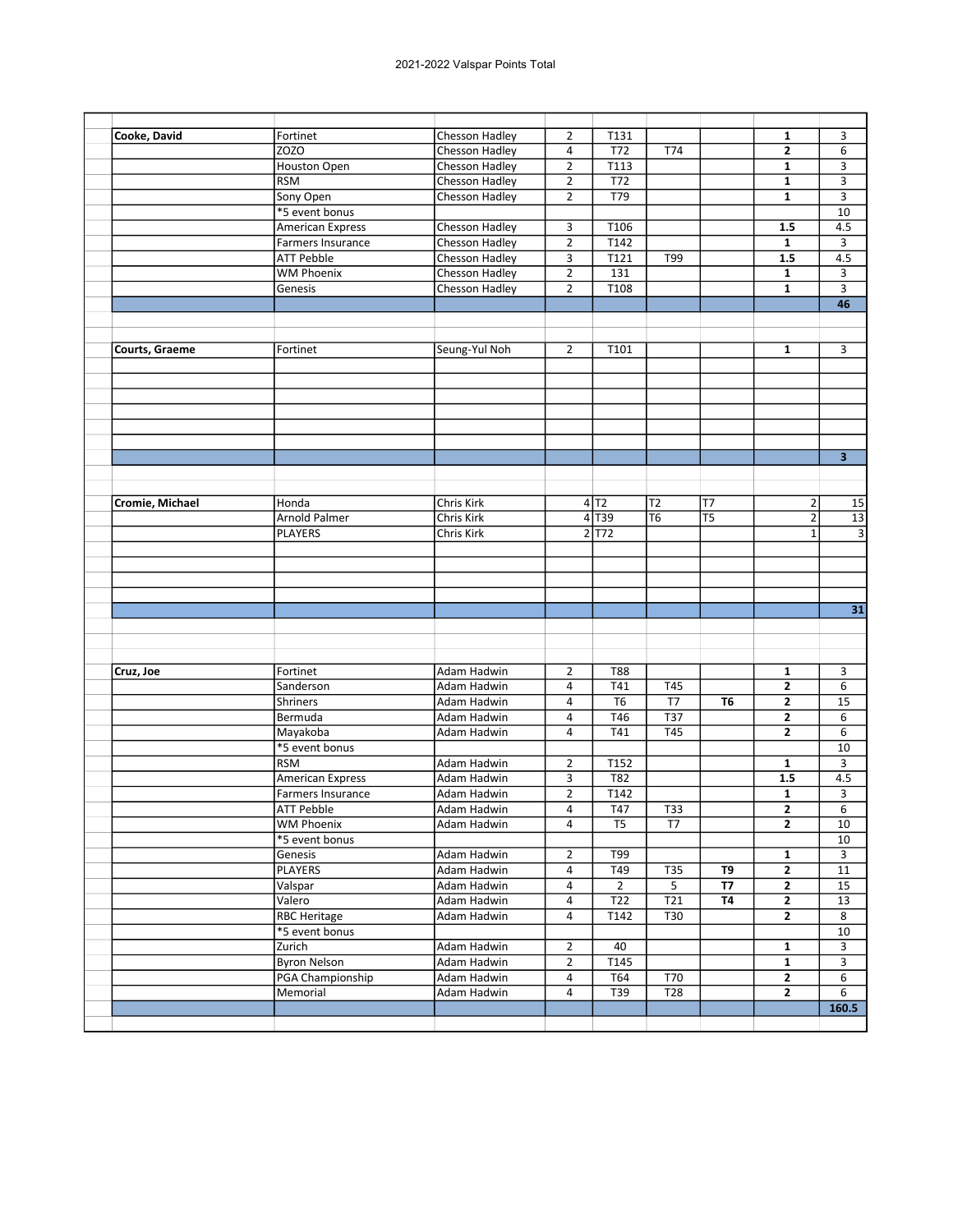| <b>Tommy Gainey</b><br>2 T133<br>Curtis, Aaron<br>Valspar<br>$2$ T <sub>66</sub><br>Puntacana<br><b>Tommy Gainey</b> |                                        |
|----------------------------------------------------------------------------------------------------------------------|----------------------------------------|
|                                                                                                                      | 3<br>$\mathbf{1}$                      |
|                                                                                                                      | $\overline{\mathbf{3}}$<br>$\mathbf 1$ |
| $2$ $\overline{1111}$<br>Mexico Open<br>Adam Svensson                                                                | $\overline{\mathbf{3}}$<br>$\mathbf 1$ |
| $2$ T <sub>105</sub><br>Wells Fargo<br>Adam Svensson                                                                 | $\overline{1}$<br>$\overline{3}$       |
|                                                                                                                      |                                        |
|                                                                                                                      |                                        |
|                                                                                                                      |                                        |
|                                                                                                                      | $\overline{12}$                        |
|                                                                                                                      |                                        |
| Fortinet<br>Sepp Straka<br>$\overline{2}$<br>150<br>$\mathbf{1}$<br>D-<br>Davenport, John                            | 3                                      |
| T111<br>$\mathbf{1}$<br>Sanderson<br>Sepp Straka<br>$\overline{2}$                                                   | 3                                      |
| T136<br>Sepp Straka<br>$\overline{2}$<br>$\mathbf{1}$<br><b>Shriners</b>                                             | 3                                      |
| Sepp Straka<br>4<br><b>T57</b><br>T64<br>$\mathbf{2}$<br>Bermuda                                                     | 6                                      |
| $\overline{745}$<br>Mayakoba<br>Sepp Straka<br>$\overline{4}$<br>T41<br>$\mathbf{2}$                                 | 6                                      |
| *5 event bonus                                                                                                       | 10                                     |
| Sepp Straka<br>$\overline{2}$<br><b>T68</b><br><b>Houston Open</b><br>$\mathbf{1}$                                   | $\overline{3}$                         |
| $\overline{2}$<br>T120<br>$\mathbf{1}$<br><b>RSM</b><br>Sepp Straka                                                  | 3                                      |
| $\overline{725}$<br>$\overline{\mathbf{2}}$<br>Sony Open<br>Sepp Straka<br>$\overline{4}$<br><b>T59</b>              | 6                                      |
| T32<br>T45<br>$\mathbf{2}$<br><b>American Express</b><br>Sepp Straka<br>$\overline{4}$                               | 6                                      |
| $\overline{TS5}$<br>T62<br>$\overline{2}$<br><b>WM Phoenix</b><br>4<br>Sepp Straka                                   | 6                                      |
| *5 event bonus                                                                                                       | 10                                     |
| Sepp Straka<br>$\overline{4}$<br>T60<br><b>T33</b><br>$\mathbf{2}$<br>Genesis                                        | 6                                      |
| $\overline{4}$<br>T <sub>6</sub><br>$\mathbf{2}$<br>Honda<br>Sepp Straka<br>T <sub>2</sub><br>Win                    | 20                                     |
| T97<br>Arnold Palmer<br>$\overline{2}$<br>$\mathbf{1}$<br>Sepp Straka                                                | 3                                      |
| <b>PLAYERS</b><br>$\overline{4}$<br><b>T35</b><br><b>T35</b><br>$\mathbf{2}$<br>Sepp Straka<br>T9                    | 11                                     |
| <b>WGC Match Play</b><br>Sepp Straka<br>3<br>$\mathbf{1}$                                                            | 3                                      |
| *5 event bonus<br>T <sub>8</sub><br><b>T59</b>                                                                       | 10                                     |
| <b>RBC Heritage</b><br>$\mathbf{2}$<br>Sepp Straka<br>4<br>T3<br>$\overline{2}$<br>46<br>$\mathbf{1}$                | 15                                     |
| Zurich<br>Sepp Straka<br><b>T66</b><br><b>Wells Fargo</b><br>$\overline{2}$<br>$\mathbf{1}$                          | 3<br>3                                 |
| Sepp Straka<br>T61<br>$\overline{\mathbf{2}}$                                                                        |                                        |
| <b>Byron Nelson</b><br>Sepp Straka<br>$\overline{a}$<br>T69<br>$\overline{4}$<br><b>T53</b><br>T76<br>$\overline{2}$ | 6<br>6                                 |
| PGA Championship<br>Sepp Straka<br>*5 event bonus                                                                    | 10                                     |
| Memorial<br>$\overline{4}$<br>T <sub>17</sub><br><b>T35</b><br>$\mathbf{2}$                                          | 8                                      |
| Sepp Straka                                                                                                          | 169                                    |
|                                                                                                                      |                                        |
|                                                                                                                      |                                        |
| Fortinet<br><b>Cameron Percy</b><br>$\overline{4}$<br><b>T38</b><br>T51<br>$\mathbf{2}$<br>Davis, Brandon            | 6                                      |
| $\overline{2}$<br>$\overline{\mathbf{1}}$<br>Bermuda<br><b>T88</b><br>Cameron Percy                                  | 3                                      |
| $\overline{2}$<br>T79<br>$\mathbf{1}$<br>Sony Open<br><b>Cameron Percy</b>                                           | 3                                      |
| $\overline{4}$<br>T32<br>$\mathbf{2}$<br>Puerto Rico<br><b>Cameron Percy</b><br>T36<br>T7                            | 11                                     |
| $\overline{2}$<br>T130<br>Valspar<br>Cameron Percy<br>$\mathbf{1}$                                                   | 3                                      |
| *5 event bonus                                                                                                       | 10                                     |
| T <sub>4</sub><br>$\mathbf{2}$<br>Puntacana<br><b>Cameron Percy</b><br>$\overline{a}$<br>T130<br><b>T4</b>           | 15                                     |
| Zurich<br>$\overline{2}$<br>46<br>$\mathbf{1}$<br>Cameron Percy                                                      | 3                                      |
| $\overline{79}$<br><b>Wells Fargo</b><br>$\overline{2}$<br>$\mathbf{1}$<br><b>Cameron Percy</b>                      | 3                                      |
| T <sub>120</sub><br><b>Byron Nelson</b><br>$\overline{2}$<br>$\mathbf{1}$<br><b>Cameron Percy</b>                    | 3                                      |
| *5 event bonus                                                                                                       | 10                                     |
| <b>T45</b><br>RBC Canadian Open<br><b>Cameron Percy</b><br>4<br><b>T33</b><br>$\mathbf{2}$                           | 6                                      |
|                                                                                                                      | 76                                     |
|                                                                                                                      |                                        |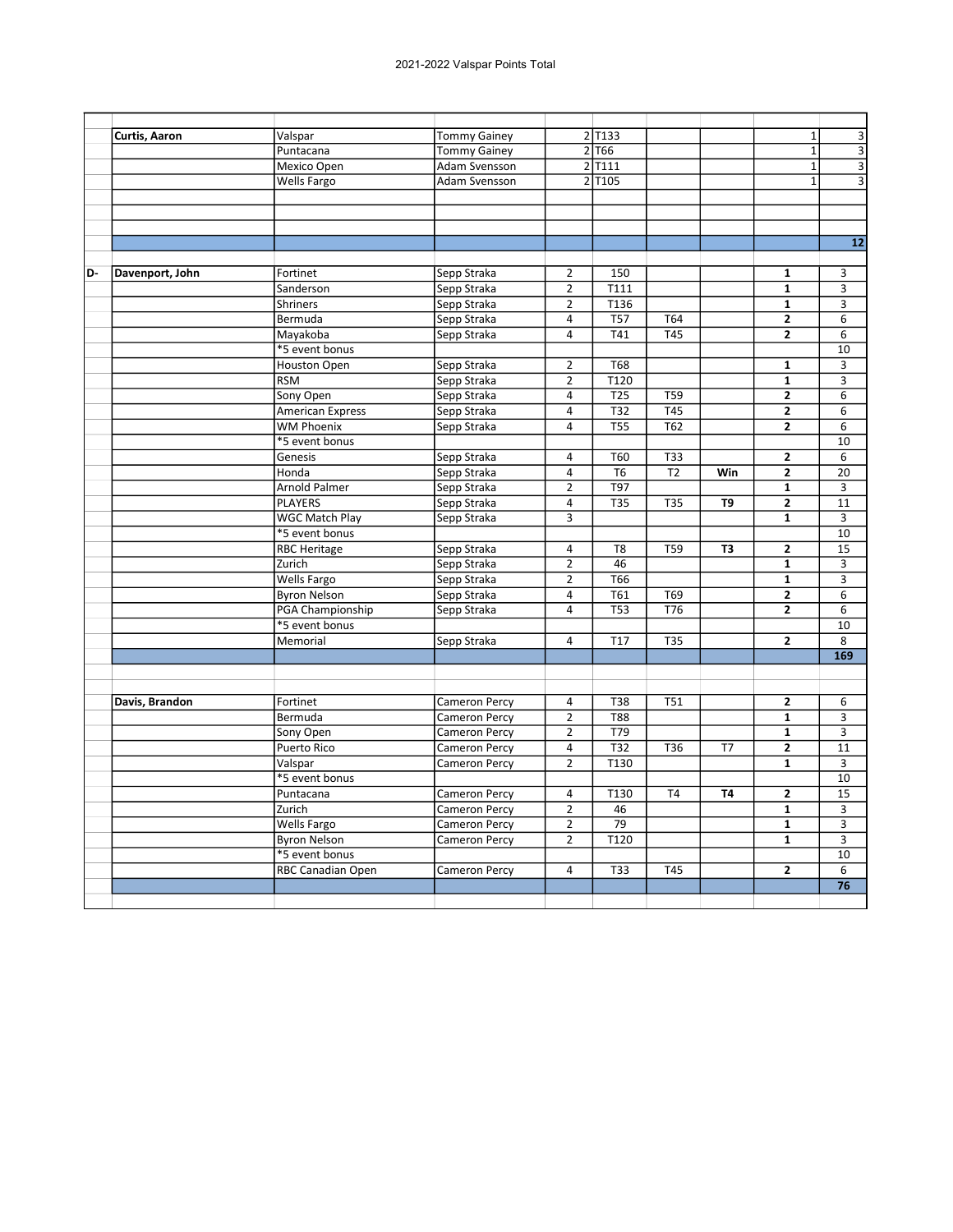| Diana, Henry  | Fortinet                 | Tom Hoge   | 4                       | T <sub>10</sub>  | T <sub>9</sub>  |                 | $\overline{2}$          | 10              |
|---------------|--------------------------|------------|-------------------------|------------------|-----------------|-----------------|-------------------------|-----------------|
|               | Sanderson                | Tom Hoge   | $\overline{2}$          | T95              |                 |                 | $\mathbf{1}$            | 3               |
|               | <b>Shriners</b>          | Tom Hoge   | $\overline{4}$          | T42              | T <sub>24</sub> |                 | $\overline{2}$          | 6               |
|               | $CI$ $Cup$               | Tom Hoge   | $\overline{4}$          | T49              | T46             |                 | $\overline{2}$          | 6               |
|               | <b>ZOZO</b>              | Tom Hoge   | $\overline{4}$          | T44              | T <sub>13</sub> |                 | $\mathbf{2}$            | 8               |
|               | *5 event bonus           |            |                         |                  |                 |                 |                         | 10              |
|               | Mayakoba                 | Tom Hoge   | $\overline{\mathbf{4}}$ | <b>T58</b>       | <b>T54</b>      | $\overline{2}$  | $\mathbf{z}$            | 6               |
|               | <b>Houston Open</b>      | Tom Hoge   | $\overline{4}$          | T20              | T34             |                 | $\overline{2}$          | 8               |
|               | <b>RSM</b>               | Tom Hoge   | $\overline{4}$          | T95              | $\overline{4}$  | 4               | $\overline{2}$          | $\overline{15}$ |
|               | Sony Open                | Tom Hoge   | $\overline{2}$          | T90              |                 |                 | $\mathbf{1}$            | 3               |
|               | <b>American Express</b>  | Tom Hoge   | $\overline{4}$          | $\overline{2}$   | 3               | $\overline{2}$  | $\overline{2}$          | 15              |
|               | *5 event bonus           |            |                         |                  |                 |                 |                         | 10              |
|               | <b>Farmers Insurance</b> | Tom Hoge   | $\overline{2}$          | T95              |                 |                 | $\mathbf{1}$            | 3               |
|               | <b>ATT Pebble</b>        | Tom Hoge   | $\overline{4}$          | $\overline{120}$ | $\mathbf{1}$    | $\mathbf{1}$    | $\overline{2}$          | 20              |
|               | <b>WM Phoenix</b>        | Tom Hoge   | $\overline{4}$          | T <sub>8</sub>   | $\overline{17}$ |                 | $\overline{2}$          | 10              |
|               | Genesis                  | Tom Hoge   | $\overline{2}$          | <b>T90</b>       |                 |                 | $\mathbf{1}$            | 3               |
|               | <b>Arnold Palmer</b>     | Tom Hoge   | 4                       | <b>T63</b>       | <b>T17</b>      |                 | $\mathbf{2}$            | 8               |
|               | *5 event bonus           |            |                         |                  |                 |                 |                         | 10              |
|               | <b>PLAYERS</b>           | Tom Hoge   | $\overline{\mathbf{4}}$ | T1               | T <sub>6</sub>  |                 | $\overline{\mathbf{c}}$ | 10              |
|               | <b>WGC Match Play</b>    | Tom Hoge   | 3                       |                  |                 |                 | $\mathbf{1}$            | 4               |
|               | <b>RBC Heritage</b>      | Tom Hoge   | $\overline{2}$          | T104             |                 |                 | $\mathbf{1}$            | 3               |
|               | Zurich                   | Tom Hoge   | $\overline{2}$          | 54               |                 |                 | $\mathbf{1}$            | 3               |
|               | <b>Byron Nelson</b>      | Tom Hoge   | $\overline{4}$          | <b>T28</b>       | T <sub>21</sub> |                 | $\mathbf{2}$            | 6               |
|               | *5 event bonus           |            |                         |                  |                 |                 |                         | 10              |
|               | PGA Championship         | Tom Hoge   | $\overline{\mathbf{4}}$ | T <sub>23</sub>  | T <sub>17</sub> | T <sub>9</sub>  | $\overline{2}$          | 13              |
|               | <b>Charles Schwab</b>    | Tom Hoge   | $\overline{2}$          | T93              |                 |                 | $\mathbf{1}$            | 3               |
|               | Memorial                 | Tom Hoge   | $\overline{2}$          | <b>T86</b>       |                 |                 | $\mathbf{1}$            | 3               |
|               |                          |            |                         |                  |                 |                 |                         | 209             |
|               |                          |            |                         |                  |                 |                 |                         |                 |
|               |                          |            |                         |                  |                 |                 |                         |                 |
| Dilley, Brian | Sanderson                | Aaron Wise | 4                       | T7               | T <sub>8</sub>  |                 | $\mathbf{2}$            | 10              |
|               | Shriners                 | Aaron Wise | $\overline{4}$          | 5                | T10             | T8              | $\overline{2}$          | 15              |
|               | CJ Cup                   | Aaron Wise | 4                       | $\overline{18}$  | T <sub>10</sub> | $\overline{15}$ | $\overline{2}$          | 15              |
|               | Mayakoba                 | Aaron Wise | $\overline{4}$          | T <sub>5</sub>   | T7              |                 |                         | 8               |
|               | Houston Open             | Aaron Wise | 4                       | <b>T25</b>       | T34             |                 | $\overline{2}$          | 6               |
|               | *5 event bonus           |            |                         |                  |                 |                 |                         | 10              |
|               | <b>Farmers Insurance</b> | Aaron Wise | $\overline{2}$          | <b>T80</b>       |                 |                 | $\mathbf{1}$            | 3               |
|               | <b>WM Phoenix</b>        | Aaron Wise | $\overline{2}$          | T117             |                 |                 | $\mathbf{1}$            | 3               |
|               | Genesis                  | Aaron Wise | $\overline{4}$          | T44              | <b>T55</b>      |                 | $\mathbf{z}$            | 6               |
|               | Honda                    | Aaron Wise | $\overline{2}$          | <b>T74</b>       |                 |                 | $\mathbf{1}$            | 3               |
|               | Arnold Palmer            | Aaron Wise | 4                       | T13              | T17             |                 | $\overline{2}$          | 10              |
|               | *5 event bonus           |            |                         |                  |                 |                 |                         | $\overline{10}$ |
|               |                          |            |                         |                  |                 |                 |                         | 99              |
|               |                          |            |                         |                  |                 |                 |                         |                 |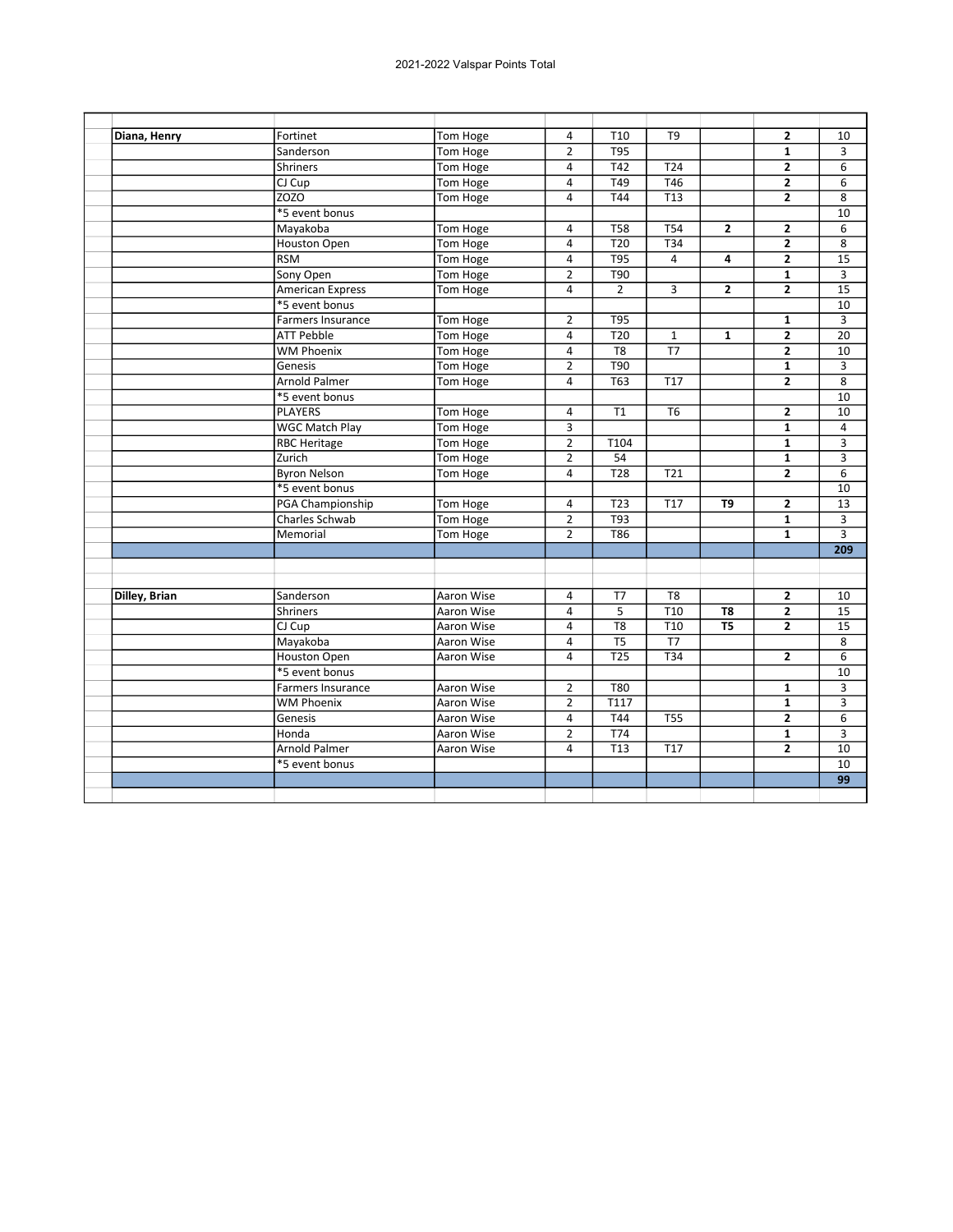| Donatello, Don  | Fortinet                 | Alex Smalley        | $\overline{2}$ | T120             |                  |           | $\mathbf{1}$            | 3                       |
|-----------------|--------------------------|---------------------|----------------|------------------|------------------|-----------|-------------------------|-------------------------|
|                 | Sanderson                | <b>Alex Smalley</b> | $\overline{4}$ | <b>T55</b>       | T34              |           | $\overline{2}$          | 6                       |
|                 | <b>Shriners</b>          | Alex Smalley        | $\overline{4}$ | T57              | T41              |           | $\mathbf{2}$            | 6                       |
|                 | Bermuda                  | <b>Alex Smalley</b> | $\overline{4}$ | T10              | $\overline{122}$ |           | $\overline{2}$          | 8                       |
|                 | Houston Open             | <b>Alex Smalley</b> | 4              | T40              | T <sub>22</sub>  |           | $\mathbf{2}$            | 6                       |
|                 | *5 event bonus           |                     |                |                  |                  |           |                         | 10                      |
|                 | <b>RSM</b>               | <b>Alex Smalley</b> | $\overline{2}$ | T72              |                  |           | 1                       | 3                       |
|                 | Sony Open                | <b>Alex Smalley</b> | $\overline{2}$ | T90              |                  |           | $\mathbf{1}$            | 3                       |
|                 | <b>American Express</b>  | <b>Alex Smalley</b> | 4              | T47              | T31              |           | $\mathbf{2}$            | 6                       |
|                 | Farmers Insurance        | <b>Alex Smalley</b> | 4              | T6               | T47              |           | $\overline{\mathbf{2}}$ | 6                       |
|                 | <b>ATT Pebble</b>        | <b>Alex Smalley</b> | $\overline{3}$ | T128             | T91              |           | 1.5                     | 4.5                     |
|                 | *5 event bonus           |                     |                |                  |                  |           |                         | 10                      |
|                 | Genesis                  | <b>Alex Smalley</b> | 4              | <b>T52</b>       | T70              |           | $\mathbf{2}$            | 6                       |
|                 | Honda                    | <b>Alex Smalley</b> | 4              | T41              | T43              |           | $\mathbf{2}$            | 6                       |
|                 | Arnold Palmer            | <b>Alex Smalley</b> | 4              | T30              | <b>T58</b>       |           | $\mathbf{2}$            | 6                       |
|                 | Valspar                  | Alex Smalley        | $\overline{2}$ | T102             |                  |           | $\mathbf{1}$            | 3                       |
|                 | Puntacana                | <b>Alex Smalley</b> | $\overline{4}$ | $\overline{2}$   | $\overline{T91}$ | <b>T2</b> | $\overline{2}$          | 15                      |
|                 | *5 event bonus           |                     |                |                  |                  |           |                         | 10                      |
|                 | Valero                   | <b>Alex Smalley</b> | $\overline{2}$ | T119             |                  |           | $\mathbf{1}$            | 3                       |
|                 | <b>RBC Heritage</b>      | Alex Smalley        | $\overline{2}$ | <b>T85</b>       |                  |           | $\mathbf{1}$            | 3                       |
|                 | Zurich                   | <b>Alex Smalley</b> | $\overline{2}$ | $\overline{76}$  |                  |           | $\mathbf{1}$            | $\overline{3}$          |
|                 | <b>Wells Fargo</b>       | <b>Alex Smalley</b> | $\overline{2}$ | T <sub>105</sub> |                  |           | $\mathbf{1}$            | 3                       |
|                 | Charles Schwab           | <b>Alex Smalley</b> | $\overline{4}$ | T <sub>29</sub>  | T24              |           | $\overline{2}$          | $6\overline{6}$         |
|                 | *5 event bonus           |                     |                |                  |                  |           |                         | 10                      |
|                 | Memorial                 | <b>Alex Smalley</b> | $\overline{2}$ | <b>T98</b>       |                  |           | $\mathbf{1}$            | $\overline{3}$          |
|                 | <b>RBC Canadian Open</b> | <b>Alex Smalley</b> | $\overline{4}$ | $\overline{729}$ | T <sub>3</sub>   |           | $\overline{2}$          | 10                      |
|                 |                          |                     |                |                  |                  |           |                         | 158.5                   |
|                 |                          |                     |                |                  |                  |           |                         |                         |
| Duplantis, Joe  | Puerto Rico              | Carl Pettersson     | $\overline{2}$ | <b>T77</b>       |                  |           | $\mathbf{1}$            | 3                       |
|                 |                          |                     |                |                  |                  |           |                         |                         |
|                 |                          |                     |                |                  |                  |           |                         |                         |
|                 |                          |                     |                |                  |                  |           |                         |                         |
|                 |                          |                     |                |                  |                  |           |                         |                         |
|                 |                          |                     |                |                  |                  |           |                         |                         |
|                 |                          |                     |                |                  |                  |           |                         | $\overline{\mathbf{3}}$ |
|                 |                          |                     |                |                  |                  |           |                         |                         |
| Downey, Michael | <b>PLAYERS</b>           | Ryan Brehm          | $\overline{2}$ | 137              |                  |           | $\mathbf{1}$            | 3                       |
|                 |                          |                     |                |                  |                  |           |                         |                         |
|                 |                          |                     |                |                  |                  |           |                         |                         |
|                 |                          |                     |                |                  |                  |           |                         |                         |
|                 |                          |                     |                |                  |                  |           |                         |                         |
|                 |                          |                     |                |                  |                  |           |                         |                         |
|                 |                          |                     |                |                  |                  |           |                         | 3 <sup>1</sup>          |
|                 |                          |                     |                |                  |                  |           |                         |                         |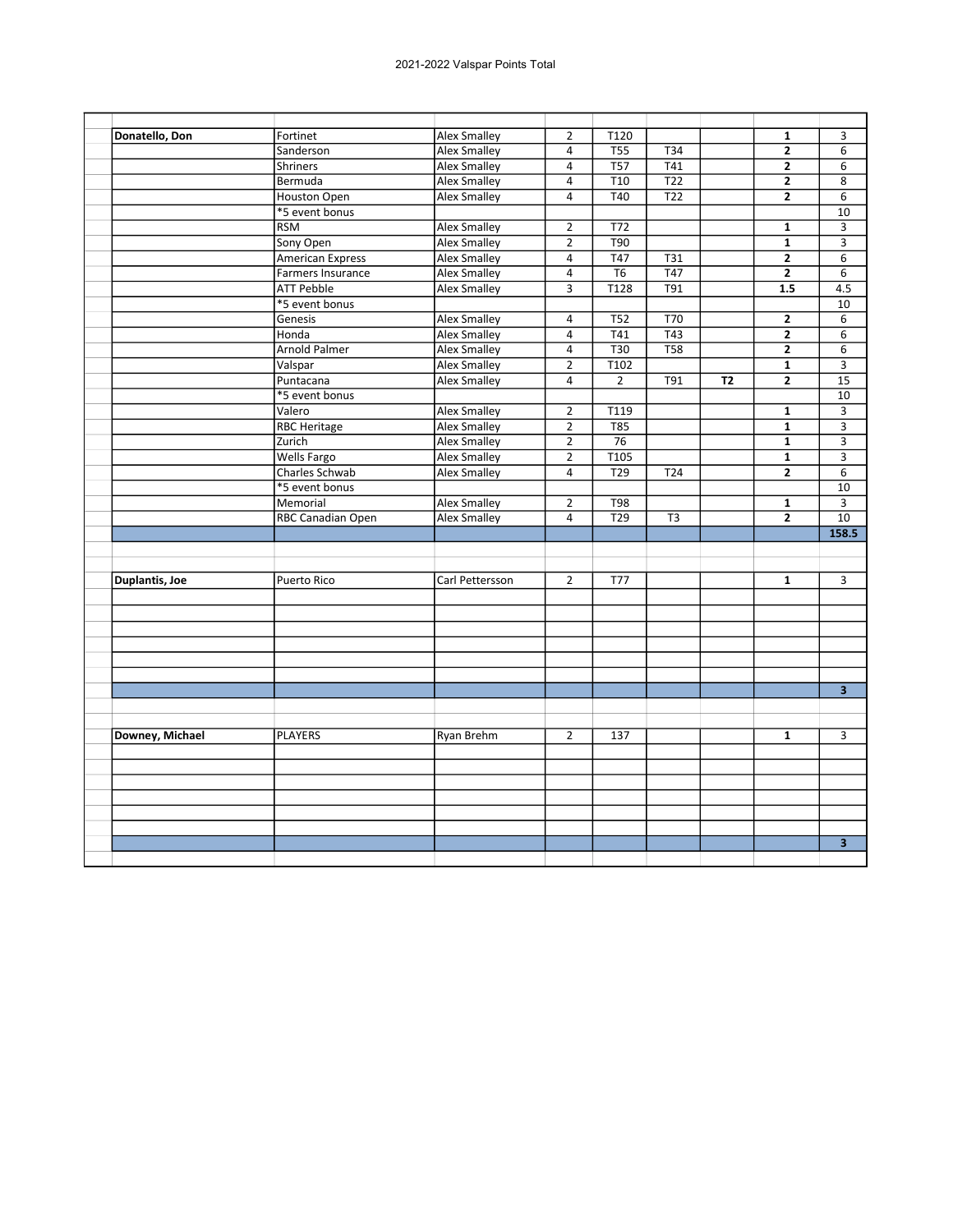|                    |                          | 2021-22 Caddie Incentive Plan |                |                                 |                                                                    |                                 |                                          |                                                |
|--------------------|--------------------------|-------------------------------|----------------|---------------------------------|--------------------------------------------------------------------|---------------------------------|------------------------------------------|------------------------------------------------|
|                    |                          | thru the RBC Canadian Open    |                |                                 |                                                                    |                                 |                                          |                                                |
| <b>CADDIE NAME</b> | <b>TOURNAMENT</b>        | <b>PLAYER</b>                 | <b>Rounds</b>  | <b>Position</b><br><b>After</b> | <b>Position</b><br><b>After</b><br>Played Round 2 Round 3 Position | <b>Top Ten</b><br><b>Finish</b> | <b>Color hat</b><br>additional<br>points | <b>Total</b><br><b>Points</b><br><b>Earned</b> |
| E- Elliott, Dean   | Sanderson                | Rory Sabbatini                | 2              | T86                             |                                                                    |                                 | 1                                        | 3                                              |
|                    | <b>Shriners</b>          | Rory Sabbatini                | $\overline{4}$ | T <sub>6</sub>                  | T <sub>10</sub>                                                    | T <sub>3</sub>                  | $\overline{2}$                           | 15                                             |
|                    | <b>RSM</b>               | Rory Sabbatini                | $\mathbf{1}$   | <b>WD</b>                       |                                                                    |                                 | 0.5                                      | 1.5                                            |
|                    | Sony Open                | Rory Sabbatini                | $\overline{2}$ | T66                             |                                                                    |                                 | 1                                        | 3                                              |
|                    | <b>American Express</b>  | Rory Sabbatini                | $\overline{3}$ |                                 |                                                                    |                                 | 1.5                                      | 4.5                                            |
|                    | *5 event bonus           |                               |                |                                 |                                                                    |                                 |                                          | 10                                             |
|                    | <b>Farmers Insurance</b> | Rory Sabbatini                | $\overline{a}$ | <b>T35</b>                      | <b>T57</b>                                                         |                                 | $\overline{2}$                           | 6                                              |
|                    | <b>WM Phoenix</b>        | Rory Sabbatini                | 4              | T <sub>23</sub>                 | T <sub>13</sub>                                                    |                                 | $\overline{2}$                           | 8                                              |
|                    | Honda                    | Rory Sabbatini                | 4              | T <sub>22</sub>                 | T <sub>28</sub>                                                    |                                 | $\overline{2}$                           | 6                                              |
|                    | Arnold Palmer            | Rory Sabbatini                | $\overline{2}$ | <b>T51</b>                      |                                                                    |                                 | $\mathbf{1}$                             | 3                                              |
|                    | Valspar                  | Martin Kaymer                 | 4              | T <sub>10</sub>                 | T49                                                                |                                 | $\overline{2}$                           | 8                                              |
|                    | *5 event bonus           |                               |                |                                 |                                                                    |                                 |                                          | 10                                             |
|                    | <b>Wells Fargo</b>       | Rory Sabbatini                | 4              | T <sub>10</sub>                 | T39                                                                |                                 | $\mathbf{z}$                             | 8                                              |
|                    | <b>Byron Nelson</b>      | Rory Sabbatini                | $\overline{4}$ | <b>T28</b>                      | T30                                                                |                                 | $\overline{2}$                           | 6                                              |
|                    | Charles Schwab           | Rory Sabbatini                | 4              | <b>T51</b>                      | <b>T50</b>                                                         |                                 | $\overline{2}$                           | 6                                              |
|                    | RBC Canadian Open        | Rory Sabbatini                | $\overline{2}$ | T71                             |                                                                    |                                 | 1                                        | 3                                              |
|                    |                          |                               |                |                                 |                                                                    |                                 |                                          | 101                                            |
|                    |                          |                               |                |                                 |                                                                    |                                 |                                          |                                                |
|                    |                          |                               |                |                                 |                                                                    |                                 |                                          |                                                |
| <b>Erwin, Matt</b> | Sanderson                | <b>Kevin Stadler</b>          | $\overline{2}$ | 144                             |                                                                    |                                 | $\mathbf{1}$                             | 3                                              |
|                    | Bermuda                  | Kevin Stadler                 | $\overline{2}$ | T114                            |                                                                    |                                 | $\mathbf{1}$                             | 3                                              |
|                    | <b>Arnold Palmer</b>     | Adam Long                     | 4              | T63                             | T42                                                                |                                 | $\overline{2}$                           | 6                                              |
|                    | <b>PLAYERS</b>           | Adam Long                     | $\overline{4}$ | T <sub>22</sub>                 | <b>T54</b>                                                         |                                 | $\overline{2}$                           | 6                                              |
|                    | Valspar                  | Adam Long                     | $\overline{2}$ | <b>T73</b>                      |                                                                    |                                 | $\mathbf{1}$                             | 3                                              |
|                    | *5 event bonus           |                               |                |                                 |                                                                    |                                 |                                          | 10                                             |
|                    | Valero                   | Adam Long                     | 4              | <b>T47</b>                      | T30                                                                |                                 | $\overline{2}$                           | 6                                              |
|                    | <b>RBC Heritage</b>      | Adam Long                     | 4              | <b>T56</b>                      | <b>T38</b>                                                         |                                 | $\overline{2}$                           | 6                                              |
|                    | Zurich                   | Adam Long                     | $\overline{2}$ | 54                              |                                                                    |                                 | 1                                        | 3                                              |
|                    | Mexico Open              | Adam Long                     | $\overline{4}$ | T <sub>3</sub>                  | T <sub>13</sub>                                                    |                                 | $\overline{2}$                           | 10                                             |
|                    | Wells Fargo              | Adam Long                     | $\overline{2}$ | T <sub>66</sub>                 |                                                                    |                                 | $\mathbf{1}$                             | 3                                              |
|                    | *5 event bonus           |                               |                |                                 |                                                                    |                                 |                                          | 10                                             |
|                    | Charles Schwab           | Adam Long                     | 4              | T40                             | <b>T58</b>                                                         |                                 | $\overline{2}$                           | 6                                              |
|                    | Memorial                 | Adam Long                     | $\overline{2}$ | 98                              |                                                                    |                                 | $\mathbf{1}$                             | 3                                              |
|                    | RBC Canadian Open        | Adam Long                     | 4              | T <sub>16</sub>                 | T9                                                                 |                                 | $\overline{2}$                           | 10                                             |
|                    |                          |                               |                |                                 |                                                                    |                                 |                                          | 88                                             |
|                    |                          |                               |                |                                 |                                                                    |                                 |                                          |                                                |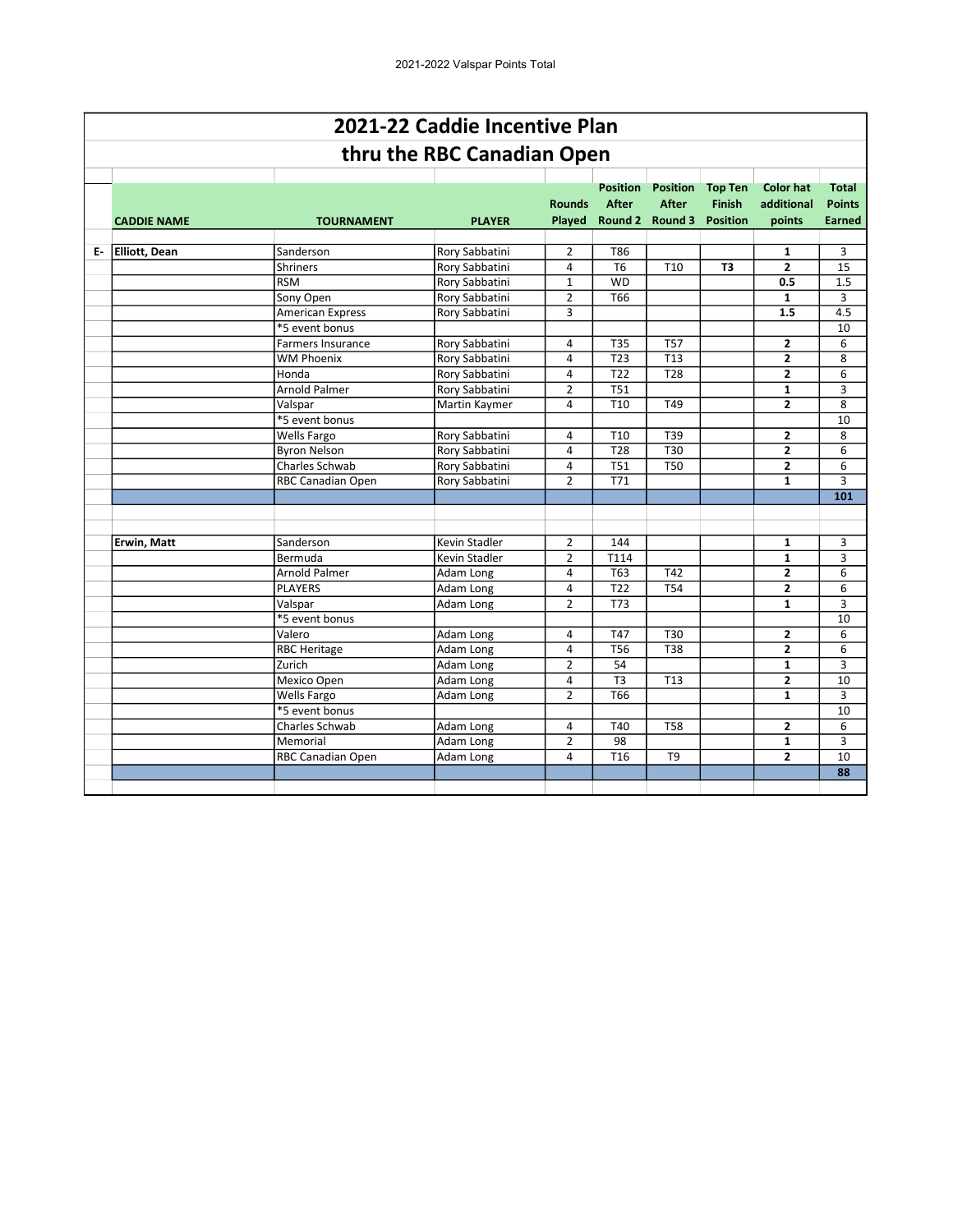|    | Everson, Brent       | Fortinet                | David Hearn         | $\overline{2}$          | T120              |                  |    | 1                       | 3                       |
|----|----------------------|-------------------------|---------------------|-------------------------|-------------------|------------------|----|-------------------------|-------------------------|
|    |                      | Sanderson               | <b>Kyle Reifers</b> | $\overline{4}$          | T <sub>27</sub>   | T45              |    | $\overline{2}$          | 6                       |
|    |                      | Bermuda                 | David Hearn         | $\overline{4}$          | T57               | <b>T50</b>       |    | $\overline{2}$          | 6                       |
|    |                      | <b>RSM</b>              | David Hearn         | $\overline{2}$          | $\overline{T108}$ |                  |    | $\mathbf{1}$            | 3                       |
|    |                      | Sony Open               | Sam Ryder           | $\overline{4}$          | <b>T48</b>        | 64               |    | $\overline{2}$          | 6                       |
|    |                      | *5 event bonus          |                     |                         |                   |                  |    |                         | 10                      |
|    |                      | <b>American Express</b> | Sam Ryder           | 4                       | T <sub>8</sub>    | T31              |    | $\mathbf{2}$            | 8                       |
|    |                      | Farmers Insurance       | Sam Ryder           | $\overline{2}$          | T133              |                  |    | $\overline{\mathbf{1}}$ | $\overline{3}$          |
|    |                      | <b>WM Phoenix</b>       | Sam Ryder           | $\overline{\mathbf{4}}$ | T133              | T29              |    | $\overline{2}$          | $\overline{8}$          |
|    |                      | Genesis                 | Sam Ryder           | 4                       | <b>T31</b>        | T <sub>26</sub>  |    | $\overline{2}$          | 6                       |
|    |                      | Honda                   | Sam Ryder           | $\overline{4}$          | T <sub>22</sub>   | T7               | T9 | $\overline{2}$          | 13                      |
|    |                      | *5 event bonus          |                     |                         |                   |                  |    |                         | 10                      |
|    |                      | <b>Arnold Palmer</b>    | Sam Ryder           | 4                       | T39               | T63              |    | $\mathbf{2}$            | 6                       |
|    |                      | <b>PLAYERS</b>          | Sam Ryder           | $\overline{4}$          | T35               | $\overline{148}$ |    | $\overline{2}$          | 6                       |
|    |                      | Valspar                 | Sam Ryder           | $\overline{2}$          | <b>T83</b>        |                  |    | 1                       | 3                       |
|    |                      | Valero                  | Sam Ryder           | $\overline{2}$          | T110              |                  |    | $\overline{1}$          | $\overline{3}$          |
|    |                      | <b>RBC Heritage</b>     | Sam Ryder           | $\overline{2}$          | T72               |                  |    | $\mathbf{1}$            | $\overline{3}$          |
|    |                      | *5 event bonus          |                     |                         |                   |                  |    |                         | 10                      |
|    |                      | Zurich                  | Sam Ryder           | 4                       | $\overline{2}$    | 9                | 3  | $\mathbf{2}$            | 15                      |
|    |                      | <b>Byron Nelson</b>     | Sam Ryder           | $\overline{2}$          | <b>T85</b>        |                  |    | $\mathbf{1}$            | 3                       |
|    |                      | Charles Schwab          | Sam Ryder           | $\overline{2}$          | <b>T70</b>        |                  |    | $\mathbf{1}$            | $\overline{3}$          |
|    |                      | Memorial                | Sam Ryder           | $\overline{2}$          | T71               |                  |    | $\overline{1}$          | $\overline{3}$          |
|    |                      | RBC Canadian Open       | Sam Ryder           | $\overline{2}$          | <b>T87</b>        |                  |    | 1                       | 3                       |
|    |                      | *5 event bonus          |                     |                         |                   |                  |    |                         | 10                      |
|    |                      |                         |                     |                         |                   |                  |    |                         | 150                     |
|    |                      |                         |                     |                         |                   |                  |    |                         |                         |
|    |                      |                         |                     |                         |                   |                  |    |                         |                         |
| F- | Fitch, Brian         | Fortinet                | <b>Turk Pettit</b>  | $\overline{2}$          | <b>T88</b>        |                  |    | $\mathbf{1}$            | 3                       |
|    |                      |                         |                     |                         |                   |                  |    |                         |                         |
|    |                      |                         |                     |                         |                   |                  |    |                         |                         |
|    |                      |                         |                     |                         |                   |                  |    |                         |                         |
|    |                      |                         |                     |                         |                   |                  |    |                         |                         |
|    |                      |                         |                     |                         |                   |                  |    |                         |                         |
|    |                      |                         |                     |                         |                   |                  |    |                         | $\overline{\mathbf{3}}$ |
|    |                      |                         |                     |                         |                   |                  |    |                         |                         |
|    |                      |                         |                     |                         |                   |                  |    |                         |                         |
|    | <b>Fugitt, Micah</b> | Memorial                | David Lingmerth     | $\overline{a}$          | <b>T57</b>        | <b>T55</b>       |    | $\mathbf{2}$            | 6                       |
|    |                      | RBC Canadian Open       | David Lingmerth     | $\overline{2}$          | T71               |                  |    | $\mathbf{1}$            | 3                       |
|    |                      |                         |                     |                         |                   |                  |    |                         |                         |
|    |                      |                         |                     |                         |                   |                  |    |                         |                         |
|    |                      |                         |                     |                         |                   |                  |    |                         |                         |
|    |                      |                         |                     |                         |                   |                  |    |                         |                         |
|    |                      |                         |                     |                         |                   |                  |    |                         |                         |
|    |                      |                         |                     |                         |                   |                  |    |                         | 9                       |
|    |                      |                         |                     |                         |                   |                  |    |                         |                         |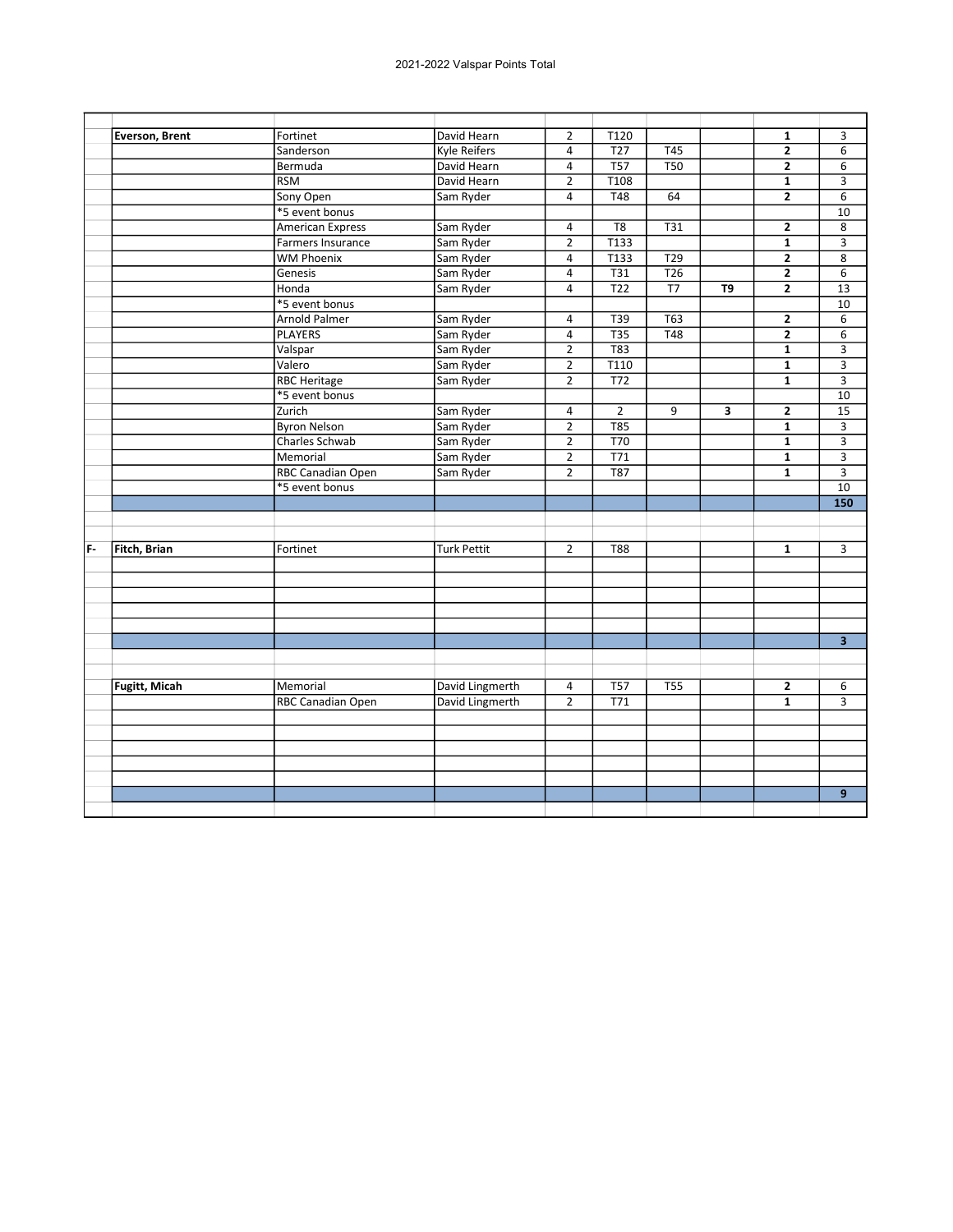|                    |                                        | 2021-22 Caddie Incentive Plan    |                     |                                 |                                                           |                                                    |                                          |                                                |
|--------------------|----------------------------------------|----------------------------------|---------------------|---------------------------------|-----------------------------------------------------------|----------------------------------------------------|------------------------------------------|------------------------------------------------|
|                    |                                        | thru the RBC Canadian Open       |                     |                                 |                                                           |                                                    |                                          |                                                |
| <b>CADDIE NAME</b> | <b>TOURNAMENT</b>                      | <b>PLAYER</b>                    | <b>Rounds</b>       | <b>Position</b><br><b>After</b> | <b>Position</b><br><b>After</b><br>Played Round 2 Round 3 | <b>Top Ten</b><br><b>Finish</b><br><b>Position</b> | <b>Color hat</b><br>additional<br>points | <b>Total</b><br><b>Points</b><br><b>Earned</b> |
| G- Gaugert, Austin | Wells Fargo                            | Austin Smotherman                | 4                   | T <sub>29</sub>                 | T31                                                       |                                                    | 2                                        | 6                                              |
|                    | <b>Byron Nelson</b>                    | Austin Smotherman                | 4                   | T38                             | T21                                                       |                                                    | $\mathbf{2}$                             | 6                                              |
|                    | Charles Schwab                         | Austin Smotherman                | 4                   | T29                             | T31                                                       |                                                    |                                          | 4                                              |
|                    | RBC Canadian Open                      | Austin Smotherman                | 4                   | <b>T45</b>                      | T45                                                       |                                                    | $\overline{2}$                           | 6                                              |
|                    |                                        |                                  |                     |                                 |                                                           |                                                    |                                          |                                                |
|                    |                                        |                                  |                     |                                 |                                                           |                                                    |                                          |                                                |
|                    |                                        |                                  |                     |                                 |                                                           |                                                    |                                          |                                                |
|                    |                                        |                                  |                     |                                 |                                                           |                                                    |                                          |                                                |
|                    |                                        |                                  |                     |                                 |                                                           |                                                    |                                          |                                                |
|                    |                                        |                                  |                     |                                 |                                                           |                                                    |                                          | 22                                             |
|                    |                                        |                                  |                     |                                 |                                                           |                                                    |                                          |                                                |
|                    |                                        |                                  |                     |                                 |                                                           |                                                    |                                          |                                                |
| Giuliano, Tim      | Sanderson                              | Anirban Lahiri                   | $\overline{2}$      | T69                             |                                                           |                                                    | 1                                        | 3                                              |
|                    | <b>Shriners</b>                        | Anirban Lahiri                   | 4                   | T30                             | <b>T54</b>                                                |                                                    | $\mathbf{2}$                             | 6                                              |
|                    | Bermuda                                | Anirban Lahiri                   | $\overline{2}$      | <b>T95</b>                      |                                                           |                                                    | $\mathbf{1}$                             | 3                                              |
|                    | Mayakoba                               | Anirban Lahiri                   | 4                   | <b>T15</b>                      | <b>T37</b>                                                |                                                    | $\overline{2}$                           | 6                                              |
|                    | <b>Houston Open</b>                    | Anirban Lahiri                   | 2                   | T82                             |                                                           |                                                    | $\mathbf{1}$                             | 3                                              |
|                    | *5 event bonus                         |                                  |                     |                                 |                                                           |                                                    |                                          | 10                                             |
|                    | <b>RSM</b>                             | Anirban Lahiri                   | $\overline{2}$      | T95                             |                                                           |                                                    | 1                                        | 3                                              |
|                    | <b>American Express</b>                | Anirban Lahiri                   | $\overline{a}$<br>4 | T32<br>T62                      | T45<br>T62                                                |                                                    | $\mathbf{2}$<br>$\overline{2}$           | 6<br>6                                         |
|                    | Farmers Insurance<br><b>WM Phoenix</b> | Anirban Lahiri<br>Anirban Lahiri | $\overline{2}$      | T110                            |                                                           |                                                    | $\mathbf{1}$                             | 3                                              |
|                    | Genesis                                | Anirban Lahiri                   | $\overline{2}$      | <b>T80</b>                      |                                                           |                                                    | $\mathbf{1}$                             | 3                                              |
|                    | *5 event bonus                         |                                  |                     |                                 |                                                           |                                                    |                                          | 10                                             |
|                    | Honda                                  | Anirban Lahiri                   | $\overline{2}$      | T74                             |                                                           |                                                    | $\mathbf{1}$                             | 3                                              |
|                    | Arnold Palmer                          | Anirban Lahiri                   | 4                   | T51                             | T63                                                       |                                                    | $\mathbf{2}$                             | 6                                              |
|                    | <b>PLAYERS</b>                         | Anirban Lahiri                   | $\overline{a}$      | T11                             | $\mathbf{1}$                                              | 2                                                  | $\mathbf{2}$                             | 15                                             |
|                    | Valero                                 | Anirban Lahiri                   | 4                   | T <sub>27</sub>                 | T <sub>16</sub>                                           |                                                    | 2                                        | 8                                              |
|                    | <b>RBC Heritage</b>                    | Anirban Lahiri                   | 4                   | T56                             | T56                                                       |                                                    | $\mathbf{2}$                             | 6                                              |
|                    | *5 event bonus                         |                                  |                     |                                 |                                                           |                                                    |                                          | 10                                             |
|                    | Mexico Open                            | Anirban Lahiri                   | 4                   | T <sub>18</sub>                 | <b>T35</b>                                                |                                                    | 2                                        | 8                                              |
|                    | Wells Fargo                            | Anirban Lahiri                   | 4                   | T <sub>10</sub>                 | T <sub>3</sub>                                            | T <sub>6</sub>                                     | $\overline{2}$                           | 15                                             |
|                    | PGA Championship                       | Anirban Lahiri                   | $\overline{2}$      | T89                             |                                                           |                                                    | $\mathbf{1}$                             | 3                                              |
|                    | Memorial                               | Anirban Lahiri                   | $\overline{2}$      | T71                             |                                                           |                                                    | $\mathbf{1}$                             | 3                                              |
|                    |                                        |                                  |                     |                                 |                                                           |                                                    |                                          | 139                                            |
|                    |                                        |                                  |                     |                                 |                                                           |                                                    |                                          |                                                |
|                    |                                        |                                  |                     |                                 |                                                           |                                                    |                                          |                                                |
| Gibson, Tillis     | <b>RSM</b>                             | Jared Wolfe                      | 4                   | T52                             | T55                                                       |                                                    |                                          | 4                                              |
|                    |                                        |                                  |                     |                                 |                                                           |                                                    |                                          |                                                |
|                    |                                        |                                  |                     |                                 |                                                           |                                                    |                                          |                                                |
|                    |                                        |                                  |                     |                                 |                                                           |                                                    |                                          |                                                |
|                    |                                        |                                  |                     |                                 |                                                           |                                                    |                                          |                                                |
|                    |                                        |                                  |                     |                                 |                                                           |                                                    |                                          |                                                |
|                    |                                        |                                  |                     |                                 |                                                           |                                                    |                                          |                                                |
|                    |                                        |                                  |                     |                                 |                                                           |                                                    |                                          |                                                |
|                    |                                        |                                  |                     |                                 |                                                           |                                                    |                                          | $\overline{\mathbf{4}}$                        |
|                    |                                        |                                  |                     |                                 |                                                           |                                                    |                                          |                                                |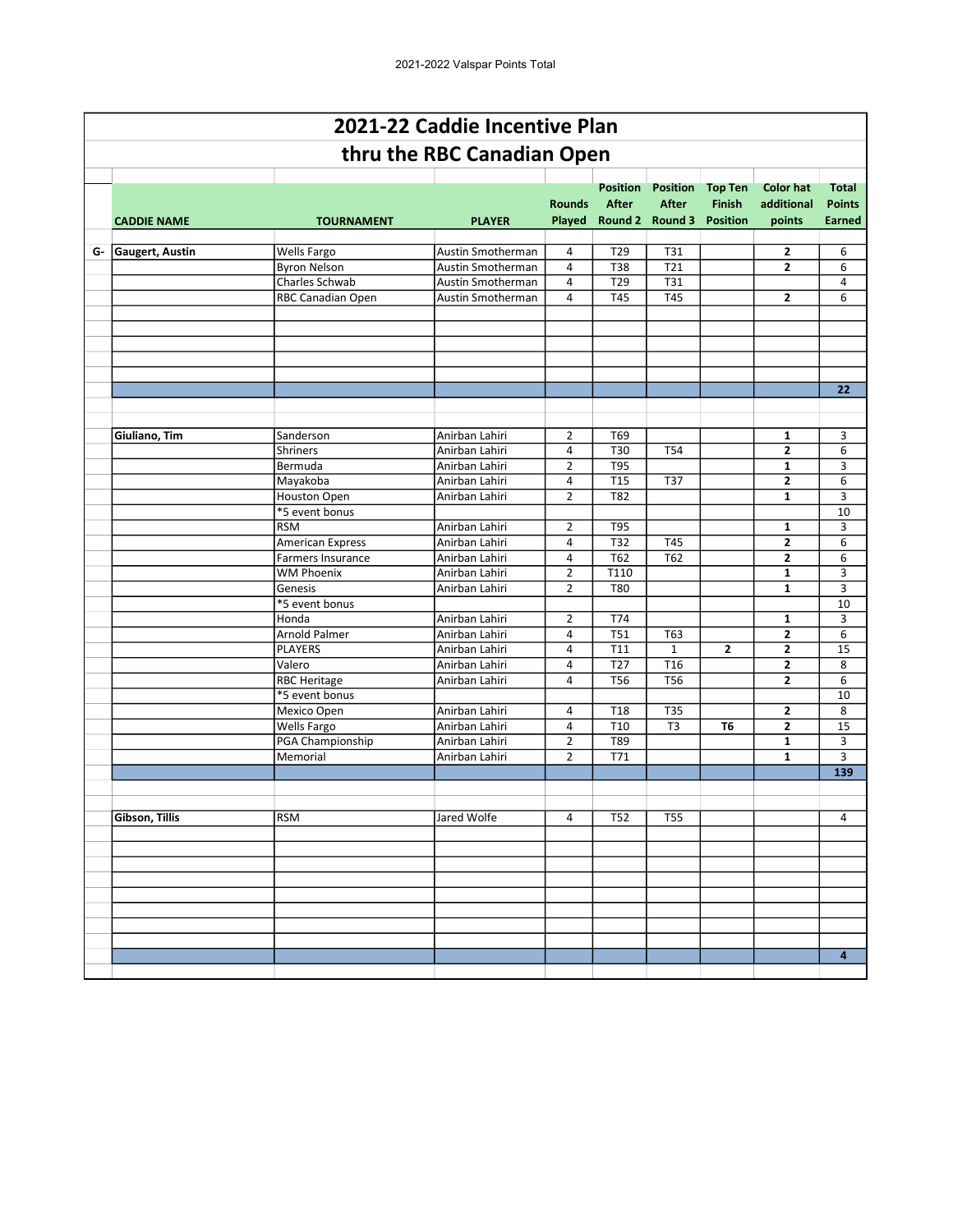| <b>Bo Van Pelt</b><br>$\overline{2}$<br>T71<br>Gonzales, Chad<br>Fortinet<br>$\mathbf{1}$<br>Puerto Rico<br><b>Tommy Gainey</b><br>4<br>T <sub>6</sub><br>T <sub>3</sub><br>2<br>T3<br>$\overline{2}$<br>53<br>$\mathbf{1}$<br>Zurich<br><b>Tommy Gainey</b><br>$\overline{2}$<br>T <sub>108</sub><br>$\mathbf{1}$<br>RBC Canadian Open<br><b>Tommy Gainey</b><br><b>Gregory, Daniel</b><br>Valspar<br>Jonas Blixt<br>T144<br>2<br>1<br>$\overline{2}$<br><b>Greyson Sigg</b><br>4<br>T7<br>T30<br>Puntacana<br>Valero<br><b>Jonas Blixt</b><br>$\overline{2}$<br><b>T95</b><br>1<br><b>Wells Fargo</b><br>Dawie van der Walt<br>4<br>T29<br><b>T54</b><br>2<br>$\overline{2}$<br><b>T48</b><br>T81<br><b>Byron Nelson</b><br>4<br>Dawie van der Walt<br>T41<br>$\mathbf{2}$<br>Guilford, Jordan<br>Genesis<br>Andrew Putnam<br>4<br>T44<br>$\overline{2}$<br><b>T86</b><br><b>Arnold Palmer</b><br>$\mathbf{1}$<br>Andrew Putnam<br><b>PLAYERS</b><br>Andrew Putnam<br>$\overline{2}$<br>T83<br>1<br>$\overline{2}$<br>T136<br>$\mathbf{1}$<br>Valspar<br>Andrew Putnam<br>Valero<br><b>T47</b><br>$\overline{2}$<br>4<br>T56<br>Andrew Putnam<br>*5 event bonus<br><b>RBC Heritage</b><br>Andrew Putnam<br>$\overline{2}$<br>T104<br>1<br>$\overline{2}$<br>$\mathbf{1}$<br>Mexico Open<br><b>T85</b><br>Andrew Putnam<br><b>Wells Fargo</b><br>T79<br>$\overline{2}$<br>$\mathbf{1}$<br>Andrew Putnam<br>$\overline{2}$<br>$\overline{785}$<br>$\mathbf{1}$<br><b>Byron Nelson</b><br>Andrew Putnam<br>Charles Schwab<br>T29<br>T12<br>2<br>Andrew Putnam<br>4<br>*5 event bonus<br>$\overline{2}$<br>Memorial<br><b>Andrew Putnam</b><br><b>T98</b><br>1<br>Richy Werenski<br>н.<br>Hale, Steven<br>Sanderson<br>$\overline{2}$<br>143<br>1<br>$\overline{2}$<br><b>Richy Werenski</b><br>$\overline{T30}$<br>$\overline{T31}$<br>4<br>Shriners<br>Richy Werenski<br>$\overline{2}$<br>T108<br>$\mathbf{1}$<br>Mayakoba<br>Richy Werenski<br><b>T25</b><br>$\mathbf{2}$<br>Houston Open<br>4<br>T <sub>22</sub><br>T120<br>RSM<br><b>Richy Werenski</b><br>$\overline{2}$<br>$\overline{\mathbf{1}}$<br>*5 event bonus<br>Richy Werenski<br>$\overline{2}$<br>T124<br>Sony Open<br>$\mathbf{1}$<br>3<br><b>American Express</b><br>Richy Werenski<br>T119<br>1.5<br>Richy Werenski<br>Farmers Insurance<br>$\overline{2}$<br>T147<br>$\mathbf{1}$<br>3<br>Richy Werenski<br>T121<br>1.5<br><b>ATT Pebble</b><br>T123<br>$\overline{2}$<br><b>Richy Werenski</b><br>T95<br>Honda<br>$\mathbf{1}$<br>*5 event bonus<br><b>Richy Werenski</b><br>T22<br>$\mathbf{2}$<br>Puerto Rico<br>4<br>T32<br>Richy Werenski<br>$\overline{2}$<br>T83<br><b>PLAYERS</b><br>$\mathbf{1}$<br>Valspar<br>Richy Werenski<br>T108<br>4<br>T34<br>$\mathbf{2}$<br>Valero<br><b>Richy Werenski</b><br>$\mathbf{2}$<br>4<br>T47<br>T63<br>$\overline{2}$<br><b>RBC Heritage</b><br>Richy Werenski<br>T72<br>1<br>*5 event bonus<br>$\overline{2}$<br>Zurich<br>Richy Werenski<br>66<br>$\mathbf{1}$<br>Mexico Open<br>$\overline{2}$<br>Richy Werenski<br>T126<br>1<br><b>Richy Werenski</b><br>$\overline{2}$<br>Wells Fargo<br>T139<br>$\mathbf{1}$<br>$\overline{2}$<br>T150<br><b>Byron Nelson</b><br>Richy Werenski<br>1 |  |  |  |  |                         |
|-------------------------------------------------------------------------------------------------------------------------------------------------------------------------------------------------------------------------------------------------------------------------------------------------------------------------------------------------------------------------------------------------------------------------------------------------------------------------------------------------------------------------------------------------------------------------------------------------------------------------------------------------------------------------------------------------------------------------------------------------------------------------------------------------------------------------------------------------------------------------------------------------------------------------------------------------------------------------------------------------------------------------------------------------------------------------------------------------------------------------------------------------------------------------------------------------------------------------------------------------------------------------------------------------------------------------------------------------------------------------------------------------------------------------------------------------------------------------------------------------------------------------------------------------------------------------------------------------------------------------------------------------------------------------------------------------------------------------------------------------------------------------------------------------------------------------------------------------------------------------------------------------------------------------------------------------------------------------------------------------------------------------------------------------------------------------------------------------------------------------------------------------------------------------------------------------------------------------------------------------------------------------------------------------------------------------------------------------------------------------------------------------------------------------------------------------------------------------------------------------------------------------------------------------------------------------------------------------------------------------------------------------------------------------------------------------------------------------------------------------------------------------------------------------------------------------------------------------------------------------------------------------------------------------------------------------------------------------------------------------------------------------------------------------------------------------------------------------------------------------------------------------------------------------------------------------------------|--|--|--|--|-------------------------|
|                                                                                                                                                                                                                                                                                                                                                                                                                                                                                                                                                                                                                                                                                                                                                                                                                                                                                                                                                                                                                                                                                                                                                                                                                                                                                                                                                                                                                                                                                                                                                                                                                                                                                                                                                                                                                                                                                                                                                                                                                                                                                                                                                                                                                                                                                                                                                                                                                                                                                                                                                                                                                                                                                                                                                                                                                                                                                                                                                                                                                                                                                                                                                                                                             |  |  |  |  | 3                       |
|                                                                                                                                                                                                                                                                                                                                                                                                                                                                                                                                                                                                                                                                                                                                                                                                                                                                                                                                                                                                                                                                                                                                                                                                                                                                                                                                                                                                                                                                                                                                                                                                                                                                                                                                                                                                                                                                                                                                                                                                                                                                                                                                                                                                                                                                                                                                                                                                                                                                                                                                                                                                                                                                                                                                                                                                                                                                                                                                                                                                                                                                                                                                                                                                             |  |  |  |  | 15                      |
|                                                                                                                                                                                                                                                                                                                                                                                                                                                                                                                                                                                                                                                                                                                                                                                                                                                                                                                                                                                                                                                                                                                                                                                                                                                                                                                                                                                                                                                                                                                                                                                                                                                                                                                                                                                                                                                                                                                                                                                                                                                                                                                                                                                                                                                                                                                                                                                                                                                                                                                                                                                                                                                                                                                                                                                                                                                                                                                                                                                                                                                                                                                                                                                                             |  |  |  |  |                         |
|                                                                                                                                                                                                                                                                                                                                                                                                                                                                                                                                                                                                                                                                                                                                                                                                                                                                                                                                                                                                                                                                                                                                                                                                                                                                                                                                                                                                                                                                                                                                                                                                                                                                                                                                                                                                                                                                                                                                                                                                                                                                                                                                                                                                                                                                                                                                                                                                                                                                                                                                                                                                                                                                                                                                                                                                                                                                                                                                                                                                                                                                                                                                                                                                             |  |  |  |  | 3                       |
|                                                                                                                                                                                                                                                                                                                                                                                                                                                                                                                                                                                                                                                                                                                                                                                                                                                                                                                                                                                                                                                                                                                                                                                                                                                                                                                                                                                                                                                                                                                                                                                                                                                                                                                                                                                                                                                                                                                                                                                                                                                                                                                                                                                                                                                                                                                                                                                                                                                                                                                                                                                                                                                                                                                                                                                                                                                                                                                                                                                                                                                                                                                                                                                                             |  |  |  |  | 3                       |
|                                                                                                                                                                                                                                                                                                                                                                                                                                                                                                                                                                                                                                                                                                                                                                                                                                                                                                                                                                                                                                                                                                                                                                                                                                                                                                                                                                                                                                                                                                                                                                                                                                                                                                                                                                                                                                                                                                                                                                                                                                                                                                                                                                                                                                                                                                                                                                                                                                                                                                                                                                                                                                                                                                                                                                                                                                                                                                                                                                                                                                                                                                                                                                                                             |  |  |  |  |                         |
|                                                                                                                                                                                                                                                                                                                                                                                                                                                                                                                                                                                                                                                                                                                                                                                                                                                                                                                                                                                                                                                                                                                                                                                                                                                                                                                                                                                                                                                                                                                                                                                                                                                                                                                                                                                                                                                                                                                                                                                                                                                                                                                                                                                                                                                                                                                                                                                                                                                                                                                                                                                                                                                                                                                                                                                                                                                                                                                                                                                                                                                                                                                                                                                                             |  |  |  |  |                         |
|                                                                                                                                                                                                                                                                                                                                                                                                                                                                                                                                                                                                                                                                                                                                                                                                                                                                                                                                                                                                                                                                                                                                                                                                                                                                                                                                                                                                                                                                                                                                                                                                                                                                                                                                                                                                                                                                                                                                                                                                                                                                                                                                                                                                                                                                                                                                                                                                                                                                                                                                                                                                                                                                                                                                                                                                                                                                                                                                                                                                                                                                                                                                                                                                             |  |  |  |  |                         |
|                                                                                                                                                                                                                                                                                                                                                                                                                                                                                                                                                                                                                                                                                                                                                                                                                                                                                                                                                                                                                                                                                                                                                                                                                                                                                                                                                                                                                                                                                                                                                                                                                                                                                                                                                                                                                                                                                                                                                                                                                                                                                                                                                                                                                                                                                                                                                                                                                                                                                                                                                                                                                                                                                                                                                                                                                                                                                                                                                                                                                                                                                                                                                                                                             |  |  |  |  |                         |
|                                                                                                                                                                                                                                                                                                                                                                                                                                                                                                                                                                                                                                                                                                                                                                                                                                                                                                                                                                                                                                                                                                                                                                                                                                                                                                                                                                                                                                                                                                                                                                                                                                                                                                                                                                                                                                                                                                                                                                                                                                                                                                                                                                                                                                                                                                                                                                                                                                                                                                                                                                                                                                                                                                                                                                                                                                                                                                                                                                                                                                                                                                                                                                                                             |  |  |  |  |                         |
|                                                                                                                                                                                                                                                                                                                                                                                                                                                                                                                                                                                                                                                                                                                                                                                                                                                                                                                                                                                                                                                                                                                                                                                                                                                                                                                                                                                                                                                                                                                                                                                                                                                                                                                                                                                                                                                                                                                                                                                                                                                                                                                                                                                                                                                                                                                                                                                                                                                                                                                                                                                                                                                                                                                                                                                                                                                                                                                                                                                                                                                                                                                                                                                                             |  |  |  |  |                         |
|                                                                                                                                                                                                                                                                                                                                                                                                                                                                                                                                                                                                                                                                                                                                                                                                                                                                                                                                                                                                                                                                                                                                                                                                                                                                                                                                                                                                                                                                                                                                                                                                                                                                                                                                                                                                                                                                                                                                                                                                                                                                                                                                                                                                                                                                                                                                                                                                                                                                                                                                                                                                                                                                                                                                                                                                                                                                                                                                                                                                                                                                                                                                                                                                             |  |  |  |  | 24                      |
|                                                                                                                                                                                                                                                                                                                                                                                                                                                                                                                                                                                                                                                                                                                                                                                                                                                                                                                                                                                                                                                                                                                                                                                                                                                                                                                                                                                                                                                                                                                                                                                                                                                                                                                                                                                                                                                                                                                                                                                                                                                                                                                                                                                                                                                                                                                                                                                                                                                                                                                                                                                                                                                                                                                                                                                                                                                                                                                                                                                                                                                                                                                                                                                                             |  |  |  |  |                         |
|                                                                                                                                                                                                                                                                                                                                                                                                                                                                                                                                                                                                                                                                                                                                                                                                                                                                                                                                                                                                                                                                                                                                                                                                                                                                                                                                                                                                                                                                                                                                                                                                                                                                                                                                                                                                                                                                                                                                                                                                                                                                                                                                                                                                                                                                                                                                                                                                                                                                                                                                                                                                                                                                                                                                                                                                                                                                                                                                                                                                                                                                                                                                                                                                             |  |  |  |  |                         |
|                                                                                                                                                                                                                                                                                                                                                                                                                                                                                                                                                                                                                                                                                                                                                                                                                                                                                                                                                                                                                                                                                                                                                                                                                                                                                                                                                                                                                                                                                                                                                                                                                                                                                                                                                                                                                                                                                                                                                                                                                                                                                                                                                                                                                                                                                                                                                                                                                                                                                                                                                                                                                                                                                                                                                                                                                                                                                                                                                                                                                                                                                                                                                                                                             |  |  |  |  |                         |
|                                                                                                                                                                                                                                                                                                                                                                                                                                                                                                                                                                                                                                                                                                                                                                                                                                                                                                                                                                                                                                                                                                                                                                                                                                                                                                                                                                                                                                                                                                                                                                                                                                                                                                                                                                                                                                                                                                                                                                                                                                                                                                                                                                                                                                                                                                                                                                                                                                                                                                                                                                                                                                                                                                                                                                                                                                                                                                                                                                                                                                                                                                                                                                                                             |  |  |  |  | 3                       |
|                                                                                                                                                                                                                                                                                                                                                                                                                                                                                                                                                                                                                                                                                                                                                                                                                                                                                                                                                                                                                                                                                                                                                                                                                                                                                                                                                                                                                                                                                                                                                                                                                                                                                                                                                                                                                                                                                                                                                                                                                                                                                                                                                                                                                                                                                                                                                                                                                                                                                                                                                                                                                                                                                                                                                                                                                                                                                                                                                                                                                                                                                                                                                                                                             |  |  |  |  | 8                       |
|                                                                                                                                                                                                                                                                                                                                                                                                                                                                                                                                                                                                                                                                                                                                                                                                                                                                                                                                                                                                                                                                                                                                                                                                                                                                                                                                                                                                                                                                                                                                                                                                                                                                                                                                                                                                                                                                                                                                                                                                                                                                                                                                                                                                                                                                                                                                                                                                                                                                                                                                                                                                                                                                                                                                                                                                                                                                                                                                                                                                                                                                                                                                                                                                             |  |  |  |  | 3                       |
|                                                                                                                                                                                                                                                                                                                                                                                                                                                                                                                                                                                                                                                                                                                                                                                                                                                                                                                                                                                                                                                                                                                                                                                                                                                                                                                                                                                                                                                                                                                                                                                                                                                                                                                                                                                                                                                                                                                                                                                                                                                                                                                                                                                                                                                                                                                                                                                                                                                                                                                                                                                                                                                                                                                                                                                                                                                                                                                                                                                                                                                                                                                                                                                                             |  |  |  |  | 6                       |
|                                                                                                                                                                                                                                                                                                                                                                                                                                                                                                                                                                                                                                                                                                                                                                                                                                                                                                                                                                                                                                                                                                                                                                                                                                                                                                                                                                                                                                                                                                                                                                                                                                                                                                                                                                                                                                                                                                                                                                                                                                                                                                                                                                                                                                                                                                                                                                                                                                                                                                                                                                                                                                                                                                                                                                                                                                                                                                                                                                                                                                                                                                                                                                                                             |  |  |  |  | 6                       |
|                                                                                                                                                                                                                                                                                                                                                                                                                                                                                                                                                                                                                                                                                                                                                                                                                                                                                                                                                                                                                                                                                                                                                                                                                                                                                                                                                                                                                                                                                                                                                                                                                                                                                                                                                                                                                                                                                                                                                                                                                                                                                                                                                                                                                                                                                                                                                                                                                                                                                                                                                                                                                                                                                                                                                                                                                                                                                                                                                                                                                                                                                                                                                                                                             |  |  |  |  |                         |
|                                                                                                                                                                                                                                                                                                                                                                                                                                                                                                                                                                                                                                                                                                                                                                                                                                                                                                                                                                                                                                                                                                                                                                                                                                                                                                                                                                                                                                                                                                                                                                                                                                                                                                                                                                                                                                                                                                                                                                                                                                                                                                                                                                                                                                                                                                                                                                                                                                                                                                                                                                                                                                                                                                                                                                                                                                                                                                                                                                                                                                                                                                                                                                                                             |  |  |  |  |                         |
|                                                                                                                                                                                                                                                                                                                                                                                                                                                                                                                                                                                                                                                                                                                                                                                                                                                                                                                                                                                                                                                                                                                                                                                                                                                                                                                                                                                                                                                                                                                                                                                                                                                                                                                                                                                                                                                                                                                                                                                                                                                                                                                                                                                                                                                                                                                                                                                                                                                                                                                                                                                                                                                                                                                                                                                                                                                                                                                                                                                                                                                                                                                                                                                                             |  |  |  |  |                         |
|                                                                                                                                                                                                                                                                                                                                                                                                                                                                                                                                                                                                                                                                                                                                                                                                                                                                                                                                                                                                                                                                                                                                                                                                                                                                                                                                                                                                                                                                                                                                                                                                                                                                                                                                                                                                                                                                                                                                                                                                                                                                                                                                                                                                                                                                                                                                                                                                                                                                                                                                                                                                                                                                                                                                                                                                                                                                                                                                                                                                                                                                                                                                                                                                             |  |  |  |  |                         |
|                                                                                                                                                                                                                                                                                                                                                                                                                                                                                                                                                                                                                                                                                                                                                                                                                                                                                                                                                                                                                                                                                                                                                                                                                                                                                                                                                                                                                                                                                                                                                                                                                                                                                                                                                                                                                                                                                                                                                                                                                                                                                                                                                                                                                                                                                                                                                                                                                                                                                                                                                                                                                                                                                                                                                                                                                                                                                                                                                                                                                                                                                                                                                                                                             |  |  |  |  |                         |
|                                                                                                                                                                                                                                                                                                                                                                                                                                                                                                                                                                                                                                                                                                                                                                                                                                                                                                                                                                                                                                                                                                                                                                                                                                                                                                                                                                                                                                                                                                                                                                                                                                                                                                                                                                                                                                                                                                                                                                                                                                                                                                                                                                                                                                                                                                                                                                                                                                                                                                                                                                                                                                                                                                                                                                                                                                                                                                                                                                                                                                                                                                                                                                                                             |  |  |  |  | 26                      |
|                                                                                                                                                                                                                                                                                                                                                                                                                                                                                                                                                                                                                                                                                                                                                                                                                                                                                                                                                                                                                                                                                                                                                                                                                                                                                                                                                                                                                                                                                                                                                                                                                                                                                                                                                                                                                                                                                                                                                                                                                                                                                                                                                                                                                                                                                                                                                                                                                                                                                                                                                                                                                                                                                                                                                                                                                                                                                                                                                                                                                                                                                                                                                                                                             |  |  |  |  |                         |
|                                                                                                                                                                                                                                                                                                                                                                                                                                                                                                                                                                                                                                                                                                                                                                                                                                                                                                                                                                                                                                                                                                                                                                                                                                                                                                                                                                                                                                                                                                                                                                                                                                                                                                                                                                                                                                                                                                                                                                                                                                                                                                                                                                                                                                                                                                                                                                                                                                                                                                                                                                                                                                                                                                                                                                                                                                                                                                                                                                                                                                                                                                                                                                                                             |  |  |  |  |                         |
|                                                                                                                                                                                                                                                                                                                                                                                                                                                                                                                                                                                                                                                                                                                                                                                                                                                                                                                                                                                                                                                                                                                                                                                                                                                                                                                                                                                                                                                                                                                                                                                                                                                                                                                                                                                                                                                                                                                                                                                                                                                                                                                                                                                                                                                                                                                                                                                                                                                                                                                                                                                                                                                                                                                                                                                                                                                                                                                                                                                                                                                                                                                                                                                                             |  |  |  |  |                         |
|                                                                                                                                                                                                                                                                                                                                                                                                                                                                                                                                                                                                                                                                                                                                                                                                                                                                                                                                                                                                                                                                                                                                                                                                                                                                                                                                                                                                                                                                                                                                                                                                                                                                                                                                                                                                                                                                                                                                                                                                                                                                                                                                                                                                                                                                                                                                                                                                                                                                                                                                                                                                                                                                                                                                                                                                                                                                                                                                                                                                                                                                                                                                                                                                             |  |  |  |  | 6                       |
|                                                                                                                                                                                                                                                                                                                                                                                                                                                                                                                                                                                                                                                                                                                                                                                                                                                                                                                                                                                                                                                                                                                                                                                                                                                                                                                                                                                                                                                                                                                                                                                                                                                                                                                                                                                                                                                                                                                                                                                                                                                                                                                                                                                                                                                                                                                                                                                                                                                                                                                                                                                                                                                                                                                                                                                                                                                                                                                                                                                                                                                                                                                                                                                                             |  |  |  |  | 3                       |
|                                                                                                                                                                                                                                                                                                                                                                                                                                                                                                                                                                                                                                                                                                                                                                                                                                                                                                                                                                                                                                                                                                                                                                                                                                                                                                                                                                                                                                                                                                                                                                                                                                                                                                                                                                                                                                                                                                                                                                                                                                                                                                                                                                                                                                                                                                                                                                                                                                                                                                                                                                                                                                                                                                                                                                                                                                                                                                                                                                                                                                                                                                                                                                                                             |  |  |  |  | 3                       |
|                                                                                                                                                                                                                                                                                                                                                                                                                                                                                                                                                                                                                                                                                                                                                                                                                                                                                                                                                                                                                                                                                                                                                                                                                                                                                                                                                                                                                                                                                                                                                                                                                                                                                                                                                                                                                                                                                                                                                                                                                                                                                                                                                                                                                                                                                                                                                                                                                                                                                                                                                                                                                                                                                                                                                                                                                                                                                                                                                                                                                                                                                                                                                                                                             |  |  |  |  |                         |
|                                                                                                                                                                                                                                                                                                                                                                                                                                                                                                                                                                                                                                                                                                                                                                                                                                                                                                                                                                                                                                                                                                                                                                                                                                                                                                                                                                                                                                                                                                                                                                                                                                                                                                                                                                                                                                                                                                                                                                                                                                                                                                                                                                                                                                                                                                                                                                                                                                                                                                                                                                                                                                                                                                                                                                                                                                                                                                                                                                                                                                                                                                                                                                                                             |  |  |  |  | 3                       |
|                                                                                                                                                                                                                                                                                                                                                                                                                                                                                                                                                                                                                                                                                                                                                                                                                                                                                                                                                                                                                                                                                                                                                                                                                                                                                                                                                                                                                                                                                                                                                                                                                                                                                                                                                                                                                                                                                                                                                                                                                                                                                                                                                                                                                                                                                                                                                                                                                                                                                                                                                                                                                                                                                                                                                                                                                                                                                                                                                                                                                                                                                                                                                                                                             |  |  |  |  | 6                       |
|                                                                                                                                                                                                                                                                                                                                                                                                                                                                                                                                                                                                                                                                                                                                                                                                                                                                                                                                                                                                                                                                                                                                                                                                                                                                                                                                                                                                                                                                                                                                                                                                                                                                                                                                                                                                                                                                                                                                                                                                                                                                                                                                                                                                                                                                                                                                                                                                                                                                                                                                                                                                                                                                                                                                                                                                                                                                                                                                                                                                                                                                                                                                                                                                             |  |  |  |  | 10                      |
|                                                                                                                                                                                                                                                                                                                                                                                                                                                                                                                                                                                                                                                                                                                                                                                                                                                                                                                                                                                                                                                                                                                                                                                                                                                                                                                                                                                                                                                                                                                                                                                                                                                                                                                                                                                                                                                                                                                                                                                                                                                                                                                                                                                                                                                                                                                                                                                                                                                                                                                                                                                                                                                                                                                                                                                                                                                                                                                                                                                                                                                                                                                                                                                                             |  |  |  |  | 3                       |
|                                                                                                                                                                                                                                                                                                                                                                                                                                                                                                                                                                                                                                                                                                                                                                                                                                                                                                                                                                                                                                                                                                                                                                                                                                                                                                                                                                                                                                                                                                                                                                                                                                                                                                                                                                                                                                                                                                                                                                                                                                                                                                                                                                                                                                                                                                                                                                                                                                                                                                                                                                                                                                                                                                                                                                                                                                                                                                                                                                                                                                                                                                                                                                                                             |  |  |  |  | 3                       |
|                                                                                                                                                                                                                                                                                                                                                                                                                                                                                                                                                                                                                                                                                                                                                                                                                                                                                                                                                                                                                                                                                                                                                                                                                                                                                                                                                                                                                                                                                                                                                                                                                                                                                                                                                                                                                                                                                                                                                                                                                                                                                                                                                                                                                                                                                                                                                                                                                                                                                                                                                                                                                                                                                                                                                                                                                                                                                                                                                                                                                                                                                                                                                                                                             |  |  |  |  |                         |
|                                                                                                                                                                                                                                                                                                                                                                                                                                                                                                                                                                                                                                                                                                                                                                                                                                                                                                                                                                                                                                                                                                                                                                                                                                                                                                                                                                                                                                                                                                                                                                                                                                                                                                                                                                                                                                                                                                                                                                                                                                                                                                                                                                                                                                                                                                                                                                                                                                                                                                                                                                                                                                                                                                                                                                                                                                                                                                                                                                                                                                                                                                                                                                                                             |  |  |  |  | 3                       |
|                                                                                                                                                                                                                                                                                                                                                                                                                                                                                                                                                                                                                                                                                                                                                                                                                                                                                                                                                                                                                                                                                                                                                                                                                                                                                                                                                                                                                                                                                                                                                                                                                                                                                                                                                                                                                                                                                                                                                                                                                                                                                                                                                                                                                                                                                                                                                                                                                                                                                                                                                                                                                                                                                                                                                                                                                                                                                                                                                                                                                                                                                                                                                                                                             |  |  |  |  | 3                       |
|                                                                                                                                                                                                                                                                                                                                                                                                                                                                                                                                                                                                                                                                                                                                                                                                                                                                                                                                                                                                                                                                                                                                                                                                                                                                                                                                                                                                                                                                                                                                                                                                                                                                                                                                                                                                                                                                                                                                                                                                                                                                                                                                                                                                                                                                                                                                                                                                                                                                                                                                                                                                                                                                                                                                                                                                                                                                                                                                                                                                                                                                                                                                                                                                             |  |  |  |  | 8                       |
|                                                                                                                                                                                                                                                                                                                                                                                                                                                                                                                                                                                                                                                                                                                                                                                                                                                                                                                                                                                                                                                                                                                                                                                                                                                                                                                                                                                                                                                                                                                                                                                                                                                                                                                                                                                                                                                                                                                                                                                                                                                                                                                                                                                                                                                                                                                                                                                                                                                                                                                                                                                                                                                                                                                                                                                                                                                                                                                                                                                                                                                                                                                                                                                                             |  |  |  |  | 10                      |
|                                                                                                                                                                                                                                                                                                                                                                                                                                                                                                                                                                                                                                                                                                                                                                                                                                                                                                                                                                                                                                                                                                                                                                                                                                                                                                                                                                                                                                                                                                                                                                                                                                                                                                                                                                                                                                                                                                                                                                                                                                                                                                                                                                                                                                                                                                                                                                                                                                                                                                                                                                                                                                                                                                                                                                                                                                                                                                                                                                                                                                                                                                                                                                                                             |  |  |  |  | 3                       |
|                                                                                                                                                                                                                                                                                                                                                                                                                                                                                                                                                                                                                                                                                                                                                                                                                                                                                                                                                                                                                                                                                                                                                                                                                                                                                                                                                                                                                                                                                                                                                                                                                                                                                                                                                                                                                                                                                                                                                                                                                                                                                                                                                                                                                                                                                                                                                                                                                                                                                                                                                                                                                                                                                                                                                                                                                                                                                                                                                                                                                                                                                                                                                                                                             |  |  |  |  |                         |
|                                                                                                                                                                                                                                                                                                                                                                                                                                                                                                                                                                                                                                                                                                                                                                                                                                                                                                                                                                                                                                                                                                                                                                                                                                                                                                                                                                                                                                                                                                                                                                                                                                                                                                                                                                                                                                                                                                                                                                                                                                                                                                                                                                                                                                                                                                                                                                                                                                                                                                                                                                                                                                                                                                                                                                                                                                                                                                                                                                                                                                                                                                                                                                                                             |  |  |  |  | 64                      |
|                                                                                                                                                                                                                                                                                                                                                                                                                                                                                                                                                                                                                                                                                                                                                                                                                                                                                                                                                                                                                                                                                                                                                                                                                                                                                                                                                                                                                                                                                                                                                                                                                                                                                                                                                                                                                                                                                                                                                                                                                                                                                                                                                                                                                                                                                                                                                                                                                                                                                                                                                                                                                                                                                                                                                                                                                                                                                                                                                                                                                                                                                                                                                                                                             |  |  |  |  |                         |
|                                                                                                                                                                                                                                                                                                                                                                                                                                                                                                                                                                                                                                                                                                                                                                                                                                                                                                                                                                                                                                                                                                                                                                                                                                                                                                                                                                                                                                                                                                                                                                                                                                                                                                                                                                                                                                                                                                                                                                                                                                                                                                                                                                                                                                                                                                                                                                                                                                                                                                                                                                                                                                                                                                                                                                                                                                                                                                                                                                                                                                                                                                                                                                                                             |  |  |  |  |                         |
|                                                                                                                                                                                                                                                                                                                                                                                                                                                                                                                                                                                                                                                                                                                                                                                                                                                                                                                                                                                                                                                                                                                                                                                                                                                                                                                                                                                                                                                                                                                                                                                                                                                                                                                                                                                                                                                                                                                                                                                                                                                                                                                                                                                                                                                                                                                                                                                                                                                                                                                                                                                                                                                                                                                                                                                                                                                                                                                                                                                                                                                                                                                                                                                                             |  |  |  |  | 3                       |
|                                                                                                                                                                                                                                                                                                                                                                                                                                                                                                                                                                                                                                                                                                                                                                                                                                                                                                                                                                                                                                                                                                                                                                                                                                                                                                                                                                                                                                                                                                                                                                                                                                                                                                                                                                                                                                                                                                                                                                                                                                                                                                                                                                                                                                                                                                                                                                                                                                                                                                                                                                                                                                                                                                                                                                                                                                                                                                                                                                                                                                                                                                                                                                                                             |  |  |  |  | 6                       |
|                                                                                                                                                                                                                                                                                                                                                                                                                                                                                                                                                                                                                                                                                                                                                                                                                                                                                                                                                                                                                                                                                                                                                                                                                                                                                                                                                                                                                                                                                                                                                                                                                                                                                                                                                                                                                                                                                                                                                                                                                                                                                                                                                                                                                                                                                                                                                                                                                                                                                                                                                                                                                                                                                                                                                                                                                                                                                                                                                                                                                                                                                                                                                                                                             |  |  |  |  |                         |
|                                                                                                                                                                                                                                                                                                                                                                                                                                                                                                                                                                                                                                                                                                                                                                                                                                                                                                                                                                                                                                                                                                                                                                                                                                                                                                                                                                                                                                                                                                                                                                                                                                                                                                                                                                                                                                                                                                                                                                                                                                                                                                                                                                                                                                                                                                                                                                                                                                                                                                                                                                                                                                                                                                                                                                                                                                                                                                                                                                                                                                                                                                                                                                                                             |  |  |  |  | 3                       |
|                                                                                                                                                                                                                                                                                                                                                                                                                                                                                                                                                                                                                                                                                                                                                                                                                                                                                                                                                                                                                                                                                                                                                                                                                                                                                                                                                                                                                                                                                                                                                                                                                                                                                                                                                                                                                                                                                                                                                                                                                                                                                                                                                                                                                                                                                                                                                                                                                                                                                                                                                                                                                                                                                                                                                                                                                                                                                                                                                                                                                                                                                                                                                                                                             |  |  |  |  | 6                       |
|                                                                                                                                                                                                                                                                                                                                                                                                                                                                                                                                                                                                                                                                                                                                                                                                                                                                                                                                                                                                                                                                                                                                                                                                                                                                                                                                                                                                                                                                                                                                                                                                                                                                                                                                                                                                                                                                                                                                                                                                                                                                                                                                                                                                                                                                                                                                                                                                                                                                                                                                                                                                                                                                                                                                                                                                                                                                                                                                                                                                                                                                                                                                                                                                             |  |  |  |  | $\overline{\mathbf{3}}$ |
|                                                                                                                                                                                                                                                                                                                                                                                                                                                                                                                                                                                                                                                                                                                                                                                                                                                                                                                                                                                                                                                                                                                                                                                                                                                                                                                                                                                                                                                                                                                                                                                                                                                                                                                                                                                                                                                                                                                                                                                                                                                                                                                                                                                                                                                                                                                                                                                                                                                                                                                                                                                                                                                                                                                                                                                                                                                                                                                                                                                                                                                                                                                                                                                                             |  |  |  |  | 10                      |
|                                                                                                                                                                                                                                                                                                                                                                                                                                                                                                                                                                                                                                                                                                                                                                                                                                                                                                                                                                                                                                                                                                                                                                                                                                                                                                                                                                                                                                                                                                                                                                                                                                                                                                                                                                                                                                                                                                                                                                                                                                                                                                                                                                                                                                                                                                                                                                                                                                                                                                                                                                                                                                                                                                                                                                                                                                                                                                                                                                                                                                                                                                                                                                                                             |  |  |  |  | 3                       |
|                                                                                                                                                                                                                                                                                                                                                                                                                                                                                                                                                                                                                                                                                                                                                                                                                                                                                                                                                                                                                                                                                                                                                                                                                                                                                                                                                                                                                                                                                                                                                                                                                                                                                                                                                                                                                                                                                                                                                                                                                                                                                                                                                                                                                                                                                                                                                                                                                                                                                                                                                                                                                                                                                                                                                                                                                                                                                                                                                                                                                                                                                                                                                                                                             |  |  |  |  |                         |
|                                                                                                                                                                                                                                                                                                                                                                                                                                                                                                                                                                                                                                                                                                                                                                                                                                                                                                                                                                                                                                                                                                                                                                                                                                                                                                                                                                                                                                                                                                                                                                                                                                                                                                                                                                                                                                                                                                                                                                                                                                                                                                                                                                                                                                                                                                                                                                                                                                                                                                                                                                                                                                                                                                                                                                                                                                                                                                                                                                                                                                                                                                                                                                                                             |  |  |  |  | 4.5                     |
|                                                                                                                                                                                                                                                                                                                                                                                                                                                                                                                                                                                                                                                                                                                                                                                                                                                                                                                                                                                                                                                                                                                                                                                                                                                                                                                                                                                                                                                                                                                                                                                                                                                                                                                                                                                                                                                                                                                                                                                                                                                                                                                                                                                                                                                                                                                                                                                                                                                                                                                                                                                                                                                                                                                                                                                                                                                                                                                                                                                                                                                                                                                                                                                                             |  |  |  |  | 3                       |
|                                                                                                                                                                                                                                                                                                                                                                                                                                                                                                                                                                                                                                                                                                                                                                                                                                                                                                                                                                                                                                                                                                                                                                                                                                                                                                                                                                                                                                                                                                                                                                                                                                                                                                                                                                                                                                                                                                                                                                                                                                                                                                                                                                                                                                                                                                                                                                                                                                                                                                                                                                                                                                                                                                                                                                                                                                                                                                                                                                                                                                                                                                                                                                                                             |  |  |  |  | 4.5                     |
|                                                                                                                                                                                                                                                                                                                                                                                                                                                                                                                                                                                                                                                                                                                                                                                                                                                                                                                                                                                                                                                                                                                                                                                                                                                                                                                                                                                                                                                                                                                                                                                                                                                                                                                                                                                                                                                                                                                                                                                                                                                                                                                                                                                                                                                                                                                                                                                                                                                                                                                                                                                                                                                                                                                                                                                                                                                                                                                                                                                                                                                                                                                                                                                                             |  |  |  |  | 3                       |
|                                                                                                                                                                                                                                                                                                                                                                                                                                                                                                                                                                                                                                                                                                                                                                                                                                                                                                                                                                                                                                                                                                                                                                                                                                                                                                                                                                                                                                                                                                                                                                                                                                                                                                                                                                                                                                                                                                                                                                                                                                                                                                                                                                                                                                                                                                                                                                                                                                                                                                                                                                                                                                                                                                                                                                                                                                                                                                                                                                                                                                                                                                                                                                                                             |  |  |  |  | 10                      |
|                                                                                                                                                                                                                                                                                                                                                                                                                                                                                                                                                                                                                                                                                                                                                                                                                                                                                                                                                                                                                                                                                                                                                                                                                                                                                                                                                                                                                                                                                                                                                                                                                                                                                                                                                                                                                                                                                                                                                                                                                                                                                                                                                                                                                                                                                                                                                                                                                                                                                                                                                                                                                                                                                                                                                                                                                                                                                                                                                                                                                                                                                                                                                                                                             |  |  |  |  |                         |
|                                                                                                                                                                                                                                                                                                                                                                                                                                                                                                                                                                                                                                                                                                                                                                                                                                                                                                                                                                                                                                                                                                                                                                                                                                                                                                                                                                                                                                                                                                                                                                                                                                                                                                                                                                                                                                                                                                                                                                                                                                                                                                                                                                                                                                                                                                                                                                                                                                                                                                                                                                                                                                                                                                                                                                                                                                                                                                                                                                                                                                                                                                                                                                                                             |  |  |  |  | 6                       |
|                                                                                                                                                                                                                                                                                                                                                                                                                                                                                                                                                                                                                                                                                                                                                                                                                                                                                                                                                                                                                                                                                                                                                                                                                                                                                                                                                                                                                                                                                                                                                                                                                                                                                                                                                                                                                                                                                                                                                                                                                                                                                                                                                                                                                                                                                                                                                                                                                                                                                                                                                                                                                                                                                                                                                                                                                                                                                                                                                                                                                                                                                                                                                                                                             |  |  |  |  | 3                       |
|                                                                                                                                                                                                                                                                                                                                                                                                                                                                                                                                                                                                                                                                                                                                                                                                                                                                                                                                                                                                                                                                                                                                                                                                                                                                                                                                                                                                                                                                                                                                                                                                                                                                                                                                                                                                                                                                                                                                                                                                                                                                                                                                                                                                                                                                                                                                                                                                                                                                                                                                                                                                                                                                                                                                                                                                                                                                                                                                                                                                                                                                                                                                                                                                             |  |  |  |  | 8                       |
|                                                                                                                                                                                                                                                                                                                                                                                                                                                                                                                                                                                                                                                                                                                                                                                                                                                                                                                                                                                                                                                                                                                                                                                                                                                                                                                                                                                                                                                                                                                                                                                                                                                                                                                                                                                                                                                                                                                                                                                                                                                                                                                                                                                                                                                                                                                                                                                                                                                                                                                                                                                                                                                                                                                                                                                                                                                                                                                                                                                                                                                                                                                                                                                                             |  |  |  |  | 6                       |
|                                                                                                                                                                                                                                                                                                                                                                                                                                                                                                                                                                                                                                                                                                                                                                                                                                                                                                                                                                                                                                                                                                                                                                                                                                                                                                                                                                                                                                                                                                                                                                                                                                                                                                                                                                                                                                                                                                                                                                                                                                                                                                                                                                                                                                                                                                                                                                                                                                                                                                                                                                                                                                                                                                                                                                                                                                                                                                                                                                                                                                                                                                                                                                                                             |  |  |  |  | 3                       |
|                                                                                                                                                                                                                                                                                                                                                                                                                                                                                                                                                                                                                                                                                                                                                                                                                                                                                                                                                                                                                                                                                                                                                                                                                                                                                                                                                                                                                                                                                                                                                                                                                                                                                                                                                                                                                                                                                                                                                                                                                                                                                                                                                                                                                                                                                                                                                                                                                                                                                                                                                                                                                                                                                                                                                                                                                                                                                                                                                                                                                                                                                                                                                                                                             |  |  |  |  |                         |
|                                                                                                                                                                                                                                                                                                                                                                                                                                                                                                                                                                                                                                                                                                                                                                                                                                                                                                                                                                                                                                                                                                                                                                                                                                                                                                                                                                                                                                                                                                                                                                                                                                                                                                                                                                                                                                                                                                                                                                                                                                                                                                                                                                                                                                                                                                                                                                                                                                                                                                                                                                                                                                                                                                                                                                                                                                                                                                                                                                                                                                                                                                                                                                                                             |  |  |  |  | 10                      |
|                                                                                                                                                                                                                                                                                                                                                                                                                                                                                                                                                                                                                                                                                                                                                                                                                                                                                                                                                                                                                                                                                                                                                                                                                                                                                                                                                                                                                                                                                                                                                                                                                                                                                                                                                                                                                                                                                                                                                                                                                                                                                                                                                                                                                                                                                                                                                                                                                                                                                                                                                                                                                                                                                                                                                                                                                                                                                                                                                                                                                                                                                                                                                                                                             |  |  |  |  | 3                       |
|                                                                                                                                                                                                                                                                                                                                                                                                                                                                                                                                                                                                                                                                                                                                                                                                                                                                                                                                                                                                                                                                                                                                                                                                                                                                                                                                                                                                                                                                                                                                                                                                                                                                                                                                                                                                                                                                                                                                                                                                                                                                                                                                                                                                                                                                                                                                                                                                                                                                                                                                                                                                                                                                                                                                                                                                                                                                                                                                                                                                                                                                                                                                                                                                             |  |  |  |  | 3                       |
|                                                                                                                                                                                                                                                                                                                                                                                                                                                                                                                                                                                                                                                                                                                                                                                                                                                                                                                                                                                                                                                                                                                                                                                                                                                                                                                                                                                                                                                                                                                                                                                                                                                                                                                                                                                                                                                                                                                                                                                                                                                                                                                                                                                                                                                                                                                                                                                                                                                                                                                                                                                                                                                                                                                                                                                                                                                                                                                                                                                                                                                                                                                                                                                                             |  |  |  |  | 3                       |
|                                                                                                                                                                                                                                                                                                                                                                                                                                                                                                                                                                                                                                                                                                                                                                                                                                                                                                                                                                                                                                                                                                                                                                                                                                                                                                                                                                                                                                                                                                                                                                                                                                                                                                                                                                                                                                                                                                                                                                                                                                                                                                                                                                                                                                                                                                                                                                                                                                                                                                                                                                                                                                                                                                                                                                                                                                                                                                                                                                                                                                                                                                                                                                                                             |  |  |  |  | 3                       |
|                                                                                                                                                                                                                                                                                                                                                                                                                                                                                                                                                                                                                                                                                                                                                                                                                                                                                                                                                                                                                                                                                                                                                                                                                                                                                                                                                                                                                                                                                                                                                                                                                                                                                                                                                                                                                                                                                                                                                                                                                                                                                                                                                                                                                                                                                                                                                                                                                                                                                                                                                                                                                                                                                                                                                                                                                                                                                                                                                                                                                                                                                                                                                                                                             |  |  |  |  |                         |
|                                                                                                                                                                                                                                                                                                                                                                                                                                                                                                                                                                                                                                                                                                                                                                                                                                                                                                                                                                                                                                                                                                                                                                                                                                                                                                                                                                                                                                                                                                                                                                                                                                                                                                                                                                                                                                                                                                                                                                                                                                                                                                                                                                                                                                                                                                                                                                                                                                                                                                                                                                                                                                                                                                                                                                                                                                                                                                                                                                                                                                                                                                                                                                                                             |  |  |  |  | 107                     |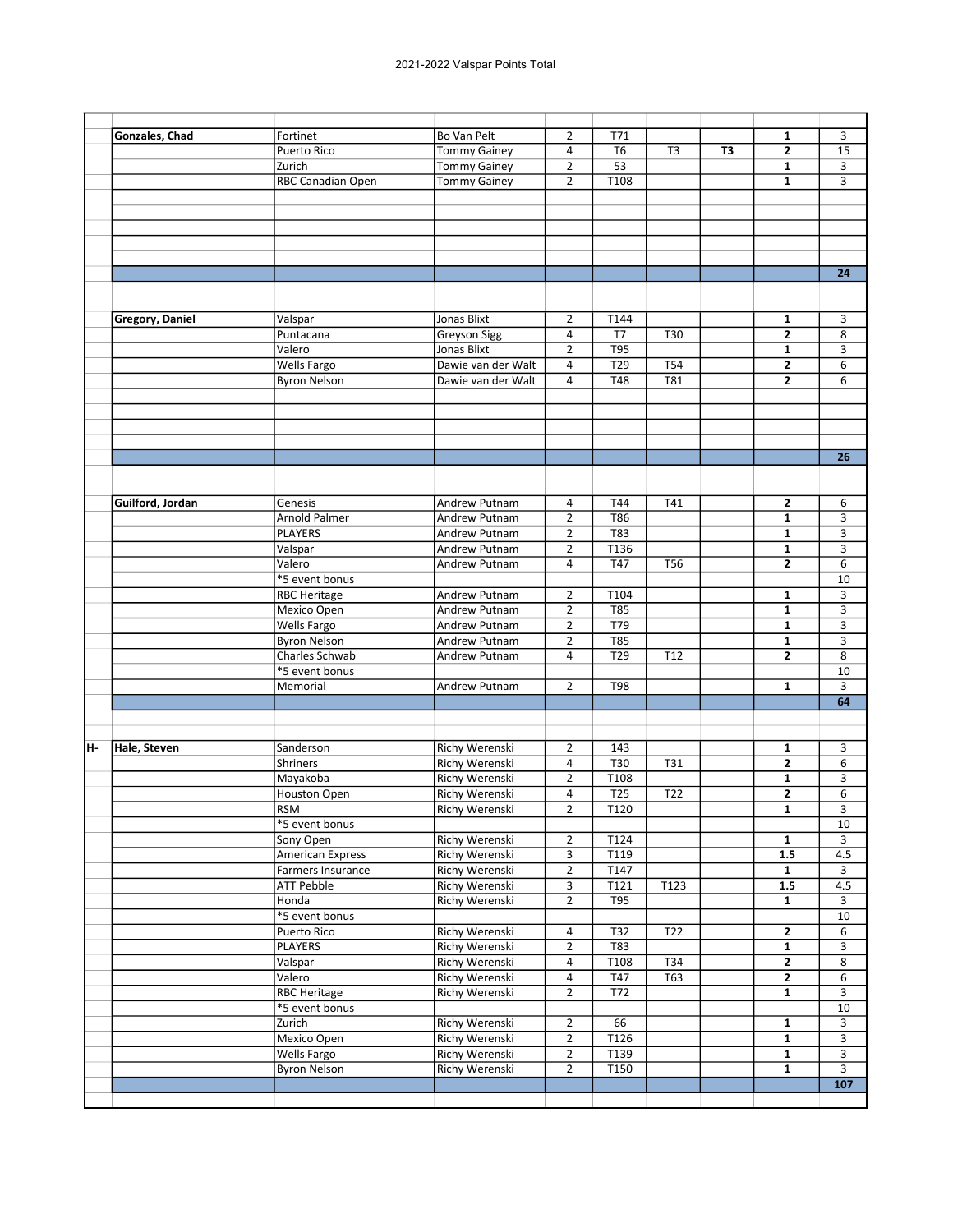| Hamley, Jeff      | Fortinet                 | Andrew Novak        | $\overline{2}$ | T101             |                  |           | 1                       | 3                         |
|-------------------|--------------------------|---------------------|----------------|------------------|------------------|-----------|-------------------------|---------------------------|
|                   | Sanderson                | <b>Andrew Novak</b> | 4              | <b>T55</b>       | <b>T57</b>       |           | $\mathbf{2}$            | 6                         |
|                   | Bermuda                  | <b>Andrew Novak</b> | $\overline{2}$ | T76              |                  |           | $\mathbf{1}$            | 3                         |
|                   | Mayakoba                 | <b>Andrew Novak</b> | 4              | T58              | 66               |           | $\mathbf{2}$            | 6                         |
|                   | <b>RSM</b>               | <b>Andrew Novak</b> | 4              | T39              | T <sub>26</sub>  |           | 2                       | 6                         |
|                   | *5 event bonus           |                     |                |                  |                  |           |                         | 10                        |
|                   | Sony Open                | <b>Andrew Novak</b> | $\overline{2}$ | T66              |                  |           | $\mathbf{1}$            | 3                         |
|                   | <b>American Express</b>  | <b>Andrew Novak</b> | 3              | T91              |                  |           | 1.5                     | 4.5                       |
|                   | <b>Farmers Insurance</b> | <b>Andrew Novak</b> | $\overline{4}$ | T62              | 78               |           | $\overline{2}$          | 6                         |
|                   |                          |                     |                |                  |                  |           |                         |                           |
|                   | <b>ATT Pebble</b>        | Andrew Novak        | 3              | T133             | T147             |           | 1.5                     | 4.5                       |
|                   | Honda                    | <b>Andrew Novak</b> | $\overline{2}$ | <b>T95</b>       |                  |           | $\mathbf{1}$            | 3                         |
|                   | *5 event bonus           |                     |                |                  |                  |           |                         | 10                        |
|                   | <b>Puerto Rico</b>       | <b>Andrew Novak</b> | 4              | T <sub>6</sub>   | T <sub>3</sub>   |           | $\mathbf{2}$            | 10                        |
|                   | Valspar                  | <b>Andrew Novak</b> | $\overline{2}$ | T <sub>102</sub> |                  |           | $\mathbf{1}$            | 3                         |
|                   | Puntacana                | <b>Andrew Novak</b> | $\overline{a}$ | T133             | T <sub>13</sub>  |           | $\overline{2}$          | 10                        |
|                   | Valero                   | <b>Andrew Novak</b> | $\overline{2}$ | <b>T95</b>       |                  |           | 1                       | 3                         |
|                   | Zurich                   | <b>Andrew Novak</b> | $\overline{2}$ | 74               |                  |           | $\mathbf{1}$            | 3                         |
|                   | *5 event bonus           |                     |                |                  |                  |           |                         | 10                        |
|                   | Mexico Open              | <b>Andrew Novak</b> | 4              | T39              | T8               |           | 2                       | 10                        |
|                   | Wells Fargo              | <b>Andrew Novak</b> | $\overline{2}$ | T139             |                  |           | $\mathbf{1}$            | 3                         |
|                   | <b>Byron Nelson</b>      | <b>Andrew Novak</b> | $\overline{a}$ | T48              | <b>T77</b>       |           | $\mathbf{2}$            | 6                         |
|                   | RBC Canadian Open        | <b>Andrew Novak</b> | 4              | T45              | $\overline{161}$ |           | $\overline{2}$          | 6                         |
|                   |                          |                     |                |                  |                  |           |                         | 129                       |
|                   |                          |                     |                |                  |                  |           |                         |                           |
|                   |                          |                     |                |                  |                  |           |                         |                           |
| Hartford, Michael | <b>American Express</b>  | Pat Perez           | 3              | T70              |                  |           | 1.5                     | 4.5                       |
|                   | <b>Farmers Insurance</b> | Pat Perez           | 4              | <b>T50</b>       | T19              | T6        | $\mathbf{2}$            | 13                        |
|                   | <b>ATT Pebble</b>        | Pat Perez           | $\overline{a}$ | T <sub>25</sub>  | T17              | T9        | $\mathbf{2}$            | 13                        |
|                   | <b>WM Phoenix</b>        | Pat Perez           | $\overline{2}$ | T89              |                  |           | $\mathbf{1}$            | 3                         |
|                   |                          |                     |                |                  |                  |           |                         |                           |
|                   |                          |                     |                |                  |                  |           |                         |                           |
|                   | Genesis                  | Pat Perez           | $\overline{a}$ | T <sub>22</sub>  | <b>T33</b>       |           | $\mathbf{2}$            | 6                         |
|                   | *5 events bonus          |                     |                |                  |                  |           |                         | 10                        |
|                   |                          |                     |                |                  |                  |           |                         |                           |
|                   |                          |                     |                |                  |                  |           |                         |                           |
|                   |                          |                     |                |                  |                  |           |                         |                           |
|                   |                          |                     |                |                  |                  |           |                         |                           |
|                   |                          |                     |                |                  |                  |           |                         |                           |
|                   | <b>Houston Open</b>      | <b>Russell Knox</b> | $\overline{2}$ | <b>T68</b>       |                  |           | 1                       | 3                         |
|                   | Bermuda                  | Johnson Wagner      | 4              |                  |                  |           | $\overline{2}$          | 6                         |
|                   | Mayakoba                 | Harold Varner       | $\overline{2}$ |                  |                  |           | 1                       | 3                         |
|                   | <b>RSM</b>               | <b>Russell Knox</b> | $\overline{2}$ | T152             |                  |           | 1                       | 3                         |
|                   | Sony Open                | <b>Russell Knox</b> | 4              | <b>T37</b>       | T <sub>9</sub>   | <b>T7</b> |                         | 11                        |
|                   | *5 event bonus           |                     |                |                  |                  |           |                         | 10                        |
|                   | <b>American Express</b>  | Russell Knox        | 3              | T57              | T81              |           |                         | 3                         |
|                   | <b>ATT Pebble</b>        | <b>Russell Knox</b> | $\pmb{4}$      | $\overline{T47}$ | T41              | T33       |                         | $\overline{6}$            |
|                   |                          | Russell Knox        | 4              | <b>T55</b>       | T29              |           | 2<br>$\mathbf{2}$       | 6                         |
|                   | <b>WM Phoenix</b>        |                     | 4              | T7               | T41              |           | $\mathbf{2}$            | 8                         |
| Hauser, Matthew   | Genesis                  | <b>Russell Knox</b> |                |                  |                  |           |                         |                           |
|                   | Honda                    | <b>Russell Knox</b> | 4              | T <sub>12</sub>  | T43              |           | $\overline{\mathbf{2}}$ | 8                         |
|                   | *5 event bonus           |                     |                |                  |                  |           |                         |                           |
|                   | PLAYERS                  | <b>Russell Knox</b> | 4              | T22              | 8                | T6        | $\mathbf{2}$            |                           |
|                   | Valspar                  | <b>Russell Knox</b> | 4              | T49              | T21              |           | $\mathbf{2}$            | 6                         |
|                   | Valero                   | Russell Knox        | 4              | T27              | <b>T30</b>       |           | $\mathbf{2}$            | 6                         |
|                   | <b>RBC Heritage</b>      | Russell Knox        | $\overline{2}$ | <b>T85</b>       |                  |           | $\mathbf{1}$            | 3                         |
|                   | Zurich                   | <b>Russell Knox</b> | 4              | 8                | $\overline{9}$   |           | $\mathbf{2}$            |                           |
|                   | *5 event bonus           |                     |                |                  |                  |           |                         |                           |
|                   | Mexico Open              | Russell Knox        | $\overline{2}$ | T119             |                  |           | $\mathbf{1}$            | 3                         |
|                   | Wells Fargo              | Russell Knox        | $\overline{4}$ | <b>T50</b>       | <b>T31</b>       |           | $\overline{2}$          | 10<br>11<br>10<br>10<br>6 |
|                   | PGA Championsihp         | Russell Knox        | $\overline{2}$ | T89              |                  |           | $\mathbf{1}$            | 3                         |
|                   | Charles Schwab           | Russell Knox        | $\overline{a}$ | T152             | T17              |           | $\mathbf{2}$            | 10                        |
|                   | Memorial                 | Russell Knox        | $\overline{2}$ | T115             |                  |           | 1                       | 49.5<br>3                 |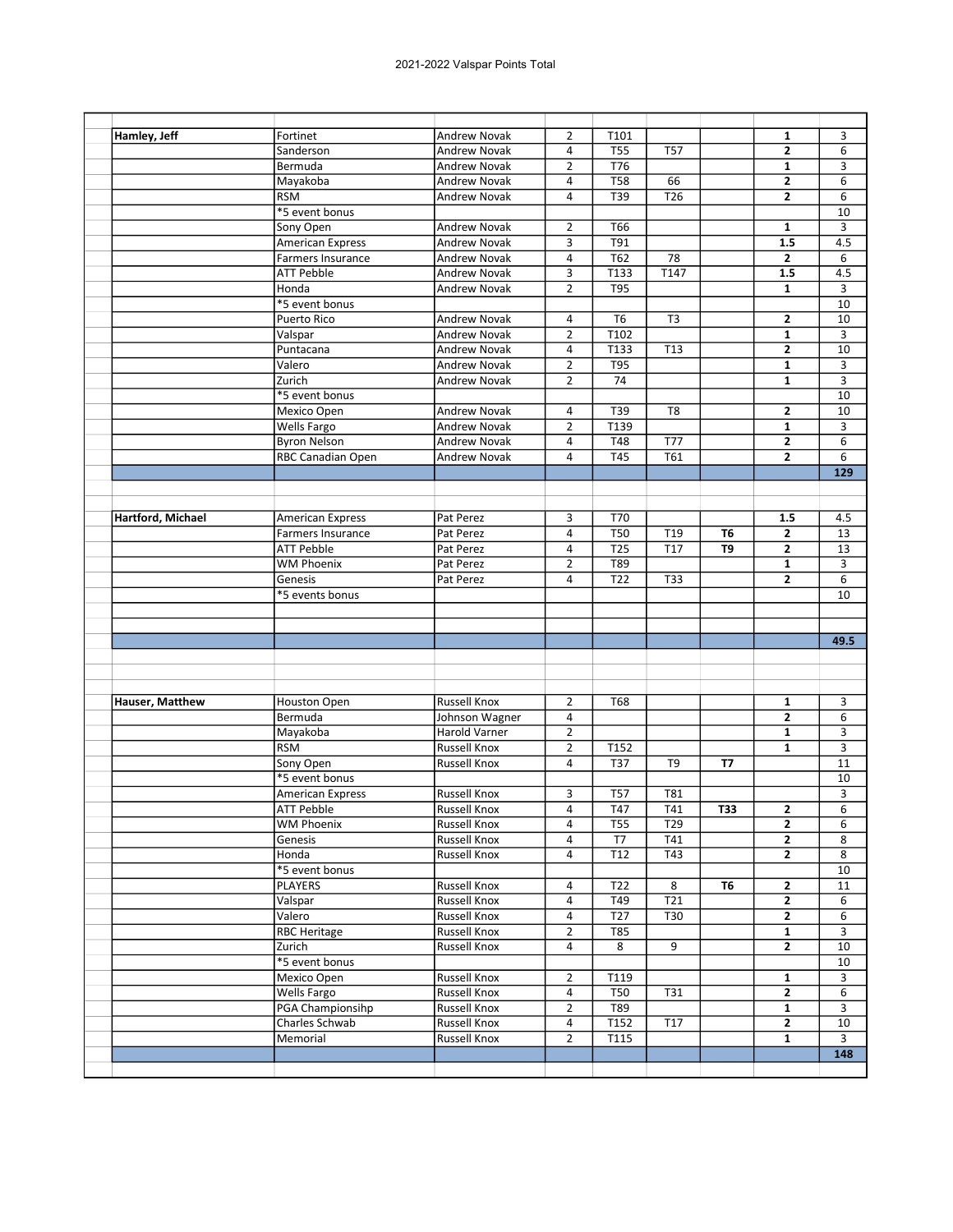| Hayes, Ben    | Puerto Rico              | Rafa Cabrera Bello | $\overline{4}$ | T32              | T <sub>36</sub>  |                |                | 4              |
|---------------|--------------------------|--------------------|----------------|------------------|------------------|----------------|----------------|----------------|
|               | Puntacana                | Rafa Cabrera Bello | $\overline{2}$ | T <sub>66</sub>  |                  |                |                | $\overline{2}$ |
|               | Zurich                   | Rafa Cabrera Bello | $\overline{2}$ | 63               |                  |                | 1              | 3              |
|               | Mexico Open              | Rafa Cabrera Bello | $\overline{2}$ | T111             |                  |                | $\mathbf{1}$   | 3              |
|               | Memorial                 | Rafa Cabrera Bello | $\overline{2}$ | T80              |                  |                | $\mathbf{1}$   | 3              |
|               | *5 event bonus           |                    |                |                  |                  |                |                | 10             |
|               | RBC Canadian Open        | Rafa Cabrera Bello | 4              | T <sub>56</sub>  | T61              |                |                | $\overline{4}$ |
|               |                          |                    |                |                  |                  |                |                |                |
|               |                          |                    |                |                  |                  |                |                | 29             |
|               |                          |                    |                |                  |                  |                |                |                |
| Henley, Brent | Fortinet                 | Adam Schenk        | 4              | T49              | <b>T57</b>       |                | $\overline{2}$ | 6              |
|               | Sanderson                | Adam Schenk        | $\overline{2}$ | T69              |                  |                | $\mathbf{1}$   | 3              |
|               | <b>Shriners</b>          | Adam Schenk        | $\overline{4}$ | <b>T30</b>       | $\mathbf{1}$     | T3             | $\overline{2}$ | 13             |
|               | <b>Houston Open</b>      | Adam Schenk        | $\overline{a}$ | T49              | $\overline{110}$ |                | $\overline{2}$ | 10             |
|               | <b>American Express</b>  | Adam Schenk        | 3              | T70              |                  |                | 1.5            | 4.5            |
|               | *5 event bonus           |                    |                |                  |                  |                |                | 10             |
|               | <b>Farmers Insurance</b> | Adam Schenk        | $\overline{4}$ | T1               | T <sub>13</sub>  |                | $\overline{2}$ | 10             |
|               | Mexico Open              | Bo Hoag            | $\overline{2}$ | <b>T98</b>       |                  |                | $\mathbf{1}$   | 3              |
|               | Wells Fargo              | Bo Hoag            | $\overline{2}$ | T127             |                  |                | $\mathbf{1}$   | $\overline{3}$ |
|               |                          |                    |                |                  |                  |                |                | 62.5           |
|               |                          |                    |                |                  |                  |                |                |                |
|               |                          |                    |                |                  |                  |                |                |                |
| Hicks, Mike   | Sanderson                | Chris Kirk         | 4              | T41              | T40              |                |                | 4              |
|               | Bermuda                  | Jonathan Byrd      | $\overline{4}$ | T46              | T17              |                | $\overline{2}$ | 8              |
|               | <b>RSM</b>               | Jonathan Byrd      | 4              | T30              | T <sub>26</sub>  |                | $\overline{2}$ | 6              |
|               | <b>American Express</b>  | Jonathan Byrd      | 3              | T106             |                  |                |                | 3              |
|               | Farmers Insurance        | Jonathan Byrd      | $\overline{2}$ | <b>T80</b>       |                  |                | $\mathbf{1}$   | 3              |
|               | *5 event bonus           |                    |                |                  |                  |                |                | 10             |
|               | <b>ATT Pebble</b>        | Jonathan Byrd      | 4              | <b>T38</b>       | $\overline{721}$ | T <sub>9</sub> | $\mathbf{2}$   | 11             |
|               | <b>WM Phoenix</b>        | Jonathan Byrd      | $\overline{2}$ | T <sub>89</sub>  |                  |                | $\mathbf{1}$   | 3              |
|               | <b>Arnold Palmer</b>     | Jonathan Byrd      | $\overline{2}$ | T86              |                  |                | $\mathbf{1}$   | 3              |
|               | <b>PLAYERS</b>           | Chesson Hadley     | $\overline{4}$ | T49              | T44              |                | $\overline{2}$ | $\overline{6}$ |
|               | Puntacana                | Jonathan Byrd      | 4              | <b>T38</b>       | T <sub>25</sub>  |                | $\overline{2}$ | 6              |
|               | *5 event bonus           |                    |                |                  |                  |                |                | 10             |
|               | <b>RBC Heritage</b>      | Jonathan Byrd      | 4              | T56              | 71               |                | $\overline{2}$ | 6              |
|               | Zurich                   | Jonathan Byrd      | $\overline{2}$ | 66               |                  |                | $\mathbf{1}$   | 3              |
|               | Mexico Open              | Jonathan Byrd      | $\overline{4}$ | T9               | <b>T17</b>       |                | $\overline{2}$ | 10             |
|               | Wells Fargo              | Jonathan Byrd      | $\overline{2}$ | T116             |                  |                | $\mathbf{1}$   | 3              |
|               | <b>RBC Canadian Open</b> | Jonathan Byrd      | $\overline{2}$ | $\overline{781}$ |                  |                | $\mathbf{1}$   | 3              |
|               |                          |                    |                |                  |                  |                |                | 98             |
|               |                          |                    |                |                  |                  |                |                |                |
|               |                          |                    |                |                  |                  |                |                |                |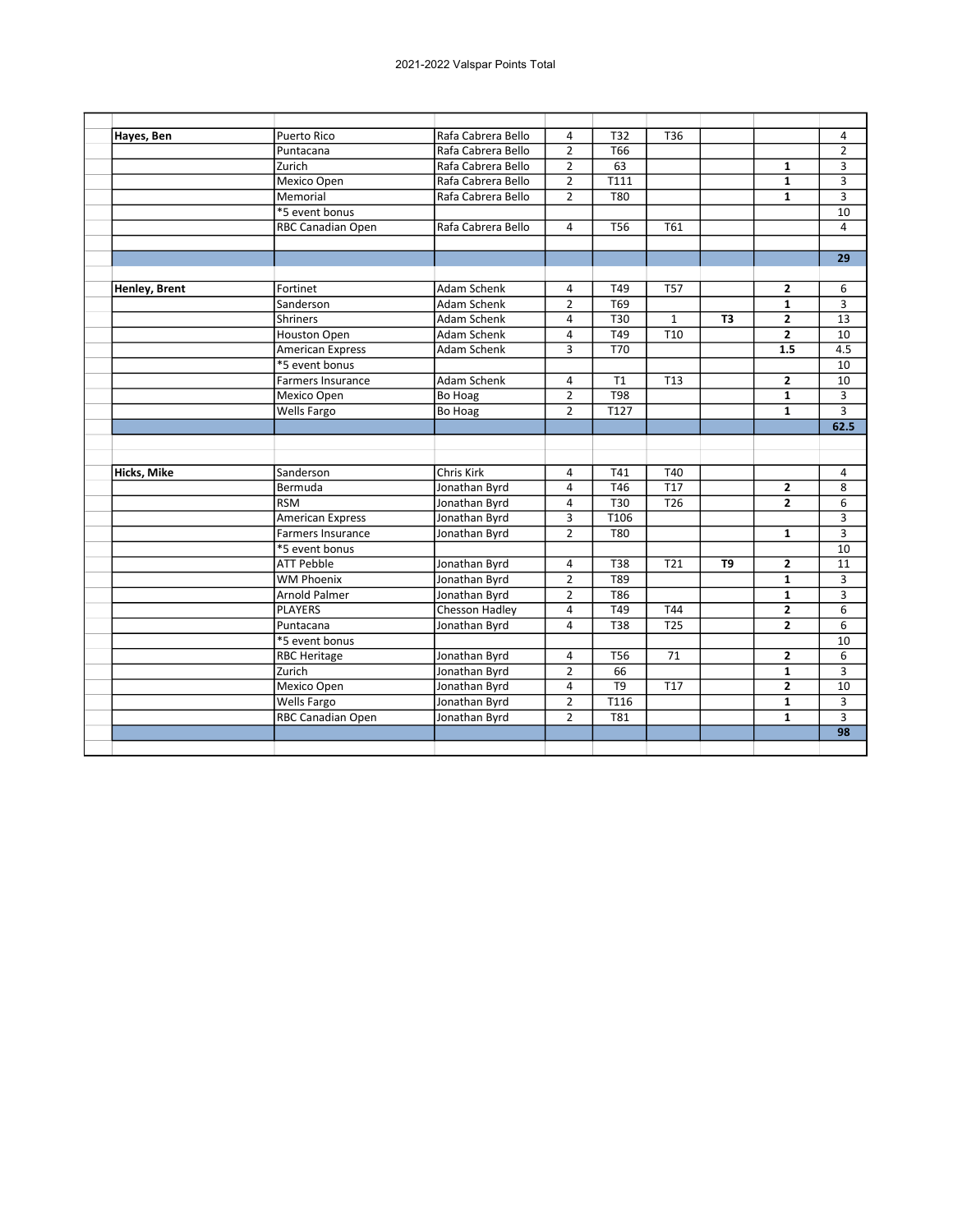| Hines, Michael | Fortinet                 | Vincent Whaley      | $\overline{2}$          | T101             |                  |                 | 1              | 3              |
|----------------|--------------------------|---------------------|-------------------------|------------------|------------------|-----------------|----------------|----------------|
|                | Sanderson                | Vincent Whaley      | 4                       | <b>T55</b>       | T66              |                 | 2              | 6              |
|                | Mayakoba                 | Vincent Whaley      | $\overline{a}$          | <b>T58</b>       | <b>T60</b>       |                 | 2              | 6              |
|                | <b>Houston Open</b>      | Vincent Whaley      | $\overline{4}$          | T50              | T <sub>10</sub>  |                 | $\mathbf{2}$   | 8              |
|                | <b>RSM</b>               | Vincent Whaley      | 4                       | T52              | $\overline{751}$ |                 | $\overline{2}$ | 6              |
|                | *5 event bonus           |                     |                         |                  |                  |                 |                | 10             |
|                | Sony Open                | Vincent Whaley      | $\overline{4}$          | T <sub>25</sub>  | T32              |                 | $\overline{2}$ | 6              |
|                | <b>American Express</b>  | Vincent Whaley      | $\overline{a}$          | T <sub>12</sub>  | <b>T45</b>       |                 | $\overline{2}$ | 8              |
|                | <b>Farmers Insurance</b> | Vincent Whaley      | $\overline{2}$          | T95              |                  |                 | $\mathbf{1}$   | 3              |
|                | <b>ATT Pebble</b>        | Vincent Whaley      | 3                       | <b>T38</b>       | T82              |                 | 1.5            | 4.5            |
|                | Genesis                  | Vincent Whaley      | $\overline{2}$          | T76              |                  |                 | $\mathbf{1}$   | 3              |
|                | *5 event bonus           |                     |                         |                  |                  |                 |                | 10             |
|                |                          |                     |                         |                  |                  |                 |                |                |
|                | Honda                    | Vincent Whaley      | $\overline{2}$          | <b>T95</b>       |                  |                 | 1              | 3              |
|                | Arnold Palmer            | Vincent Whaley      | $\overline{\mathbf{4}}$ | T63              | T42              |                 | $\overline{2}$ | 6              |
|                | Valspar                  | Vincent Whaley      | $\overline{2}$          | T102             |                  |                 | $\mathbf{1}$   | 3              |
|                | Puntacana                | Vincent Whaley      | $\overline{a}$          | T76              | T <sub>13</sub>  |                 | $\mathbf{2}$   | 10             |
|                | Valero                   | Vincent Whaley      | $\overline{4}$          | <b>T47</b>       | T40              |                 | $\overline{2}$ | 6              |
|                | *5 event bonus           |                     |                         |                  |                  |                 |                | 10             |
|                | Zurich                   | Vincent Whaley      | 2                       | 40               |                  |                 | 1              | 3              |
|                | Mexico Open              | Vincent Whaley      | $\overline{2}$          | T129             |                  |                 | $\mathbf{1}$   | 3              |
|                | <b>Wells Fargo</b>       | Vincent Whaley      | $\overline{2}$          | T116             |                  |                 | 1              | 3              |
|                | <b>Byron Nelson</b>      | Vincent Whaley      | 4                       | T48              | T30              |                 | $\overline{2}$ | 6              |
|                | Charles Schwab           | Vincent Whaley      | $\overline{2}$          | T82              |                  |                 | $\mathbf{1}$   | 3              |
|                | *5 event bonus           |                     |                         |                  |                  |                 |                | 10             |
|                | RBC Canadian Open        | Vincent Whaley      | 4                       | <b>T56</b>       | T35              |                 | $\overline{2}$ | 6              |
|                |                          |                     |                         |                  |                  |                 |                | 145.5          |
|                |                          |                     |                         |                  |                  |                 |                |                |
|                |                          |                     |                         |                  |                  |                 |                |                |
| Hogue, Ryan    | Sanderson                | Martin Laird        | $\overline{2}$          | T69              |                  |                 |                | $\overline{2}$ |
|                | <b>Shriners</b>          | Martin Laird        | $\overline{a}$          | T30              | <b>T15</b>       |                 |                | 6              |
|                | Mayakoba                 | Martin Laird        | $\overline{4}$          | T <sub>15</sub>  | <b>T37</b>       |                 |                | 6              |
|                |                          | Martin Laird        | $\overline{2}$          | <b>T82</b>       |                  |                 | $\mathbf{1}$   | 3              |
|                | Houston Open             |                     | 4                       | T62              | <b>T47</b>       |                 | $\overline{2}$ |                |
|                | <b>Farmers Insurance</b> | Martin Laird        |                         |                  |                  |                 |                | 6              |
|                | *5 event bonus*          |                     |                         |                  |                  |                 |                | 10             |
|                | <b>WM Phoenix</b>        | Martin Laird        | 4                       | T <sub>23</sub>  | T <sub>26</sub>  |                 | 2              | 6              |
|                | Genesis                  | Martin Laird        | 4                       | T31              | T <sub>26</sub>  |                 | $\overline{2}$ | 6              |
|                | Arnold Palmer            | Martin Laird        | $\overline{a}$          | T <sub>6</sub>   | T17              |                 | $\overline{2}$ | 10             |
|                | <b>PLAYERS</b>           | Martin Laird        | $\overline{2}$          | T104             |                  |                 |                | $\overline{2}$ |
|                | Valspar                  | Martin Laird        | $\overline{2}$          | T94              |                  |                 | $\mathbf{1}$   | 3              |
|                | *5 event bonus*          |                     |                         |                  |                  |                 |                | 10             |
|                | Valero                   | Martin Laird        | 4                       | T62              | T30              |                 | 2              | 6              |
|                | Zurich                   | <b>Martin Laird</b> | $\overline{2}$          | 66               |                  |                 | $\mathbf{1}$   | 3              |
|                | Wells Fargo              | <b>Martin Laird</b> | 4                       | T29              | T54              |                 | $\overline{2}$ | 6              |
|                | <b>Byron Nelson</b>      | Martin Laird        | $\overline{2}$          | T135             |                  |                 | 1              | 3              |
|                | Memorial                 | <b>Martin Laird</b> | 4                       | $\overline{748}$ | T42              |                 | $\overline{2}$ | $\overline{6}$ |
|                | *5 event bonus*          |                     |                         |                  |                  |                 |                | 10             |
|                |                          |                     |                         |                  |                  |                 |                | 104            |
|                |                          |                     |                         |                  |                  |                 |                |                |
|                |                          |                     |                         |                  |                  |                 |                |                |
| Holt, Heath    | Fortinet                 | Vaughn Taylor       | 4                       | T49              | T67              |                 |                | 2              |
|                | Bermuda                  | Vaughn Taylor       | $\overline{2}$          | T106             |                  |                 | 1              | 3              |
|                |                          |                     |                         |                  |                  |                 |                |                |
|                | <b>RSM</b>               | Vaughn Taylor       | $\overline{2}$          | T95              |                  |                 | $\mathbf{1}$   | 3              |
|                | <b>ATT Pebble</b>        | Vaughn Taylor       | $\overline{\mathbf{4}}$ | T47              | T41              | T <sub>28</sub> | $\mathbf{2}$   | 6              |
|                | Honda                    | Vaughn Taylor       | 4                       | T41              | T63              |                 |                | 4              |
|                | *5 event bonus           |                     |                         |                  |                  |                 |                | 10             |
|                | Arnold Palmer            | Charl Schwartzel    | $\overline{2}$          | T100             |                  |                 |                | $\overline{2}$ |
|                | <b>PLAYERS</b>           | Charl Schwartzel    | $\mathbf{2}$            | T83              |                  |                 |                | $\overline{2}$ |
|                | Valspar                  | Charl Schwartzel    | $\overline{2}$          | T121             |                  |                 |                | 2              |
|                | <b>RBC Heritage</b>      | Charl Schwartzel    | 4                       | T34              | T56              |                 | $\mathbf{2}$   | 6              |
|                | Zurich                   | Charl Schwartzel    | 4                       | 22               | 28               |                 | 2              | 6              |
|                | *5 event bonus           |                     |                         |                  |                  |                 |                | 10             |
|                | <b>Wells Fargo</b>       | Charl Schwartzel    | $\overline{2}$          | T66              |                  |                 |                | 2              |
|                | <b>Byron Nelson</b>      | Charl Schwartzel    | 4                       | T <sub>5</sub>   | T <sub>6</sub>   | T8              | $\mathbf{2}$   | 15             |
|                | PGA Championship         | Charl Schwartzel    | 4                       | T64              | T60              |                 | $\overline{2}$ | 6              |
|                |                          |                     |                         |                  |                  |                 |                |                |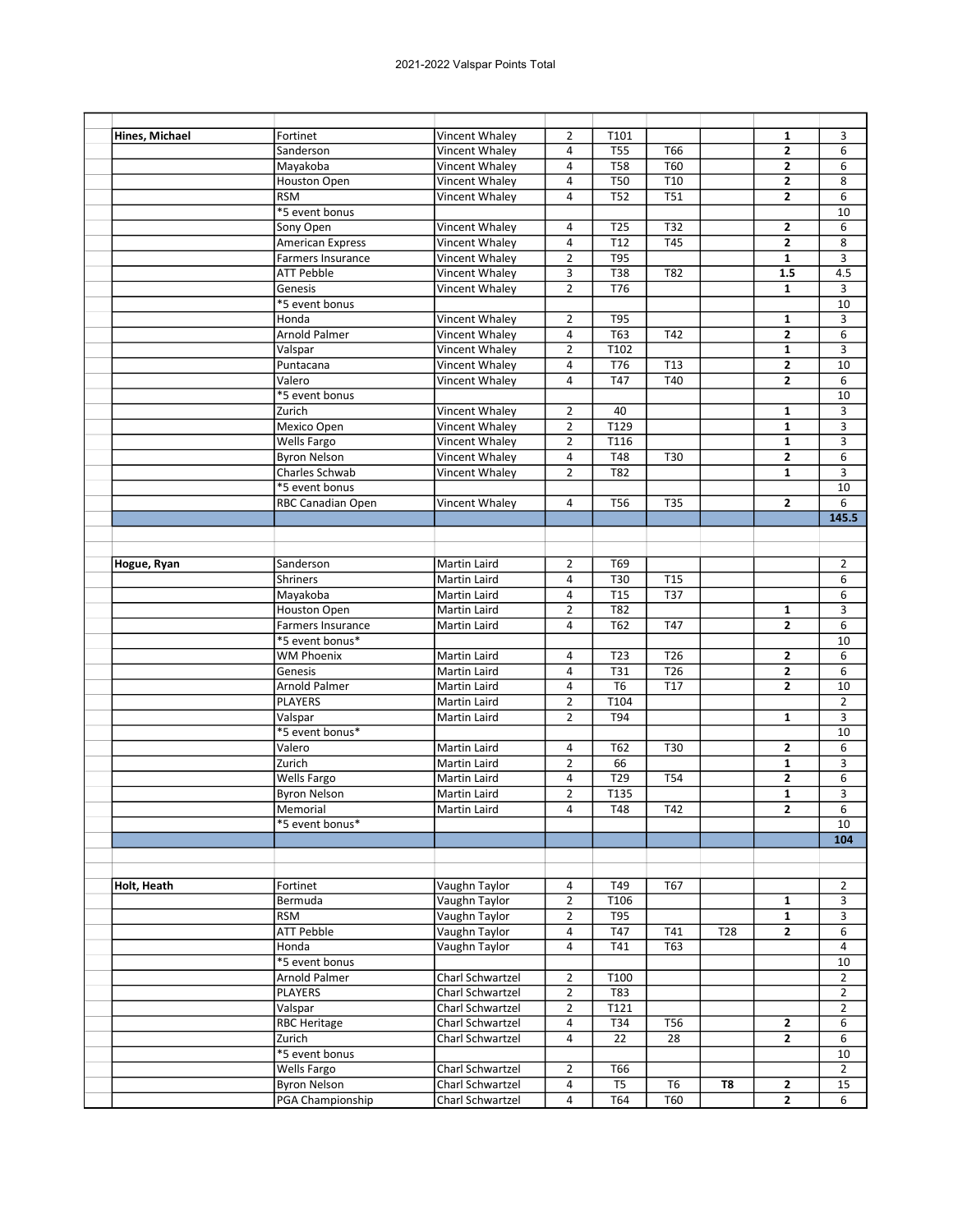2021-2022 Valspar Points Total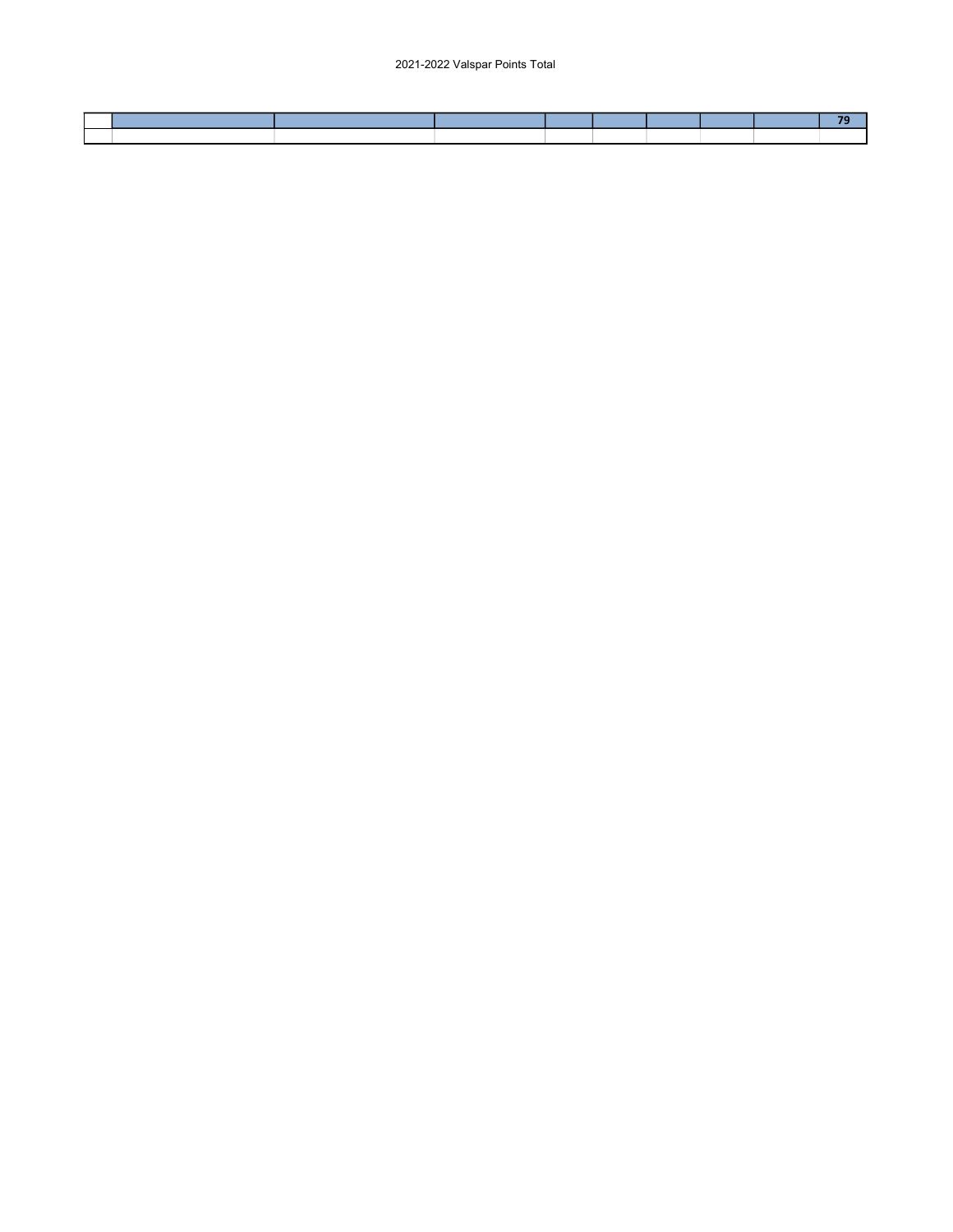| Hughey, Nick   | Sanderson            | Stephan Jaeger     | 4                       | T7              | T <sub>16</sub>  |              | 2                       | 10             |
|----------------|----------------------|--------------------|-------------------------|-----------------|------------------|--------------|-------------------------|----------------|
|                | <b>Shriners</b>      | Stephan Jaeger     | $\overline{2}$          | T114            |                  |              | $\mathbf{1}$            | 3              |
|                | Bermuda              | Stephan Jaeger     | $\overline{\mathbf{4}}$ | T34             | T17              |              | $\overline{2}$          | 8              |
|                | Mayakoba             | Stephan Jaeger     | $\overline{2}$          | T99             |                  |              | 1                       | 3              |
|                | Houston Open         | Stephan Jaeger     | 4                       | T40             | T50              |              | $\overline{2}$          | 6              |
|                | *5 event bonus       |                    |                         |                 |                  |              |                         | 10             |
|                | <b>RSM</b>           | Stephan Jaeger     | $\overline{2}$          | <b>T95</b>      |                  |              | $\mathbf{1}$            | 3              |
|                | Sony Open            | Stephan Jaeger     | $\overline{2}$          | T90             |                  |              |                         | $\overline{2}$ |
|                | Farmers Insurance    | Stephan Jaeger     | $\overline{2}$          | <b>T80</b>      |                  |              | $\mathbf{1}$            | 3              |
|                | <b>ATT Pebble</b>    | Stephan Jaeger     | 3                       | <b>T85</b>      | T123             |              | 1.5                     | 4.5            |
|                | <b>WM Phoenix</b>    | Stephan Jaeger     | $\overline{4}$          | <b>T55</b>      | <b>T56</b>       |              | $\overline{2}$          | 6              |
|                | *5 event bonus       |                    |                         |                 |                  |              |                         | 10             |
|                | Honda                | Stephan Jaeger     | 4                       | T41             | T63              |              | 2                       | 6              |
|                | <b>Arnold Palmer</b> | Stephan Jaeger     | $\overline{4}$          | T <sub>20</sub> | T33              |              | $\overline{2}$          | 8              |
|                | <b>PLAYERS</b>       | Stephan Jaeger     | $\overline{2}$          | T119            |                  |              | $\mathbf{1}$            | 3              |
|                | Valspar              | Stephan Jaeger     | $\overline{2}$          | T111            |                  |              | $\mathbf{1}$            | 3              |
|                | Valero               | Stephan Jaeger     | $\overline{2}$          | <b>T84</b>      |                  |              | $\mathbf{1}$            | 3              |
|                | *5 event bonus       |                    |                         |                 |                  |              |                         | 10             |
|                | Wells Fargo          | Bo Van Pelt        | $\overline{2}$          | T139            |                  |              | $\mathbf{1}$            | 3              |
|                | <b>Byron Nelson</b>  | Justin Leonard     | $\overline{2}$          | T120            |                  |              | 1                       | 3              |
|                |                      |                    |                         |                 |                  |              |                         | 107.5          |
|                |                      |                    |                         |                 |                  |              |                         |                |
| Hulka, Ben     | Fortinet             | CT Pan             | 4                       | T24             | T <sub>9</sub>   | T6           | $\mathbf{2}$            | 13             |
|                | Sanderson            | CT Pan             | $\overline{4}$          | T <sub>13</sub> | T <sub>10</sub>  |              | $\overline{2}$          | 10             |
|                | Mayakoba             | CT Pan             | 4                       | T41             | $\overline{T25}$ | $\mathbf{2}$ | $\overline{\mathbf{c}}$ | 6              |
|                | <b>Houston Open</b>  | CT Pan             | $\overline{2}$          | <b>T98</b>      |                  |              | $\mathbf{1}$            | 3              |
|                | American Express     | CT Pan             | 3                       | <b>T70</b>      |                  |              | 1.5                     | 4.5            |
|                | *5 event bonus       |                    |                         |                 |                  |              |                         | 10             |
|                | Farmers Insurance    | CT Pan             | $\overline{4}$          | <b>T35</b>      | T74              |              | $\overline{2}$          | 6              |
|                | Genesis              | CT Pan             | 4                       | T14             | T <sub>18</sub>  | T9           | $\overline{2}$          | 15             |
|                | Honda                | CT Pan             | 4                       | <b>T31</b>      | T <sub>28</sub>  |              | $\overline{2}$          | 6              |
|                | <b>PLAYERS</b>       | CT Pan             | $\overline{2}$          | T83             |                  |              | $\mathbf{1}$            | 3              |
|                | Valspar              | CT Pan             | $\overline{4}$          | <b>T25</b>      | T21              |              | $\overline{2}$          | 6              |
|                | *5 event bonus       |                    |                         |                 |                  |              |                         | 10             |
|                | Valero               | CT Pan             | $\overline{4}$          | T62             | T56              |              | $\mathbf{2}$            | 6              |
|                | <b>RBC Heritage</b>  | CT Pan             | $\overline{4}$          | T34             | <b>T56</b>       |              | $\mathbf{2}$            | 6              |
|                | Mexico Open          | CT Pan             | 4                       | T <sub>18</sub> | T17              |              | 2                       | 10             |
|                | Wells Fargo          | CT Pan             | 4                       | T29             | $\overline{113}$ |              | $\overline{2}$          | 8              |
|                | Charles Schwab       | CT Pan             | 4                       | T29             | <b>T58</b>       |              | $\overline{2}$          | 6              |
|                | *5 event bonus       |                    |                         |                 |                  |              |                         | 10             |
|                | Memorial             | CT Pan             | 4                       | T39             | T61              |              | $\mathbf{2}$            | 6              |
|                |                      |                    |                         |                 |                  |              |                         | 144.5          |
|                |                      |                    |                         |                 |                  |              |                         |                |
| Iguaran, Pello | <b>PLAYERS</b>       | Francesco Molinari | 4                       | T35             | T20              |              | 2                       | 8              |
|                | Valspar              | Francesco Molinari | $\overline{2}$          | T141            |                  |              | 1                       | 3              |
|                | Puntacana            | Emiliano Grillo    | $\overline{2}$          | T75             |                  |              | $\mathbf{1}$            | 3              |
|                | Wells Fargo          | Francesco Molinari | $\overline{2}$          | T79             |                  |              | $\mathbf{1}$            | 3              |
|                | <b>Byron Nelson</b>  | Francesco Molinari | $\overline{4}$          | T61             | T47              |              | $\overline{2}$          | 6              |
|                | *5 event bonus       |                    |                         |                 |                  |              |                         | 10             |
|                | PGA Championship     | Francesco Molinari | $\overline{a}$          | T41             | T60              |              | $\mathbf 2$             | 6              |
|                | Memorial             | Francesco Molinari | 4                       | T <sub>9</sub>  | <b>T4</b>        |              | $\mathbf{2}$            | 10             |
|                |                      |                    |                         |                 |                  |              |                         | 49             |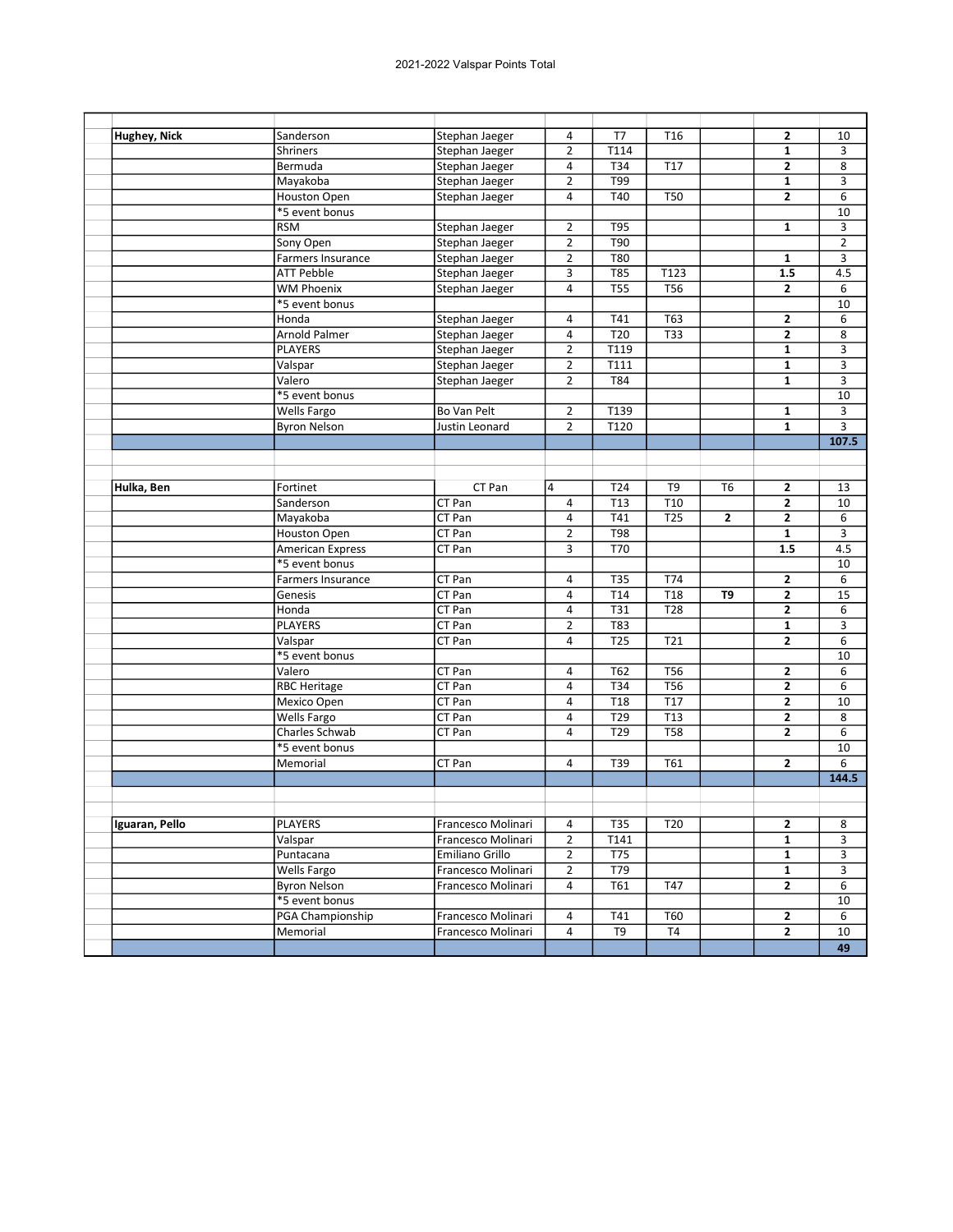|    | 2021-22 Caddie Incentive Plan |                               |                                           |                                  |                                 |                                                                    |                                 |                                          |                                                |  |  |  |  |
|----|-------------------------------|-------------------------------|-------------------------------------------|----------------------------------|---------------------------------|--------------------------------------------------------------------|---------------------------------|------------------------------------------|------------------------------------------------|--|--|--|--|
|    |                               |                               | thru the RBC Canadian Open                |                                  |                                 |                                                                    |                                 |                                          |                                                |  |  |  |  |
|    | <b>CADDIE NAME</b>            | <b>TOURNAMENT</b>             | <b>PLAYER</b>                             | <b>Rounds</b>                    | <b>Position</b><br><b>After</b> | <b>Position</b><br><b>After</b><br>Played Round 2 Round 3 Position | <b>Top Ten</b><br><b>Finish</b> | <b>Color hat</b><br>additional<br>points | <b>Total</b><br><b>Points</b><br><b>Earned</b> |  |  |  |  |
|    |                               |                               |                                           |                                  |                                 |                                                                    |                                 |                                          |                                                |  |  |  |  |
| J- | Janis, Tom                    | <b>ATT Pebble</b>             | <b>Greg Chalmers</b>                      | 3                                | T47                             | T91                                                                |                                 | 1.5                                      | 4.5                                            |  |  |  |  |
|    |                               |                               |                                           |                                  |                                 |                                                                    |                                 |                                          |                                                |  |  |  |  |
|    |                               |                               |                                           |                                  |                                 |                                                                    |                                 |                                          | 4.5                                            |  |  |  |  |
|    |                               |                               |                                           |                                  |                                 |                                                                    |                                 |                                          |                                                |  |  |  |  |
|    | Joel, Shane                   | <b>American Express</b>       | Patrick Rodgers                           | 4                                | T <sub>57</sub>                 | T39                                                                |                                 | 2                                        | 6                                              |  |  |  |  |
|    |                               | Farmers Insurance             | <b>Patrick Rodgers</b>                    | 4                                | <b>T50</b>                      | T47                                                                |                                 | $\overline{2}$                           | 6                                              |  |  |  |  |
|    |                               | <b>ATT Pebble</b>             | <b>Patrick Rodgers</b>                    | 3                                | <b>T95</b>                      | T99                                                                |                                 | 1.5                                      | 4.5                                            |  |  |  |  |
|    |                               | <b>WM Phoenix</b>             | <b>Patrick Rodgers</b>                    | $\overline{2}$                   | <b>T68</b>                      |                                                                    |                                 | 1                                        | 3                                              |  |  |  |  |
|    |                               | Genesis                       | <b>Patrick Rodgers</b>                    | $\overline{2}$                   | T90                             |                                                                    |                                 | $\mathbf{1}$                             | 3                                              |  |  |  |  |
|    |                               | *5 event bonus                |                                           |                                  |                                 |                                                                    |                                 |                                          | 10                                             |  |  |  |  |
|    |                               | Honda                         | <b>Patrick Rodgers</b>                    | 4                                | <b>T53</b>                      | <b>T53</b>                                                         |                                 | 2                                        | 6                                              |  |  |  |  |
|    |                               | Arnold Palmer                 | <b>Patrick Rodgers</b>                    | 4                                | T63                             | <b>T58</b>                                                         |                                 | 2                                        | 6                                              |  |  |  |  |
|    |                               | <b>PLAYERS</b>                | <b>Patrick Rodgers</b>                    | $\overline{2}$                   | T72                             |                                                                    |                                 | 1                                        | 3                                              |  |  |  |  |
|    |                               | Puntacana                     | <b>Patrick Rodgers</b>                    | $\overline{2}$                   | T94                             |                                                                    |                                 | $\mathbf{1}$                             | 3                                              |  |  |  |  |
|    |                               | Valero                        | <b>Patrick Rodgers</b>                    | 4                                | T <sub>27</sub>                 | T30                                                                |                                 | $\overline{2}$                           | 6                                              |  |  |  |  |
|    |                               | *5 event bonus                |                                           |                                  |                                 |                                                                    |                                 |                                          | 10                                             |  |  |  |  |
|    |                               | Zurich                        | <b>Patrick Rodgers</b>                    | 4                                | 8                               | 14                                                                 |                                 | 2                                        | 10                                             |  |  |  |  |
|    |                               | Charles Schwab                | <b>Patrick Rodgers</b>                    | 4                                | T62<br>T86                      | T66                                                                |                                 | $\mathbf{2}$                             | 6                                              |  |  |  |  |
|    |                               | Memorial<br>RBC Canadian Open | <b>Patrick Rodgers</b><br>Patrick Rodgers | $\overline{2}$<br>4              | <b>T86</b>                      | <b>T35</b>                                                         |                                 | 1<br>$\overline{2}$                      | 3<br>8                                         |  |  |  |  |
|    |                               |                               |                                           |                                  |                                 |                                                                    |                                 |                                          | 93.5                                           |  |  |  |  |
|    |                               |                               |                                           |                                  |                                 |                                                                    |                                 |                                          |                                                |  |  |  |  |
|    | Jones, Nick                   | Fortinet                      | Charles Howell III                        | $\overline{2}$                   | T71                             |                                                                    |                                 | $\mathbf{1}$                             | 3                                              |  |  |  |  |
|    |                               | <b>Shriners</b>               | Charles Howell III                        | 4                                | T30                             | T10                                                                |                                 | 2                                        | 8                                              |  |  |  |  |
|    |                               | Mayakoba                      | Charles Howell III                        | 4                                | T22                             | T25                                                                |                                 | 2                                        | 6                                              |  |  |  |  |
|    |                               | <b>RSM</b>                    | Charles Howell III                        | 4                                | <b>T52</b>                      | T20                                                                |                                 | 2                                        | 8                                              |  |  |  |  |
|    |                               | Sony Open                     | Charles Howell III                        | 4                                | T <sub>16</sub>                 | T39                                                                |                                 | $\overline{2}$                           | 8                                              |  |  |  |  |
|    |                               | *5 event bonus                | Charles Howell III                        |                                  | T47                             |                                                                    |                                 | $\overline{2}$                           | 10                                             |  |  |  |  |
|    |                               | <b>American Express</b>       |                                           | 4                                |                                 | T <sub>24</sub>                                                    |                                 |                                          | 6                                              |  |  |  |  |
|    |                               | <b>WM Phoenix</b><br>Honda    | Charles Howell III<br>Charles Howell III  | $\overline{2}$<br>$\overline{2}$ | T100<br>T107                    |                                                                    |                                 | $\mathbf{1}$<br>$\mathbf{1}$             | 3<br>3                                         |  |  |  |  |
|    |                               | <b>Arnold Palmer</b>          | Charles Howell III                        | 4                                | T <sub>6</sub>                  | T12                                                                |                                 | $\mathbf{2}$                             | 10                                             |  |  |  |  |
|    |                               | Valero                        | Charles Howell III                        | 4                                | <b>T52</b>                      | T7                                                                 | <b>T4</b>                       | $\mathbf{z}$                             | 15                                             |  |  |  |  |
|    |                               | *5 event bonus                |                                           |                                  |                                 |                                                                    |                                 |                                          | 10                                             |  |  |  |  |
|    |                               | <b>RBC Heritage</b>           | Charles Howell III                        | $\overline{2}$                   | T110                            |                                                                    |                                 | 1                                        | 3                                              |  |  |  |  |
|    |                               | Mexico Open                   | Charles Howell III                        | 4                                | T <sub>15</sub>                 | T17                                                                |                                 | $\mathbf{2}$                             | 10                                             |  |  |  |  |
|    |                               | <b>Byron Nelson</b>           | Charles Howell III                        | $\overline{2}$                   | T111                            |                                                                    |                                 | $\mathbf{1}$                             | 3                                              |  |  |  |  |
|    |                               | Memorial                      | Charles Howell III                        | 4                                | T29                             | T19                                                                |                                 | $\overline{2}$                           | 8                                              |  |  |  |  |
|    |                               |                               |                                           |                                  |                                 |                                                                    |                                 |                                          | 114                                            |  |  |  |  |
|    |                               |                               |                                           |                                  |                                 |                                                                    |                                 |                                          |                                                |  |  |  |  |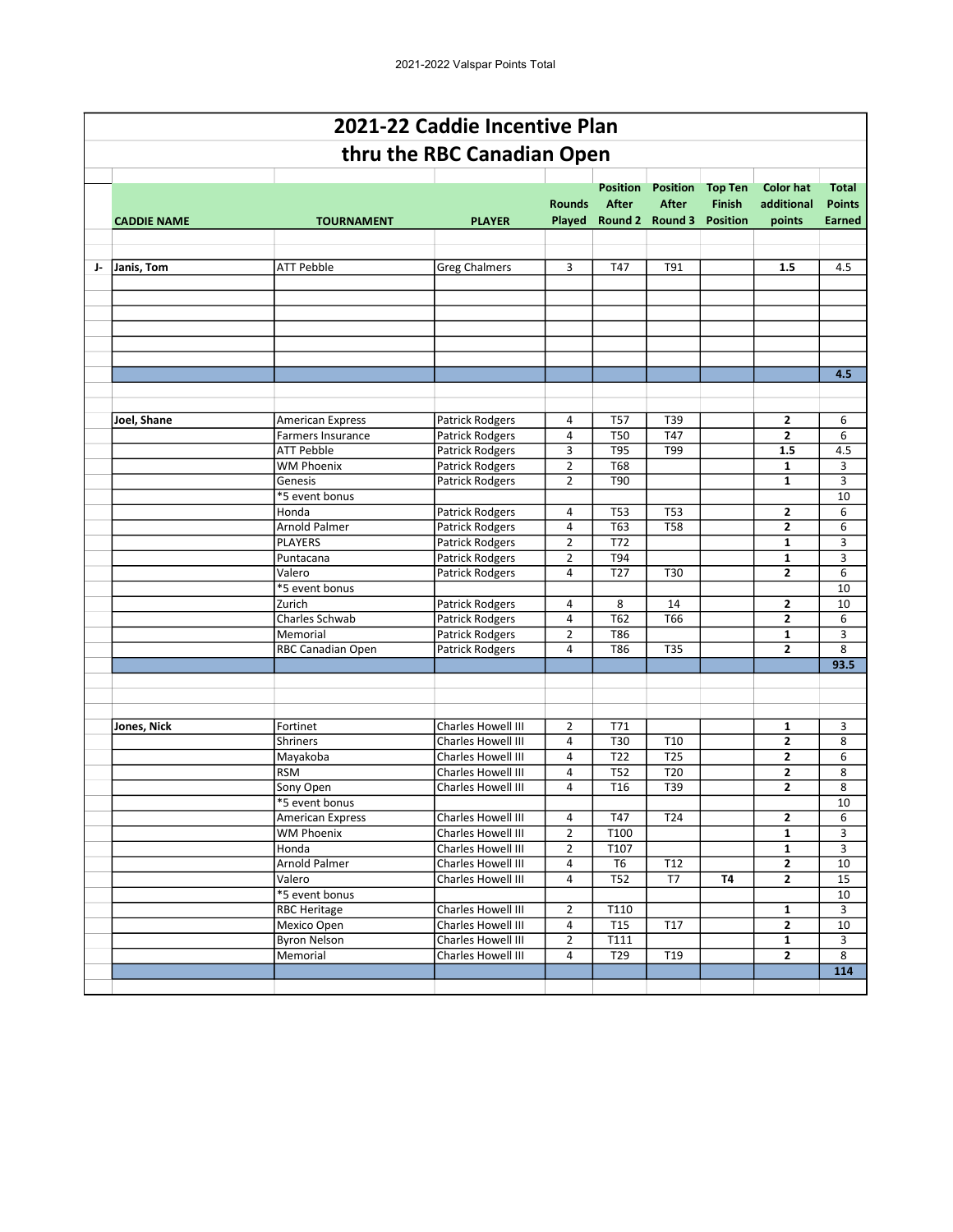|      | Jones, David   | Fortinet                 | Nick Taylor          | 4              | T49              | T63              |              | $\mathbf{z}$            | 6                |
|------|----------------|--------------------------|----------------------|----------------|------------------|------------------|--------------|-------------------------|------------------|
|      |                | Sanderson                | Nick Taylor          | $\overline{2}$ | T111             |                  |              | 1                       | 3                |
|      |                | <b>Shriners</b>          | Nick Taylor          | 4              | T17              | <b>T54</b>       |              | $\overline{2}$          | 8                |
|      |                | Bermuda                  | Nick Taylor          | $\overline{2}$ | T106             |                  |              | $\mathbf{1}$            | 3                |
|      |                | Mayakoba                 | Nick Taylor          | 4              | $\overline{728}$ | T <sub>17</sub>  |              | $\mathbf{2}$            | 6                |
|      |                | *5 event bonus           |                      |                |                  |                  |              |                         | 10               |
|      |                | <b>Houston Open</b>      | <b>Nick Taylor</b>   | 4              | T40              | <b>T60</b>       |              | 2                       | 6                |
|      |                | American Express         | <b>Nick Taylor</b>   | 4              | T57              | T59              |              | $\overline{\mathbf{c}}$ | 6                |
|      |                | Farmers Insurance        | <b>Nick Taylor</b>   | 4              | $\overline{T23}$ | $\overline{T33}$ |              | $\mathbf{z}$            | 6                |
|      |                | <b>ATT Pebble</b>        | <b>Nick Taylor</b>   | $\overline{a}$ | T38              | T21              |              | 2                       | 6                |
|      |                | <b>WM Phoenix</b>        | Nick Taylor          | $\overline{2}$ | T117             |                  |              | $\mathbf{1}$            | 3                |
|      |                | *5 event bonus           |                      |                |                  |                  |              |                         | 10               |
|      |                | Honda                    | Nick Taylor          | 4              | <b>T53</b>       | T43              |              | 2                       | 6                |
|      |                | <b>Arnold Palmer</b>     | Nick Taylor          | $\overline{a}$ | T63              | T42              |              | $\overline{2}$          | 6                |
|      |                | Valspar                  | <b>Nick Taylor</b>   | 4              | T49              | <b>T34</b>       |              | $\overline{\mathbf{c}}$ | 6                |
|      |                | Puntacana                | <b>Nick Taylor</b>   | 4              | T22              | T18              |              | 2                       | 8                |
|      |                | Valero                   | Nick Taylor          | $\overline{2}$ | T95              |                  |              | $\mathbf{1}$            | 3                |
|      |                | *5 event bonus           |                      |                |                  |                  |              |                         | 10               |
|      |                | <b>RBC Heritage</b>      | <b>Nick Taylor</b>   | $\overline{2}$ | T97              |                  |              | 1                       | 3                |
|      |                | Mexico Open              | Nick Taylor          | $\overline{2}$ | T75              |                  |              | 1                       | 3                |
|      |                | Wells Fargo              | <b>Nick Taylor</b>   | 4              | $\overline{T50}$ | T13              |              | 2                       | 8                |
|      |                | <b>Byron Nelson</b>      | Nick Taylor          | $\overline{2}$ | T135             |                  |              | $\mathbf{1}$            | 3                |
|      |                | Charles Schwab           | Nick Taylor          | 4              | T <sub>23</sub>  | <b>T38</b>       |              | $\overline{\mathbf{c}}$ | 6                |
|      |                | *5 event bonus           |                      |                |                  |                  |              |                         | 10               |
|      |                | RBC Canadian Open        | Nick Taylor          | 4              | T21              | <b>T15</b>       |              | $\mathbf{z}$            | 8                |
|      |                |                          |                      |                |                  |                  |              |                         | $\overline{153}$ |
|      |                |                          |                      |                |                  |                  |              |                         |                  |
|      |                |                          |                      |                |                  |                  |              |                         |                  |
|      | Jones, Chris P | Sony Open                | Keita Nakajima       | 4              | $\overline{TS}$  | T39              |              | $\overline{\mathbf{c}}$ | 8                |
|      |                | <b>American Express</b>  | Mark Wilson          | 3              | T91              |                  |              | 1.5                     | 4.5              |
|      |                | Farmers Insurance        | Maxwell Sear         | $\overline{2}$ | T147             |                  |              | $\mathbf{1}$            | 3                |
|      |                | <b>ATT Pebble</b>        | John Merrick         | $\mathbf 1$    |                  |                  |              | 0.5                     | 1.5              |
|      |                | Puerto Rico              | <b>Greg Chalmers</b> | $\overline{4}$ | T <sub>24</sub>  | T22              |              | $\mathbf{2}$            | 6                |
|      |                | *5 event bonus           |                      |                |                  |                  |              |                         | 10               |
|      |                | Puntacana                | <b>Greg Chalmers</b> | 4              | T38              | T30              |              | 2                       | 6                |
|      |                | Zurich                   | <b>Ben Martin</b>    | $\overline{2}$ | 46               |                  |              |                         | $\overline{2}$   |
|      |                | Mexico Open              | <b>Ben Martin</b>    | $\overline{2}$ | T85              |                  |              | 1                       | 3                |
|      |                | Wells Fargo              | <b>Ben Martin</b>    | 4              | T <sub>18</sub>  | T44              |              | 2                       | 8                |
|      |                | <b>RBC Canadian Open</b> | <b>Ben Martin</b>    | 4              | T16              | T45              |              | $\overline{2}$          | 8                |
|      |                |                          |                      |                |                  |                  |              |                         | 60               |
|      |                |                          |                      |                |                  |                  |              |                         |                  |
|      |                |                          |                      |                |                  |                  |              |                         |                  |
| K- I | Kerr, Mike     | Shriners                 | Carlos Ortiz         | 4              | T30              | <b>T54</b>       |              | 2                       | 6                |
|      |                | CJ Cup                   | Carlos Ortiz         | 4              | T28              | T17              |              | $\mathbf{z}$            | 8                |
|      |                | ZOZO                     | Carlos Ortiz         | $\overline{2}$ | $\overline{T35}$ |                  |              | $\mathbf{1}$            | $\overline{3}$   |
|      |                | Mayakoba                 | Carlos Ortiz         | 4              | T <sub>3</sub>   | $\overline{4}$   | $\mathbf{2}$ | $\mathbf{2}$            | 15               |
|      |                | <b>American Express</b>  | Carlos Ortiz         | 3              | T106             |                  |              | 1.5                     | 4.5              |
|      |                | *5 event bonus           |                      |                |                  |                  |              |                         | 10               |
|      |                |                          |                      |                |                  |                  |              |                         | 46.5             |
|      |                |                          |                      |                |                  |                  |              |                         |                  |
|      | Kopsick, Bryan | Houston Open             | Ben Silverman        | $\overline{2}$ | <b>T98</b>       |                  |              | 1                       | 3                |
|      |                |                          |                      |                |                  |                  |              |                         |                  |
|      |                |                          |                      |                |                  |                  |              |                         |                  |
|      |                |                          |                      |                |                  |                  |              |                         |                  |
|      |                |                          |                      |                |                  |                  |              |                         |                  |
|      |                |                          |                      |                |                  |                  |              |                         |                  |
|      |                |                          |                      |                |                  |                  |              |                         | 3 <sup>2</sup>   |
|      |                |                          |                      |                |                  |                  |              |                         |                  |
|      |                |                          |                      |                |                  |                  |              |                         |                  |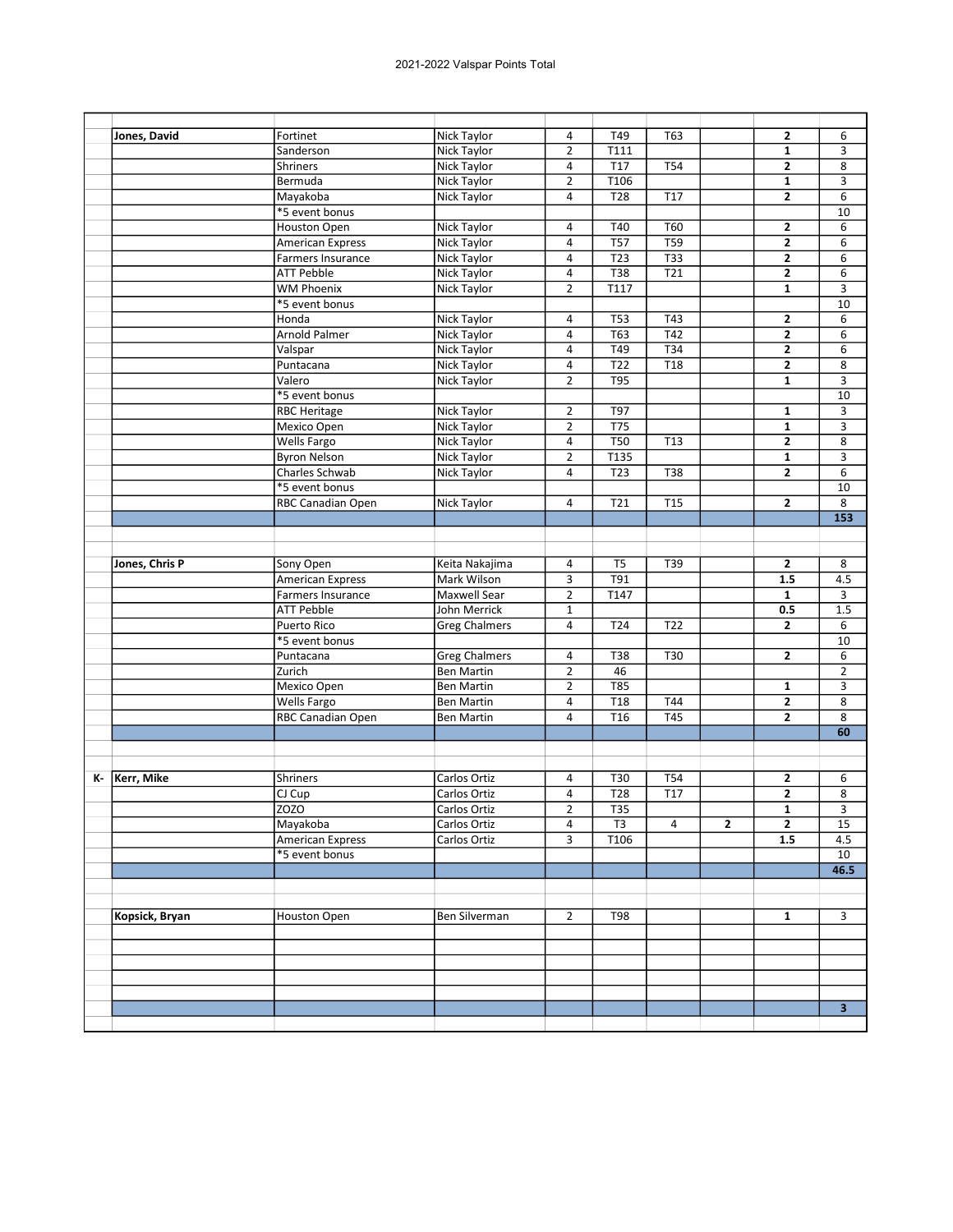| Lamb, Tommy<br>Ŀ. | Arnold Palmer                      | Lucas Glover                          | 4              | <b>T51</b>       | T71              |   | $\mathbf{2}$            | 6              |
|-------------------|------------------------------------|---------------------------------------|----------------|------------------|------------------|---|-------------------------|----------------|
|                   | <b>PLAYERS</b>                     | Lucas Glover                          | $\overline{2}$ | T83              |                  |   | 1                       | 3              |
|                   | Valero                             | Lucas Glover                          | 4              | <b>T51</b>       | T <sub>16</sub>  |   | $\overline{2}$          | 10             |
|                   | <b>RBC Heritage</b>                | Lucas Glover                          | 4              | T23              | $\overline{722}$ |   | $\overline{\mathbf{c}}$ | 6              |
|                   | Zurich                             | Lucas Glover                          | $\overline{2}$ | 63               |                  |   | $\mathbf{1}$            | 3              |
|                   | *5 event bonus                     |                                       |                |                  |                  |   |                         | 10             |
|                   | <b>Wells Fargo</b>                 | Lucas Glover                          | $\overline{2}$ | T127             |                  |   |                         | $\overline{2}$ |
|                   | PGA Championship                   | Lucas Glover                          | $\overline{4}$ | T64              | T <sub>28</sub>  |   |                         | 4              |
|                   | <b>Charles Schwab</b>              | Lucas Glover                          | 4              | $\overline{123}$ | T <sub>24</sub>  |   |                         | $\overline{4}$ |
|                   | Memorial                           | Lucas Glover                          | 4              | T48              | T64              |   |                         | 4              |
|                   |                                    |                                       |                |                  |                  |   |                         | 52             |
|                   |                                    |                                       |                |                  |                  |   |                         |                |
|                   |                                    |                                       |                |                  |                  |   |                         |                |
| Lamar, Cedric     | Mayakoba                           | <b>Braden Thornberry</b>              | $\overline{2}$ | T99              |                  |   | $\mathbf{1}$            | 3              |
|                   | Zurich                             | <b>Brett Drewitt</b>                  | $\overline{2}$ | 79               |                  |   | $\mathbf{1}$            | 3              |
|                   | Mexico Open                        | <b>Brett Drewitt</b>                  | $\overline{a}$ | T37              | T71              |   | $\mathbf{2}$            | 6              |
|                   | <b>Wells Fargo</b>                 | <b>Brett Drewitt</b>                  | $\overline{2}$ | T99              |                  |   | $\mathbf{1}$            | 3              |
|                   | <b>Byron Nelson</b>                | <b>Brett Drewitt</b>                  | $\overline{2}$ | <b>T98</b>       |                  |   | 1                       | 3              |
|                   | *5 event bonus                     |                                       |                |                  |                  |   |                         | 10             |
|                   | RBC Canadian Open                  | <b>Brett Drewitt</b>                  | 4              | <b>T56</b>       | T45              |   | $\mathbf{2}$            | 6              |
|                   |                                    |                                       |                |                  |                  |   |                         | 34             |
|                   |                                    |                                       |                |                  |                  |   |                         |                |
|                   |                                    |                                       |                |                  |                  |   |                         |                |
| Lanier, William   | Fortinet                           | Kramer Hickok                         | 2              | T151             |                  |   | 1                       | 3              |
|                   | Sanderson                          | Kramer Hickok                         | $\overline{2}$ | <b>T95</b>       |                  |   | $\mathbf{1}$            | 3              |
|                   | ZOZO                               | Kramer Hickok                         | 4              | T35              | T32              |   | $\mathbf{2}$            | 6              |
|                   | Bermuda                            | <b>Kramer Hickok</b>                  | 4              | T26              | T43              |   | 2                       | 6              |
|                   | Mayakoba                           | Kramer Hickok                         | $\overline{2}$ | T84              |                  |   | $\mathbf{1}$            | 3              |
|                   | *5 event bonus                     |                                       |                |                  |                  |   |                         | 10             |
|                   | Houston Open                       | Kramer Hickok                         | 4              | T <sub>4</sub>   | T <sub>2</sub>   | 4 | $\overline{2}$          | 15             |
|                   | Sony Open                          | Wesley Bryan                          | $\overline{4}$ | T <sub>16</sub>  | T <sub>27</sub>  |   | $\mathbf{2}$            | 8              |
|                   | <b>WM Phoenix</b>                  | Wesley Bryan                          | $\overline{2}$ | T128             |                  |   | $\mathbf{1}$            | 3              |
|                   | Honda                              | Wesley Bryan                          | $\overline{2}$ | T115             |                  |   | $\mathbf{1}$            | 3              |
|                   | <b>PLAYERS</b>                     | Kramer Hickok                         | 4              | T <sub>22</sub>  | T <sub>26</sub>  |   | $\overline{2}$          | 6              |
|                   | *5 event bonus                     |                                       |                |                  |                  |   |                         | 10             |
|                   | Valspar                            | Wesley Bryan                          | 4              | T49              | T49              |   | $\mathbf{2}$            | 6              |
|                   | Puntacana                          | <b>Kramer Hickok</b>                  | 4              | T32              | T30              |   | $\overline{2}$          | 6              |
|                   | Valero                             | Kramer Hickok                         | $\overline{2}$ | T84              |                  |   | 1                       | 3              |
|                   | <b>RBC Heritage</b>                | <b>Kramer Hickok</b>                  | $\overline{2}$ | T110             |                  |   | $\mathbf{1}$            | 3              |
|                   | Mexico Open                        | Kramer Hickok                         | $\overline{2}$ | T111             |                  |   | $\mathbf{1}$            | 3              |
|                   | *5 event bonus                     |                                       |                |                  |                  |   |                         | 10             |
|                   | <b>Wells Fargo</b>                 | <b>Kramer Hickok</b>                  | $\overline{2}$ | T91              |                  |   | $\mathbf{1}$            | 3              |
|                   | <b>Byron Nelson</b>                | Kramer Hickok                         | $\overline{2}$ | T98              |                  |   | 1                       | 3              |
|                   |                                    |                                       |                |                  | T60              |   |                         |                |
|                   | PGA Championship<br>Charles Schwab | Kramer Hickok                         | 4              | T41              |                  |   | $\mathbf{2}$            | 6              |
|                   |                                    | Kramer Hickok<br><b>Kramer Hickok</b> | $\overline{2}$ | <b>T70</b>       |                  |   | $\overline{\mathbf{1}}$ | $\overline{3}$ |
|                   | Memorial                           |                                       | $\overline{a}$ | <b>T57</b>       | T64              |   | $\mathbf{2}$            | 6              |
|                   | *5 event bonus                     |                                       |                |                  |                  |   |                         | 10             |
|                   | RBC Canadian Open                  | Kramer Hickok                         | $\overline{4}$ | <b>T56</b>       | T59              |   | $\overline{\mathbf{2}}$ | 6              |
|                   |                                    |                                       |                |                  |                  |   |                         | 107            |
|                   |                                    |                                       |                |                  |                  |   |                         |                |
| Lee, Ki-Taek      | CJ Cup                             | Sanghun Shin                          | 4              | T63              | T64              |   | 2                       | 6              |
|                   | Bermuda                            | Sangmoon Bae                          | $\overline{a}$ | T46              | <b>T37</b>       |   | $\overline{2}$          | 6              |
|                   |                                    |                                       |                |                  |                  |   |                         |                |
|                   |                                    |                                       |                |                  |                  |   |                         |                |
|                   |                                    |                                       |                |                  |                  |   |                         |                |
|                   |                                    |                                       |                |                  |                  |   |                         |                |
|                   |                                    |                                       |                |                  |                  |   |                         |                |
|                   |                                    |                                       |                |                  |                  |   |                         | 12             |
|                   |                                    |                                       |                |                  |                  |   |                         |                |
|                   |                                    |                                       |                |                  |                  |   |                         |                |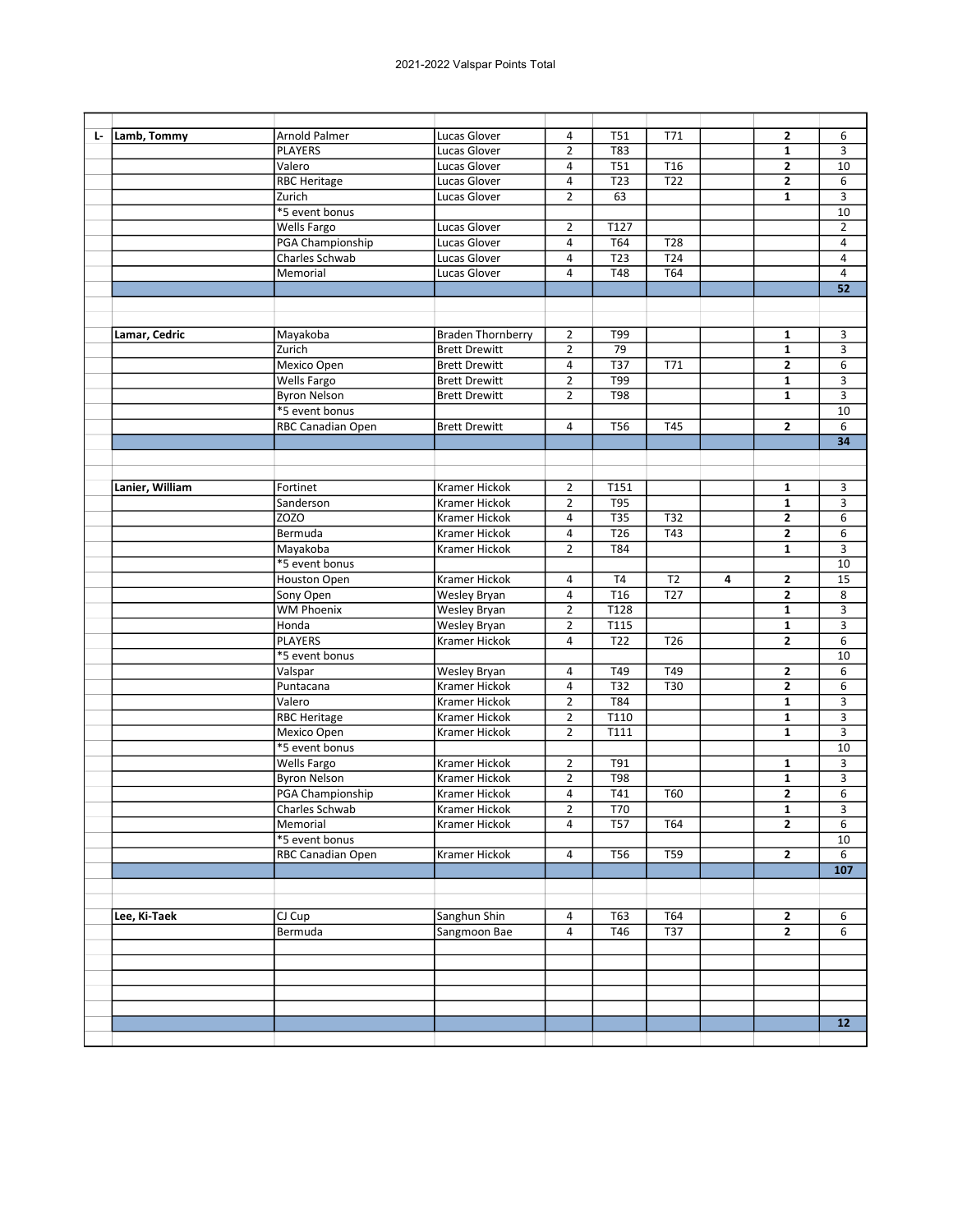| Leftwich, Mercer | <b>American Express</b>  | Scott Gutschewski       | 3                       | T119             |                  |           | 1.5            | 4.5            |
|------------------|--------------------------|-------------------------|-------------------------|------------------|------------------|-----------|----------------|----------------|
|                  | <b>Farmers Insurance</b> | Scott Gutschewski       | $\overline{2}$          | <b>T95</b>       |                  |           |                | $\overline{2}$ |
|                  | <b>ATT Pebble</b>        | Scott Gutschewski       | $\overline{3}$          | T <sub>69</sub>  | <b>T57</b>       |           |                | 4              |
|                  | Puerto Rico              | Scott Gutschewski       | 4                       | T62              | T54              |           |                | 4              |
|                  | Mexico Open              | <b>Greg Chalmers</b>    | $\overline{2}$          | $\overline{785}$ |                  |           | $\mathbf{1}$   | 3              |
|                  | *5 event bonus           |                         |                         |                  |                  |           |                | 10             |
|                  |                          |                         |                         |                  |                  |           |                |                |
|                  |                          |                         |                         |                  |                  |           |                | 27.5           |
|                  |                          |                         |                         |                  |                  |           |                |                |
|                  |                          |                         |                         |                  |                  |           |                |                |
| Levin, Ron       | Bermuda                  | Davis Riley             | $\overline{4}$          | <b>T17</b>       | T <sub>22</sub>  | <b>T7</b> | $\overline{2}$ | 13             |
|                  | <b>RSM</b>               | DJ Trahan               | $\overline{2}$          | T72              |                  |           | $\mathbf{1}$   | 3              |
|                  | Sony Open                | Davis Riley             | $\overline{4}$          | T <sub>5</sub>   | T <sub>18</sub>  |           | $\overline{2}$ | 10             |
|                  | <b>ATT Pebble</b>        | DJ Trahan               | $\overline{4}$          | T47              | T65              |           | $\overline{2}$ | 6              |
|                  |                          |                         |                         |                  |                  |           |                |                |
|                  |                          |                         |                         |                  |                  |           |                |                |
|                  |                          |                         |                         |                  |                  |           |                |                |
|                  |                          |                         |                         |                  |                  |           |                | 32             |
|                  |                          |                         |                         |                  |                  |           |                |                |
|                  |                          |                         |                         |                  |                  |           |                |                |
| Lopez, Damian    | Fortinet                 | Michael Thompson        | $\overline{a}$          | T49              | <b>T57</b>       |           | $\mathbf{2}$   | 6              |
|                  | Sanderson                | Michael Thompson        | $\overline{4}$          | T41              | <b>T51</b>       |           | $\overline{2}$ | 6              |
|                  | <b>Shriners</b>          | Michael Thompson        | $\overline{4}$          | T42              | <b>T48</b>       |           | $\overline{2}$ | 6              |
|                  | Mayakoba                 | Michael Thompson        | $\overline{\mathbf{4}}$ | T <sub>5</sub>   | T <sub>10</sub>  |           | 2              | 10             |
|                  | <b>RSM</b>               | Michael Thompson        | $\overline{4}$          | T39              | $\overline{T55}$ |           | $\overline{2}$ | 6              |
|                  | *5 event bonus           |                         |                         |                  |                  |           |                | 10             |
|                  | Sony Open                | Michael Thompson        | 4                       | 4                | T11              | T5        | $\overline{2}$ | 15             |
|                  | <b>American Express</b>  | Michael Thompson        | 3                       | T119             |                  |           | 1.5            | 4.5            |
|                  | <b>Farmers Insurance</b> | Michael Thompson        | $\overline{4}$          | <b>T17</b>       | T19              |           | $\overline{2}$ | 10             |
|                  | <b>ATT Pebble</b>        | <b>Michael Thompson</b> | $\overline{3}$          | T95              | $\overline{778}$ |           | 1.5            | 4.5            |
|                  | WM Phoenix               | Michael Thompson        | $\overline{2}$          | T89              |                  |           | $\mathbf{1}$   | 3              |
|                  | *5 event bonus           |                         |                         |                  |                  |           |                | 10             |
|                  | Honda                    | <b>Michael Thompson</b> | $\overline{2}$          | T107             |                  |           | $\mathbf{1}$   | 3              |
|                  | <b>Arnold Palmer</b>     | Michael Thompson        | $\overline{2}$          | <b>T86</b>       |                  |           | $\mathbf{1}$   | 3              |
|                  | <b>PLAYERS</b>           | Michael Thompson        | $\overline{4}$          | T59              | T61              |           | $\overline{2}$ | 6              |
|                  | Valspar                  | Michael Thompson        | $\overline{\mathbf{4}}$ | <b>T38</b>       | <b>T68</b>       |           | $\overline{2}$ | 6              |
|                  | <b>RBC Heritage</b>      | Michael Thompson        | $\overline{2}$          | <b>T85</b>       |                  |           | $\mathbf{1}$   | 3              |
|                  | *5 event bonus           |                         |                         |                  |                  |           |                | 10             |
|                  | Mexico Open              | <b>Michael Thompson</b> | $\overline{2}$          | <b>T85</b>       |                  |           | $\mathbf{1}$   | 3              |
|                  | <b>Wells Fargo</b>       | Michael Thompson        | $\overline{4}$          | <b>T50</b>       | <b>T65</b>       |           | $\overline{2}$ | 6              |
|                  | <b>Byron Nelson</b>      | <b>Michael Thompson</b> | 4                       | T38              | T30              |           | $\overline{2}$ | 6              |
|                  | Charles Schwab           | <b>Michael Thompson</b> | $\overline{4}$          | <b>T51</b>       | <b>T50</b>       |           | $\overline{2}$ | 6              |
|                  |                          |                         |                         |                  |                  |           |                | 143            |
|                  |                          |                         |                         |                  |                  |           |                |                |
|                  |                          |                         |                         |                  |                  |           |                |                |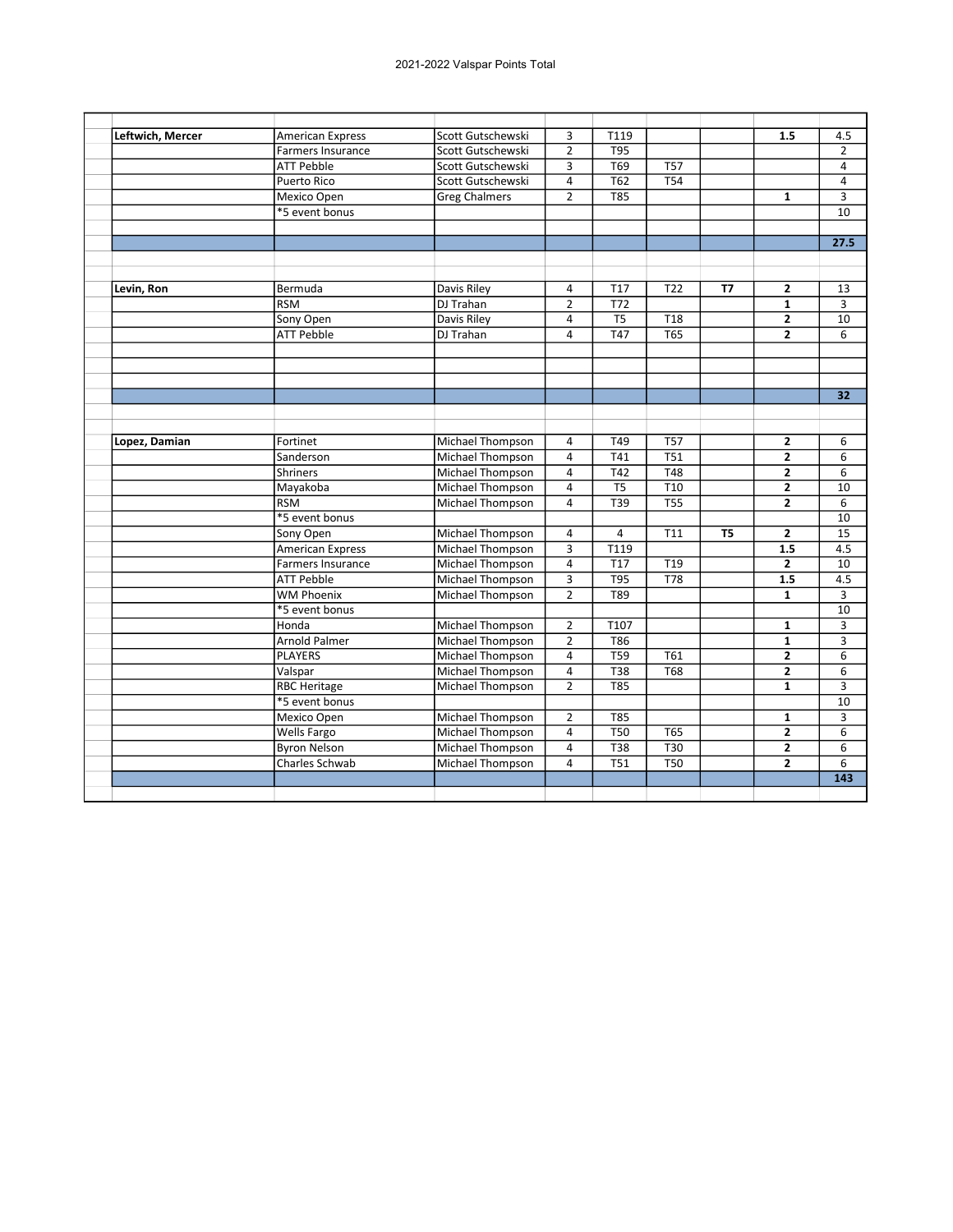| Lowe, Philip | Fortinet                 | Dylan Frittelli     | $\overline{2}$ | 151              |                  |                | $\overline{2}$ |
|--------------|--------------------------|---------------------|----------------|------------------|------------------|----------------|----------------|
|              | Sanderson                | Dylan Frittelli     | 4              | <b>T15</b>       | <b>T27</b>       |                | 6              |
|              | <b>Shriners</b>          | Dylan Frittelli     | $\overline{2}$ | T94              |                  |                | $\overline{2}$ |
|              | Bermuda                  | Dylan Frittelli     | 4              | T <sub>26</sub>  | <b>T37</b>       |                | 4              |
|              | Mayakoba                 | Dylan Frittelli     | $\overline{2}$ | T99              |                  | $\mathbf{1}$   | 3              |
|              | *5 event bonus           |                     |                |                  |                  |                | 10             |
|              | Houston Open             | Dylan Frittelli     | 4              | T <sub>20</sub>  | T <sub>22</sub>  |                | 6              |
|              | <b>RSM</b>               | Dylan Frittelli     | $\overline{2}$ | T152             |                  | $\mathbf{1}$   | 3              |
|              | <b>American Express</b>  | Dylan Frittelli     | 3              | T119             |                  |                | 3              |
|              | <b>Farmers Insurance</b> | Dylan Frittelli     | $\overline{2}$ | T142             |                  | $\mathbf{1}$   | 3              |
|              | <b>ATT Pebble</b>        | Dylan Frittelli     | 4              | <b>T25</b>       | T10              | $\overline{2}$ | 6              |
|              | *5 event bonus           |                     |                |                  |                  |                | 10             |
|              | <b>WM Phoenix</b>        | Dylan Frittelli     | $\overline{2}$ | T89              |                  | $\mathbf{1}$   | 3              |
|              | Genesis                  | Dylan Frittelli     | 4              | $\overline{152}$ | T41              | $\overline{2}$ | 6              |
|              | Honda                    | Dylan Frittelli     | 4              | T <sub>12</sub>  | T7               | $\overline{2}$ | 10             |
|              | <b>Arnold Palmer</b>     | Dylan Frittelli     | 4              | <b>T51</b>       | <b>T63</b>       | $\overline{2}$ | 6              |
|              | <b>PLAYERS</b>           | Dylan Frittelli     | 4              | <b>T59</b>       | $\overline{759}$ | $\overline{2}$ | 6              |
|              | *5 event bonus           |                     |                |                  |                  |                | 10             |
|              | Zurich                   | Jay Haas            | 4              | 29               | 38               | 2              | 6              |
|              | <b>Byron Nelson</b>      | Dylan Frittelli     | 4              | T38              | <b>T53</b>       | $\overline{2}$ | 6              |
|              | <b>Charles Schwab</b>    | Dylan Frittelli     | 4              | T <sub>23</sub>  | T <sub>24</sub>  |                | 4              |
|              |                          |                     |                |                  |                  |                | 115            |
|              |                          |                     |                |                  |                  |                |                |
|              |                          |                     |                |                  |                  |                |                |
| Lowe, Ben    | Bermuda                  | <b>Tommy Gainey</b> | $\overline{2}$ | T106             |                  | $\mathbf{1}$   | $\overline{3}$ |
|              |                          |                     |                |                  |                  |                |                |
|              |                          |                     |                |                  |                  |                |                |
|              |                          |                     |                |                  |                  |                |                |
|              |                          |                     |                |                  |                  |                |                |
|              |                          |                     |                |                  |                  |                |                |
|              |                          |                     |                |                  |                  |                |                |
|              |                          |                     |                |                  |                  |                | 3              |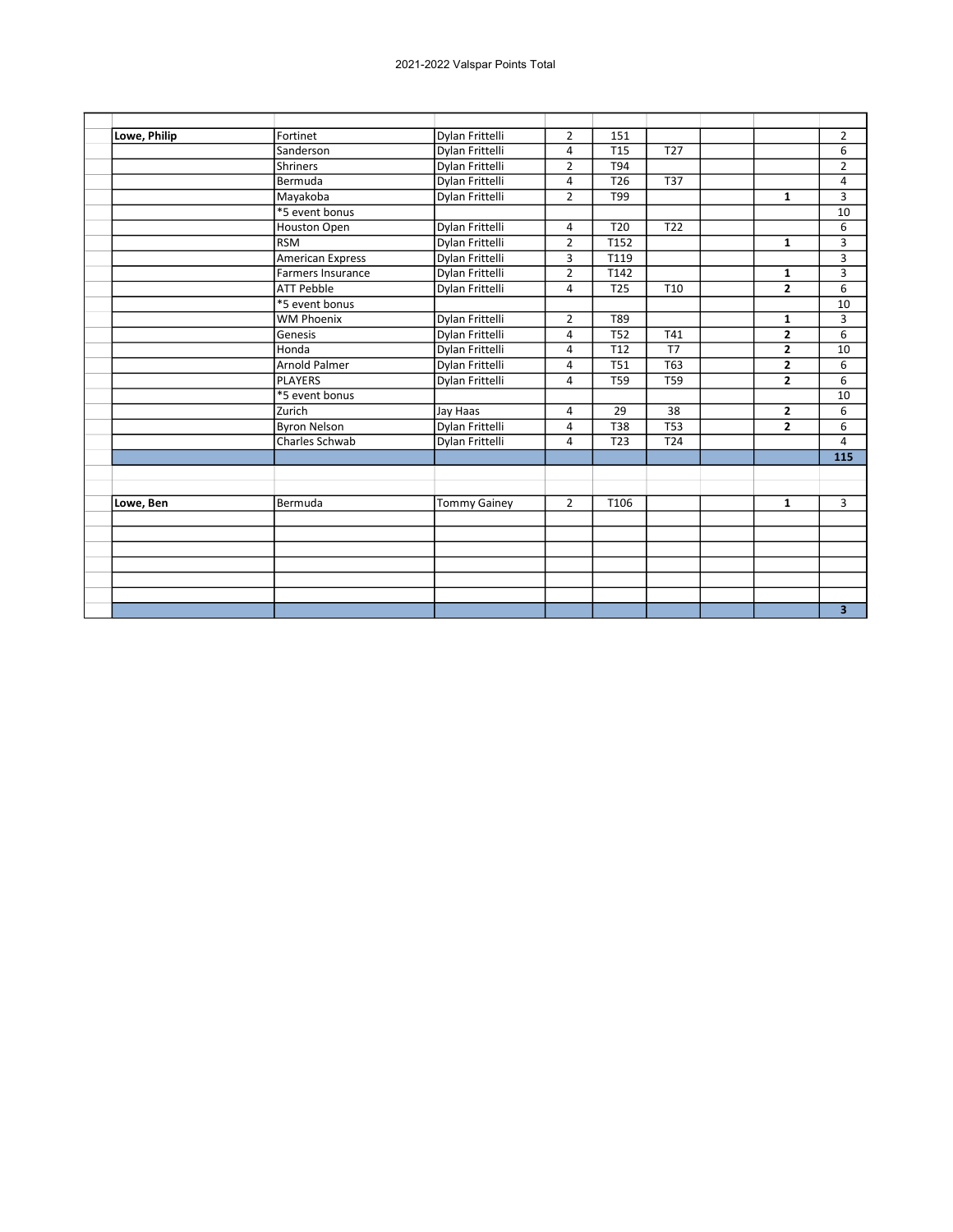|    |                       |                                      | 2021-22 Caddie Incentive Plan    |                |                                 |                                                           |                                                    |                                          |                                                |
|----|-----------------------|--------------------------------------|----------------------------------|----------------|---------------------------------|-----------------------------------------------------------|----------------------------------------------------|------------------------------------------|------------------------------------------------|
|    |                       |                                      | thru the RBC Canadian Open       |                |                                 |                                                           |                                                    |                                          |                                                |
|    | <b>CADDIE NAME</b>    | <b>TOURNAMENT</b>                    | <b>PLAYER</b>                    | <b>Rounds</b>  | <b>Position</b><br><b>After</b> | <b>Position</b><br><b>After</b><br>Played Round 2 Round 3 | <b>Top Ten</b><br><b>Finish</b><br><b>Position</b> | <b>Color hat</b><br>additional<br>points | <b>Total</b><br><b>Points</b><br><b>Earned</b> |
| М- | Mackenzie, Will       | <b>RSM</b>                           | Chris Kirk                       | $\overline{2}$ | T95                             |                                                           |                                                    |                                          | $\overline{2}$                                 |
|    |                       |                                      |                                  |                |                                 |                                                           |                                                    |                                          |                                                |
|    |                       |                                      |                                  |                |                                 |                                                           |                                                    |                                          |                                                |
|    |                       |                                      |                                  |                |                                 |                                                           |                                                    |                                          |                                                |
|    |                       |                                      |                                  |                |                                 |                                                           |                                                    |                                          |                                                |
|    |                       |                                      |                                  |                |                                 |                                                           |                                                    |                                          |                                                |
|    |                       |                                      |                                  |                |                                 |                                                           |                                                    |                                          |                                                |
|    |                       |                                      |                                  |                |                                 |                                                           |                                                    |                                          |                                                |
|    |                       |                                      |                                  |                |                                 |                                                           |                                                    |                                          |                                                |
|    |                       |                                      |                                  |                |                                 |                                                           |                                                    |                                          | $\overline{2}$                                 |
|    |                       |                                      |                                  |                |                                 |                                                           |                                                    |                                          |                                                |
|    |                       |                                      |                                  |                |                                 |                                                           |                                                    |                                          |                                                |
|    | <b>Mahoney, Brian</b> | Fortinet                             | <b>Hayden Buckley</b>            | $\overline{2}$ | T101                            |                                                           |                                                    | $\mathbf{1}$                             | 3                                              |
|    |                       | Sanderson                            | Hayden Buckley                   | 4              | T <sub>4</sub>                  | T10                                                       | T4                                                 | $\mathbf{2}$                             | 15                                             |
|    |                       | <b>Shriners</b>                      | Hayden Buckley                   | 4              | <b>T57</b>                      | <b>T31</b>                                                | T8                                                 | $\mathbf{2}$                             | 11                                             |
|    |                       | Bermuda                              | Hayden Buckley                   | 4              | T34                             | T71                                                       |                                                    | $\mathbf{2}$                             | 6                                              |
|    |                       | <b>RSM</b>                           | Hayden Buckley                   | $\overline{2}$ | T72                             |                                                           |                                                    | $\mathbf{1}$                             | 3                                              |
|    |                       | *5 event bonus                       |                                  |                |                                 |                                                           |                                                    |                                          | 10                                             |
|    |                       | Sony Open<br><b>American Express</b> | Hayden Buckley                   | 4<br>3         | T <sub>25</sub><br>T131         | T <sub>18</sub>                                           |                                                    | $\mathbf{2}$<br>1.5                      | 8<br>4.5                                       |
|    |                       | <b>Farmers Insurance</b>             | Hayden Buckley<br>Hayden Buckley | $\overline{2}$ | T95                             |                                                           |                                                    | 1                                        | 3                                              |
|    |                       | <b>ATT Pebble</b>                    | Hayden Buckley                   | 4              | T <sub>8</sub>                  | T33                                                       | T49                                                | $\mathbf{2}$                             | 8                                              |
|    |                       | <b>WM Phoenix</b>                    | <b>Hayden Buckley</b>            | $\overline{2}$ | T124                            |                                                           |                                                    | $\mathbf{1}$                             | 3                                              |
|    |                       | *5 event bonus                       |                                  |                |                                 |                                                           |                                                    |                                          | 10                                             |
|    |                       | Honda                                | Hayden Buckley                   | $\overline{2}$ | T134                            |                                                           |                                                    | 1                                        | 3                                              |
|    |                       | <b>Arnold Palmer</b>                 | Hayden Buckley                   | 4              | T13                             | <b>T77</b>                                                |                                                    | $\mathbf{2}$                             | 8                                              |
|    |                       | PLAYERS                              | Hayden Buckley                   | 4              | <b>T35</b>                      | T61                                                       |                                                    | $\overline{2}$                           | 6                                              |
|    |                       | Valspar                              | Hayden Buckley                   | $\overline{2}$ | T111                            |                                                           |                                                    | $\mathbf{1}$                             | 3                                              |
|    |                       | Puntacana                            | Hayden Buckley                   | 4              | <b>T38</b>                      | <b>T25</b>                                                |                                                    | $\mathbf{2}$                             | 6                                              |
|    |                       | *5 event bonus                       |                                  |                |                                 |                                                           |                                                    |                                          | 10                                             |
|    |                       | Valero                               | Hayden Buckley                   | $\overline{2}$ | T110                            |                                                           |                                                    | $\mathbf{1}$                             | 3                                              |
|    |                       | Zurich                               | Hayden Buckley                   | $\overline{2}$ | 76                              |                                                           |                                                    | $\mathbf{1}$                             | 3                                              |
|    |                       | Mexico Open                          | Hayden Buckley                   | 4              | T47                             | T35                                                       |                                                    | $\mathbf{2}$                             | 6                                              |
|    |                       | <b>Wells Fargo</b>                   | Hayden Buckley                   | $\overline{2}$ | T79                             |                                                           |                                                    | $\mathbf{1}$                             | 3                                              |
|    |                       | <b>Byron Nelson</b>                  | Hayden Buckley                   | $\overline{2}$ | T120                            |                                                           |                                                    | $\mathbf{1}$                             | 3                                              |
|    |                       | *5 event bonus                       |                                  |                |                                 |                                                           |                                                    |                                          | 10                                             |
|    |                       | Charles Schwab                       | Hayden Buckley                   | 2              | T111                            |                                                           |                                                    | $\mathbf{1}$                             | 3                                              |
|    |                       | <b>RBC Canadian Open</b>             | <b>Hayden Buckley</b>            | $\overline{2}$ | T71                             |                                                           |                                                    | $\mathbf{1}$                             | 3                                              |
|    |                       |                                      |                                  |                |                                 |                                                           |                                                    |                                          | 154.5                                          |
|    |                       |                                      |                                  |                |                                 |                                                           |                                                    |                                          |                                                |
|    | Marais, Tertius       | Fortinet                             | Dawie van der Walt               | 4              | T17                             | 9                                                         |                                                    | $\mathbf{2}$                             | 10                                             |
|    |                       | Sanderson                            | Dawie van der Walt               | $\overline{2}$ | T69                             |                                                           |                                                    | $\mathbf{1}$                             | 3                                              |
|    |                       | Bermuda                              | Dawie van der Walt               | $\overline{2}$ | <b>T88</b>                      |                                                           |                                                    | $\mathbf{1}$                             | 3                                              |
|    |                       |                                      |                                  |                |                                 |                                                           |                                                    |                                          |                                                |
|    |                       |                                      |                                  |                |                                 |                                                           |                                                    |                                          |                                                |
|    |                       |                                      |                                  |                |                                 |                                                           |                                                    |                                          |                                                |
|    |                       |                                      |                                  |                |                                 |                                                           |                                                    |                                          | 16                                             |
|    |                       |                                      |                                  |                |                                 |                                                           |                                                    |                                          |                                                |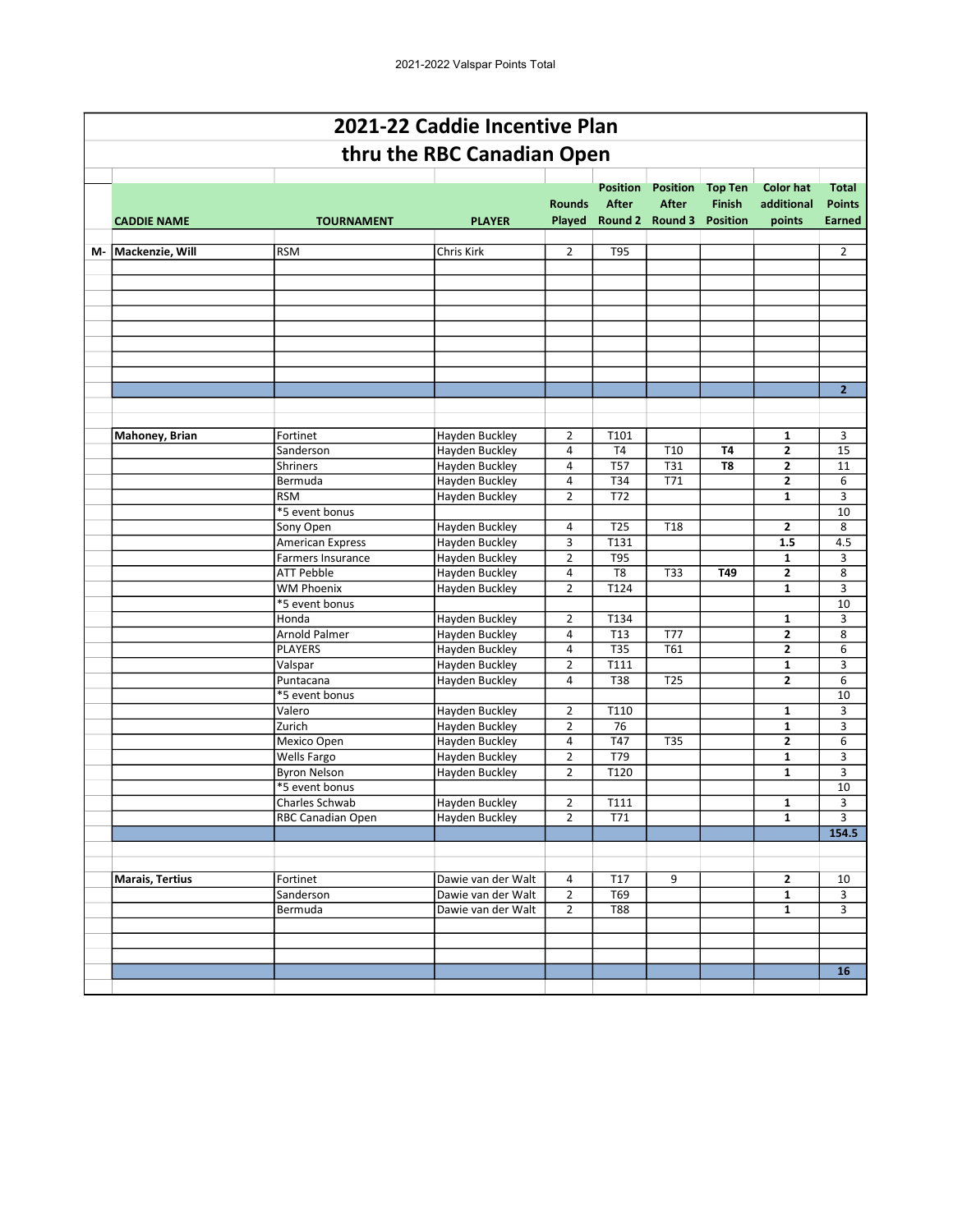| Markle, Dave       | Fortinet            | <b>Michael Gligic</b> | $\overline{a}$ | T49              | $\overline{T63}$ |           | $\overline{\mathbf{2}}$ | 6                       |
|--------------------|---------------------|-----------------------|----------------|------------------|------------------|-----------|-------------------------|-------------------------|
|                    | Sanderson           | Michael Gligic        | $\overline{2}$ | T121             |                  |           | $\overline{\mathbf{1}}$ | $\overline{\mathbf{3}}$ |
|                    | <b>RSM</b>          | Michael Gligic        | $\overline{4}$ | $\overline{T39}$ | T <sub>26</sub>  |           |                         | $\overline{4}$          |
|                    |                     |                       |                |                  |                  |           |                         |                         |
|                    |                     |                       |                |                  |                  |           |                         |                         |
|                    |                     |                       |                |                  |                  |           |                         |                         |
|                    |                     |                       |                |                  |                  |           |                         |                         |
|                    |                     |                       |                |                  |                  |           |                         | $\overline{13}$         |
|                    |                     |                       |                |                  |                  |           |                         |                         |
|                    |                     |                       |                |                  |                  |           |                         |                         |
| Martin, Bryan      | Valspar             | Kurt Kitayama         | $\overline{2}$ | T127             |                  |           | $\mathbf{1}$            | 3                       |
|                    | Mexico Open         | Kurt Kitayama         | $\overline{4}$ | $\overline{T9}$  | $\overline{12}$  | <b>T2</b> | $\overline{2}$          | $\overline{15}$         |
|                    | <b>Wells Fargo</b>  | Kurt Kitayama         | $\overline{4}$ | $\overline{T3}$  | $\overline{119}$ |           | $\overline{2}$          | $\overline{10}$         |
|                    | <b>Byron Nelson</b> | Kurt Kitayama         | $\overline{2}$ | T120             |                  |           | $\overline{\mathbf{1}}$ | $\overline{3}$          |
|                    | Charles Schwab      | Kurt Kitayama         | $\overline{4}$ | $\overline{T15}$ | $\overline{117}$ |           |                         | $\overline{8}$          |
|                    | *5 event bonus      |                       |                |                  |                  |           |                         | $\overline{10}$         |
|                    | Memorial            | Kurt Kitayama         | $\overline{2}$ | $\overline{771}$ |                  |           | $\mathbf 1$             | $\overline{\mathbf{3}}$ |
|                    |                     |                       |                |                  |                  |           |                         | 52                      |
|                    |                     |                       |                |                  |                  |           |                         |                         |
|                    |                     |                       |                |                  |                  |           |                         |                         |
| <b>Mason, Nick</b> | Sony Open           | Nate Lashley          | $\overline{2}$ | T103             |                  |           |                         | $\overline{2}$          |
|                    |                     |                       |                |                  |                  |           |                         |                         |
|                    |                     |                       |                |                  |                  |           |                         |                         |
|                    |                     |                       |                |                  |                  |           |                         |                         |
|                    |                     |                       |                |                  |                  |           |                         |                         |
|                    |                     |                       |                |                  |                  |           |                         |                         |
|                    |                     |                       |                |                  |                  |           |                         |                         |
|                    |                     |                       |                |                  |                  |           |                         | $\overline{2}$          |
|                    |                     |                       |                |                  |                  |           |                         |                         |
|                    |                     |                       |                |                  |                  |           |                         |                         |
| McArthur, Kevin    | Sanderson           | <b>Greg Sonnier</b>   | $\overline{2}$ | T126             |                  |           | $\mathbf{1}$            | 3                       |
|                    | Valero              | Shawn Stefani         | $\overline{2}$ | $\overline{184}$ |                  |           | $\overline{1}$          | $\overline{\mathbf{3}}$ |
|                    |                     |                       |                |                  |                  |           |                         |                         |
|                    |                     |                       |                |                  |                  |           |                         |                         |
|                    |                     |                       |                |                  |                  |           |                         |                         |
|                    |                     |                       |                |                  |                  |           |                         |                         |
|                    |                     |                       |                |                  |                  |           |                         |                         |
|                    |                     |                       |                |                  |                  |           |                         | $\overline{\mathbf{6}}$ |
|                    |                     |                       |                |                  |                  |           |                         |                         |
|                    |                     |                       |                |                  |                  |           |                         |                         |
| McDonagh, Sean     | Charles Schwab      | Min Woo Lee           | $\overline{2}$ | $\overline{170}$ |                  |           | $\mathbf{1}$            | 3                       |
|                    | Memorial            | Min Woo Lee           | $\overline{2}$ | <b>T86</b>       |                  |           | $\overline{1}$          |                         |
|                    |                     |                       |                |                  |                  |           |                         |                         |
|                    |                     |                       |                |                  |                  |           |                         |                         |
|                    |                     |                       |                |                  |                  |           |                         |                         |
|                    |                     |                       |                |                  |                  |           |                         |                         |
|                    |                     |                       |                |                  |                  |           |                         |                         |
|                    |                     |                       |                |                  |                  |           |                         | $6\phantom{a}$          |
|                    |                     |                       |                |                  |                  |           |                         |                         |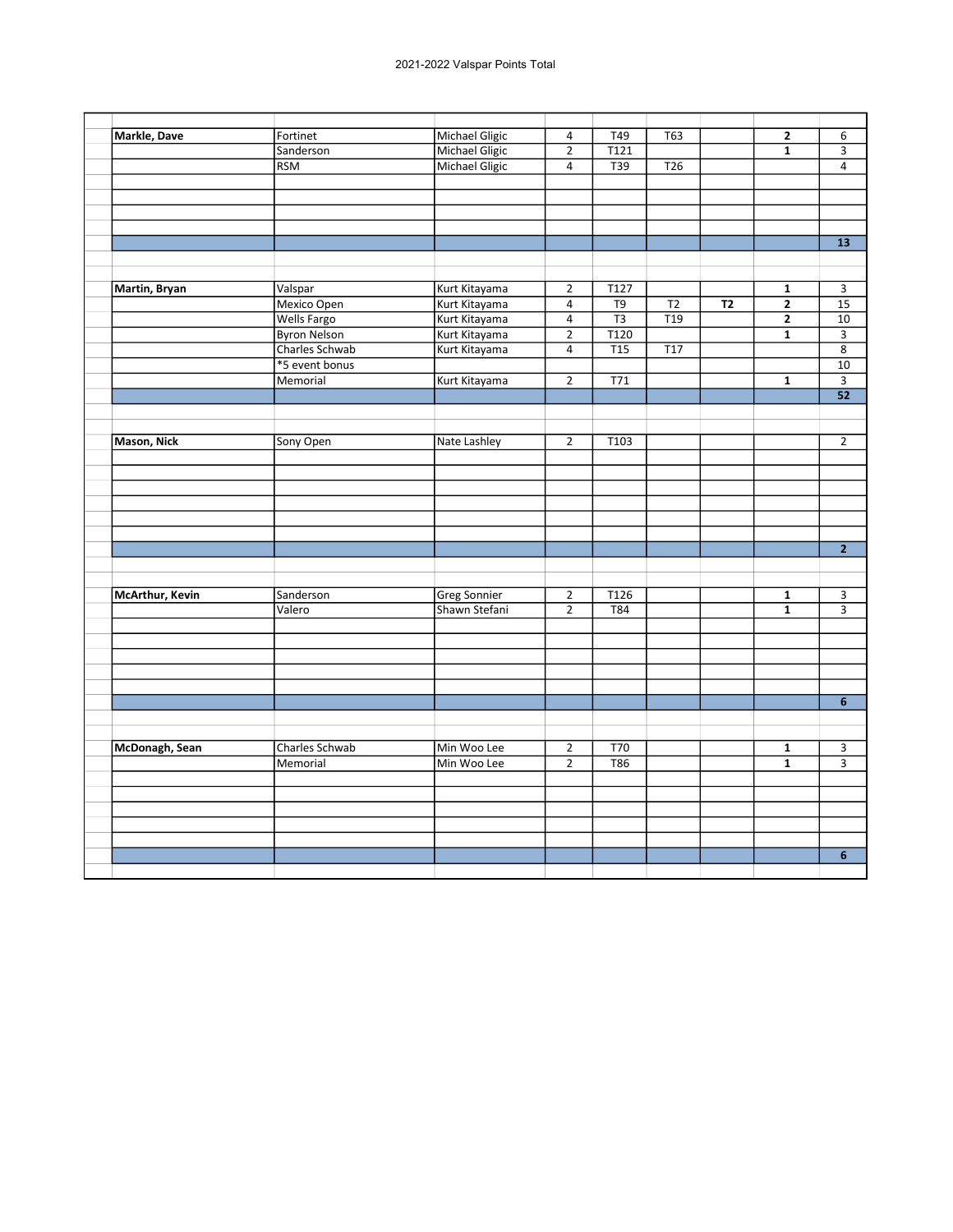| McGurk, Jim              | Fortinet                | Ryan Armour           | $\overline{4}$ | <b>T38</b>        | <b>T51</b>      |                | $\mathbf{2}$            | 6                       |
|--------------------------|-------------------------|-----------------------|----------------|-------------------|-----------------|----------------|-------------------------|-------------------------|
|                          | Sanderson               | Ryan Armour           | $\overline{2}$ | T102              |                 |                | $\mathbf{1}$            | $\overline{3}$          |
|                          | Bermuda                 | Ryan Armour           | $\overline{4}$ | T63               | T71             |                | $\mathbf{2}$            | 6                       |
|                          | <b>RSM</b>              | Ryan Armour           | $\overline{2}$ | T <sub>108</sub>  |                 |                | $\mathbf{1}$            | 3                       |
|                          | Sony Open               | Ryan Armour           | 4              | <b>T37</b>        | T32             |                | $\mathbf{2}$            | 6                       |
|                          | *5 event bonus          |                       |                |                   |                 |                |                         | 10                      |
|                          | <b>ATT Pebble</b>       | <b>Ryan Armour</b>    | 4              | <b>T59</b>        | <b>T33</b>      | T28            | $\mathbf{2}$            | 6                       |
|                          | Honda                   | <b>Ryan Armour</b>    | $\overline{2}$ | T74               |                 |                | $\overline{\mathbf{1}}$ | $\overline{3}$          |
|                          | Puerto Rico             | Ryan Armour           | $\overline{2}$ | T98               |                 |                | $\mathbf{1}$            | 3                       |
|                          | Puntacana               | Ryan Armour           | 4              | T22               | T <sub>18</sub> |                | 2                       | 8                       |
|                          | Zurich                  | Ryan Armour           | 4              | 16                | 32              |                | $\mathbf{2}$            | 8                       |
|                          | *5 event bonus          |                       |                |                   |                 |                |                         | 10                      |
|                          | Mexico Open             | Ryan Armour           | $\overline{2}$ | <b>T85</b>        |                 |                | $\mathbf{1}$            | 3                       |
|                          | Wells Fargo             | Ryan Armour           | 4              | T29               | T54             |                | $\mathbf{2}$            | 6                       |
|                          | <b>Byron Nelson</b>     | Ryan Armour           | $\overline{2}$ | $\overline{T120}$ |                 |                | $\mathbf{1}$            | $\overline{3}$          |
|                          | RBC Canadian Open       | Ryan Armour           | $\overline{4}$ | T21               | T <sub>19</sub> |                | $\overline{2}$          | $\overline{8}$          |
|                          |                         |                       |                |                   |                 |                |                         | 92                      |
|                          |                         |                       |                |                   |                 |                |                         |                         |
|                          |                         |                       |                |                   |                 |                |                         |                         |
| <b>Mcneilly, David</b>   | <b>American Express</b> | Alex Noren            | 3              | T47               | T81             |                | 1.5                     | 4.5                     |
|                          | Farmers Insurance       | Alex Noren            | $\overline{4}$ | <b>T35</b>        | T38             |                | $\mathbf{2}$            | 6                       |
|                          |                         |                       |                |                   |                 |                |                         |                         |
|                          |                         |                       |                |                   |                 |                |                         |                         |
|                          |                         |                       |                |                   |                 |                |                         |                         |
|                          |                         |                       |                |                   |                 |                |                         |                         |
|                          |                         |                       |                |                   |                 |                |                         |                         |
|                          |                         |                       |                |                   |                 |                |                         | 10.5                    |
|                          |                         |                       |                |                   |                 |                |                         |                         |
|                          |                         |                       |                |                   |                 |                |                         |                         |
| <b>McGuinness, Scott</b> | Valero                  | Mito Pereira          | 4              | T <sub>27</sub>   | T <sub>16</sub> |                | $\mathbf{2}$            | 8                       |
|                          | Valspar                 | Matt Wallace          | $\overline{2}$ |                   |                 |                | $\mathbf 1$             | 3                       |
|                          | <b>RBC Heritage</b>     | Mito Pereira          | $\overline{4}$ | T <sub>8</sub>    | T <sub>13</sub> |                | $\overline{2}$          | 10                      |
|                          | Zurich                  | Mito Pereira          | $\mathbf 1$    | <b>WD</b>         |                 |                | 0.5                     | 1.5                     |
|                          | <b>Byron Nelson</b>     | Mito Pereira          | 4              | T9                | T21             |                | $\mathbf{2}$            | 8                       |
|                          | *5 event bonus          |                       |                |                   |                 |                |                         | 10                      |
|                          | PGA Championship        | Mito Pereira          | $\overline{4}$ | $\overline{2}$    | $\mathbf{1}$    | T3             | $\mathbf{2}$            | 15                      |
|                          | Charles Schwab          | Mito Pereira          | 4              | <b>T15</b>        | T <sub>9</sub>  | <b>T7</b>      | $\mathbf{2}$            | 15                      |
|                          | Memorial                | Mito Pereira          | 4              | <b>T48</b>        | T35             |                | $\overline{2}$          | $\overline{6}$          |
|                          |                         |                       |                |                   |                 |                |                         | 76.5                    |
|                          |                         |                       |                |                   |                 |                |                         |                         |
|                          |                         |                       |                |                   |                 |                |                         |                         |
| <b>McNamara, Terry</b>   | Sanderson               | <b>Tyler McCumber</b> | $\overline{2}$ | T86               |                 |                | $\mathbf{1}$            | 3                       |
|                          | Shriners                | <b>Tyler McCumber</b> | $\overline{2}$ | T74               |                 |                | $\mathbf{1}$            | $\overline{\mathbf{3}}$ |
|                          | Houston Open            | <b>Tyler McCumber</b> | $\overline{2}$ | <b>T68</b>        |                 |                | $\mathbf{1}$            | 3                       |
|                          | <b>RSM</b>              | <b>Tyler McCumber</b> | 4              | T39               | <b>T35</b>      | T <sub>4</sub> | $\overline{2}$          | 11                      |
|                          |                         |                       |                |                   |                 |                |                         |                         |
|                          |                         |                       |                |                   |                 |                |                         |                         |
|                          |                         |                       |                |                   |                 |                |                         |                         |
|                          |                         |                       |                |                   |                 |                |                         | 20                      |
|                          |                         |                       |                |                   |                 |                |                         |                         |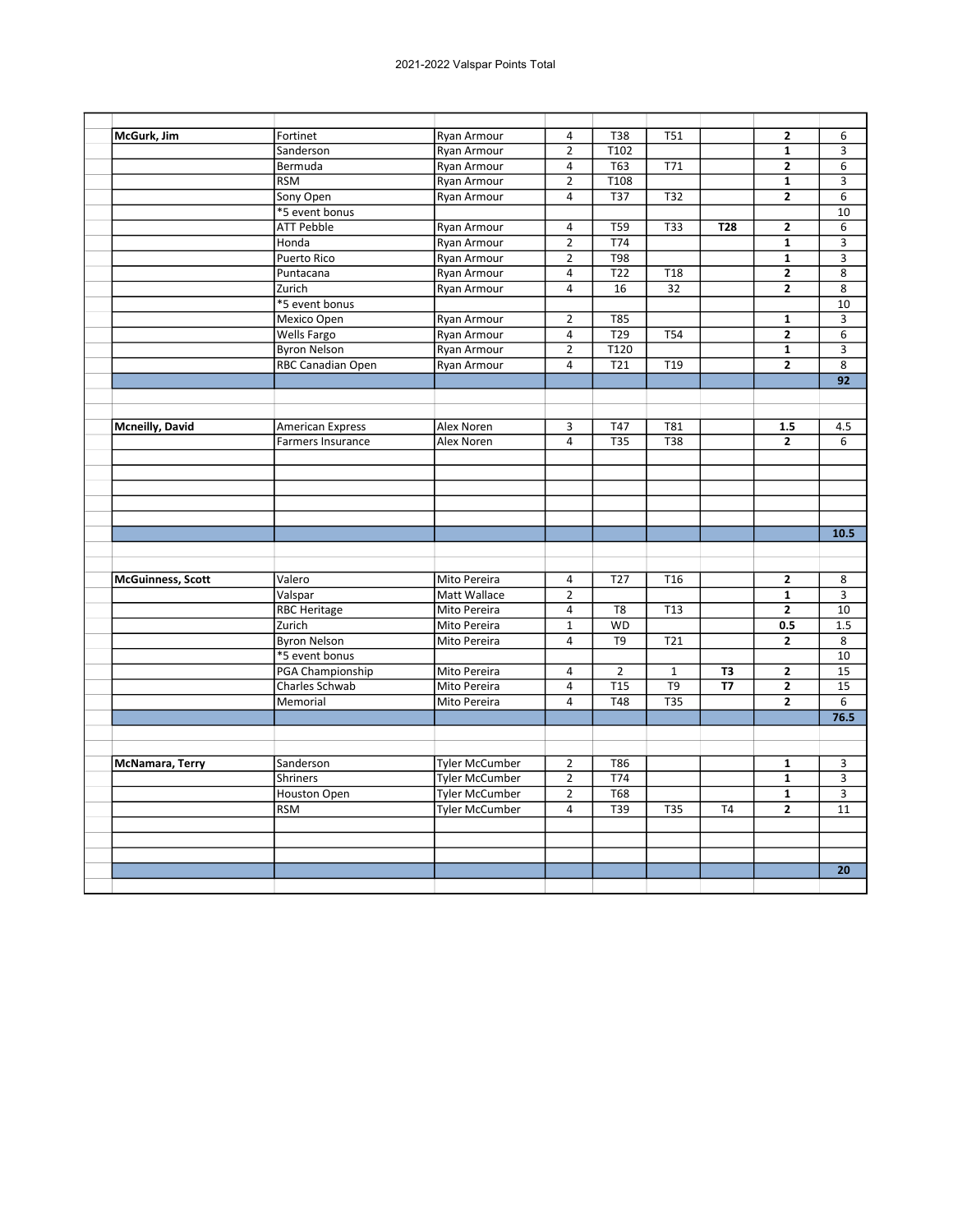| Medley, Andrew   | Sanderson                |                     |                |                   |                  |                |                         |
|------------------|--------------------------|---------------------|----------------|-------------------|------------------|----------------|-------------------------|
|                  |                          | Jimmy Walker        | 4              | <b>T15</b>        | T34              | $\mathbf{2}$   | 8                       |
|                  | <b>Shriners</b>          | Jimmy Walker        | $\overline{4}$ | T17               | <b>T31</b>       | $\overline{2}$ | 8                       |
|                  | Mayakoba                 | Jimmy Walker        | $\overline{2}$ | T114              |                  | $\mathbf{1}$   | 3                       |
|                  | Houston Open             | Jimmy Walker        | $\overline{2}$ | $\overline{T117}$ |                  | $\mathbf{1}$   | 3                       |
|                  | <b>RSM</b>               | Jimmy Walker        | $\overline{2}$ | T <sub>136</sub>  |                  | $\mathbf{1}$   | 3                       |
|                  | *5 event bonus           |                     |                |                   |                  |                | 10                      |
|                  | Sony Open                | Jimmy Walker        | 4              | <b>T48</b>        | <b>T59</b>       | $\overline{2}$ | 6                       |
|                  | <b>American Express</b>  | Jimmy Walker        | $\overline{3}$ | T131              |                  | 1.5            | 4.5                     |
|                  | Farmers Insurance        | Jimmy Walker        | 4              | T35               | T <sub>27</sub>  | $\mathbf{2}$   | 6                       |
|                  | <b>ATT Pebble</b>        | Jimmy Walker        | $\overline{4}$ | T20               | <b>T57</b>       | $\overline{2}$ | 8                       |
|                  | <b>WM Phoenix</b>        | Jimmy Walker        | $\overline{2}$ | $\overline{789}$  |                  | $\mathbf{1}$   | 3                       |
|                  | *5 event bonus           |                     |                |                   |                  |                | 10                      |
|                  | Honda                    | Jimmy Walker        | $\overline{2}$ | T127              |                  | $\mathbf{1}$   | 3                       |
|                  | <b>PLAYERS</b>           | Jimmy Walker        | 4              | T35               | $\overline{T35}$ | $\mathbf{2}$   | 6                       |
|                  | Valspar                  | Jimmy Walker        | $\overline{2}$ | T83               |                  | $\mathbf{1}$   | 3                       |
|                  | Valero                   | Jimmy Walker        | $\overline{2}$ | T110              |                  | $\mathbf{1}$   | $\overline{\mathbf{3}}$ |
|                  | Zurich                   | Lee Hodges          | $\overline{2}$ | 40                |                  | $\mathbf{1}$   | 3                       |
|                  | *5 event bonus           |                     |                |                   |                  |                | 10                      |
|                  | Mexico Open              | Lee Hodges          | $\overline{4}$ | <b>T58</b>        | <b>T45</b>       | $\overline{2}$ | 6                       |
|                  | <b>Wells Fargo</b>       | Lee Hodges          | $\overline{2}$ | T99               |                  | $\mathbf{1}$   | 3                       |
|                  | <b>Byron Nelson</b>      | Lee Hodges          | $\overline{2}$ | T111              |                  | $\mathbf{1}$   | 3                       |
|                  | Charles Schwab           | Lee Hodges          | 4              | T51               | $\overline{731}$ | $\mathbf{2}$   | 6                       |
|                  | <b>RBC Canadian Open</b> | Lee Hodges          | $\overline{4}$ | T <sub>8</sub>    | <b>T61</b>       | $\overline{2}$ | 8                       |
|                  |                          |                     |                |                   |                  |                | 126.5                   |
|                  |                          |                     |                |                   |                  |                |                         |
|                  |                          |                     |                |                   |                  |                |                         |
|                  |                          |                     |                |                   |                  |                |                         |
|                  | Bermuda                  | <b>Fabian Gomez</b> | $\overline{2}$ | <b>T88</b>        |                  |                | $\overline{2}$          |
|                  |                          |                     |                |                   |                  |                |                         |
|                  |                          |                     |                |                   |                  |                |                         |
|                  |                          |                     |                |                   |                  |                |                         |
|                  |                          |                     |                |                   |                  |                |                         |
|                  |                          |                     |                |                   |                  |                |                         |
|                  |                          |                     |                |                   |                  |                |                         |
| Monteros, Adrian |                          |                     |                |                   |                  |                | $\overline{2}$          |
|                  |                          |                     |                |                   |                  |                |                         |
|                  | <b>Byron Nelson</b>      | Seung Yul Noh       | $\overline{2}$ | <b>T98</b>        |                  | $\mathbf{1}$   | 3                       |
|                  | Memorial                 | Adam Svensson       | $\overline{4}$ | T29               | <b>T55</b>       | $\overline{2}$ | 6                       |
|                  |                          |                     |                |                   |                  |                |                         |
|                  |                          |                     |                |                   |                  |                |                         |
| Montecinos, AJ   |                          |                     |                |                   |                  |                |                         |
|                  |                          |                     |                |                   |                  |                |                         |
|                  |                          |                     |                |                   |                  |                | 9                       |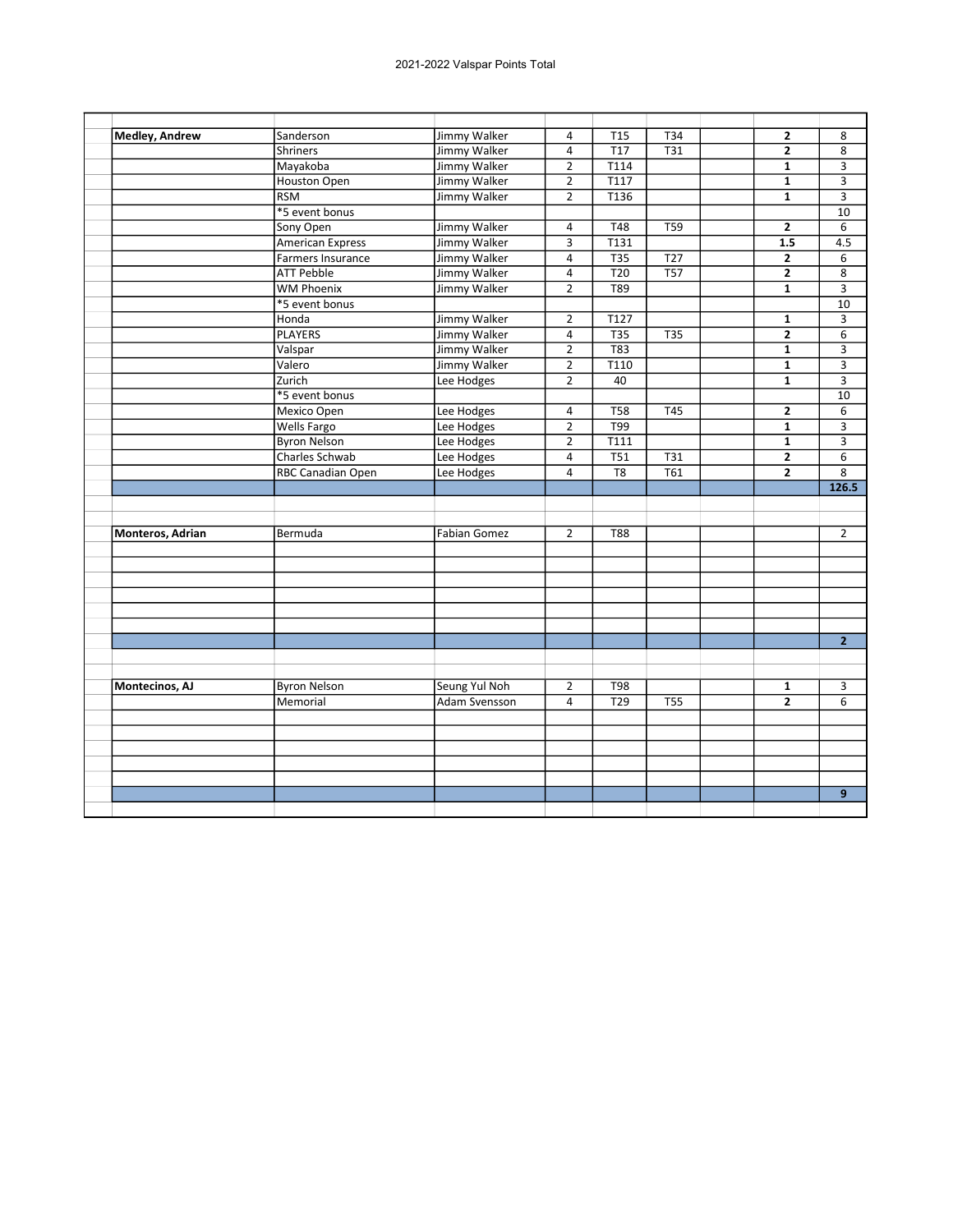| Montoya, Todd  | Fortinet                 | <b>Brian Stuard</b>    | $\overline{2}$          | T114             |                  |                | $\mathbf{1}$   | 3               |
|----------------|--------------------------|------------------------|-------------------------|------------------|------------------|----------------|----------------|-----------------|
|                | Sanderson                | <b>Brian Stuard</b>    | $\overline{2}$          | T69              |                  |                | $\mathbf{1}$   | 3               |
|                | <b>Shriners</b>          | <b>Brian Stuard</b>    | $\overline{2}$          | <b>T94</b>       |                  |                | $\mathbf{1}$   | 3               |
|                | Bermuda                  | <b>Brian Stuard</b>    | $\overline{2}$          | T76              |                  |                | $\mathbf{1}$   | 3               |
|                | Mayakoba                 | <b>Brian Stuard</b>    | $\overline{2}$          | $\overline{T58}$ |                  |                | $\mathbf{1}$   | 3               |
|                | *5 event bonus           |                        |                         |                  |                  |                |                | 10              |
|                | Houston Open             | <b>Brian Stuard</b>    | $\overline{4}$          | <b>T50</b>       | T60              |                | $\overline{2}$ | 6               |
|                | <b>RSM</b>               | <b>Brian Stuard</b>    | $\overline{2}$          | T72              |                  |                | $\mathbf{1}$   | 3               |
|                | Sony Open                | <b>Brian Stuard</b>    | $\overline{2}$          | T79              |                  |                | $\overline{1}$ | $\overline{3}$  |
|                | <b>American Express</b>  | <b>Brian Stuard</b>    | 3                       | T91              |                  |                | 1.5            | 4.5             |
|                | Farmers Insurance        | <b>Brian Stuard</b>    | $\overline{2}$          | T <sub>120</sub> |                  |                | $\mathbf{1}$   | 3               |
|                | *5 event bonus           |                        |                         |                  |                  |                |                | 10              |
|                | <b>ATT Pebble</b>        | <b>Brian Stuard</b>    | 4                       | T69              | $\overline{757}$ |                | $\overline{2}$ | $\overline{6}$  |
|                | <b>WM Phoenix</b>        | <b>Brian Stuard</b>    | $\overline{4}$          | T55              | $\overline{736}$ |                | $\overline{2}$ | 6               |
|                | Genesis                  | <b>Brian Stuard</b>    | $\overline{4}$          | <b>T52</b>       | <b>T60</b>       |                | $\overline{2}$ | 6               |
|                | Honda                    | <b>Brian Stuard</b>    | $\overline{4}$          | $\overline{131}$ | $\overline{113}$ | T <sub>9</sub> | $\overline{2}$ | $\overline{13}$ |
|                | <b>Puerto Rico</b>       | <b>Brian Stuard</b>    | $\overline{4}$          | <b>T32</b>       | T14              |                | $\overline{2}$ | 8               |
|                | *5 event bonus           |                        |                         |                  |                  |                |                | 10              |
|                | <b>PLAYERS</b>           | <b>Brian Stuard</b>    | $\overline{2}$          | <b>T97</b>       |                  |                | $\mathbf{1}$   | 3               |
|                | Valspar                  | <b>Brian Stuard</b>    | $\overline{4}$          | $\overline{725}$ | T21              |                | $\overline{2}$ | 6               |
|                | Puntacana                | <b>Brian Stuard</b>    | $\pmb{4}$               | T7               | $\overline{T9}$  | T <sub>7</sub> | $\mathbf{2}$   | $\overline{15}$ |
|                | Valero                   | <b>Brian Stuard</b>    | $\overline{2}$          | T106             |                  |                | $\mathbf{1}$   | 3               |
|                | <b>RBC Heritage</b>      | <b>Brian Stuard</b>    | $\overline{\mathbf{4}}$ | <b>T56</b>       | 70               |                | $\overline{2}$ | $6\overline{6}$ |
|                | *5 event bonus           |                        |                         |                  |                  |                |                | 10              |
|                | Zurich                   | <b>Brian Stuard</b>    | 4                       | 8                | 9                |                | $\mathbf{2}$   | 10              |
|                | Mexico Open              | <b>Brian Stuard</b>    | $\overline{4}$          | T47              | T45              |                | $\overline{2}$ | 6               |
|                | Wells Fargo              | <b>Brian Stuard</b>    | $\overline{2}$          | T116             |                  |                | $\mathbf{1}$   | 3               |
|                | <b>Byron Nelson</b>      | <b>Brian Stuard</b>    | $\overline{2}$          | T140             |                  |                | $\mathbf{1}$   | 3               |
|                | Charles Schwab           | <b>Brian Stuard</b>    | $\overline{2}$          | T82              |                  |                | $\mathbf{1}$   | $\overline{3}$  |
|                | *5 event bonus           |                        |                         |                  |                  |                |                | 10              |
|                | <b>RBC Canadian Open</b> | <b>Brian Stuard</b>    | $\overline{2}$          | T124             |                  |                | 1              | 3               |
|                |                          |                        |                         |                  |                  |                |                | 184.5           |
|                |                          |                        |                         |                  |                  |                |                |                 |
|                |                          |                        |                         |                  |                  |                |                |                 |
| Morris, Lorcan | Bermuda                  | <b>Greg Chalmers</b>   | $\overline{2}$          | T95              |                  |                | $\mathbf{1}$   | 3               |
|                | <b>ATT Pebble</b>        | <b>Robert Garrigus</b> | $\overline{\mathbf{A}}$ | T47              | T41              |                | $\overline{2}$ | 11              |
|                |                          |                        |                         |                  |                  |                |                |                 |
|                |                          |                        |                         |                  |                  |                |                |                 |
|                |                          |                        |                         |                  |                  |                |                |                 |
|                |                          |                        |                         |                  |                  |                |                |                 |
|                |                          |                        |                         |                  |                  |                |                |                 |
|                |                          |                        |                         |                  |                  |                |                | 14              |
|                |                          |                        |                         |                  |                  |                |                |                 |
|                |                          |                        |                         |                  |                  |                |                |                 |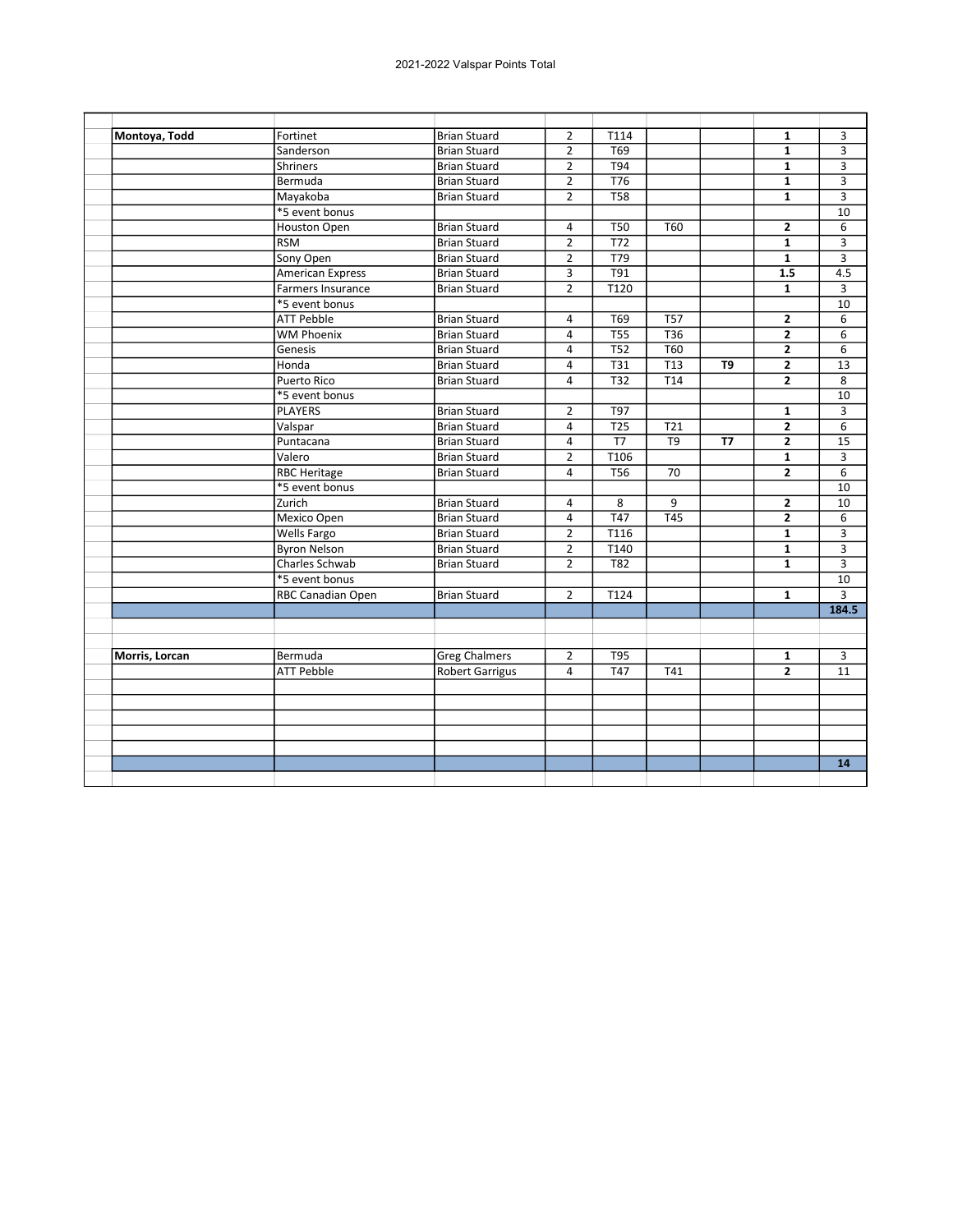| <b>Mullinax, Craig</b>  | Fortinet                 | <b>Trey Mullinax</b> | $\overline{2}$ | T71            |                 |           | 1              | 3               |
|-------------------------|--------------------------|----------------------|----------------|----------------|-----------------|-----------|----------------|-----------------|
|                         | Sanderson                | <b>Trey Mullinax</b> | 4              | <b>T15</b>     | T <sub>6</sub>  | <b>T4</b> | $\overline{2}$ | 15              |
|                         | <b>Shriners</b>          | <b>Trey Mullinax</b> | 4              | <b>T57</b>     | T72             |           | $\overline{2}$ | 6               |
|                         | Mayakoba                 | <b>Trey Mullinax</b> | $\overline{2}$ | <b>T84</b>     |                 |           | 1              | 3               |
|                         | <b>Houston Open</b>      | <b>Trey Mullinax</b> | $\overline{2}$ | <b>T68</b>     |                 |           | 1              | 3               |
|                         | *5 event bonus           |                      |                |                |                 |           |                | 10              |
|                         | <b>RSM</b>               | <b>Trey Mullinax</b> | $\overline{2}$ | <b>T95</b>     |                 |           | 1              | 3               |
|                         | Sony Open                | <b>Trey Mullinax</b> | $\overline{2}$ | T103           |                 |           | 1              | 3               |
|                         | <b>American Express</b>  | <b>Trey Mullinax</b> | 4              | <b>T57</b>     | <b>T59</b>      |           | $\overline{2}$ | 6               |
|                         | <b>Farmers Insurance</b> | <b>Trey Mullinax</b> | $\overline{2}$ | T127           |                 |           | $\mathbf{1}$   | 3               |
|                         | <b>ATT Pebble</b>        | <b>Trey Mullinax</b> | 4              | T569           | T41             |           | $\overline{2}$ | 6               |
|                         | *5 event bonus           |                      |                |                |                 |           |                | 10              |
|                         | Honda                    | <b>Trey Mullinax</b> | 4              | <b>T53</b>     | T43             |           | $\mathbf{z}$   | 6               |
|                         | Arnold Palmer            | <b>Trey Mullinax</b> | $\overline{2}$ | T100           |                 |           | $\mathbf{1}$   | 3               |
|                         | Valspar                  | <b>Trey Mullinax</b> | $\overline{2}$ | T136           |                 |           | $\mathbf{1}$   | 3               |
|                         | Puntacana                | <b>Trey Mullinax</b> |                |                |                 |           |                |                 |
|                         | Valero                   | <b>Trey Mullinax</b> | $\overline{2}$ | T73            |                 |           | $\mathbf{1}$   | 3               |
|                         | *5 event bonus           |                      |                |                |                 |           |                | 10              |
|                         | Zurich                   | <b>Trey Mullinax</b> | $\overline{2}$ | 40             |                 |           | 1              | 3               |
|                         | Mexico Open              | <b>Trey Mullinax</b> | 4              | T <sub>3</sub> | T <sub>24</sub> |           | $\overline{2}$ | 8               |
|                         |                          |                      |                |                |                 |           |                | $\overline{83}$ |
|                         |                          |                      |                |                |                 |           |                |                 |
|                         |                          |                      |                |                |                 |           |                |                 |
| <b>Mulkey, Chandler</b> | Wells Fargo              | Scott Gutschewski    | $\overline{2}$ | T79            |                 |           | 1              | 3               |
|                         | <b>Byron Nelson</b>      | Scott Gutschewski    | $\overline{2}$ | <b>T85</b>     |                 |           | $\mathbf{1}$   | 3               |
|                         |                          |                      |                |                |                 |           |                |                 |
|                         |                          |                      |                |                |                 |           |                |                 |
|                         |                          |                      |                |                |                 |           |                |                 |
|                         |                          |                      |                |                |                 |           |                |                 |
|                         |                          |                      |                |                |                 |           |                |                 |
|                         |                          |                      |                |                |                 |           |                | 6               |
|                         |                          |                      |                |                |                 |           |                |                 |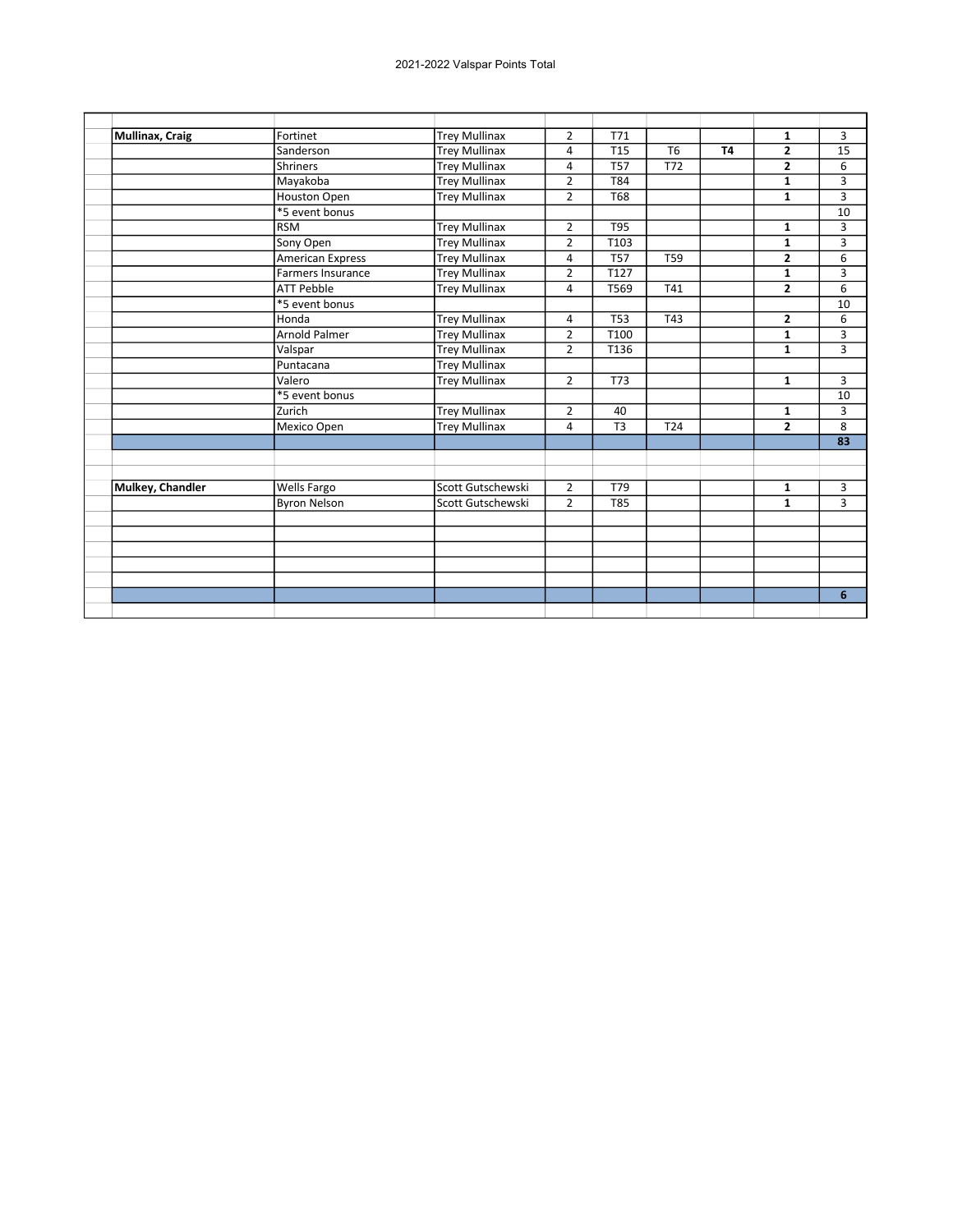|    |                    |                                      | 2021-22 Caddie Incentive Plan              |                     |                          |                          |                |                                         |                         |
|----|--------------------|--------------------------------------|--------------------------------------------|---------------------|--------------------------|--------------------------|----------------|-----------------------------------------|-------------------------|
|    |                    |                                      | thru the RBC Canadian Open                 |                     |                          |                          |                |                                         |                         |
|    |                    |                                      |                                            |                     | <b>Position</b>          | <b>Position</b>          | <b>Top Ten</b> | <b>Color hat</b>                        | <b>Total</b>            |
|    |                    |                                      |                                            | <b>Rounds</b>       | After                    | <b>After</b>             | <b>Finish</b>  | additional                              | <b>Points</b>           |
|    | <b>CADDIE NAME</b> | <b>TOURNAMENT</b>                    | <b>PLAYER</b>                              | Played              |                          | Round 2 Round 3 Position |                | points                                  | <b>Earned</b>           |
| 0- | O'Donovan, David   | Fortinet                             | Chad Ramey                                 | $\overline{2}$      | T71                      |                          |                | $\mathbf{1}$                            | 3                       |
|    |                    |                                      |                                            |                     |                          |                          |                |                                         |                         |
|    |                    |                                      |                                            |                     |                          |                          |                |                                         |                         |
|    |                    |                                      |                                            |                     |                          |                          |                |                                         |                         |
|    |                    |                                      |                                            |                     |                          |                          |                |                                         |                         |
|    |                    |                                      |                                            |                     |                          |                          |                |                                         |                         |
|    |                    |                                      |                                            |                     |                          |                          |                |                                         |                         |
|    |                    |                                      |                                            |                     |                          |                          |                |                                         | $\overline{\mathbf{3}}$ |
|    |                    |                                      |                                            |                     |                          |                          |                |                                         |                         |
|    |                    |                                      |                                            |                     |                          |                          |                |                                         |                         |
|    | Onesi, Eric        | <b>Houston Open</b>                  | MJ Daffue                                  | 4<br>$\overline{4}$ | <b>T50</b><br><b>T58</b> | <b>T58</b><br>T66        |                | $\mathbf{2}$<br>$\mathbf{2}$            | 6                       |
|    |                    | Mexico Open<br>Wells Fargo           | <b>Tommy Gainey</b><br><b>Tommy Gainey</b> | $\overline{2}$      | T91                      |                          |                | 1                                       | 6<br>3                  |
|    |                    |                                      |                                            |                     |                          |                          |                |                                         |                         |
|    |                    |                                      |                                            |                     |                          |                          |                |                                         |                         |
|    |                    |                                      |                                            |                     |                          |                          |                |                                         |                         |
|    |                    |                                      |                                            |                     |                          |                          |                |                                         | 15                      |
|    |                    |                                      |                                            |                     |                          |                          |                |                                         |                         |
| P- | Page, Matt         | Shriners                             | <b>Bronson Burgoon</b>                     | $\overline{2}$      | T130                     |                          |                | $\mathbf{1}$                            | 3                       |
|    |                    |                                      |                                            |                     |                          |                          |                |                                         |                         |
|    |                    |                                      |                                            |                     |                          |                          |                |                                         |                         |
|    |                    |                                      |                                            |                     |                          |                          |                |                                         |                         |
|    |                    |                                      |                                            |                     |                          |                          |                |                                         |                         |
|    |                    |                                      |                                            |                     |                          |                          |                |                                         | $\overline{\mathbf{3}}$ |
|    |                    |                                      |                                            |                     |                          |                          |                |                                         |                         |
|    | Parratt, Daniel    | Wells Fargo                          | KH Lee                                     | 4                   | T29                      | T13                      |                |                                         | 6                       |
|    |                    | <b>Byron Nelson</b>                  | <b>KH Lee</b>                              | $\overline{4}$      | T6                       | T <sub>6</sub>           | Win            | $\mathbf{2}$                            | 20                      |
|    |                    | PGA Championship                     | <b>KH Lee</b>                              | 4                   | T41                      | T36                      |                | $\mathbf{2}$                            | 6                       |
|    |                    | Charles Schwab                       | <b>KH Lee</b>                              | $\overline{2}$      | T70                      |                          |                | $\mathbf{1}$                            | 3                       |
|    |                    | Memorial                             | KH Lee                                     | 4                   | T29                      | T <sub>15</sub>          |                | $\mathbf{2}$                            | 10                      |
|    |                    | *5 event bonus                       |                                            |                     |                          |                          |                |                                         | 10<br>55                |
|    |                    |                                      |                                            |                     |                          |                          |                |                                         |                         |
|    |                    |                                      |                                            |                     |                          |                          |                |                                         |                         |
|    | Peeler, Robert     | Fortinet                             | Lee Hodges                                 | $\overline{2}$      | T131                     |                          |                | $\mathbf{1}$                            | 3                       |
|    |                    | Sanderson<br><b>Shriners</b>         | Lee Hodges<br>Lee Hodges                   | 4<br>4              | $\overline{T55}$<br>T17  | T40<br>T15               |                | $\mathbf{2}$<br>$\overline{2}$          | 6<br>10                 |
|    |                    | Bermuda                              | Lee Hodges                                 | 4                   | T63                      | T64                      |                | $\mathbf{2}$                            | 6                       |
|    |                    | Houston Open                         | Lee Hodges                                 | 4                   | <b>T50</b>               | T18                      |                | $\mathbf{2}$                            | 8                       |
|    |                    | *5 event bonus                       |                                            |                     |                          |                          |                |                                         | 10                      |
|    |                    | <b>RSM</b>                           | Lee Hodges                                 | 4                   | T <sub>12</sub>          | <b>T35</b>               |                | $\mathbf{z}$                            | 8                       |
|    |                    | Sony Open<br><b>American Express</b> | Lee Hodges<br>Lee Hodges                   | $\overline{2}$<br>4 | T132<br>T12              | T1                       | 3              | $\mathbf{1}$<br>$\overline{\mathbf{2}}$ | 3<br>15                 |
|    |                    | Farmers Insurance                    | Lee Hodges                                 | $\overline{2}$      | T127                     |                          |                | $\mathbf{1}$                            | 3                       |
|    |                    | <b>ATT Pebble</b>                    | Lee Hodges                                 | 3                   | T133                     | <b>T91</b>               |                | 1.5                                     | 4.5                     |
|    |                    | *5 event bonus                       |                                            |                     |                          |                          |                |                                         | 10                      |
|    |                    | Genesis                              | Lee Hodges                                 | 4                   | T52                      | T41                      |                | $\mathbf{2}$                            | 6                       |
|    |                    | Honda<br><b>PLAYERS</b>              | Lee Hodges<br>Lee Hodges                   | 4<br>4              | T8<br><b>T65</b>         | T7<br>T69                | T9             | $\mathbf{2}$<br>$\mathbf{2}$            | 15<br>6                 |
|    |                    | Valspar                              | Lee Hodges                                 | $\overline{2}$      | T102                     |                          |                | $\mathbf{1}$                            | 3                       |
|    |                    |                                      |                                            |                     |                          |                          |                |                                         | 116.5                   |
|    |                    |                                      |                                            |                     |                          |                          |                |                                         |                         |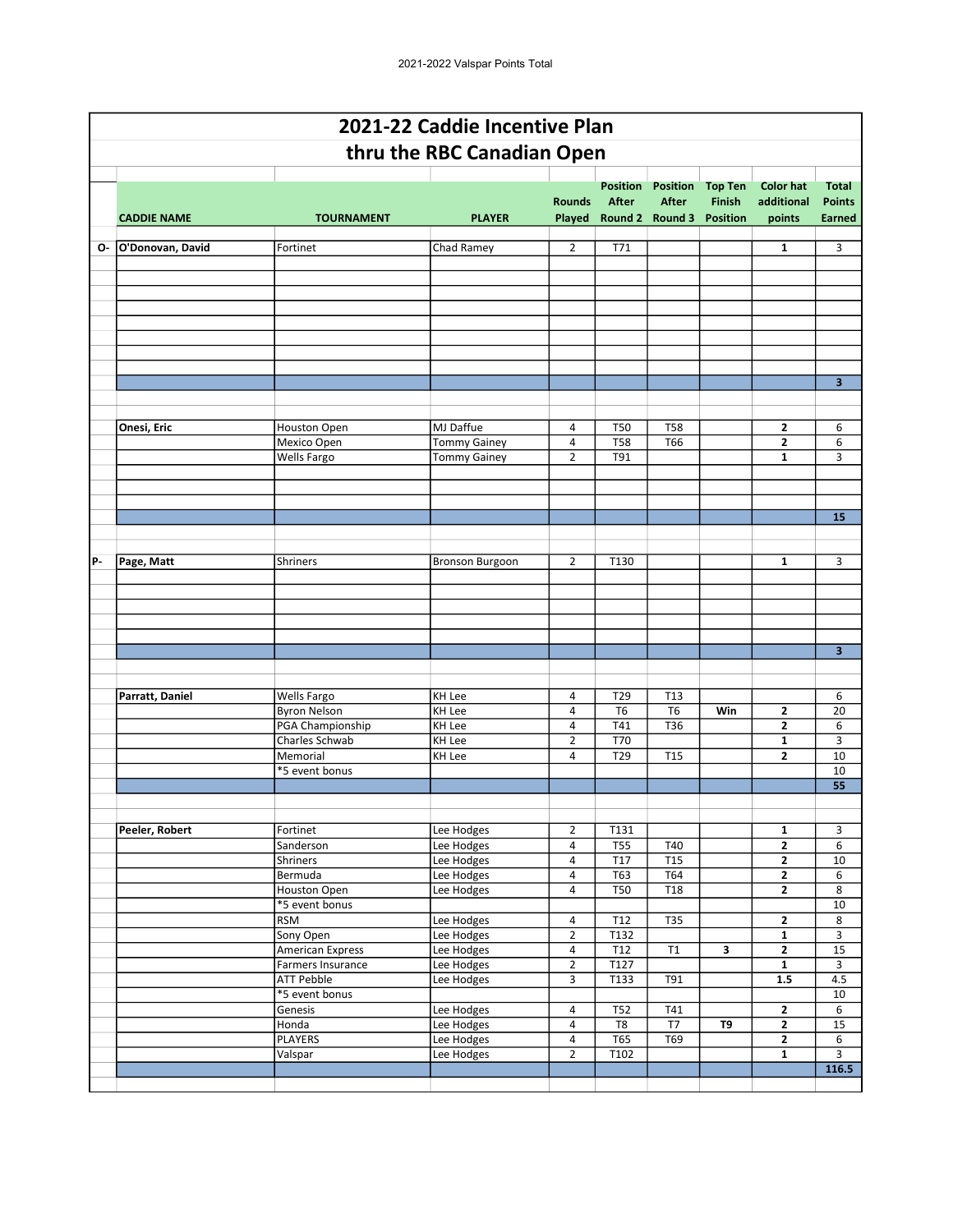| Pelekoudas, David | Fortinet             | Sam Ryder            | 4              | T38             | 70              |           | $\mathbf{2}$   | 6              |
|-------------------|----------------------|----------------------|----------------|-----------------|-----------------|-----------|----------------|----------------|
|                   | Sanderson            | Sam Ryder            | $\overline{4}$ | T <sub>27</sub> | T59             |           | $\mathbf{2}$   | 6              |
|                   | Shriners             | Sam Ryder            | $\overline{2}$ | T114            |                 |           | $\mathbf{1}$   | 3              |
|                   | ZOZO                 | Sam Ryder            | $\overline{4}$ | T <sub>20</sub> | T <sub>13</sub> | T7        | $\mathbf{2}$   | 15             |
|                   | Mayakoba             | Sam Ryder            | $\overline{2}$ | T84             |                 |           | $\mathbf{1}$   | 3              |
|                   | *5 event bonus       |                      |                |                 |                 |           |                | 10             |
|                   | <b>Houston Open</b>  | Sam Ryder            | $\overline{2}$ | T106            |                 |           | $\mathbf{1}$   | $\overline{3}$ |
|                   | <b>RSM</b>           | Sam Ryder            | $\overline{2}$ | T136            |                 |           | $\mathbf{1}$   | 3              |
|                   | Sony Open            | <b>Beau Hossler</b>  | $\overline{2}$ | T132            |                 |           | $\mathbf{1}$   | 3              |
|                   | Farmers Insurance    | Beau Hossler         | $\overline{2}$ | T80             |                 |           | $\mathbf{1}$   | 3              |
|                   | <b>ATT Pebble</b>    | Beau Hossler         | 4              | <b>T15</b>      | T <sub>13</sub> | 3         | $\overline{2}$ | 15             |
|                   | *5 event bonus       |                      |                |                 |                 |           |                | 10             |
|                   | <b>WM Phoenix</b>    | Beau Hossler         | $\overline{2}$ | T89             |                 |           | $\mathbf{1}$   | 3              |
|                   | Genesis              | <b>Beau Hossler</b>  | $\overline{4}$ | T <sub>22</sub> | T <sub>18</sub> |           | $\overline{2}$ | 8              |
|                   | Honda                | Beau Hossler         | $\overline{4}$ | T12             | T13             |           | $\mathbf{2}$   | 10             |
|                   | <b>Arnold Palmer</b> | <b>Beau Hossler</b>  | $\overline{4}$ | T <sub>6</sub>  | T <sub>17</sub> |           | $\overline{2}$ | 10             |
|                   | <b>PLAYERS</b>       | <b>Beau Hossler</b>  | $\overline{2}$ | T108            |                 |           | $\mathbf{1}$   | $\overline{3}$ |
|                   | *5 event bonus       |                      |                |                 |                 |           |                | 10             |
|                   | Valero               | Beau Hossler         | 4              | T <sub>13</sub> | T1              | <b>T4</b> | $\mathbf{2}$   | 15             |
|                   | <b>RBC Heritage</b>  | Beau Hossler         | $\overline{2}$ | T127            |                 |           | $\mathbf{1}$   | 3              |
|                   | Zurich               | Beau Hossler         | $\overline{2}$ | 54              |                 |           | $\mathbf{1}$   | 3              |
|                   | Wells Fargo          | Beau Hossler         | $\overline{2}$ | T151            |                 |           | $\mathbf{1}$   | 3              |
|                   | <b>Byron Nelson</b>  | <b>Beau Hossler</b>  | $\overline{4}$ | T <sub>9</sub>  | T <sub>9</sub>  |           | $\overline{2}$ | 10             |
|                   | *5 event bonus       |                      |                |                 |                 |           |                | 10             |
|                   | PGA Championship     | Beau Hossler         | $\overline{4}$ | T <sub>23</sub> | T65             |           | $\mathbf{2}$   | 6              |
|                   | Charles Schwab       | Beau Hossler         | $\overline{4}$ | T1              | $\overline{T9}$ |           | $\overline{2}$ | 10             |
|                   | Memorial             | <b>Beau Hossler</b>  | $\overline{4}$ | T24             | T19             |           | $\overline{2}$ | 8              |
|                   |                      |                      |                |                 |                 |           |                | 192            |
|                   |                      |                      |                |                 |                 |           |                |                |
| Pensanti, Cole    | Sanderson            | Kiradech Aphibarnrat | $\overline{2}$ | T111            |                 |           | $\mathbf{1}$   | 3              |
|                   | Bermuda              | Kiradech Aphibarnrat | $\overline{4}$ | T34             | <b>T50</b>      |           | $\overline{2}$ | 6              |
|                   | <b>RSM</b>           | Kiradech Aphibarnrat | $\overline{4}$ | T52             | T67             |           | $\mathbf{2}$   | 6              |
|                   | <b>ATT Pebble</b>    | Kiradech Aphibarnrat | $\overline{3}$ | <b>T95</b>      | T82             |           | 1.5            | 4.5            |
|                   | Honda                | Kiradech Aphibarnrat | $\overline{2}$ | T107            |                 |           | $\mathbf{1}$   | 3              |
|                   | *5 event bonus       |                      |                |                 |                 |           |                | 10             |
|                   | Puerto Rico          | Kiradech Aphibarnrat | 4              | T <sub>6</sub>  | T7              |           | $\mathbf{2}$   | 10             |
|                   | Valspar              | Kiradech Aphibarnrat | $\overline{4}$ | T25             | T45             |           | $\mathbf{2}$   | 6              |
|                   | Puntacana            | Kiradech Aphibarnrat | $\overline{4}$ | T32             | T51             |           | $\overline{2}$ | 6              |
|                   | Zurich               | Kiradech Aphibarnrat | $\overline{4}$ | 29              | 38              |           | $\mathbf{2}$   | 6              |
|                   | Mexico Open          | Kiradech Aphibarnrat | $\overline{4}$ | T <sub>18</sub> | T30             |           | $\overline{2}$ | 8              |
|                   | *5 event bonus       |                      |                |                 |                 |           |                | 10             |
|                   | Wells Fargo          | Kiradech Aphibarnrat | $\overline{2}$ | T105            |                 |           | $\mathbf{1}$   | 3              |
|                   | <b>Byron Nelson</b>  | Kiradech Aphibarnrat | $\overline{4}$ | T61             | T83             |           | $\overline{2}$ | 6              |
|                   |                      |                      |                |                 |                 |           |                | 87.5           |
|                   |                      |                      |                |                 |                 |           |                |                |
|                   |                      |                      |                |                 |                 |           |                |                |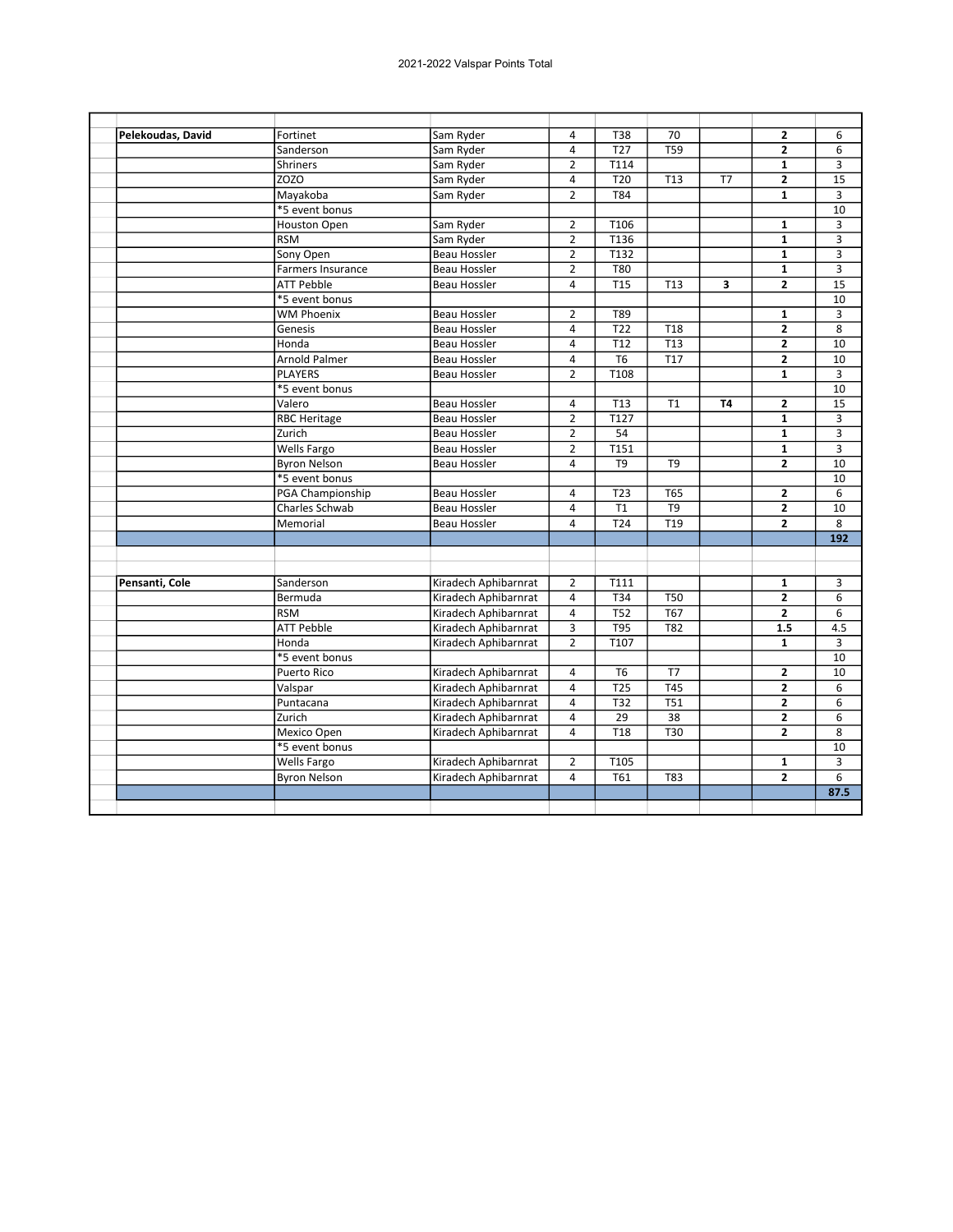| Persolja, David | Fortinet                               | David Skinns                           | 4              | T49             | T63            |            | 2              | 6              |
|-----------------|----------------------------------------|----------------------------------------|----------------|-----------------|----------------|------------|----------------|----------------|
|                 | Sanderson                              | David Skinns                           | $\overline{2}$ | T138            |                |            | $\mathbf{1}$   | 3              |
|                 | Bermuda                                | David Skinns                           | 4              | T49             | T10            |            |                | 8              |
|                 | <b>RSM</b>                             | David Skinns                           | 4              | T9              | T8             |            |                | 8              |
|                 | Sony Open                              | David Skinns                           | $\overline{2}$ | T132            |                |            |                | $\overline{2}$ |
|                 | *5 event bonus                         |                                        |                |                 |                |            |                | 10             |
|                 | <b>American Express</b>                | David Skinns                           | 3              | T106            |                |            |                | 3              |
|                 | Farmers Insurance                      | David Skinns                           | $\overline{2}$ | T133            |                |            |                | $\overline{2}$ |
|                 | <b>ATT Pebble</b>                      | David Skinns                           | 3              | T47             | T104           |            |                | 3              |
|                 | Honda                                  | David Skinns                           | $\overline{2}$ | T139            |                |            | 1              | 3              |
|                 | <b>Puerto Rico</b>                     | David Skinns                           | $\overline{2}$ | T90             |                |            | $\mathbf{1}$   | 3              |
|                 | *5 event bonus                         |                                        |                |                 |                |            |                | 10             |
|                 | Puntacana                              | David Skinns                           | $\overline{2}$ | T75             |                |            | 1              | 3              |
|                 | Zurich                                 | David Skinns                           | 4              | 29              | 19             |            | $\mathbf{2}$   | 8              |
|                 | Mexico Open                            | David Skinns                           | 4              | T37             | T66            |            | $\mathbf{2}$   | 6              |
|                 | <b>Wells Fargo</b>                     | David Skinns                           | 2              | T105            |                |            | 1              | 3              |
|                 | <b>Byron Nelson</b>                    | David Skinns                           | 4              | T1              | T21            |            | 2              | 8              |
|                 | *5 event bonus                         |                                        |                |                 |                |            |                | 10             |
|                 | RBC Canadian Open                      | David Skinns                           | 4              | <b>T45</b>      | T61            |            | $\overline{2}$ | 6              |
|                 |                                        |                                        |                |                 |                |            |                | 105            |
|                 |                                        |                                        |                |                 |                |            |                |                |
|                 | Sony Open                              | Ben Kohles                             | 4              | T48             | T11            |            | 2              | 8              |
| Persolja, Pete  | American Express                       | <b>Ben Kohles</b>                      | 3              | T106            |                |            | 1.5            | 4.5            |
|                 |                                        |                                        | $\overline{2}$ |                 |                |            | 1              | 3              |
|                 | Farmers Insurance<br><b>ATT Pebble</b> | <b>Ben Kohles</b><br><b>Ben Kohles</b> |                | T111            |                |            |                |                |
|                 |                                        |                                        | 4              | T38             | <b>T57</b>     | 63         | $\mathbf{2}$   | 6              |
|                 | Honda                                  | Ben Kohles                             | $\overline{2}$ | <b>T95</b>      |                |            | $\mathbf{1}$   | 3              |
|                 | *5 event bonus                         |                                        |                |                 |                |            |                | 10             |
|                 | Puerto Rico                            | <b>Ben Kohles</b>                      | 4              | T <sub>18</sub> | T22            |            | $\mathbf{2}$   | 8              |
|                 | Puntacana                              | <b>Ben Kohles</b>                      | 4              | T13             | T13            |            | $\overline{2}$ | 10             |
|                 | Zurich                                 | <b>Ben Kohles</b>                      | 2              | 66              |                |            | 1              | 3              |
|                 | Mexico Open                            | Ben Kohles                             | 4              | T47             | T63            |            | $\mathbf 2$    | 6              |
|                 | Wells Fargo                            | Ben Kohles                             | 4              | T29             | T44            |            | $\mathbf{2}$   | 6              |
|                 | *5 event bonus                         |                                        |                |                 |                |            |                | 10             |
|                 | <b>Byron Nelson</b>                    | Ben Kohles                             | $\overline{2}$ | T111            |                |            | 1              | 3              |
|                 |                                        |                                        |                |                 |                |            |                | 80.5           |
|                 |                                        |                                        |                |                 |                |            |                |                |
| Peters, Kyle    | Fortinet                               | Mark Hubbard                           | 4              | T <sub>17</sub> | T32            |            | 2              | 8              |
|                 | Shriners                               | Mark Hubbard                           | 4              | <b>T57</b>      | T31            |            | $\mathbf{2}$   | 6              |
|                 | Bermuda                                | Mark Hubbard                           | 4              | T17             | T22            |            | $\mathbf{2}$   | 8              |
|                 | Sony Open                              | Mark Hubbard                           | $\overline{2}$ | T103            |                |            | $\mathbf{1}$   | 3              |
|                 | <b>Farmers Insurance</b>               | Mark Hubbard                           | $\overline{2}$ | T80             |                |            | $\mathbf{1}$   | 3              |
|                 | *5 event bonus                         |                                        |                |                 |                |            |                | 10             |
|                 | <b>ATT Pebble</b>                      | Mark Hubbard                           | 4              | T69             | T21            | <b>T33</b> | $\mathbf{2}$   | 6              |
|                 | Honda                                  | Mark Hubbard                           | 4              | T <sub>4</sub>  | T13            |            | 2              | 10             |
|                 | Puntacana                              | Mark Hubbard                           | $\overline{2}$ | T66             |                |            | $\mathbf{1}$   | 3              |
|                 | Zurich                                 | Mark Hubbard                           | 4              | 16              | $\overline{7}$ |            | $\mathbf{2}$   | 10             |
|                 | Mexico Open                            | Mark Hubbard                           | 4              | T47             | <b>T58</b>     |            | $\mathbf{2}$   | 6              |
|                 | *5 event bonus                         |                                        |                |                 |                |            |                | 10             |
|                 | Wells Fargo                            | Mark Hubbard                           | $\overline{2}$ | T105            |                |            | 1              | 3              |
|                 | <b>Byron Nelson</b>                    | Mark Hubbard                           | 4              | T <sub>20</sub> | T30            |            | 2              | 8              |
|                 | Charles Schwab                         | Mark Hubbard                           | 4              | T62             | T64            |            | $\mathbf{2}$   | 6              |
|                 | RBC Canadian Open                      | Mark Hubbard                           | 4              | T45             | T59            |            | $\mathbf{z}$   | 6              |
|                 |                                        |                                        |                |                 |                |            |                | 106            |
|                 |                                        |                                        |                |                 |                |            |                |                |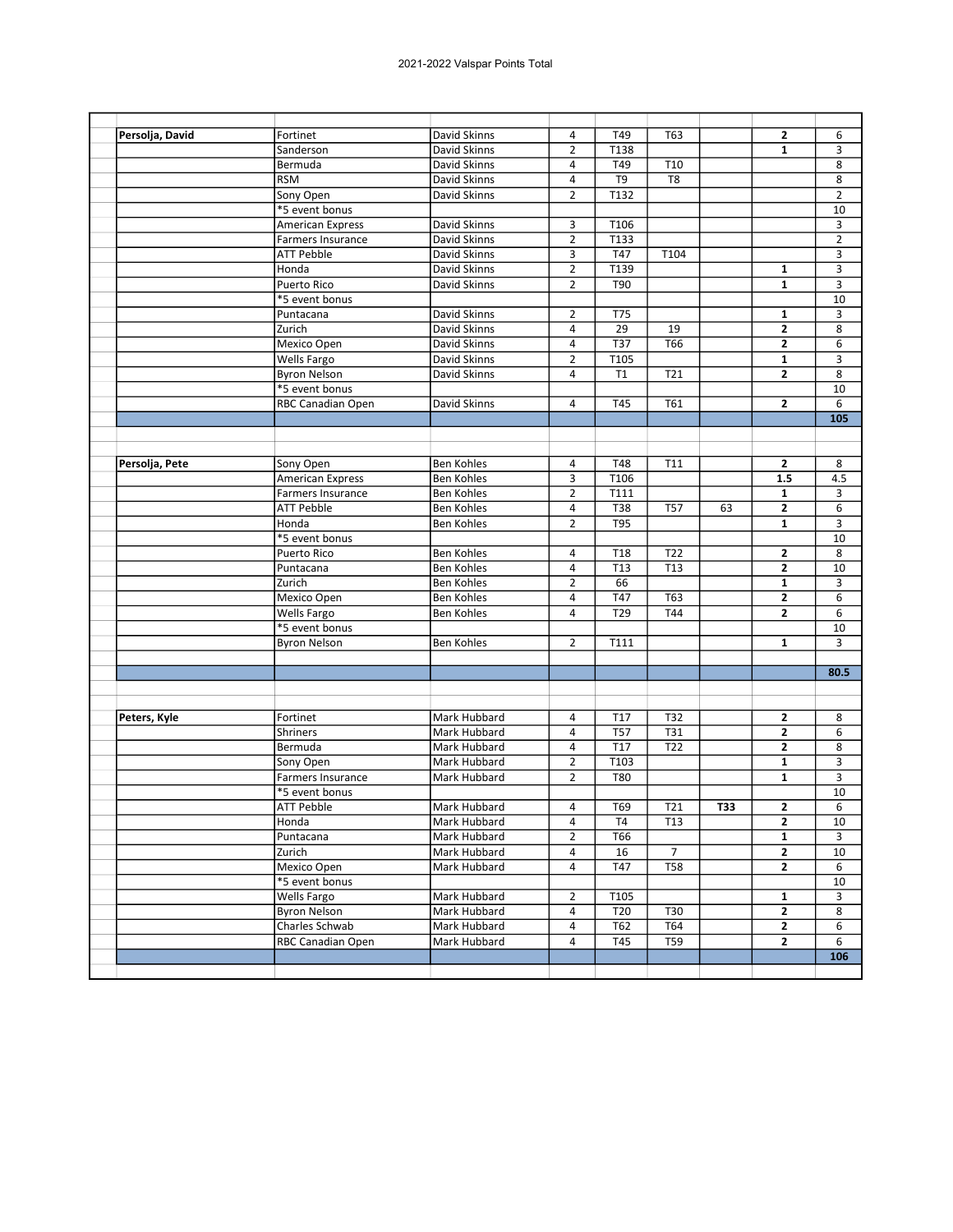| R- | Robinson, Reynolds | Fortinet                 | Joseph Bramlett | 4              | <b>T38</b>       | T44             | $\mathbf{2}$   | 6              |
|----|--------------------|--------------------------|-----------------|----------------|------------------|-----------------|----------------|----------------|
|    |                    | Sanderson                | Joseph Bramlett | 4              | T <sub>27</sub>  | <b>T59</b>      | $\overline{2}$ | 6              |
|    |                    | Shriners                 | Joseph Bramlett | $\overline{2}$ | T123             |                 | $\mathbf{1}$   | 3              |
|    |                    | Bermuda                  | Joseph Bramlett | $\overline{2}$ | <b>T88</b>       |                 | $\mathbf{1}$   | 3              |
|    |                    | Mayakoba                 | Joseph Bramlett | $\overline{2}$ | T125             |                 | $\mathbf{1}$   | 3              |
|    |                    | *5 event bonus           |                 |                |                  |                 |                | 10             |
|    |                    | Houston Open             | Joseph Bramlett | $\overline{2}$ | T106             |                 | 1              | 3              |
|    |                    | <b>RSM</b>               | Joseph Bramlett | $\overline{2}$ | T141             |                 | $\mathbf{1}$   | 3              |
|    |                    | Sony Open                | Joseph Bramlett | 4              | T37              | T39             | $\overline{2}$ | 6              |
|    |                    | American Express         | Joseph Bramlett | 4              | T <sub>3</sub>   | <b>T18</b>      | $\overline{2}$ | 10             |
|    |                    | <b>Farmers Insurance</b> | Joseph Bramlett | 4              | <b>T35</b>       | <b>T38</b>      | $\overline{2}$ | 6              |
|    |                    | *5 event bonus           |                 |                |                  |                 |                | 10             |
|    |                    | <b>ATT Pebble</b>        | Joseph Bramlett | 3              | T110             | T127            | 1.5            | 4.5            |
|    |                    | <b>WM Phoenix</b>        | Joseph Bramlett | 4              | T44              | T49             | $\overline{2}$ | 6              |
|    |                    | <b>Puerto Rico</b>       | Joseph Bramlett | 4              | T42              | T36             | $\overline{2}$ | 6              |
|    |                    | <b>PLAYERS</b>           | Joseph Bramlett | $\overline{2}$ | T97              |                 | $\mathbf{1}$   | 3              |
|    |                    | Valspar                  | Joseph Bramlett | 4              | T <sub>20</sub>  | T34             | $\overline{2}$ | 8              |
|    |                    | *5 event bonus           |                 |                |                  |                 |                | 10             |
|    |                    | Valero                   | Joseph Bramlett | 2              | T110             |                 | 1              | 3              |
|    |                    | <b>RBC Heritage</b>      | Joseph Bramlett | 4              | T <sub>56</sub>  | 69              | $\mathbf{z}$   | 6              |
|    |                    | Zurich                   | Joseph Bramlett | $\overline{2}$ | 66               |                 | $\mathbf{1}$   | 3              |
|    |                    | Mexico Open              | Joseph Bramlett | $\overline{2}$ | $\overline{775}$ |                 | $\mathbf{1}$   | 3              |
|    |                    | Wells Fargo              | Joseph Bramlett | $\overline{2}$ | T116             |                 | $\mathbf{1}$   | 3              |
|    |                    | *5 event bonus           |                 |                |                  |                 |                | 10             |
|    |                    | <b>Byron Nelson</b>      | Joseph Bramlett | 4              | T61              | T42             | $\mathbf{z}$   | 6              |
|    |                    | <b>RBC Canadian Open</b> | Joseph Bramlett | $\overline{2}$ | T124             |                 | $\mathbf{1}$   | 3              |
|    |                    |                          |                 |                |                  |                 |                | 143.5          |
|    |                    |                          |                 |                |                  |                 |                |                |
|    |                    |                          |                 |                |                  |                 |                |                |
|    | Romano, Ricky      | Fortinet                 | Nate Lashley    | 4              | T <sub>10</sub>  | T <sub>19</sub> |                | 8              |
|    |                    | Sanderson                | Nate Lashley    | 4              | T <sub>15</sub>  | T <sub>22</sub> |                | 6              |
|    |                    | Mayakoba                 | Nate Lashley    | $\overline{2}$ | T84              |                 |                | $\overline{2}$ |
|    |                    | <b>Houston Open</b>      | Nate Lashley    | $\overline{2}$ | T117             |                 |                | $\overline{2}$ |
|    |                    | <b>RSM</b>               | Nate Lashley    | 4              | T39              | <b>T55</b>      |                | 4              |
|    |                    | *5 event bonus           |                 |                |                  |                 |                | 10             |
|    |                    |                          |                 |                |                  |                 |                |                |
|    |                    |                          |                 |                |                  |                 |                | 32             |
|    |                    |                          |                 |                |                  |                 |                |                |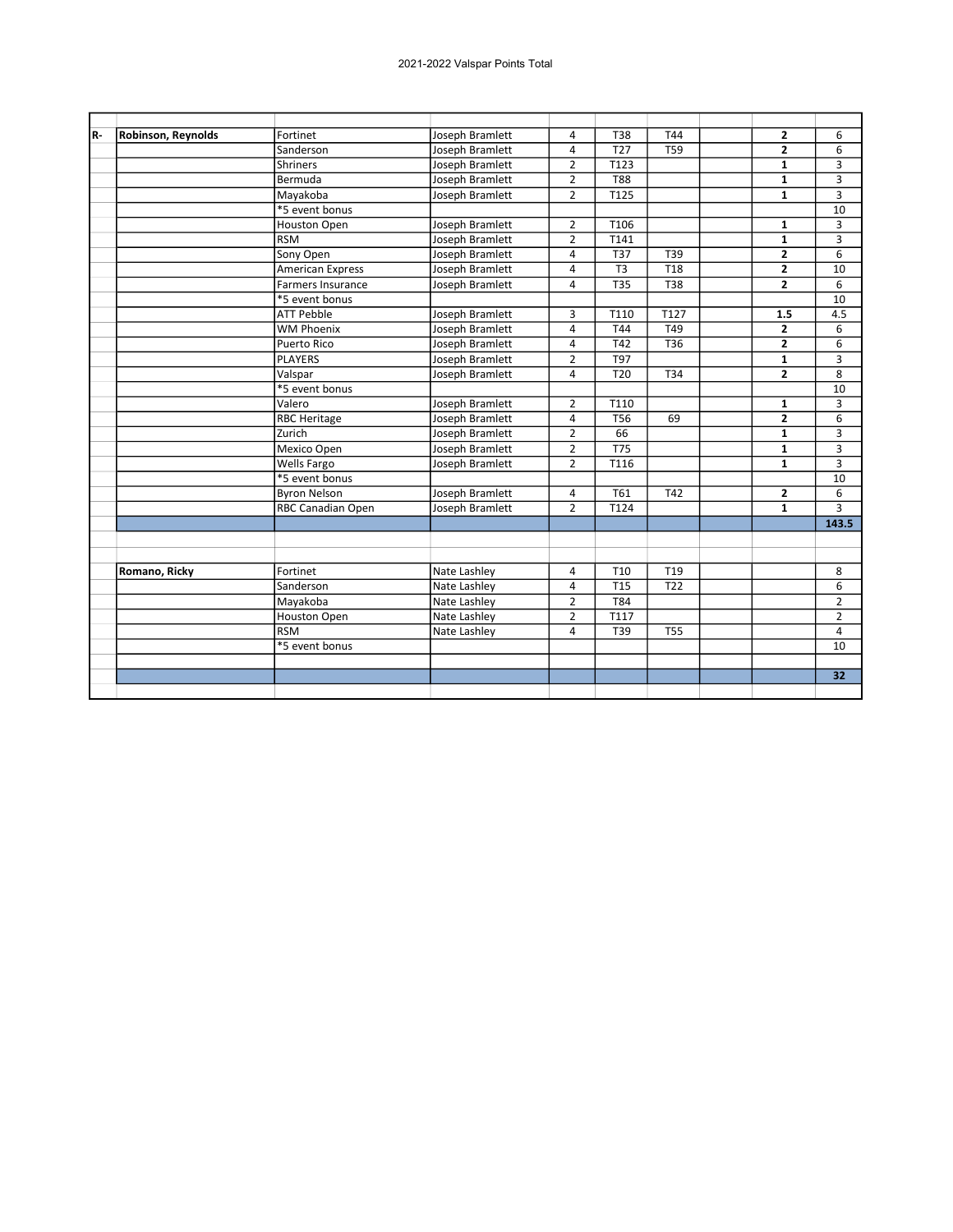|    |                       |                     | 2021-22 Caddie Incentive Plan |                         |                                 |                                                                    |                                 |                                          |                                         |
|----|-----------------------|---------------------|-------------------------------|-------------------------|---------------------------------|--------------------------------------------------------------------|---------------------------------|------------------------------------------|-----------------------------------------|
|    |                       |                     | thru the RBC Canadian Open    |                         |                                 |                                                                    |                                 |                                          |                                         |
|    | <b>CADDIE NAME</b>    | <b>TOURNAMENT</b>   | <b>PLAYER</b>                 | <b>Rounds</b>           | <b>Position</b><br><b>After</b> | <b>Position</b><br><b>After</b><br>Played Round 2 Round 3 Position | <b>Top Ten</b><br><b>Finish</b> | <b>Color hat</b><br>additional<br>points | <b>Total</b><br><b>Points</b><br>Earned |
|    |                       |                     |                               |                         |                                 |                                                                    |                                 |                                          |                                         |
| S- | Salas, Zeke           | Fortinet            | <b>DJ</b> Trahan              | $\overline{2}$          | T141                            |                                                                    |                                 | 1                                        | 3                                       |
|    |                       | Bermuda             | Adam Svensson                 | 4                       | T <sub>10</sub>                 | T10                                                                |                                 | $\mathbf{2}$                             | 10                                      |
|    |                       | <b>RSM</b>          | Adam Svensson                 | 2                       | T72                             |                                                                    |                                 | 1                                        | 3                                       |
|    |                       | <b>ATT Pebble</b>   | Adam Svensson                 | 4                       | T <sub>2</sub>                  | T41                                                                | T49                             | $\mathbf{2}$                             | 8                                       |
|    |                       | <b>RBC Heritage</b> | Stephan Jaeger                | $\overline{2}$          | 121                             |                                                                    |                                 | $\mathbf{1}$                             | 3                                       |
|    |                       | *5 event bonus      |                               |                         |                                 |                                                                    |                                 |                                          | 10                                      |
|    |                       | Zurich              | Stephan Jaeger                | 4                       | 29                              | 35                                                                 |                                 | 2                                        | 6                                       |
|    |                       | Mexico Open         | Stephan Jaeger                | 4                       | <b>T58</b>                      | $\overline{113}$                                                   |                                 | $\mathbf{2}$                             | 8                                       |
|    |                       | <b>Byron Nelson</b> | Stephan Jaeger                | 4                       | T29                             | T <sub>12</sub>                                                    |                                 | 2                                        | 8                                       |
|    |                       | Charles Schwab      | Stephan Jaeger                | $\overline{2}$          | <b>T82</b>                      |                                                                    |                                 | $\mathbf{1}$                             | 3                                       |
|    |                       | RBC Canadian Open   | <b>DA Points</b>              | $\overline{2}$          | T118                            |                                                                    |                                 | $\mathbf{1}$                             | 3                                       |
|    |                       |                     |                               |                         |                                 |                                                                    |                                 |                                          | 65                                      |
|    |                       |                     |                               |                         |                                 |                                                                    |                                 |                                          |                                         |
|    |                       |                     |                               |                         |                                 |                                                                    |                                 |                                          |                                         |
|    | <b>Schwimer, Doug</b> | Bermuda             | <b>Ricky Barnes</b>           | $\overline{2}$          | T106                            |                                                                    |                                 | 1                                        | 3                                       |
|    |                       | Sony Open           | Camilo Villegas               | $\overline{2}$          | T66                             |                                                                    |                                 | $\mathbf{1}$                             | 3                                       |
|    |                       | <b>Puerto Rico</b>  | <b>Matt Every</b>             | $\overline{a}$          | T42                             | T60                                                                |                                 | 2                                        | 6                                       |
|    |                       | Zurich              | Byeong Hun An                 | 4                       | 16                              | 14                                                                 |                                 | $\overline{2}$                           | 10                                      |
|    |                       |                     |                               |                         |                                 |                                                                    |                                 |                                          |                                         |
|    |                       |                     |                               |                         |                                 |                                                                    |                                 |                                          |                                         |
|    |                       |                     |                               |                         |                                 |                                                                    |                                 |                                          | 22                                      |
|    |                       |                     |                               |                         |                                 |                                                                    |                                 |                                          |                                         |
|    |                       |                     |                               |                         |                                 |                                                                    |                                 |                                          |                                         |
|    | <b>Scott, Emmet</b>   | Fortinet            | John Huh                      | $\overline{2}$          | T101                            |                                                                    |                                 | 1                                        | 3                                       |
|    |                       | Sanderson           | John Huh                      | $\overline{a}$          | T41                             | T59                                                                |                                 | 2                                        | 6                                       |
|    |                       | Mayakoba            | John Huh                      | 4                       | T22                             | T <sub>10</sub>                                                    |                                 | $\mathbf{2}$                             | 8                                       |
|    |                       | Houston Open        | John Huh                      | $\overline{2}$          | T106                            |                                                                    |                                 | 1                                        | 3                                       |
|    |                       | <b>RSM</b>          | John Huh                      | 4                       | T <sub>22</sub>                 | T <sub>8</sub>                                                     |                                 | 2                                        | 10                                      |
|    |                       | *5 event bonus      |                               |                         |                                 |                                                                    |                                 |                                          | 10                                      |
|    |                       | Sony Open           | John Huh                      | $\overline{2}$          | T124                            |                                                                    |                                 | 1                                        | 3                                       |
|    |                       | Honda               | John Huh                      | 4                       | T <sub>8</sub>                  | T7                                                                 | T9                              | 2                                        | 15                                      |
|    |                       | Puerto Rico         | John Huh                      | $\overline{2}$          | T90                             |                                                                    |                                 | $\mathbf{1}$                             | 3                                       |
|    |                       | Valspar             | John Huh                      | 4                       | <b>T38</b>                      | T62                                                                |                                 | $\mathbf{2}$                             | 6                                       |
|    |                       | Puntacana           | John Huh                      | 4                       | <b>T54</b>                      | T61                                                                |                                 | $\overline{2}$                           | 6                                       |
|    |                       | *5 event bonus      |                               |                         |                                 |                                                                    |                                 |                                          | 10                                      |
|    |                       | Valero              | John Huh                      | 4                       | T47                             | T48                                                                |                                 | $\mathbf{z}$                             | 6                                       |
|    |                       | Zurich              | John Huh                      | $\overline{2}$          | 66                              |                                                                    |                                 | $\mathbf{1}$                             | 3                                       |
|    |                       | Mexico Open         | John Huh                      | 4                       | T <sub>25</sub>                 | T58                                                                |                                 | $\mathbf{2}$                             | 6                                       |
|    |                       | Wells Fargo         | John Huh                      | $\overline{\mathbf{c}}$ | T116                            |                                                                    |                                 | $\mathbf{1}$                             | 3                                       |
|    |                       | <b>Byron Nelson</b> | John Huh                      | $\overline{2}$          | T135                            |                                                                    |                                 | $\mathbf{1}$                             | 3                                       |
|    |                       | *5 event bonus      |                               |                         |                                 |                                                                    |                                 |                                          | 10                                      |
|    |                       | Charles Schwab      | John Huh                      | 4                       | T124                            | T <sub>5</sub>                                                     |                                 | $\mathbf{2}$                             | 10                                      |
|    |                       | RBC Canadian Open   | John Huh                      | 4                       | T21                             | $\overline{745}$                                                   |                                 | $\overline{2}$                           | 6                                       |
|    |                       |                     |                               |                         |                                 |                                                                    |                                 |                                          | 130                                     |
|    |                       |                     |                               |                         |                                 |                                                                    |                                 |                                          |                                         |
|    |                       |                     |                               |                         |                                 |                                                                    |                                 |                                          |                                         |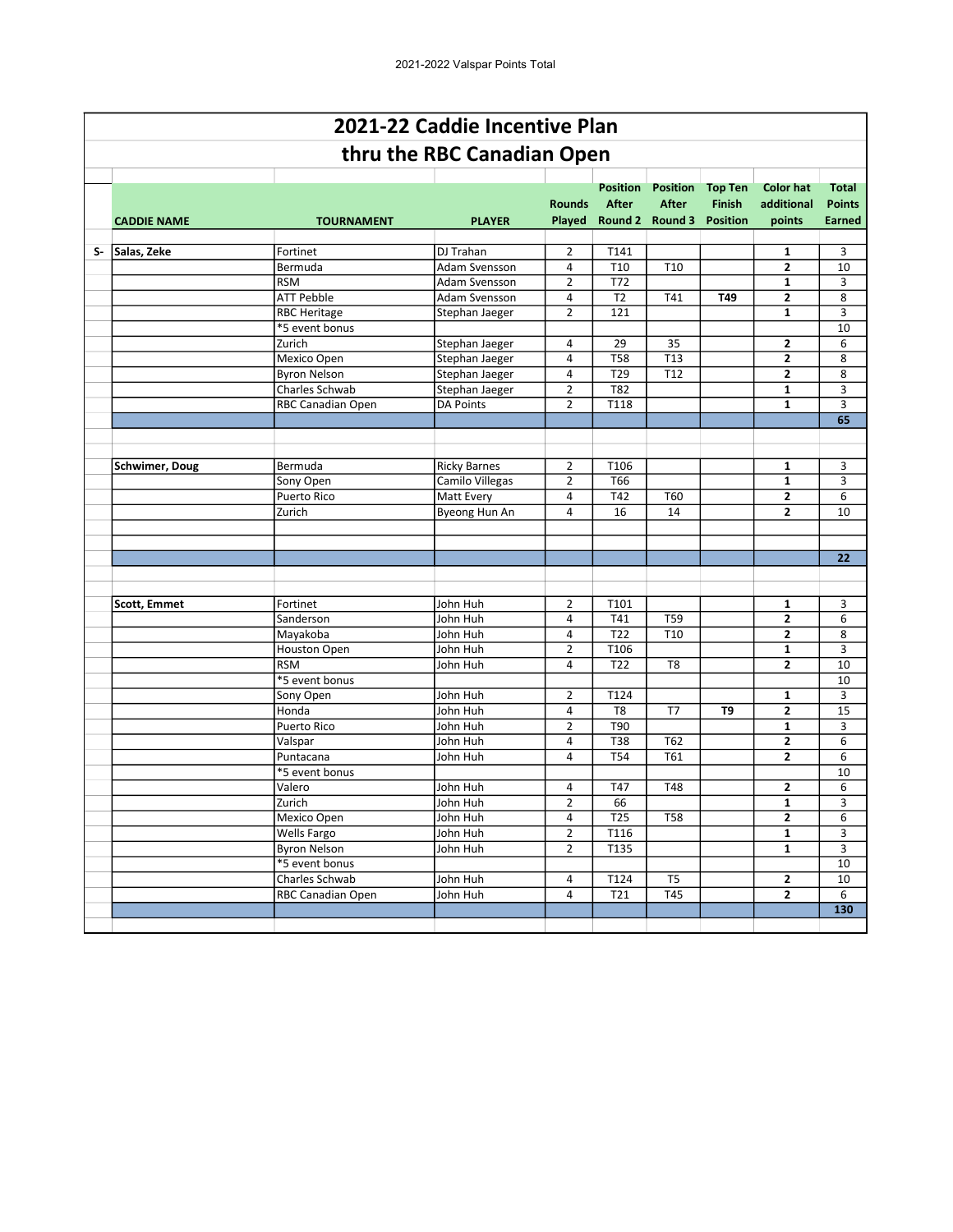| Segal, Corby  | Fortinet                                     | <b>Brandon Hagy</b>                  | $\overline{2}$          | T120             |                  | $\mathbf{1}$   | 3              |
|---------------|----------------------------------------------|--------------------------------------|-------------------------|------------------|------------------|----------------|----------------|
|               | Sanderson                                    | <b>Brandon Hagy</b>                  | $\overline{a}$          | T <sub>27</sub>  | T45              | $\mathbf{2}$   | 6              |
|               | Shriners                                     | <b>Brandon Hagy</b>                  | $\overline{4}$          | T42              | <b>T48</b>       | $\mathbf{2}$   | 6              |
|               | ZOZO                                         | <b>Brandon Hagy</b>                  | $\overline{4}$          | T58              | T9               | $\mathbf{2}$   | 8              |
|               | Bermuda                                      | <b>Brandon Hagy</b>                  | 4                       | <b>T17</b>       | <b>T50</b>       | $\overline{2}$ | 8              |
|               | *5 event bonus*                              |                                      |                         |                  |                  |                | 10             |
|               | <b>Houston Open</b>                          | <b>Brandon Hagy</b>                  | $\overline{2}$          | T117             |                  | 1              | 3              |
|               | <b>RSM</b>                                   | <b>Brandon Hagy</b>                  | $\overline{2}$          | T72              |                  | $\mathbf{1}$   | 3              |
|               | <b>American Express</b>                      | <b>Brandon Hagy</b>                  | 3                       | T119             |                  | 1.5            | 4.5            |
|               | Farmers Insurance                            | <b>Brandon Hagy</b>                  | $\overline{2}$          | <b>T80</b>       |                  | $\mathbf{1}$   | 3              |
|               | <b>ATT Pebble</b>                            | <b>Brandon Hagy</b>                  | $\overline{4}$          | <b>T59</b>       | <b>T65</b>       | $\overline{2}$ | 6              |
|               | *5 event bonus*                              |                                      |                         |                  |                  |                | 10             |
|               | <b>WM Phoenix</b>                            | <b>Brandon Hagy</b>                  | $\overline{2}$          | T113             |                  | 1              | 3              |
|               | Genesis                                      | <b>Brandon Hagy</b>                  | $\overline{2}$          | T90              |                  | 1              | 3              |
|               | Honda                                        | <b>Brandon Hagy</b>                  | $\overline{2}$          | <b>T95</b>       |                  | $\mathbf{1}$   | 3              |
|               | <b>PLAYERS</b>                               | <b>Brandon Hagy</b>                  | $\overline{2}$          | T135             |                  | 1              | 3              |
|               | Valspar                                      | <b>Brandon Hagy</b>                  | $\overline{4}$          | <b>T25</b>       | T34              | $\overline{2}$ | 6              |
|               | *5 event bonus*                              |                                      |                         |                  |                  |                | 10             |
|               | Puntacana                                    | <b>Brandon Hagy</b>                  | 4                       | T <sub>22</sub>  | T30              | 2              | 6              |
|               | Valero                                       | <b>Brandon Hagy</b>                  | $\overline{2}$          | T110             |                  | $\mathbf{1}$   | 3              |
|               | <b>RBC Heritage</b>                          | <b>Brandon Hagy</b>                  | $\mathbf 1$             | W/D              |                  | 1              | $\overline{2}$ |
|               | Zurich                                       | <b>Brandon Hagy</b>                  | $\overline{2}$          | 46               |                  | $\mathbf{1}$   | 3              |
|               | Mexico Open                                  |                                      | 4                       | T <sub>3</sub>   |                  | 2              | 10             |
|               | *5 event bonus*                              | <b>Brandon Hagy</b>                  |                         |                  | T <sub>13</sub>  |                |                |
|               |                                              |                                      |                         |                  |                  |                | 10             |
|               | Wells Fargo                                  | <b>Brandon Hagy</b>                  | $\overline{2}$          | T79<br>T120      |                  | $\mathbf{1}$   | 3              |
|               | <b>Byron Nelson</b>                          | <b>Brandon Hagy</b>                  | $\overline{2}$          |                  |                  | $\mathbf{1}$   | 3              |
|               | Memorial                                     | <b>Brandon Hagy</b>                  | $\overline{2}$          | T112             |                  | 1              | 3              |
|               | RBC Canadian Open                            | <b>Brandon Hagy</b>                  | $\overline{\mathbf{4}}$ | <b>T56</b>       | <b>T68</b>       | $\overline{2}$ | 6              |
|               |                                              |                                      |                         |                  |                  |                | 147.5          |
|               |                                              |                                      |                         |                  |                  |                |                |
| Segars, Shawn | Fortinet                                     | <b>Bill Haas</b>                     | $\overline{2}$          | <b>T88</b>       |                  | 1              | 3              |
|               | Sanderson                                    | <b>Bill Haas</b>                     | $\overline{2}$          | T86              |                  | $\mathbf{1}$   | 3              |
|               | Shriners                                     | <b>Bill Haas</b>                     | $\pmb{4}$               | T57              | $\overline{73}$  | $\mathbf{2}$   | 6              |
|               | Mayakoba                                     | <b>Bill Haas</b>                     | 4                       | <b>T57</b>       | <b>T45</b>       | 2              | 8              |
|               | Houston Open                                 | <b>Bill Haas</b>                     |                         |                  |                  |                |                |
|               |                                              |                                      | $\overline{2}$          | <b>T82</b>       |                  | $\mathbf{1}$   | 3              |
|               | *5 event bonus                               |                                      |                         |                  |                  |                | 10             |
|               | <b>RSM</b>                                   | <b>Bill Haas</b>                     | 4                       | T30              | <b>T35</b>       | 2              | 6              |
|               |                                              |                                      | $\overline{2}$          | T66              |                  | $\mathbf{1}$   |                |
|               | Sony Open                                    | <b>Bill Haas</b><br><b>Bill Haas</b> |                         |                  |                  |                | 3              |
|               | American Express<br><b>Farmers Insurance</b> |                                      | 3                       | T91              |                  | 1.5            | 4.5            |
|               |                                              | <b>Bill Haas</b>                     | 4                       | T12              | T13              | 2              | 10             |
|               | <b>ATT Pebble</b>                            | <b>Bill Haas</b>                     | 4                       | <b>T95</b>       | <b>T65</b>       | $\overline{2}$ | 6              |
|               | *5 event bonus                               |                                      |                         |                  |                  |                | 10             |
|               | <b>WM Phoenix</b>                            | <b>Bill Haas</b>                     | $\overline{2}$          | T100             |                  | 1              | 3              |
|               | Honda                                        | <b>Bill Haas</b>                     | $\overline{4}$          | $\overline{T53}$ | T43              | $\overline{2}$ | $\overline{6}$ |
|               | <b>Puerto Rico</b>                           | <b>Bill Haas</b>                     | 4                       | T18              | T14              | $\mathbf{2}$   | 10             |
|               | Valspar                                      | <b>Bill Haas</b>                     | 4                       | T <sub>25</sub>  | T45              | $\mathbf{2}$   | 6              |
|               | Puntacana                                    | <b>Bill Haas</b>                     | 4                       | T <sub>13</sub>  | T39              | $\mathbf{2}$   | 8              |
|               | *5 event bonus                               |                                      |                         |                  |                  |                | 10             |
|               | Valero                                       | <b>Bill Haas</b>                     | 4                       | T <sub>27</sub>  | T71              | $\mathbf{2}$   | 6              |
|               | <b>RBC Heritage</b>                          | <b>Bill Haas</b>                     | 4                       | T43              | $\overline{138}$ | $\mathbf{2}$   | 6              |
|               | Zurich                                       | <b>Bill Haas</b>                     | 4                       | 29               | 38               | $\mathbf{2}$   | 6              |
|               | Mexico Open                                  | <b>Bill Haas</b>                     | 4                       | <b>T58</b>       | T17              | $\overline{2}$ | 8              |
|               | Wells Fargo                                  | <b>Bill Haas</b>                     | $\overline{2}$          | T146             |                  | $\mathbf{1}$   | 3              |
|               | *5 event bonus                               |                                      |                         |                  |                  |                | 10             |
|               | <b>Byron Nelson</b>                          | <b>Bill Haas</b>                     | 4                       | T48              | T53              | 2              | 6              |
|               | Charles Schwab                               | <b>Bill Haas</b>                     | 4                       | T40              | T42              | $\mathbf{2}$   | 6              |
|               | RBC Canadian Open                            | <b>Bill Haas</b>                     | $\overline{2}$          | T71              |                  | $\mathbf{1}$   | 3              |
|               |                                              |                                      |                         |                  |                  |                | 169.5          |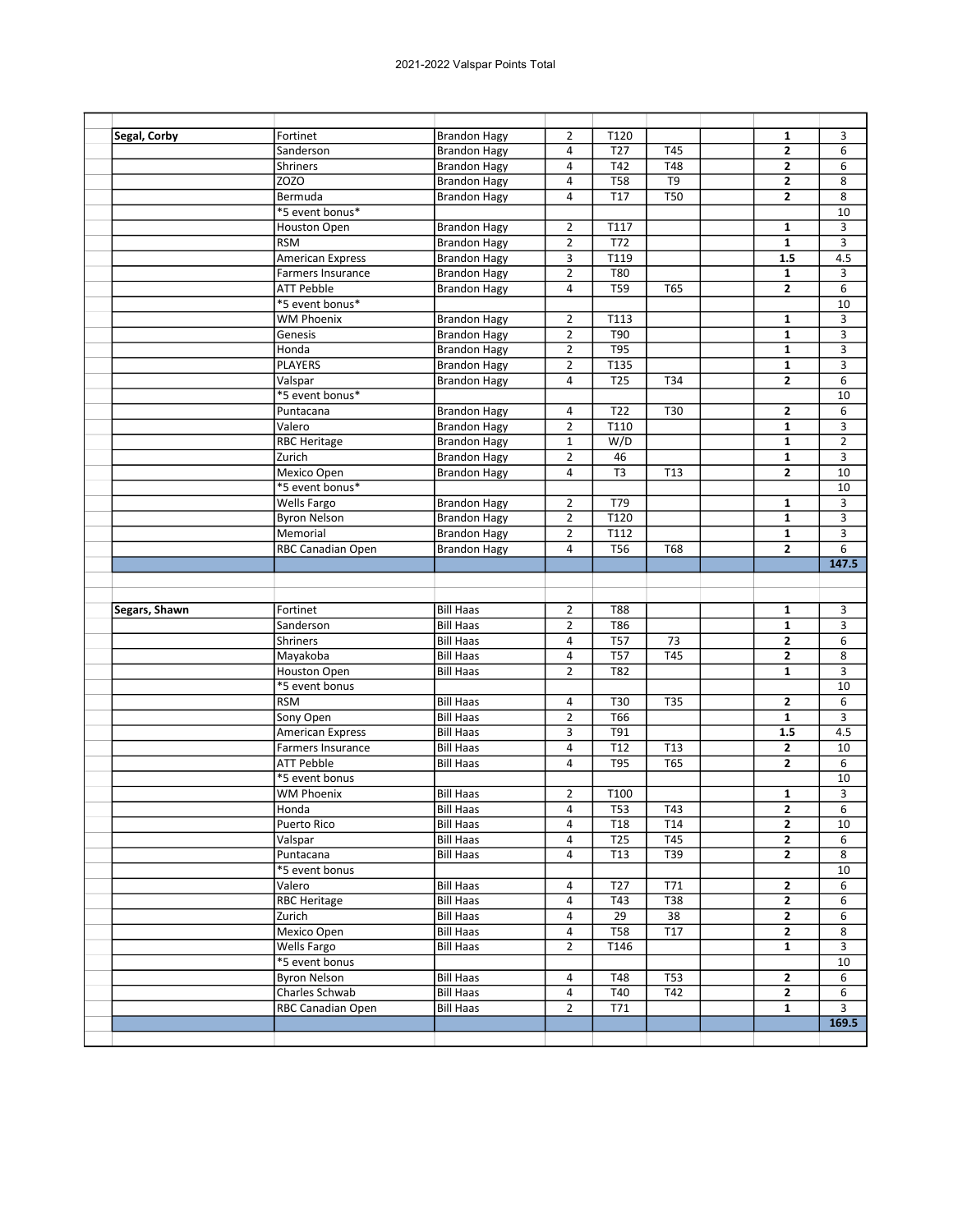| Seifert, Spencer<br>$\overline{2}$<br>142<br>Sanderson<br>Sam Saunders<br>1<br>Michael Kim<br>$\overline{2}$<br>T76<br>$\mathbf{1}$<br>Slover, Stewart<br>Bermuda<br>$\overline{12}$<br>$\overline{2}$<br>Puerto Rico<br>Michael Kim<br>$\overline{4}$<br>$\overline{2}$<br>40<br>Zurich<br>$\mathbf{1}$<br>Michael Kim<br><b>Denny McCarthy</b><br>$\overline{2}$<br>T120<br>Smith, Derek<br>Fortinet<br>$\mathbf{1}$<br><b>Denny McCarthy</b><br>$\overline{2}$<br>T <sub>2</sub><br>$\overline{2}$<br>Sanderson<br>T7<br>$\overline{2}$<br><b>T74</b><br><b>Shriners</b><br>Denny McCarthy<br>$\mathbf{1}$<br>Denny McCarthy<br>$\pmb{4}$<br>T46<br>$\mathbf{2}$<br>Bermuda<br><b>T56</b><br>$\overline{122}$<br>$\overline{110}$<br>$\overline{2}$<br>Mayakoba<br>Denny McCarthy<br>$\overline{4}$<br>* 5 event bonus<br>Houston Open<br>Denny McCarthy<br>$\overline{4}$<br><b>T50</b><br><b>T50</b><br>$\overline{2}$<br>T52<br><b>RSM</b><br>Denny McCarthy<br>$\overline{4}$<br>T <sub>12</sub><br><b>T10</b><br>$\overline{2}$<br>Sony Open<br><b>Denny McCarthy</b><br>$\overline{4}$<br><b>T48</b><br><b>T59</b><br>$\overline{2}$<br><b>Denny McCarthy</b><br>$\overline{4}$<br>T120<br>T <sub>11</sub><br>2<br><b>American Express</b><br>Т6<br><b>T25</b><br>$\overline{2}$<br><b>ATT Pebble</b><br>Denny McCarthy<br>4<br>T <sub>8</sub><br>*5 event bonus<br><b>WM Phoenix</b><br>$\overline{2}$<br>Denny McCarthy<br>T79<br>$\mathbf{1}$<br>$\overline{4}$<br>$\overline{TS3}$<br>$\overline{143}$<br>$\overline{2}$<br>Honda<br>Denny McCarthy<br><b>T63</b><br>Arnold Palmer<br>Denny McCarthy<br>$\overline{4}$<br><b>T52</b><br>$\overline{2}$<br><b>PLAYERS</b><br>Denny McCarthy<br>T65<br>T61<br>$\mathbf{2}$<br>4<br>T49<br>T49<br>Valspar<br>Denny McCarthy<br>$\overline{4}$<br>$\overline{2}$<br>*5 event bonus<br>Valero<br>Denny McCarthy<br>$\overline{4}$<br>T <sub>27</sub><br>T7<br>$\overline{2}$<br>$\overline{T63}$<br><b>RBC Heritage</b><br>$\overline{4}$<br><b>T56</b><br>$\overline{2}$<br>Denny McCarthy<br>Zurich<br>Denny McCarthy<br>$\overline{2}$<br>66<br>$\mathbf{1}$<br>$\overline{2}$<br><b>Wells Fargo</b><br>Denny McCarthy<br>$\overline{4}$<br>T <sub>3</sub><br>T <sub>6</sub><br>PGA Championship<br>$\overline{4}$<br>T30<br><b>T45</b><br>$\overline{2}$<br>Denny McCarthy<br>*5 event bonus<br>Charles Schwab<br>Denny McCarthy<br>T <sub>15</sub><br>T24<br>$\mathbf{2}$<br>4<br><b>Denny McCarthy</b><br>T <sub>2</sub><br>T7<br>$\overline{2}$<br>Memorial<br>4<br>T <sub>5</sub> |  |  |  |  |                         |
|---------------------------------------------------------------------------------------------------------------------------------------------------------------------------------------------------------------------------------------------------------------------------------------------------------------------------------------------------------------------------------------------------------------------------------------------------------------------------------------------------------------------------------------------------------------------------------------------------------------------------------------------------------------------------------------------------------------------------------------------------------------------------------------------------------------------------------------------------------------------------------------------------------------------------------------------------------------------------------------------------------------------------------------------------------------------------------------------------------------------------------------------------------------------------------------------------------------------------------------------------------------------------------------------------------------------------------------------------------------------------------------------------------------------------------------------------------------------------------------------------------------------------------------------------------------------------------------------------------------------------------------------------------------------------------------------------------------------------------------------------------------------------------------------------------------------------------------------------------------------------------------------------------------------------------------------------------------------------------------------------------------------------------------------------------------------------------------------------------------------------------------------------------------------------------------------------------------------------------------------------------------------------------------------------------------------------------------------------------------------------------------------------------------------------------------------------------------------------------------------------------------------------------------------------|--|--|--|--|-------------------------|
|                                                                                                                                                                                                                                                                                                                                                                                                                                                                                                                                                                                                                                                                                                                                                                                                                                                                                                                                                                                                                                                                                                                                                                                                                                                                                                                                                                                                                                                                                                                                                                                                                                                                                                                                                                                                                                                                                                                                                                                                                                                                                                                                                                                                                                                                                                                                                                                                                                                                                                                                                   |  |  |  |  | 3                       |
|                                                                                                                                                                                                                                                                                                                                                                                                                                                                                                                                                                                                                                                                                                                                                                                                                                                                                                                                                                                                                                                                                                                                                                                                                                                                                                                                                                                                                                                                                                                                                                                                                                                                                                                                                                                                                                                                                                                                                                                                                                                                                                                                                                                                                                                                                                                                                                                                                                                                                                                                                   |  |  |  |  |                         |
|                                                                                                                                                                                                                                                                                                                                                                                                                                                                                                                                                                                                                                                                                                                                                                                                                                                                                                                                                                                                                                                                                                                                                                                                                                                                                                                                                                                                                                                                                                                                                                                                                                                                                                                                                                                                                                                                                                                                                                                                                                                                                                                                                                                                                                                                                                                                                                                                                                                                                                                                                   |  |  |  |  |                         |
|                                                                                                                                                                                                                                                                                                                                                                                                                                                                                                                                                                                                                                                                                                                                                                                                                                                                                                                                                                                                                                                                                                                                                                                                                                                                                                                                                                                                                                                                                                                                                                                                                                                                                                                                                                                                                                                                                                                                                                                                                                                                                                                                                                                                                                                                                                                                                                                                                                                                                                                                                   |  |  |  |  |                         |
|                                                                                                                                                                                                                                                                                                                                                                                                                                                                                                                                                                                                                                                                                                                                                                                                                                                                                                                                                                                                                                                                                                                                                                                                                                                                                                                                                                                                                                                                                                                                                                                                                                                                                                                                                                                                                                                                                                                                                                                                                                                                                                                                                                                                                                                                                                                                                                                                                                                                                                                                                   |  |  |  |  |                         |
|                                                                                                                                                                                                                                                                                                                                                                                                                                                                                                                                                                                                                                                                                                                                                                                                                                                                                                                                                                                                                                                                                                                                                                                                                                                                                                                                                                                                                                                                                                                                                                                                                                                                                                                                                                                                                                                                                                                                                                                                                                                                                                                                                                                                                                                                                                                                                                                                                                                                                                                                                   |  |  |  |  |                         |
|                                                                                                                                                                                                                                                                                                                                                                                                                                                                                                                                                                                                                                                                                                                                                                                                                                                                                                                                                                                                                                                                                                                                                                                                                                                                                                                                                                                                                                                                                                                                                                                                                                                                                                                                                                                                                                                                                                                                                                                                                                                                                                                                                                                                                                                                                                                                                                                                                                                                                                                                                   |  |  |  |  |                         |
|                                                                                                                                                                                                                                                                                                                                                                                                                                                                                                                                                                                                                                                                                                                                                                                                                                                                                                                                                                                                                                                                                                                                                                                                                                                                                                                                                                                                                                                                                                                                                                                                                                                                                                                                                                                                                                                                                                                                                                                                                                                                                                                                                                                                                                                                                                                                                                                                                                                                                                                                                   |  |  |  |  | $\overline{\mathbf{3}}$ |
|                                                                                                                                                                                                                                                                                                                                                                                                                                                                                                                                                                                                                                                                                                                                                                                                                                                                                                                                                                                                                                                                                                                                                                                                                                                                                                                                                                                                                                                                                                                                                                                                                                                                                                                                                                                                                                                                                                                                                                                                                                                                                                                                                                                                                                                                                                                                                                                                                                                                                                                                                   |  |  |  |  |                         |
|                                                                                                                                                                                                                                                                                                                                                                                                                                                                                                                                                                                                                                                                                                                                                                                                                                                                                                                                                                                                                                                                                                                                                                                                                                                                                                                                                                                                                                                                                                                                                                                                                                                                                                                                                                                                                                                                                                                                                                                                                                                                                                                                                                                                                                                                                                                                                                                                                                                                                                                                                   |  |  |  |  |                         |
|                                                                                                                                                                                                                                                                                                                                                                                                                                                                                                                                                                                                                                                                                                                                                                                                                                                                                                                                                                                                                                                                                                                                                                                                                                                                                                                                                                                                                                                                                                                                                                                                                                                                                                                                                                                                                                                                                                                                                                                                                                                                                                                                                                                                                                                                                                                                                                                                                                                                                                                                                   |  |  |  |  | 3                       |
|                                                                                                                                                                                                                                                                                                                                                                                                                                                                                                                                                                                                                                                                                                                                                                                                                                                                                                                                                                                                                                                                                                                                                                                                                                                                                                                                                                                                                                                                                                                                                                                                                                                                                                                                                                                                                                                                                                                                                                                                                                                                                                                                                                                                                                                                                                                                                                                                                                                                                                                                                   |  |  |  |  | 8                       |
|                                                                                                                                                                                                                                                                                                                                                                                                                                                                                                                                                                                                                                                                                                                                                                                                                                                                                                                                                                                                                                                                                                                                                                                                                                                                                                                                                                                                                                                                                                                                                                                                                                                                                                                                                                                                                                                                                                                                                                                                                                                                                                                                                                                                                                                                                                                                                                                                                                                                                                                                                   |  |  |  |  | 3                       |
|                                                                                                                                                                                                                                                                                                                                                                                                                                                                                                                                                                                                                                                                                                                                                                                                                                                                                                                                                                                                                                                                                                                                                                                                                                                                                                                                                                                                                                                                                                                                                                                                                                                                                                                                                                                                                                                                                                                                                                                                                                                                                                                                                                                                                                                                                                                                                                                                                                                                                                                                                   |  |  |  |  |                         |
|                                                                                                                                                                                                                                                                                                                                                                                                                                                                                                                                                                                                                                                                                                                                                                                                                                                                                                                                                                                                                                                                                                                                                                                                                                                                                                                                                                                                                                                                                                                                                                                                                                                                                                                                                                                                                                                                                                                                                                                                                                                                                                                                                                                                                                                                                                                                                                                                                                                                                                                                                   |  |  |  |  |                         |
|                                                                                                                                                                                                                                                                                                                                                                                                                                                                                                                                                                                                                                                                                                                                                                                                                                                                                                                                                                                                                                                                                                                                                                                                                                                                                                                                                                                                                                                                                                                                                                                                                                                                                                                                                                                                                                                                                                                                                                                                                                                                                                                                                                                                                                                                                                                                                                                                                                                                                                                                                   |  |  |  |  |                         |
|                                                                                                                                                                                                                                                                                                                                                                                                                                                                                                                                                                                                                                                                                                                                                                                                                                                                                                                                                                                                                                                                                                                                                                                                                                                                                                                                                                                                                                                                                                                                                                                                                                                                                                                                                                                                                                                                                                                                                                                                                                                                                                                                                                                                                                                                                                                                                                                                                                                                                                                                                   |  |  |  |  |                         |
|                                                                                                                                                                                                                                                                                                                                                                                                                                                                                                                                                                                                                                                                                                                                                                                                                                                                                                                                                                                                                                                                                                                                                                                                                                                                                                                                                                                                                                                                                                                                                                                                                                                                                                                                                                                                                                                                                                                                                                                                                                                                                                                                                                                                                                                                                                                                                                                                                                                                                                                                                   |  |  |  |  | 14                      |
|                                                                                                                                                                                                                                                                                                                                                                                                                                                                                                                                                                                                                                                                                                                                                                                                                                                                                                                                                                                                                                                                                                                                                                                                                                                                                                                                                                                                                                                                                                                                                                                                                                                                                                                                                                                                                                                                                                                                                                                                                                                                                                                                                                                                                                                                                                                                                                                                                                                                                                                                                   |  |  |  |  |                         |
|                                                                                                                                                                                                                                                                                                                                                                                                                                                                                                                                                                                                                                                                                                                                                                                                                                                                                                                                                                                                                                                                                                                                                                                                                                                                                                                                                                                                                                                                                                                                                                                                                                                                                                                                                                                                                                                                                                                                                                                                                                                                                                                                                                                                                                                                                                                                                                                                                                                                                                                                                   |  |  |  |  |                         |
|                                                                                                                                                                                                                                                                                                                                                                                                                                                                                                                                                                                                                                                                                                                                                                                                                                                                                                                                                                                                                                                                                                                                                                                                                                                                                                                                                                                                                                                                                                                                                                                                                                                                                                                                                                                                                                                                                                                                                                                                                                                                                                                                                                                                                                                                                                                                                                                                                                                                                                                                                   |  |  |  |  | 3                       |
|                                                                                                                                                                                                                                                                                                                                                                                                                                                                                                                                                                                                                                                                                                                                                                                                                                                                                                                                                                                                                                                                                                                                                                                                                                                                                                                                                                                                                                                                                                                                                                                                                                                                                                                                                                                                                                                                                                                                                                                                                                                                                                                                                                                                                                                                                                                                                                                                                                                                                                                                                   |  |  |  |  | 10                      |
|                                                                                                                                                                                                                                                                                                                                                                                                                                                                                                                                                                                                                                                                                                                                                                                                                                                                                                                                                                                                                                                                                                                                                                                                                                                                                                                                                                                                                                                                                                                                                                                                                                                                                                                                                                                                                                                                                                                                                                                                                                                                                                                                                                                                                                                                                                                                                                                                                                                                                                                                                   |  |  |  |  | 3                       |
|                                                                                                                                                                                                                                                                                                                                                                                                                                                                                                                                                                                                                                                                                                                                                                                                                                                                                                                                                                                                                                                                                                                                                                                                                                                                                                                                                                                                                                                                                                                                                                                                                                                                                                                                                                                                                                                                                                                                                                                                                                                                                                                                                                                                                                                                                                                                                                                                                                                                                                                                                   |  |  |  |  | 6                       |
|                                                                                                                                                                                                                                                                                                                                                                                                                                                                                                                                                                                                                                                                                                                                                                                                                                                                                                                                                                                                                                                                                                                                                                                                                                                                                                                                                                                                                                                                                                                                                                                                                                                                                                                                                                                                                                                                                                                                                                                                                                                                                                                                                                                                                                                                                                                                                                                                                                                                                                                                                   |  |  |  |  | 8                       |
|                                                                                                                                                                                                                                                                                                                                                                                                                                                                                                                                                                                                                                                                                                                                                                                                                                                                                                                                                                                                                                                                                                                                                                                                                                                                                                                                                                                                                                                                                                                                                                                                                                                                                                                                                                                                                                                                                                                                                                                                                                                                                                                                                                                                                                                                                                                                                                                                                                                                                                                                                   |  |  |  |  | 10                      |
|                                                                                                                                                                                                                                                                                                                                                                                                                                                                                                                                                                                                                                                                                                                                                                                                                                                                                                                                                                                                                                                                                                                                                                                                                                                                                                                                                                                                                                                                                                                                                                                                                                                                                                                                                                                                                                                                                                                                                                                                                                                                                                                                                                                                                                                                                                                                                                                                                                                                                                                                                   |  |  |  |  | 6                       |
|                                                                                                                                                                                                                                                                                                                                                                                                                                                                                                                                                                                                                                                                                                                                                                                                                                                                                                                                                                                                                                                                                                                                                                                                                                                                                                                                                                                                                                                                                                                                                                                                                                                                                                                                                                                                                                                                                                                                                                                                                                                                                                                                                                                                                                                                                                                                                                                                                                                                                                                                                   |  |  |  |  | 13                      |
|                                                                                                                                                                                                                                                                                                                                                                                                                                                                                                                                                                                                                                                                                                                                                                                                                                                                                                                                                                                                                                                                                                                                                                                                                                                                                                                                                                                                                                                                                                                                                                                                                                                                                                                                                                                                                                                                                                                                                                                                                                                                                                                                                                                                                                                                                                                                                                                                                                                                                                                                                   |  |  |  |  | 6                       |
|                                                                                                                                                                                                                                                                                                                                                                                                                                                                                                                                                                                                                                                                                                                                                                                                                                                                                                                                                                                                                                                                                                                                                                                                                                                                                                                                                                                                                                                                                                                                                                                                                                                                                                                                                                                                                                                                                                                                                                                                                                                                                                                                                                                                                                                                                                                                                                                                                                                                                                                                                   |  |  |  |  | 15                      |
|                                                                                                                                                                                                                                                                                                                                                                                                                                                                                                                                                                                                                                                                                                                                                                                                                                                                                                                                                                                                                                                                                                                                                                                                                                                                                                                                                                                                                                                                                                                                                                                                                                                                                                                                                                                                                                                                                                                                                                                                                                                                                                                                                                                                                                                                                                                                                                                                                                                                                                                                                   |  |  |  |  | 8                       |
|                                                                                                                                                                                                                                                                                                                                                                                                                                                                                                                                                                                                                                                                                                                                                                                                                                                                                                                                                                                                                                                                                                                                                                                                                                                                                                                                                                                                                                                                                                                                                                                                                                                                                                                                                                                                                                                                                                                                                                                                                                                                                                                                                                                                                                                                                                                                                                                                                                                                                                                                                   |  |  |  |  | 10                      |
|                                                                                                                                                                                                                                                                                                                                                                                                                                                                                                                                                                                                                                                                                                                                                                                                                                                                                                                                                                                                                                                                                                                                                                                                                                                                                                                                                                                                                                                                                                                                                                                                                                                                                                                                                                                                                                                                                                                                                                                                                                                                                                                                                                                                                                                                                                                                                                                                                                                                                                                                                   |  |  |  |  | 3                       |
|                                                                                                                                                                                                                                                                                                                                                                                                                                                                                                                                                                                                                                                                                                                                                                                                                                                                                                                                                                                                                                                                                                                                                                                                                                                                                                                                                                                                                                                                                                                                                                                                                                                                                                                                                                                                                                                                                                                                                                                                                                                                                                                                                                                                                                                                                                                                                                                                                                                                                                                                                   |  |  |  |  | $\overline{6}$          |
|                                                                                                                                                                                                                                                                                                                                                                                                                                                                                                                                                                                                                                                                                                                                                                                                                                                                                                                                                                                                                                                                                                                                                                                                                                                                                                                                                                                                                                                                                                                                                                                                                                                                                                                                                                                                                                                                                                                                                                                                                                                                                                                                                                                                                                                                                                                                                                                                                                                                                                                                                   |  |  |  |  | 6                       |
|                                                                                                                                                                                                                                                                                                                                                                                                                                                                                                                                                                                                                                                                                                                                                                                                                                                                                                                                                                                                                                                                                                                                                                                                                                                                                                                                                                                                                                                                                                                                                                                                                                                                                                                                                                                                                                                                                                                                                                                                                                                                                                                                                                                                                                                                                                                                                                                                                                                                                                                                                   |  |  |  |  | 6                       |
|                                                                                                                                                                                                                                                                                                                                                                                                                                                                                                                                                                                                                                                                                                                                                                                                                                                                                                                                                                                                                                                                                                                                                                                                                                                                                                                                                                                                                                                                                                                                                                                                                                                                                                                                                                                                                                                                                                                                                                                                                                                                                                                                                                                                                                                                                                                                                                                                                                                                                                                                                   |  |  |  |  | 6                       |
|                                                                                                                                                                                                                                                                                                                                                                                                                                                                                                                                                                                                                                                                                                                                                                                                                                                                                                                                                                                                                                                                                                                                                                                                                                                                                                                                                                                                                                                                                                                                                                                                                                                                                                                                                                                                                                                                                                                                                                                                                                                                                                                                                                                                                                                                                                                                                                                                                                                                                                                                                   |  |  |  |  | 10                      |
|                                                                                                                                                                                                                                                                                                                                                                                                                                                                                                                                                                                                                                                                                                                                                                                                                                                                                                                                                                                                                                                                                                                                                                                                                                                                                                                                                                                                                                                                                                                                                                                                                                                                                                                                                                                                                                                                                                                                                                                                                                                                                                                                                                                                                                                                                                                                                                                                                                                                                                                                                   |  |  |  |  | 8                       |
|                                                                                                                                                                                                                                                                                                                                                                                                                                                                                                                                                                                                                                                                                                                                                                                                                                                                                                                                                                                                                                                                                                                                                                                                                                                                                                                                                                                                                                                                                                                                                                                                                                                                                                                                                                                                                                                                                                                                                                                                                                                                                                                                                                                                                                                                                                                                                                                                                                                                                                                                                   |  |  |  |  | $6\overline{6}$         |
|                                                                                                                                                                                                                                                                                                                                                                                                                                                                                                                                                                                                                                                                                                                                                                                                                                                                                                                                                                                                                                                                                                                                                                                                                                                                                                                                                                                                                                                                                                                                                                                                                                                                                                                                                                                                                                                                                                                                                                                                                                                                                                                                                                                                                                                                                                                                                                                                                                                                                                                                                   |  |  |  |  | 3                       |
|                                                                                                                                                                                                                                                                                                                                                                                                                                                                                                                                                                                                                                                                                                                                                                                                                                                                                                                                                                                                                                                                                                                                                                                                                                                                                                                                                                                                                                                                                                                                                                                                                                                                                                                                                                                                                                                                                                                                                                                                                                                                                                                                                                                                                                                                                                                                                                                                                                                                                                                                                   |  |  |  |  | 10                      |
|                                                                                                                                                                                                                                                                                                                                                                                                                                                                                                                                                                                                                                                                                                                                                                                                                                                                                                                                                                                                                                                                                                                                                                                                                                                                                                                                                                                                                                                                                                                                                                                                                                                                                                                                                                                                                                                                                                                                                                                                                                                                                                                                                                                                                                                                                                                                                                                                                                                                                                                                                   |  |  |  |  | 6                       |
|                                                                                                                                                                                                                                                                                                                                                                                                                                                                                                                                                                                                                                                                                                                                                                                                                                                                                                                                                                                                                                                                                                                                                                                                                                                                                                                                                                                                                                                                                                                                                                                                                                                                                                                                                                                                                                                                                                                                                                                                                                                                                                                                                                                                                                                                                                                                                                                                                                                                                                                                                   |  |  |  |  | 10                      |
|                                                                                                                                                                                                                                                                                                                                                                                                                                                                                                                                                                                                                                                                                                                                                                                                                                                                                                                                                                                                                                                                                                                                                                                                                                                                                                                                                                                                                                                                                                                                                                                                                                                                                                                                                                                                                                                                                                                                                                                                                                                                                                                                                                                                                                                                                                                                                                                                                                                                                                                                                   |  |  |  |  | 8                       |
|                                                                                                                                                                                                                                                                                                                                                                                                                                                                                                                                                                                                                                                                                                                                                                                                                                                                                                                                                                                                                                                                                                                                                                                                                                                                                                                                                                                                                                                                                                                                                                                                                                                                                                                                                                                                                                                                                                                                                                                                                                                                                                                                                                                                                                                                                                                                                                                                                                                                                                                                                   |  |  |  |  | 15                      |
|                                                                                                                                                                                                                                                                                                                                                                                                                                                                                                                                                                                                                                                                                                                                                                                                                                                                                                                                                                                                                                                                                                                                                                                                                                                                                                                                                                                                                                                                                                                                                                                                                                                                                                                                                                                                                                                                                                                                                                                                                                                                                                                                                                                                                                                                                                                                                                                                                                                                                                                                                   |  |  |  |  | 201                     |
|                                                                                                                                                                                                                                                                                                                                                                                                                                                                                                                                                                                                                                                                                                                                                                                                                                                                                                                                                                                                                                                                                                                                                                                                                                                                                                                                                                                                                                                                                                                                                                                                                                                                                                                                                                                                                                                                                                                                                                                                                                                                                                                                                                                                                                                                                                                                                                                                                                                                                                                                                   |  |  |  |  |                         |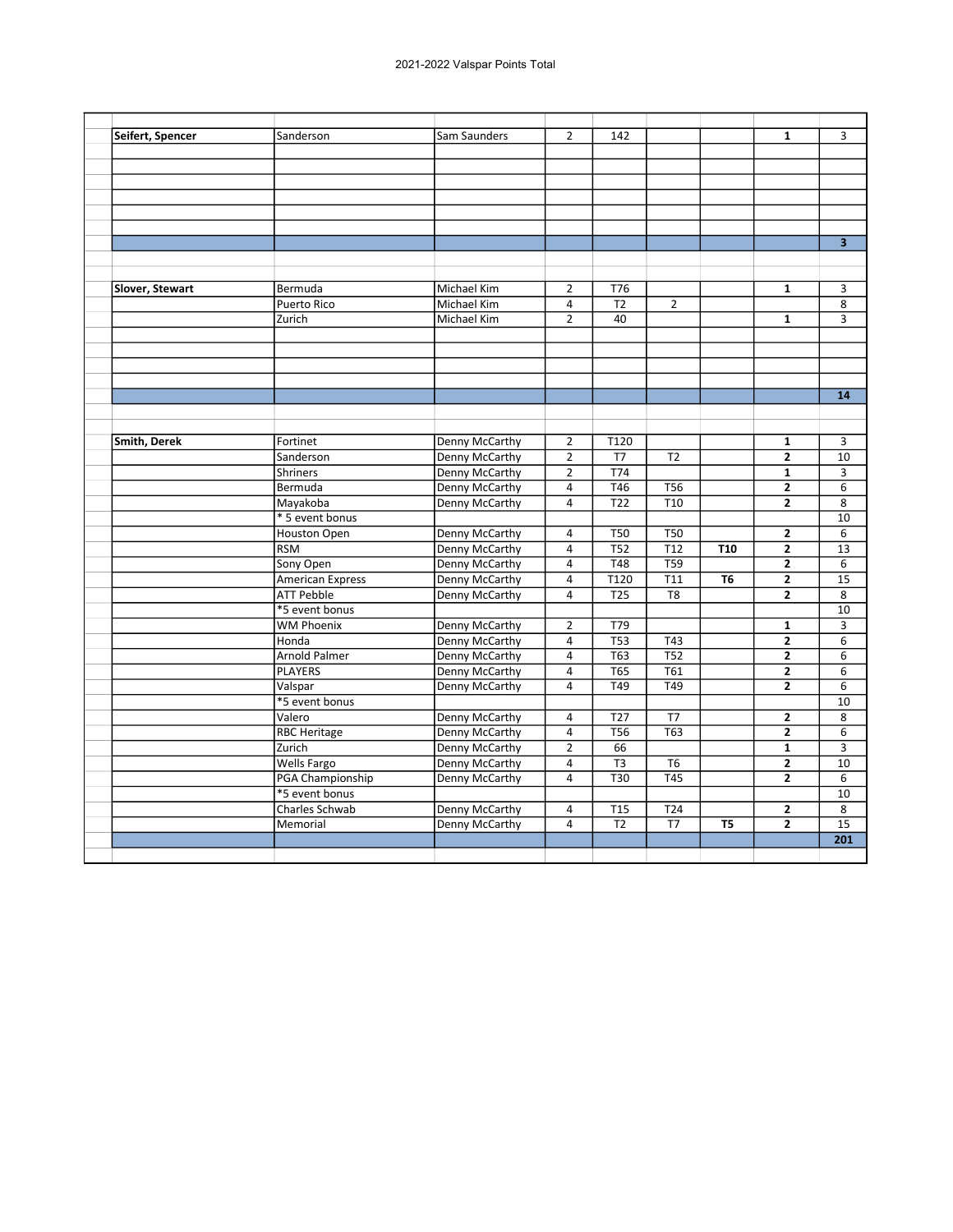| Smith, Carl         | Fortinet                | Andrew Putnam         | $\overline{4}$          | T49              | $\overline{119}$ |                | $\overline{2}$ | 8              |
|---------------------|-------------------------|-----------------------|-------------------------|------------------|------------------|----------------|----------------|----------------|
|                     | Sanderson               | Sahith Theegala       | $\overline{\mathbf{4}}$ | T1               | $\mathbf{1}$     | T8             | $\mathbf{2}$   | 15             |
|                     | <b>Shriners</b>         | Sahith Theegala       | $\overline{2}$          | <b>T74</b>       |                  |                | $\mathbf{1}$   | 3              |
|                     | Houston Open            | Sahith Theegala       | $\overline{4}$          | T50              | T40              |                |                | $\overline{4}$ |
|                     | <b>RSM</b>              | Sahith Theegala       | $\overline{2}$          | T95              |                  |                |                | $\overline{2}$ |
|                     | *5 event bonus          |                       |                         |                  |                  |                |                | 10             |
|                     |                         |                       |                         |                  |                  |                |                |                |
|                     |                         |                       |                         |                  |                  |                |                | 42             |
|                     |                         |                       |                         |                  |                  |                |                |                |
|                     |                         |                       |                         |                  |                  |                |                |                |
| Smith, Zak          | Sanderson               | <b>Martin Trainer</b> | $\overline{2}$          | T126             |                  |                | $\mathbf{1}$   | 3              |
|                     | <b>Shriners</b>         | <b>Martin Trainer</b> | $\overline{2}$          | T94              |                  |                | $\mathbf{1}$   | 3              |
|                     | Bermuda                 | <b>Martin Trainer</b> | $\overline{2}$          | T <sub>102</sub> |                  |                | $\mathbf{1}$   | 3              |
|                     | Mayakoba                | <b>Martin Trainer</b> | $\overline{2}$          | T99              |                  |                | $\overline{1}$ | $\overline{3}$ |
|                     | Houston Open            | <b>Martin Trainer</b> | $\overline{4}$          | $\mathbf{1}$     | T <sub>2</sub>   | T <sub>5</sub> | $\overline{2}$ | 15             |
|                     | *5 event bonus          |                       |                         |                  |                  |                |                | 10             |
|                     | <b>RSM</b>              | <b>Martin Trainer</b> | $\overline{2}$          | T152             |                  |                | $\mathbf{1}$   | 3              |
|                     | <b>American Express</b> | <b>Martin Trainer</b> | $\overline{4}$          | T47              | T24              |                | $\overline{2}$ | 6              |
|                     | Farmers Insurance       | <b>Martin Trainer</b> | $\overline{2}$          | T120             |                  |                | $\mathbf{1}$   | $\overline{3}$ |
|                     |                         |                       |                         |                  |                  |                |                | 49             |
|                     |                         |                       |                         |                  |                  |                |                |                |
|                     |                         |                       |                         |                  |                  |                |                |                |
| Sorrells, Ben       | <b>ATT Pebble</b>       | <b>Tommy Gainey</b>   | 3                       | T147             | T150             |                | 1.5            | 4.5            |
|                     |                         |                       |                         |                  |                  |                |                |                |
|                     |                         |                       |                         |                  |                  |                |                |                |
|                     |                         |                       |                         |                  |                  |                |                |                |
|                     |                         |                       |                         |                  |                  |                |                |                |
|                     |                         |                       |                         |                  |                  |                |                |                |
|                     |                         |                       |                         |                  |                  |                |                |                |
|                     |                         |                       |                         |                  |                  |                |                | 4.5            |
|                     |                         |                       |                         |                  |                  |                |                |                |
|                     |                         |                       |                         |                  |                  |                |                |                |
| <b>Stark, Rusty</b> | <b>Puerto Rico</b>      | Josh Teater           | 4                       | T24              | T32              |                | $\mathbf{2}$   | 6              |
|                     | Puntacana               | Chesson Hadley        | $\overline{2}$          | <b>T66</b>       |                  |                | $\overline{1}$ | 3              |
|                     |                         |                       |                         |                  |                  |                |                |                |
|                     |                         |                       |                         |                  |                  |                |                |                |
|                     |                         |                       |                         |                  |                  |                |                |                |
|                     |                         |                       |                         |                  |                  |                |                |                |
|                     |                         |                       |                         |                  |                  |                |                |                |
|                     |                         |                       |                         |                  |                  |                |                | 9              |
|                     |                         |                       |                         |                  |                  |                |                |                |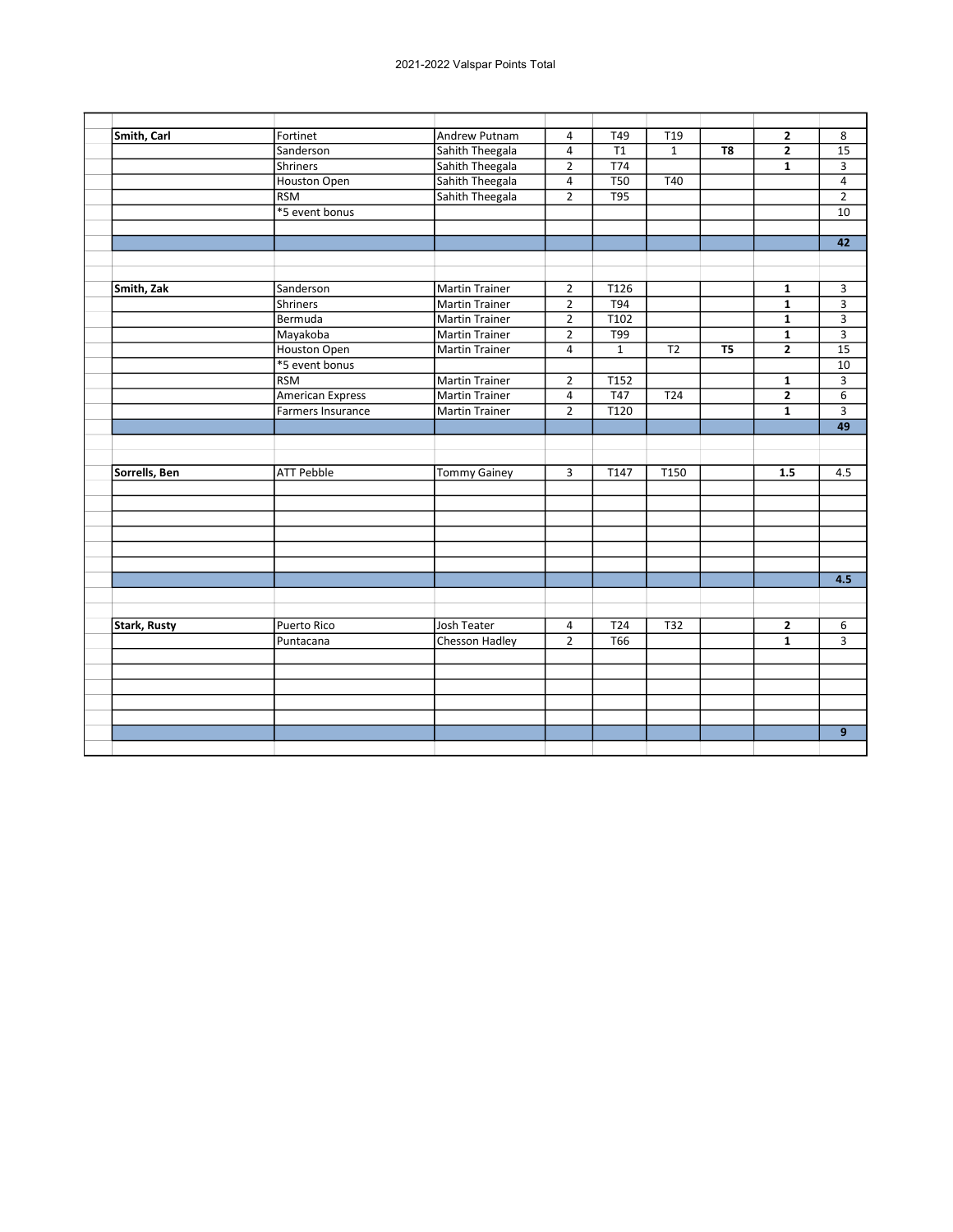| <b>Stone, David</b>    | Fortinet                 | <b>Bo Hoag</b>        | $\overline{2}$ | <b>T88</b>       |                  |                 | $\mathbf{1}$            | 3                       |
|------------------------|--------------------------|-----------------------|----------------|------------------|------------------|-----------------|-------------------------|-------------------------|
|                        | Bermuda                  | <b>Bo Hoag</b>        | 2              | T76              |                  |                 | 1                       | 3                       |
|                        | Sony Open                | Bo Hoag               | $\overline{2}$ | T124             |                  |                 |                         | $\overline{2}$          |
|                        | Puerto Rico              | Bo Hoag               | 4              | T62              | T67              |                 |                         | 4                       |
|                        | Puntacana                | Bo Hoag               | $\overline{4}$ | <b>T54</b>       | T30              |                 |                         | 4                       |
|                        |                          |                       |                |                  |                  |                 |                         |                         |
|                        |                          |                       |                |                  |                  |                 |                         |                         |
|                        |                          |                       |                |                  |                  |                 |                         | 16                      |
|                        |                          |                       |                |                  |                  |                 |                         |                         |
| <b>Stockton, Brady</b> | <b>American Express</b>  | <b>Martin Trainer</b> | 3              | T47              | T24              |                 | 1.5                     | 4.5                     |
|                        | <b>Farmers Insurance</b> | Chez Reavie           | 4              | <b>T50</b>       | $\overline{162}$ |                 | $\mathbf{2}$            | 6                       |
|                        | <b>ATT Pebble</b>        | Chez Reavie           | 3              | T95              | T78              |                 | 1.5                     | 4.5                     |
|                        | <b>WM Phoenix</b>        | Chez Reavie           | $\overline{2}$ | T79              |                  |                 | $\mathbf{1}$            | 3                       |
|                        | Genesis                  | Chez Reavie           | $\overline{4}$ | <b>T60</b>       | T33              | T <sub>10</sub> | $\mathbf{2}$            | 11                      |
|                        | *5 event bonus           |                       |                |                  |                  |                 |                         | 10                      |
|                        | Arnold Palmer            | Chez Reavie           | 4              | T63              | T73              |                 | 2                       | 6                       |
|                        | <b>PLAYERS</b>           | Chez Reavie           | $\overline{2}$ | T138             |                  |                 | 1                       | 3                       |
|                        | Valspar                  | Chez Reavie           | 4              | T49              | <b>T45</b>       |                 | $\overline{2}$          | 6                       |
|                        | Valero                   | Chez Reavie           | W/D            |                  |                  |                 | $\mathbf{1}$            | $\overline{2}$          |
|                        | <b>RBC Heritage</b>      | Chez Reavie           | $\overline{2}$ | T128             |                  |                 | 1                       | 3                       |
|                        | *5 event bonus           |                       |                |                  |                  |                 |                         | 10                      |
|                        | Zurich                   |                       | $\overline{2}$ |                  |                  |                 |                         | 3                       |
|                        |                          | <b>Chez Reavie</b>    |                | 63               |                  |                 | 1                       | 8                       |
|                        | Mexico Open              | Chez Reavie           | 4              | T37              | T17              |                 | $\mathbf{2}$            |                         |
|                        | <b>Wells Fargo</b>       | Chez Reavie           | 4              | <b>T50</b>       | T31              |                 | 2                       | 6                       |
|                        | <b>Byron Nelson</b>      | Chez Reavie           | $\overline{2}$ | T120             |                  |                 | $\mathbf{1}$            | 3                       |
|                        | Charles Schwab           | Chez Reavie           | 4              | T51              | <b>T50</b>       |                 | 2                       | 6<br>95                 |
| <b>Stout, Danny</b>    | Fortinet                 | Roger Sloan           | $\overline{2}$ | <b>T88</b>       |                  |                 | 1                       | 3                       |
|                        | Sanderson                | Roger Sloan           | 4              | 6                | T <sub>8</sub>   |                 | $\mathbf{2}$            | 10                      |
|                        | Shriners                 | Roger Sloan           | $\overline{2}$ | T104             |                  |                 | $\mathbf{1}$            | 3                       |
|                        | Mayakoba                 | Roger Sloan           | $\overline{2}$ | T71              |                  |                 | 1                       | 3                       |
|                        | Houston Open             | Roger Sloan           | $\overline{2}$ | <b>T98</b>       |                  |                 | 1                       | 3                       |
|                        | *5 event bonus           |                       |                |                  |                  |                 |                         | 10                      |
|                        | <b>RSM</b>               | Roger Sloan           | 4              | <b>T52</b>       | T67              |                 | $\mathbf{2}$            | 6                       |
|                        | Sony Open                | Roger Sloan           | $\overline{2}$ | T90              |                  |                 | 1                       | 3                       |
|                        | <b>American Express</b>  | Roger Sloan           | 4              | T <sub>8</sub>   | T18              |                 | $\overline{2}$          | 10                      |
|                        | <b>WM Phoenix</b>        | Roger Sloan           | $\overline{2}$ | T79              |                  |                 | $\mathbf{1}$            | 3                       |
|                        | Genesis                  | Roger Sloan           | $\overline{2}$ | T108             |                  |                 | $\mathbf{1}$            | 3                       |
|                        | *5 event bonus           |                       |                |                  |                  |                 |                         | 10                      |
|                        | Honda                    | Roger Sloan           | 4              | T <sub>8</sub>   | <b>T35</b>       |                 | 2                       | 8                       |
|                        | <b>PLAYERS</b>           | Roger Sloan           | $\overline{2}$ | T104             |                  |                 | $\mathbf{1}$            | 3                       |
|                        | Valspar                  | Roger Sloan           | $\overline{2}$ | $\overline{173}$ |                  |                 | $\overline{\mathbf{1}}$ | $\overline{\mathbf{3}}$ |
|                        | Puntacana                | Roger Sloan           | $\overline{2}$ | T75              |                  |                 | $\mathbf 1$             | 3                       |
|                        | Valero                   | Roger Sloan           | 4              | T62              | $\overline{748}$ |                 | $\overline{2}$          | 6                       |
|                        | *5 event bonus           |                       |                |                  |                  |                 |                         | 10                      |
|                        | <b>RBC Heritage</b>      | Roger Sloan           | 4              | T <sub>23</sub>  | <b>T56</b>       |                 | $\mathbf{2}$            | 6                       |
|                        | Mexico Open              | Roger Sloan           | $\overline{2}$ | T129             |                  |                 | $\mathbf{1}$            | 3                       |
|                        | <b>Wells Fargo</b>       | Roger Sloan           | $\mathbf{2}$   | T139             |                  |                 | $\mathbf{1}$            | 3                       |
|                        | <b>Byron Nelson</b>      | Roger Sloan           | $\overline{2}$ | T120             |                  |                 | 1                       | 3                       |
|                        |                          |                       |                |                  |                  |                 | $\mathbf{1}$            | 3                       |
|                        |                          |                       |                |                  |                  |                 |                         |                         |
|                        | RBC Canadian Open        | Roger Sloan           | $\overline{2}$ | T71              |                  |                 |                         |                         |
|                        |                          |                       |                |                  |                  |                 |                         | 118                     |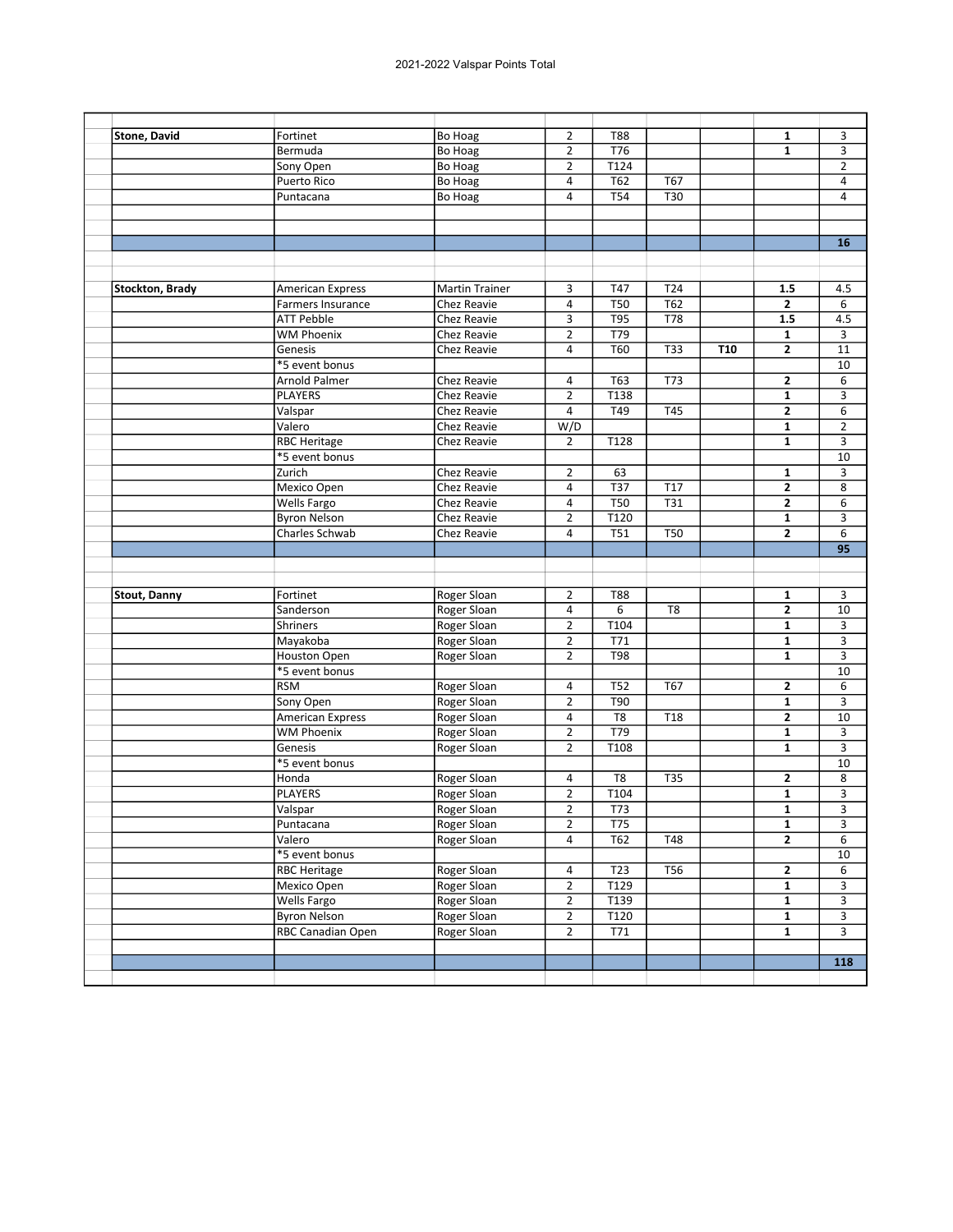| Sullivan, David | Fortinet            | John Augenstein | 4              | T <sub>10</sub> | T <sub>19</sub> | T <sub>6</sub> | $\overline{2}$ | 15 |
|-----------------|---------------------|-----------------|----------------|-----------------|-----------------|----------------|----------------|----|
|                 | Sanderson           | John Augenstein | 2              | T121            |                 |                | 1              | 3  |
|                 |                     |                 |                |                 |                 |                |                |    |
|                 |                     |                 |                |                 |                 |                |                |    |
|                 |                     |                 |                |                 |                 |                |                |    |
|                 |                     |                 |                |                 |                 |                |                |    |
|                 |                     |                 |                |                 |                 |                |                |    |
|                 |                     |                 |                |                 |                 |                |                | 18 |
|                 |                     |                 |                |                 |                 |                |                |    |
|                 |                     |                 |                |                 |                 |                |                |    |
| Swedberg, Brett | Valspar             | Max McGreevy    | 4              | T49             | T49             |                | $\mathbf{2}$   | 6  |
|                 | Puntacana           | Max McGreevy    | 2              | T94             |                 |                | 1              | 3  |
|                 | Valero              | Max McGreevy    | 2              | T84             |                 |                | 1              | 3  |
|                 | Zurich              | Max McGreevy    | 2              | 74              |                 |                | 1              | 3  |
|                 | Mexico Open         | Max McGreevy    | 2              | T75             |                 |                | 1              | 3  |
|                 | *5 event bonus      |                 |                |                 |                 |                |                | 10 |
|                 | <b>Wells Fargo</b>  | Max McGreevy    | $\overline{2}$ | T147            |                 |                | 1              | 3  |
|                 | <b>Byron Nelson</b> | Max McGreevy    | 4              | T61             | <b>T77</b>      |                | $\overline{2}$ | 6  |
|                 | Charles Schwab      | Max McGreevy    | 4              | T75             | T31             |                | $\mathbf{2}$   | 8  |
|                 |                     |                 |                |                 |                 |                |                | 45 |
|                 |                     |                 |                |                 |                 |                |                |    |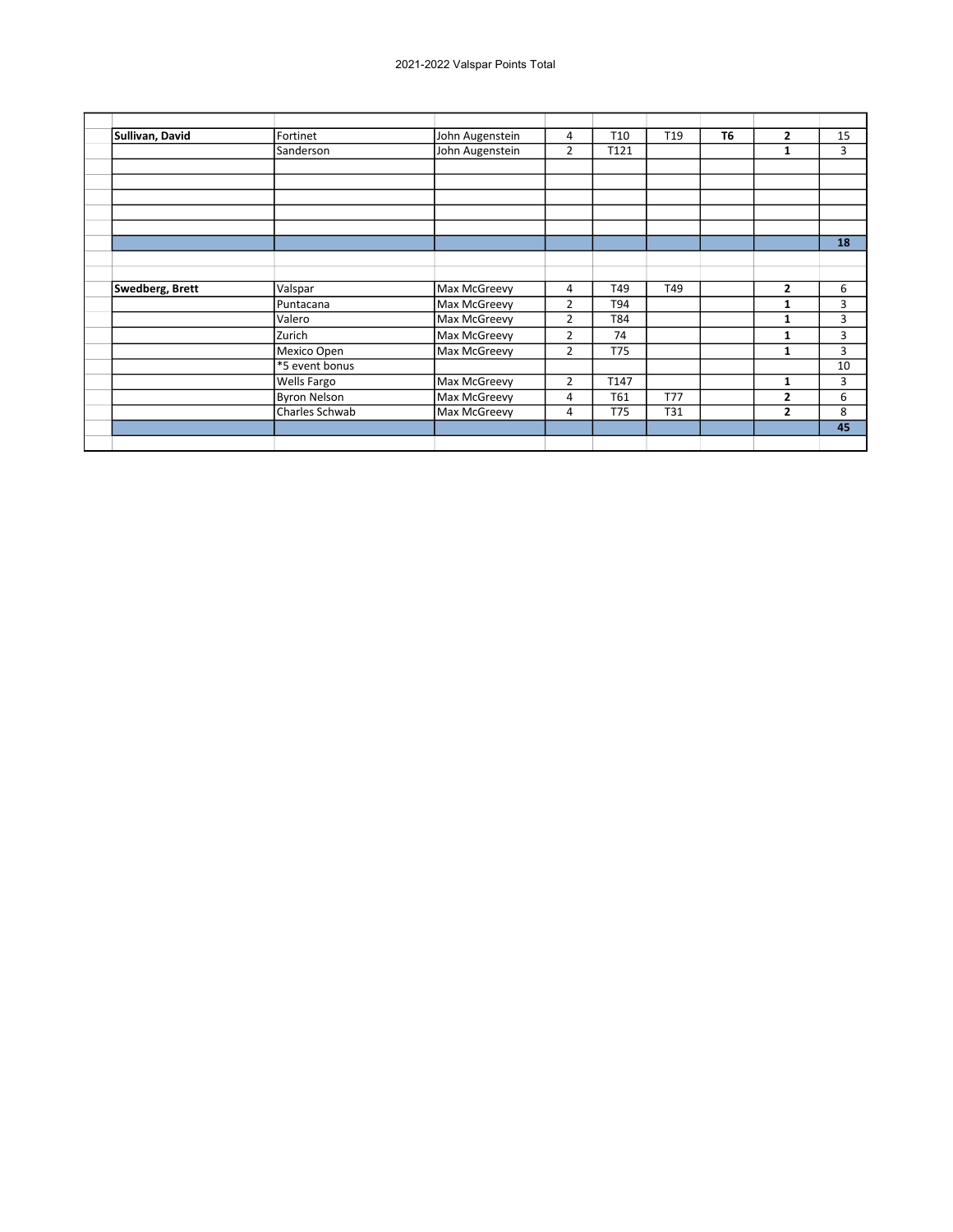|    |                          |                                                                   | 2021-22 Caddie Incentive Plan                                              |                                  |                                                           |                                     |                                                    |                                          |                                                |
|----|--------------------------|-------------------------------------------------------------------|----------------------------------------------------------------------------|----------------------------------|-----------------------------------------------------------|-------------------------------------|----------------------------------------------------|------------------------------------------|------------------------------------------------|
|    |                          |                                                                   | thru the RBC Canadian Open                                                 |                                  |                                                           |                                     |                                                    |                                          |                                                |
|    | <b>CADDIE NAME</b>       | <b>TOURNAMENT</b>                                                 | <b>PLAYER</b>                                                              | <b>Rounds</b>                    | <b>Position</b><br><b>After</b><br>Played Round 2 Round 3 | <b>Position</b><br><b>After</b>     | <b>Top Ten</b><br><b>Finish</b><br><b>Position</b> | <b>Color hat</b><br>additional<br>points | <b>Total</b><br><b>Points</b><br><b>Earned</b> |
| т. | <b>Theoret, Mitchell</b> | Sony Open                                                         | <b>Taylor Pendrith</b>                                                     | $\overline{2}$                   | T124                                                      |                                     |                                                    | $\mathbf{1}$                             | 3                                              |
|    |                          | <b>American Express</b><br>Farmers Insurance<br><b>ATT Pebble</b> | <b>Taylor Pendrith</b><br><b>Taylor Pendrith</b><br><b>Taylor Pendrith</b> | 3<br>4<br>4                      | T119<br>T <sub>23</sub><br>T47                            | T <sub>13</sub><br>$\overline{133}$ |                                                    | $\overline{2}$<br>$\overline{2}$         | 3<br>8<br>6                                    |
|    |                          | Genesis<br>*5 event bonus                                         | <b>Taylor Pendrith</b>                                                     | $\overline{2}$                   | T90                                                       |                                     |                                                    | $\mathbf{1}$                             | 3<br>10                                        |
|    |                          | Honda<br><b>Arnold Palmer</b>                                     | <b>Taylor Pendrith</b><br><b>Taylor Pendrith</b>                           | 4<br>$\overline{4}$              | T124<br>$\overline{120}$                                  | T35<br>$\overline{726}$             |                                                    | $\overline{2}$<br>$\overline{2}$         | 8<br>8                                         |
|    |                          | <b>PLAYERS</b>                                                    | <b>Taylor Pendrith</b>                                                     | 4                                | T <sub>5</sub>                                            | $\overline{726}$                    |                                                    | $\overline{2}$                           | 8<br>57                                        |
|    |                          |                                                                   |                                                                            |                                  |                                                           |                                     |                                                    |                                          |                                                |
|    | Thompson, Justin         | Fortinet<br>Mayakoba                                              | <b>Ben Martin</b><br>Chris Kirk                                            | $\overline{2}$<br>$\overline{4}$ | T41                                                       | T54                                 |                                                    | $\mathbf{1}$                             | 3<br>$\overline{4}$                            |
|    |                          | <b>Puerto Rico</b><br>Puntacana                                   | Scott Brown<br>Scott Brown                                                 | 4<br>$\overline{a}$              | T32<br>T38                                                | T11<br>T <sub>18</sub>              |                                                    |                                          | 6<br>6                                         |
|    |                          | <b>RBC Heritage</b><br>*5 event bonus                             | Scott Brown                                                                | $\overline{2}$                   | $\overline{172}$                                          |                                     |                                                    | $\mathbf{1}$                             | 3<br>10                                        |
|    |                          | Zurich<br>Mexico Open                                             | Scott Brown<br><b>Scott Brown</b>                                          | $\overline{4}$<br>4              | 29<br>T9                                                  | 32<br>T30                           |                                                    | $\overline{2}$<br>$\overline{2}$         | 6<br>8                                         |
|    |                          | RBC Canadian Open                                                 | Scott Brown                                                                | $\overline{2}$                   | T139                                                      |                                     |                                                    | $\mathbf{1}$                             | 3<br>49                                        |
|    | <b>Tribble, Danny</b>    | Sanderson                                                         | <b>Bronson Burgoon</b>                                                     | $\overline{2}$                   | T102                                                      |                                     |                                                    | $\mathbf{1}$                             | 3                                              |
|    |                          |                                                                   |                                                                            |                                  |                                                           |                                     |                                                    |                                          |                                                |
|    |                          |                                                                   |                                                                            |                                  |                                                           |                                     |                                                    |                                          |                                                |
|    |                          |                                                                   |                                                                            |                                  |                                                           |                                     |                                                    |                                          |                                                |
|    |                          |                                                                   |                                                                            |                                  |                                                           |                                     |                                                    |                                          |                                                |
|    |                          |                                                                   |                                                                            |                                  |                                                           |                                     |                                                    |                                          | 3                                              |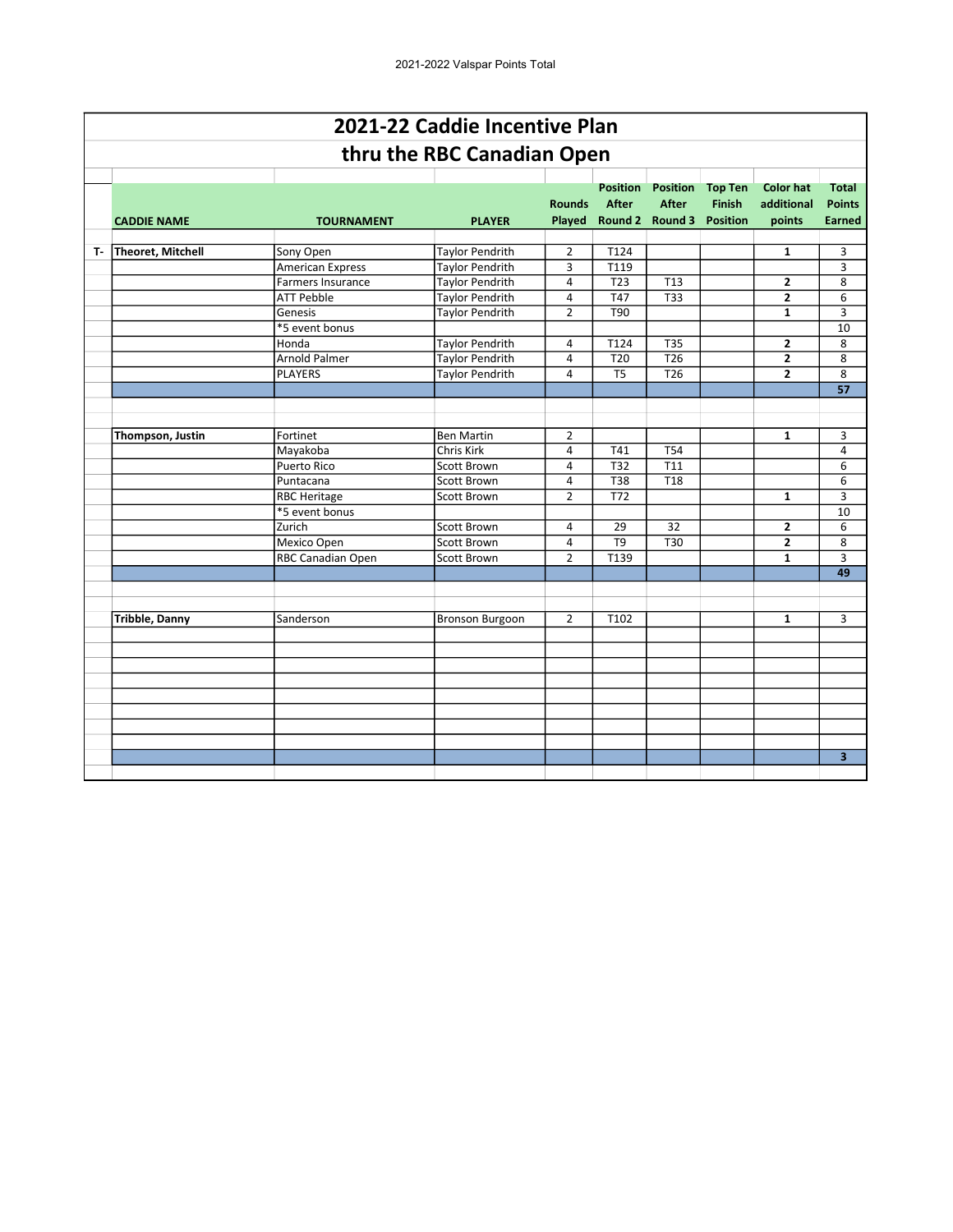| Trudeau, Julien   | Fortinet                 | <b>Adam Long</b>     | $\overline{2}$ | T71              |                  | 1                       | 3                                  |
|-------------------|--------------------------|----------------------|----------------|------------------|------------------|-------------------------|------------------------------------|
|                   | Sanderson                | Adam Long            | $\overline{a}$ | <b>T55</b>       | T40              | $\overline{2}$          | 6                                  |
|                   | <b>Shriners</b>          | Adam Long            | $\overline{2}$ | T104             |                  | $\mathbf{1}$            | 3                                  |
|                   | Mayakoba                 | Adam Long            | $\overline{4}$ | <b>T28</b>       | <b>T25</b>       | $\overline{2}$          | 6                                  |
|                   | Houston Open             | Adam Long            | 4              | T <sub>3</sub>   | T <sub>10</sub>  | 2                       | 10                                 |
|                   | *5 event bonus           |                      |                |                  |                  |                         | 10                                 |
|                   | <b>RSM</b>               | Adam Long            | $\overline{4}$ | <b>T52</b>       | T20              | $\overline{2}$          | 8                                  |
|                   | Sony Open                | Adam Long            | $\overline{2}$ | T79              |                  | $\mathbf{1}$            | 3                                  |
|                   | American Express         | Adam Long            | $\overline{3}$ | <b>T70</b>       |                  | 1.5                     | 4.5                                |
|                   | <b>Farmers Insurance</b> | Adam Long            | $\sqrt{4}$     | T62              | <b>T67</b>       | $\mathbf{2}$            | 6                                  |
|                   | <b>WM Phoenix</b>        | Adam Long            | $\overline{2}$ | <b>T68</b>       |                  | $\mathbf{1}$            | 3                                  |
|                   | *5 event bons            |                      |                |                  |                  |                         | 10                                 |
|                   | Genesis                  | Adam Long            | $\overline{4}$ | <b>T52</b>       | T74              | $\overline{2}$          | 6                                  |
|                   | Valspar                  | Austin Smotherman    | $\overline{4}$ | T49              | $\overline{749}$ | $\overline{2}$          | 6                                  |
|                   | Puntacana                | Austin Smotherman    | $\overline{2}$ | T107             |                  | $\overline{\mathbf{1}}$ | 3                                  |
|                   | Valero                   | Austin Smotherman    | $\overline{4}$ | T62              | <b>T68</b>       | $\overline{2}$          | 6                                  |
|                   | Zurich                   | Austin Smotherman    | $\overline{2}$ | 63               |                  | $\mathbf{1}$            | 3                                  |
|                   | *5 event bonus           |                      |                |                  |                  |                         | 10                                 |
|                   | Mexico Open              | Austin Smotherman    | 4              | <b>T58</b>       | T74              | $\mathbf{2}$            | 6                                  |
|                   | Charles Schwab           | <b>Trey Mullinax</b> | $\overline{2}$ | T114             |                  | $\overline{\mathbf{1}}$ | $\overline{3}$                     |
|                   |                          |                      |                |                  |                  |                         | 115.5                              |
|                   |                          |                      |                |                  |                  |                         |                                    |
|                   |                          |                      |                |                  |                  |                         |                                    |
| Turcott, Jonathan | Sanderson                | <b>Greyson Sigg</b>  | $\overline{2}$ | T134             |                  | $\mathbf{1}$            | 3                                  |
|                   | <b>Shriners</b>          | <b>Greyson Sigg</b>  | $\overline{4}$ | $\overline{757}$ | <b>T48</b>       | $\overline{2}$          | 6                                  |
|                   | Bermuda                  | <b>Greyson Sigg</b>  | $\overline{4}$ | T34              | T17              | $\mathbf{2}$            | 8                                  |
|                   | Mayakoba                 | <b>Greyson Sigg</b>  | $\overline{4}$ | <b>T58</b>       | <b>T67</b>       | $\overline{2}$          | 6                                  |
|                   | Houston Open             | <b>Greyson Sigg</b>  | $\overline{2}$ | <b>T82</b>       |                  | $\mathbf{1}$            | 3                                  |
|                   | *5 event bonus           |                      |                |                  |                  |                         | 10                                 |
|                   | <b>RSM</b>               | <b>Greyson Sigg</b>  | $\overline{2}$ | <b>T72</b>       |                  | $\mathbf{1}$            | 3                                  |
|                   | Sony Open                | <b>Greyson Sigg</b>  | $\overline{4}$ | <b>T25</b>       | T <sub>27</sub>  | $\overline{2}$          | 6                                  |
|                   | American Express         | <b>Greyson Sigg</b>  | $\overline{4}$ | T34              | T <sub>24</sub>  | 2                       | 8                                  |
|                   | Farmers Insurance        | Greyson Sigg         | $\overline{4}$ | <b>T50</b>       | <b>T57</b>       | $\overline{2}$          | $\overline{6}$                     |
|                   | <b>ATT Pebble</b>        | <b>Greyson Sigg</b>  | $\overline{4}$ | <b>T15</b>       | T <sub>10</sub>  | $\overline{2}$          | 10                                 |
|                   | *5 event bonus           |                      |                |                  |                  |                         | 10                                 |
|                   | Honda                    | <b>Greyson Sigg</b>  | $\overline{2}$ | T115             |                  | $\mathbf{1}$            | 3                                  |
|                   | <b>Arnold Palmer</b>     | <b>Greyson Sigg</b>  | $\overline{4}$ | <b>T51</b>       | 76               | $\mathbf{2}$            | 6                                  |
|                   | Valspar                  | <b>Greyson Sigg</b>  | $\overline{4}$ | T49              | $\overline{721}$ | $\overline{2}$          | $\overline{6}$                     |
|                   | Valero                   | <b>Greyson Sigg</b>  | 4              | T62              | <b>T48</b>       | 2                       | 6                                  |
|                   | Mexico Open              | <b>Greyson Sigg</b>  | $\overline{4}$ | <b>T47</b>       | <b>T45</b>       |                         | 4                                  |
|                   |                          |                      |                |                  |                  |                         | 10                                 |
|                   | *5 event bonus           |                      |                |                  |                  |                         |                                    |
|                   | Wells Fargo              | Greyson Sigg         | $\overline{2}$ | T127             |                  | $\mathbf{1}$            | 3                                  |
|                   | <b>Byron Nelson</b>      | <b>Greyson Sigg</b>  | $\overline{2}$ | T145             |                  | $\overline{1}$          | $\overline{3}$                     |
|                   | Charles Schwab           | <b>Greyson Sigg</b>  | $\overline{2}$ | <b>T98</b>       |                  | $\mathbf{1}$            | 3                                  |
|                   | <b>RBC Canadian Open</b> | <b>Greyson Sigg</b>  | $\overline{2}$ | T99              |                  | $\mathbf{1}$            | $\overline{3}$<br>$\overline{126}$ |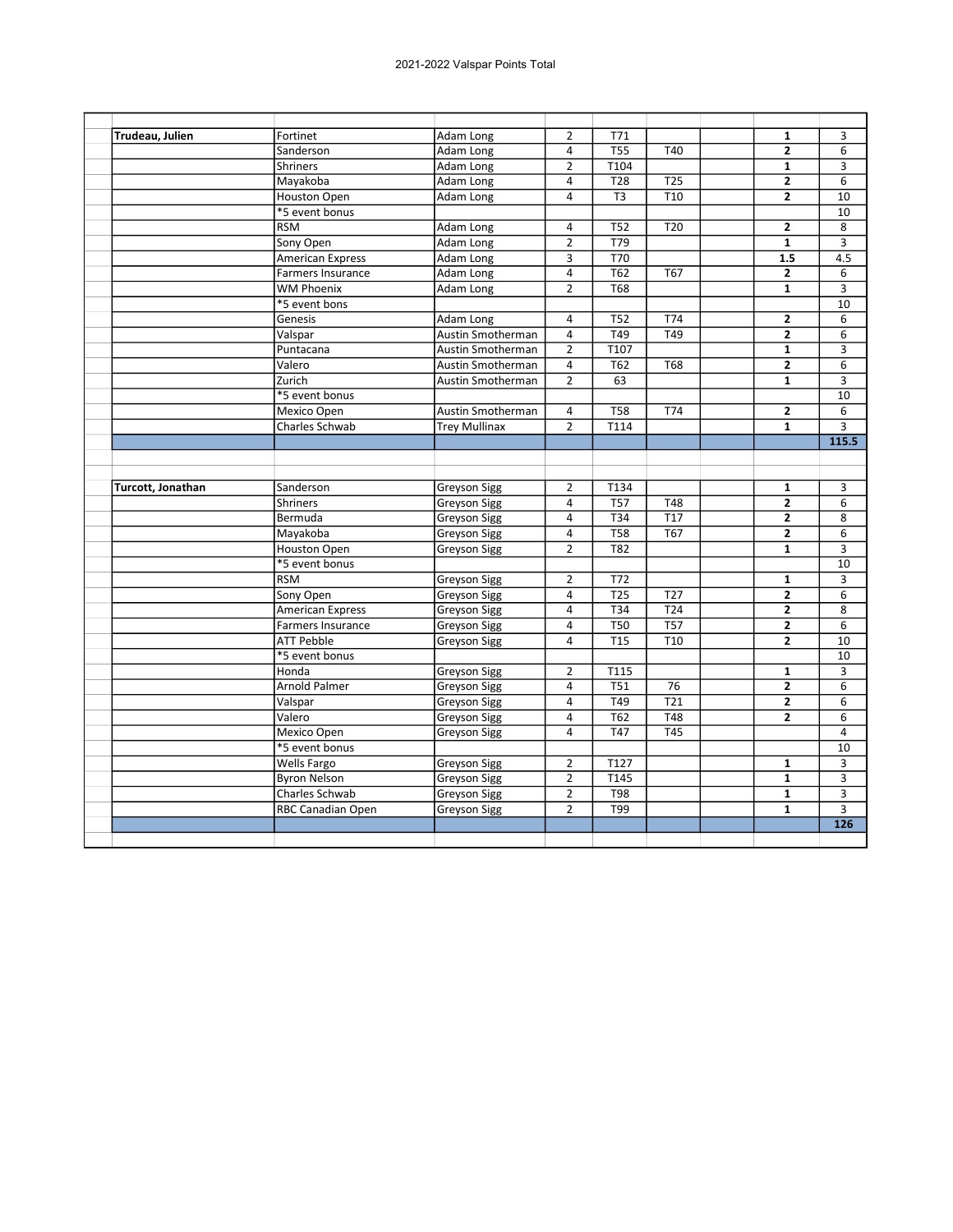| Vallequette, Dylan | Sony Open                | <b>Tyler Duncan</b> | $\overline{2}$ | T <sub>103</sub> |     | 1              | 3     |
|--------------------|--------------------------|---------------------|----------------|------------------|-----|----------------|-------|
|                    | <b>American Express</b>  | <b>Tyler Duncan</b> | 3              | T57              | T81 | 1.5            | 4.5   |
|                    | <b>ATT Pebble</b>        | Tyler Duncan        | 4              | T <sub>15</sub>  | T41 | 2              | 8     |
|                    | <b>WM Phoenix</b>        | Tyler Duncan        | $\overline{2}$ | T68              |     | 1              | 3     |
|                    | Puerto Rico              | <b>Tyler Duncan</b> | 4              | T54              | T60 | 2              | 6     |
|                    | *5 event bonus           |                     |                |                  |     |                | 10    |
|                    | Valspar                  | <b>Tyler Duncan</b> | 4              | T38              | T11 | 2              | 8     |
|                    | Puntacana                | <b>Tyler Duncan</b> | 4              | T38              | T30 | 2              | 6     |
|                    | Valero                   | Tyler Duncan        | 2              | T135             |     |                | 3     |
|                    | <b>RBC Heritage</b>      | Tyler Duncan        | 4              | T343             | T48 | $\overline{2}$ | 6     |
|                    | Zurich                   | <b>Tyler Duncan</b> | 4              | 29               | 19  | $\overline{2}$ | 8     |
|                    | *5 event bonus           |                     |                |                  |     |                | 10    |
|                    | Mexico Open              | <b>Tyler Duncan</b> | $\overline{2}$ | T119             |     | 1              | 3     |
|                    | Wells Fargo              | Tyler Duncan        | $\overline{2}$ | T127             |     | 1              | 3     |
|                    | <b>Byron Nelson</b>      | Tyler Duncan        | 4              | T61              | T61 | 2              | 6     |
|                    | Charles Schwab           | Tyler Duncan        | 4              | T29              | T42 | 2              | 6     |
|                    | <b>RBC Canadian Open</b> | <b>Tyler Duncan</b> | 2              | T71              |     | 1              | 3     |
|                    | *5 event bonus           |                     |                |                  |     |                | 10    |
|                    |                          |                     |                |                  |     |                | 106.5 |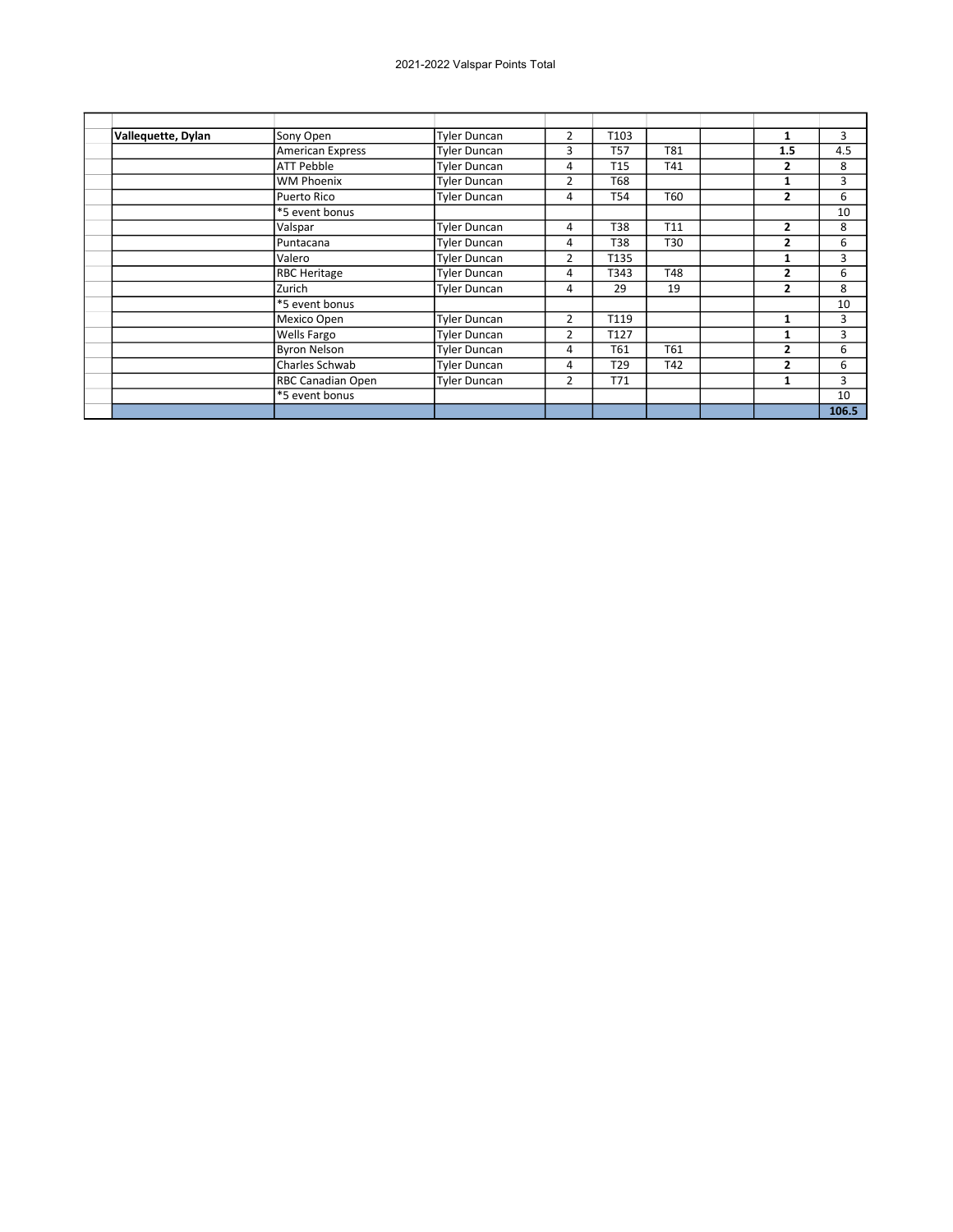|    |                      |                         | 2021-22 Caddie Incentive Plan |                         |                                 |                                                    |                                                    |                                          |                                                |
|----|----------------------|-------------------------|-------------------------------|-------------------------|---------------------------------|----------------------------------------------------|----------------------------------------------------|------------------------------------------|------------------------------------------------|
|    |                      |                         | thru the RBC Canadian Open    |                         |                                 |                                                    |                                                    |                                          |                                                |
|    | <b>CADDIE NAME</b>   | <b>TOURNAMENT</b>       | <b>PLAYER</b>                 | <b>Rounds</b><br>Played | <b>Position</b><br><b>After</b> | <b>Position</b><br><b>After</b><br>Round 2 Round 3 | <b>Top Ten</b><br><b>Finish</b><br><b>Position</b> | <b>Color hat</b><br>additional<br>points | <b>Total</b><br><b>Points</b><br><b>Earned</b> |
| W- | <b>Walker, Jace</b>  | Sanderson               | Mackenzie Hughes              | $\overline{4}$          | T41                             | T34                                                |                                                    | 2                                        | 6                                              |
|    |                      | CJ Cup                  | Mackenzie Hughes              | 4                       | T <sub>8</sub>                  | T17                                                |                                                    | $\overline{2}$                           | 10                                             |
|    |                      | <b>Houston Open</b>     | Mackenzie Hughes              | $\overline{4}$          | T40                             | T22                                                |                                                    | $\overline{\mathbf{c}}$                  | 6                                              |
|    |                      | <b>RSM</b>              | Mackenzie Hughes              | $\overline{4}$          | T <sub>4</sub>                  | T <sub>5</sub>                                     | $\overline{2}$                                     | $\overline{2}$                           | 15                                             |
|    |                      | Farmers Insurance       | Mackenzie Hughes              | $\overline{2}$          | <b>T80</b>                      |                                                    |                                                    | $\mathbf{1}$                             | 3                                              |
|    |                      | *5 event bonus          |                               |                         |                                 |                                                    |                                                    |                                          | 10                                             |
|    |                      | <b>ATT Pebble</b>       | Mackenzie Hughes              | 4                       | <b>T59</b>                      | 21                                                 |                                                    | $\overline{\mathbf{2}}$                  | 6                                              |
|    |                      | Genesis                 | Mackenzie Hughes              | $\overline{2}$          | <b>T80</b>                      |                                                    |                                                    | $\overline{\mathbf{1}}$                  | $\overline{3}$                                 |
|    |                      | Honda                   | Mackenzie Hughes              | 4                       | T31                             | T <sub>19</sub>                                    |                                                    | $\overline{2}$                           | 8                                              |
|    |                      | <b>PLAYERS</b>          | Mackenzie Hughes              | $\overline{2}$          | $\overline{183}$                |                                                    |                                                    | $\overline{\mathbf{1}}$                  | $\overline{3}$                                 |
|    |                      | Valspar                 | Mackenzie Hughes              | $\overline{2}$          | T83                             |                                                    |                                                    | $\mathbf{1}$                             | 3                                              |
|    |                      | *5 event bonus          |                               |                         |                                 |                                                    |                                                    |                                          | 10                                             |
|    |                      | <b>WGC Match Plav</b>   | Mackenzie Hughes              | 3                       |                                 |                                                    |                                                    | $\mathbf{1}$                             | $\overline{4}$                                 |
|    |                      | <b>RBC Heritage</b>     | Mackenzie Hughes              | $\overline{2}$          | T118                            |                                                    |                                                    | $\mathbf{1}$                             | 3                                              |
|    |                      | Wells Fargo             | Mackenzie Hughes              | $\overline{4}$          | T <sub>29</sub>                 | T24                                                | T9                                                 | $\overline{2}$                           | 11                                             |
|    |                      | <b>Byron Nelson</b>     | Mackenzie Hughes              | $\overline{2}$          | <b>T98</b>                      |                                                    |                                                    | $\mathbf{1}$                             | 3                                              |
|    |                      | PGA Championship        | Mackenzie Hughes              | $\overline{2}$          | T110                            |                                                    |                                                    | $\mathbf{1}$                             | 3                                              |
|    |                      | *5 event bonus          |                               |                         |                                 |                                                    |                                                    |                                          | 10                                             |
|    |                      | Memorial                | Mackenzie Hughes              | 4                       | T13                             | T42                                                |                                                    | 2                                        | 8                                              |
|    |                      | RBC Canadian Open       | Mackenzie Hughes              | 4                       | <b>T56</b>                      | T41                                                |                                                    | $\overline{2}$                           | 6                                              |
|    |                      |                         |                               |                         |                                 |                                                    |                                                    |                                          | 131                                            |
|    |                      |                         |                               |                         |                                 |                                                    |                                                    |                                          |                                                |
|    |                      |                         |                               |                         |                                 |                                                    |                                                    |                                          |                                                |
|    | <b>Walker, Terry</b> | Wells Fargo             | David Lingmerth               | $\overline{4}$          | <b>T50</b>                      | T31                                                |                                                    | $\mathbf{2}$                             | 6                                              |
|    |                      |                         |                               |                         |                                 |                                                    |                                                    |                                          |                                                |
|    |                      |                         |                               |                         |                                 |                                                    |                                                    |                                          |                                                |
|    |                      |                         |                               |                         |                                 |                                                    |                                                    |                                          |                                                |
|    |                      |                         |                               |                         |                                 |                                                    |                                                    |                                          |                                                |
|    |                      |                         |                               |                         |                                 |                                                    |                                                    |                                          |                                                |
|    |                      |                         |                               |                         |                                 |                                                    |                                                    |                                          | 6                                              |
|    |                      |                         |                               |                         |                                 |                                                    |                                                    |                                          |                                                |
|    |                      |                         |                               |                         |                                 |                                                    |                                                    |                                          |                                                |
|    | Wallis, Shannon      | Fortinet                | <b>Jonas Blixt</b>            | 2                       | T120                            |                                                    |                                                    |                                          | $\overline{2}$                                 |
|    |                      | Sanderson               | <b>Jonas Blixt</b>            | $\overline{2}$          | T134                            |                                                    |                                                    | $\mathbf{1}$                             | 3                                              |
|    |                      | <b>Shriners</b>         | Jonas Blixt                   | $\overline{4}$          | <b>T17</b>                      | T41                                                |                                                    |                                          | 6                                              |
|    |                      | Mayakoba                | Jonas Blixt                   | $\overline{2}$          | T108                            |                                                    |                                                    |                                          | $\overline{2}$                                 |
|    |                      | <b>RSM</b>              | Jonas Blixt                   | $\overline{2}$          | T154                            |                                                    |                                                    | $\mathbf{1}$                             | 3                                              |
|    |                      | *5 event bonus          |                               |                         |                                 |                                                    |                                                    |                                          | 10                                             |
|    |                      | <b>American Express</b> | Jonas Blixt                   | 3                       | 156                             |                                                    |                                                    | 1.5                                      | 4.5                                            |
|    |                      | Farmers Insurance       | Jonas Blixt                   | $\overline{2}$          | T95                             |                                                    |                                                    | $\mathbf{1}$                             | 3                                              |
|    |                      | <b>ATT Pebble</b>       | Jonas Blixt                   | 4                       | T <sub>20</sub>                 | T41                                                |                                                    | 2                                        | 8                                              |
|    |                      |                         |                               |                         |                                 |                                                    |                                                    |                                          | 41.5                                           |
|    |                      |                         |                               |                         |                                 |                                                    |                                                    |                                          |                                                |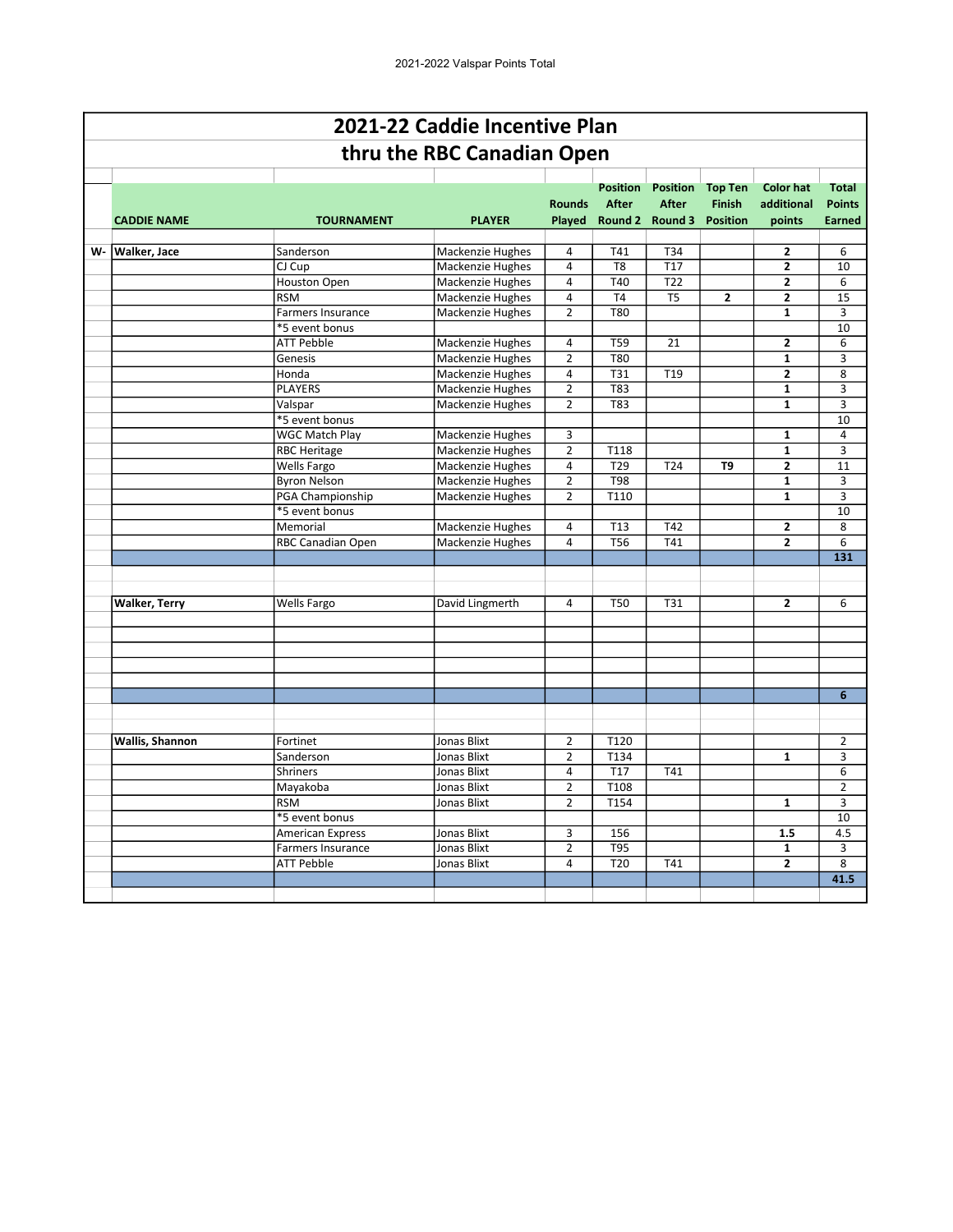| Warne, Lee       | CJ Cup               | <b>Branden Grace</b> | 4              | <b>T75</b>      | T76             |           | $\mathbf{2}$   | 6               |
|------------------|----------------------|----------------------|----------------|-----------------|-----------------|-----------|----------------|-----------------|
|                  | <b>ZOZO</b>          | <b>Branden Grace</b> | 4              | T14             | T <sub>6</sub>  | <b>T7</b> | $\mathbf{2}$   | 15              |
|                  | Houston Open         | <b>Branden Grace</b> | $\overline{2}$ | T117            |                 |           |                | $\overline{2}$  |
|                  | <b>RSM</b>           | <b>Branden Grace</b> | $\overline{2}$ | T108            |                 |           |                | $\overline{2}$  |
|                  | Sentry               | <b>Branden Grace</b> | 4              | T <sub>22</sub> | T34             |           |                | 4               |
|                  | *5 event bonus       |                      |                |                 |                 |           |                | 10              |
|                  | Sony Open            | <b>Branden Grace</b> | $\overline{2}$ | T103            |                 |           |                | $\overline{2}$  |
|                  | <b>WM Phoenix</b>    | <b>Branden Grace</b> | 4              | T <sub>23</sub> | T44             |           | $\mathbf{2}$   | 6               |
|                  | Genesis              | <b>Branden Grace</b> | $\overline{2}$ | T103            |                 |           | 1              | 3               |
|                  | <b>Arnold Palmer</b> | <b>Branden Grace</b> | $\overline{2}$ | T86             |                 |           | 1              | 3               |
|                  | <b>PLAYERS</b>       | <b>Branden Grace</b> | 4              | <b>T35</b>      | <b>T48</b>      |           | $\overline{2}$ | 6               |
|                  | *5 event bonus       |                      |                |                 |                 |           |                | 10              |
|                  | Valspar              | <b>Branden Grace</b> | $\overline{2}$ | T111            |                 |           | 1              | 3               |
|                  | Valero               | <b>Branden Grace</b> | $\overline{2}$ | T95             |                 |           | 1              | 3               |
|                  |                      |                      |                |                 |                 |           |                | $\overline{75}$ |
|                  |                      |                      |                |                 |                 |           |                |                 |
|                  |                      |                      |                |                 |                 |           |                |                 |
| Whittle, Bradley | Fortinet             | <b>Russell Knox</b>  | 4              | T <sub>7</sub>  | T44             |           | $\overline{2}$ | 8               |
|                  | Sanderson            | <b>Russell Knox</b>  | 4              | T <sub>27</sub> | T <sub>16</sub> |           | $\overline{2}$ | 8               |
|                  | <b>Shriners</b>      | <b>Russell Knox</b>  | $\overline{2}$ | T123            |                 |           | 1              | 3               |
|                  | <b>RSM</b>           | Alex Noren           | $\overline{2}$ | T120            |                 |           | $\mathbf{1}$   | 3               |
|                  |                      |                      |                |                 |                 |           |                |                 |
|                  |                      |                      |                |                 |                 |           |                |                 |
|                  |                      |                      |                |                 |                 |           |                |                 |
|                  |                      |                      |                |                 |                 |           |                | 22              |
|                  |                      |                      |                |                 |                 |           |                |                 |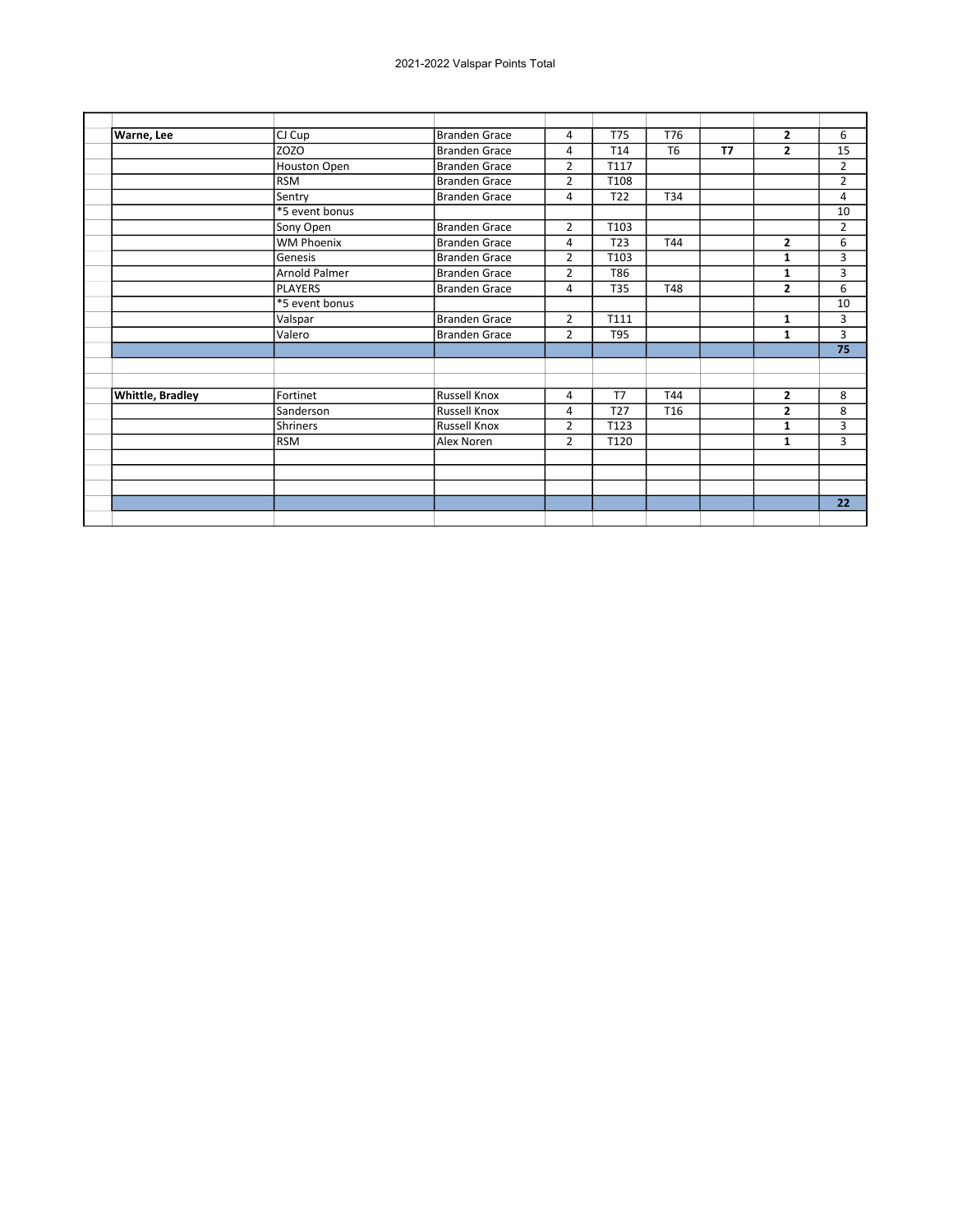| Willett, Jeff   | Fortinet                 | Luke List       | 4              | T49             | <b>T57</b>      |            | $\mathbf{2}$   | 6    |
|-----------------|--------------------------|-----------------|----------------|-----------------|-----------------|------------|----------------|------|
|                 | Sanderson                | Luke List       | 4              | <b>T55</b>      | T40             |            | $\overline{2}$ | 6    |
|                 | <b>Shriners</b>          | Luke List       | $\overline{2}$ | T94             |                 |            | $\mathbf{1}$   | 3    |
|                 | <b>ZOZO</b>              | Luke List       | $\overline{4}$ | T14             | T13             | T7         | $\mathbf{2}$   | 15   |
|                 | Mayakoba                 | Luke List       | $\overline{2}$ | T71             |                 |            | $\mathbf{1}$   | 3    |
|                 | *5 event bonus           |                 |                |                 |                 |            |                | 10   |
|                 | Houston Open             | Luke List       | $\overline{4}$ | <b>T13</b>      | T7              |            | $\overline{2}$ | 10   |
|                 | <b>RSM</b>               | Luke List       | 4              | <b>T15</b>      | <b>T57</b>      | <b>T10</b> | $\overline{2}$ | 15   |
|                 |                          |                 |                |                 |                 |            |                | 68   |
|                 |                          |                 |                |                 |                 |            |                |      |
|                 |                          |                 |                |                 |                 |            |                |      |
| Williams, Frank | Sanderson                | Bo van Pelt     | $\overline{2}$ | T121            |                 |            | 1              | 3    |
|                 | <b>Puerto Rico</b>       | Vaughn Taylor   | 4              | <b>T32</b>      | T <sub>22</sub> | <b>T7</b>  | $\overline{2}$ | 11   |
|                 | Valspar                  | Vaughn Taylor   | $\overline{2}$ | T111            |                 |            | $\mathbf{1}$   | 3    |
|                 | Puntacana                | Vaughn Taylor   | 4              | T <sub>13</sub> | T13             |            | $\overline{2}$ | 10   |
|                 | Zurich                   | Vaughn Taylor   | $\overline{2}$ | 78              |                 |            | $\mathbf{1}$   | 3    |
|                 | *5 event bonus           |                 |                |                 |                 |            |                | 10   |
|                 | Mexico Open              | Vaughn Taylor   | $\mathbf{1}$   | <b>WD</b>       |                 |            | 0.5            | 1.5  |
|                 | Wells Fargo              | Vaughn Taylor   | $\overline{2}$ | T66             |                 |            |                | 24   |
|                 | <b>Byron Nelson</b>      | Vaughn Taylor   | 4              | <b>T48</b>      | T61             |            | $\mathbf{2}$   | 6    |
|                 | <b>RBC Canadian Open</b> | Vaughn Taylor   | 4              | T21             | T61             |            | $\overline{2}$ | 6    |
|                 |                          |                 |                |                 |                 |            |                | 77.5 |
|                 |                          |                 |                |                 |                 |            |                |      |
| Winton, Brandon | <b>WM Phoenix</b>        | Sebastian Munoz | $\overline{4}$ | T <sub>23</sub> | T <sub>29</sub> |            | $\overline{2}$ | 6    |
|                 |                          |                 |                |                 |                 |            |                |      |
|                 |                          |                 |                |                 |                 |            |                |      |
|                 |                          |                 |                |                 |                 |            |                |      |
|                 |                          |                 |                |                 |                 |            |                |      |
|                 |                          |                 |                |                 |                 |            |                |      |
|                 |                          |                 |                |                 |                 |            |                | 6    |